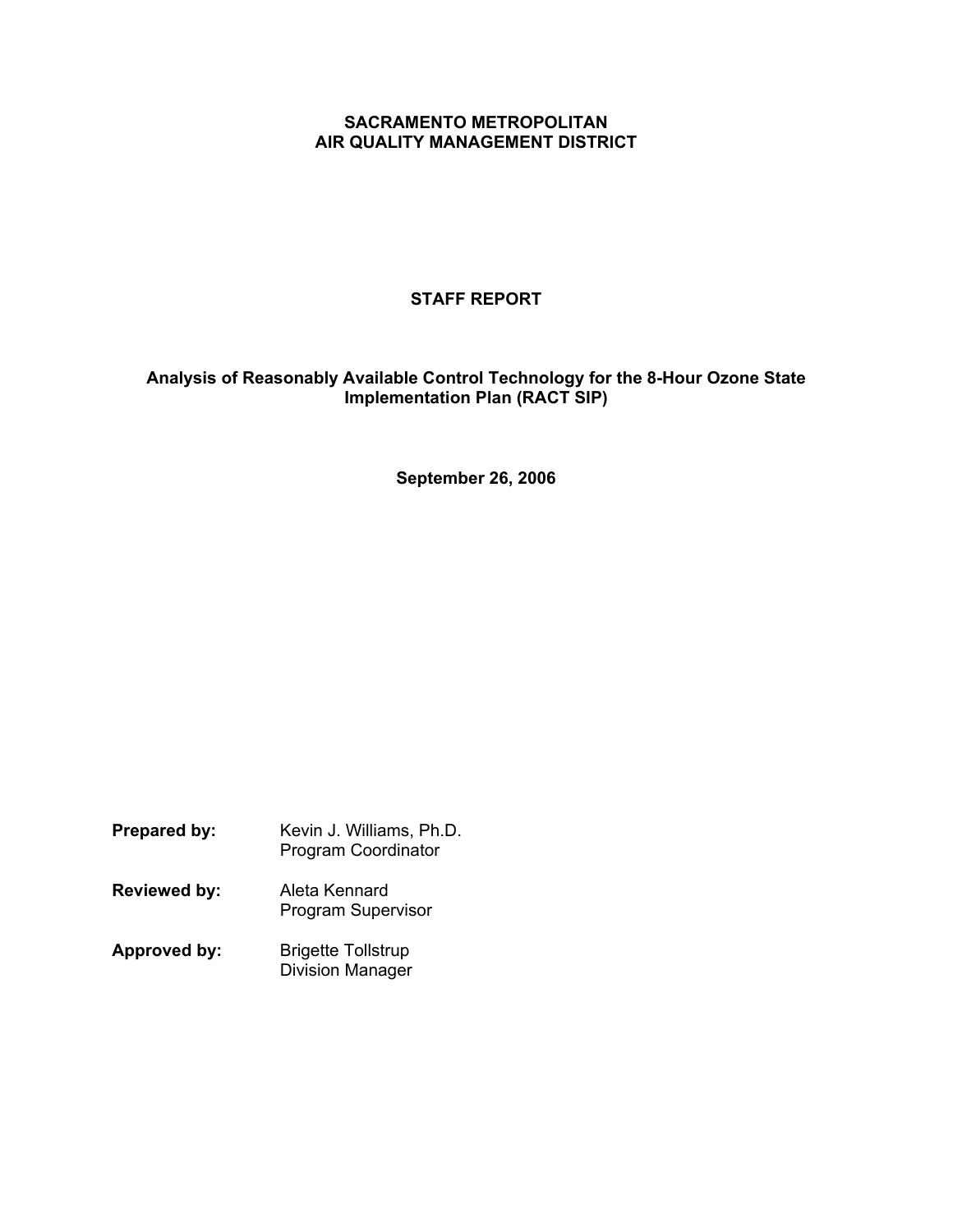## **BACKGROUND**

The U.S. Environmental Protection Agency (EPA) published the final Phase 2 Rule to implement the 8-hour ozone air quality standard on November 29, 2005 (70 FR 71611). Among the requirements of the Phase 2 Rule, a new section was added to the Code of Federal Regulations (40 CFR 51.912) that requires the District to submit a revision to the State Implementation Plan (SIP) that meets the Reasonably Available Control Technology (RACT) requirements for VOC and NOx in accordance with Sections 182(b)(2) and 182(f) of the federal Clean Air Act. This requirement is known as the RACT SIP.

EPA defines RACT (44 FR 53762) as "the lowest emission limitation that a particular source is capable of meeting by the application of control technology that is reasonably available considering technological and economic feasibility." Sections 182(b)(2) and 182(f) of the Clean Air Act require the District to implement RACT for:

- Each category of VOC sources that is covered by a Control Technique Guideline (CTG) document issued by EPA; and
- All major stationary sources of VOC and/or NOx.

EPA's designations and classifications for the 8-hour ozone standard were published on April 30, 2004 (69 FR 23857) and became effective on June 15, 2004. The Sacramento Metropolitan Area was classified as a serious nonattainment area, with a deadline of 2013 to attain the standard. The major source emissions threshold for areas classified as serious is 50 tons per year of either VOC or NOx.

EPA Region 9 provided guidance for the RACT SIP submittal in a letter from Andrew Steckel dated March 9, 2006. The following elements were included in the recommended strategy:

- Describe efforts to identify all source categories within the District requiring RACT, including CTG sources (i.e., covered by an EPA Control Technique Guideline document) and major non-CTG sources.
- Submit negative declarations where there are no facilities (major or minor) within the District subject to a CTG.
- For all categories needing RACT, list the state/local regulation that implements RACT. It may also be helpful to list the date EPA approved these regulations as fulfilling RACT.
- Describe the basis for concluding that the regulations fulfill RACT. Documents useful in establishing RACT include CTGs, Alternative Control Technique guidance (ACTs) , Maximum Achievable Control Technology (MACT) standards, New Source Performance Standards (NSPS), California Suggested Control Measures (SCM) and RACT/Best Available Retrofit Control Technology (BARCT) determinations, regulations adopted in other Districts, and guidance and rules developed by other state and local agencies.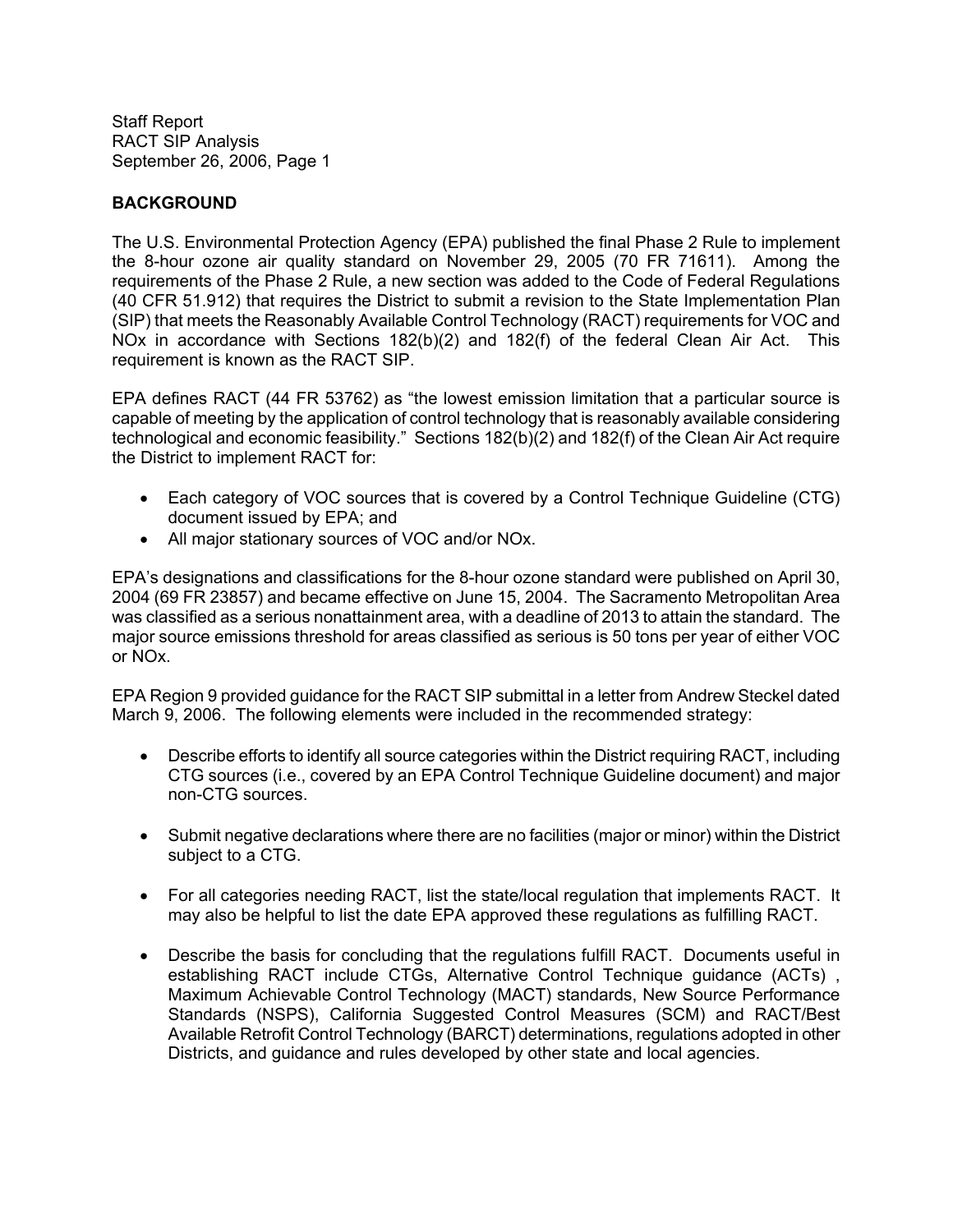The purpose of this staff report is to provide sufficient analysis of the CTG categories and major sources within the District to determine whether the District meets the requirements of RACT.

## **RACT ANALYSIS**

The process Staff used to demonstrate compliance with federal RACT requirements consists of the following steps:

- For CTG source categories for which the District has no applicable rule, verify that the District has no sources in these categories.
- For CTG source categories for which the District has an applicable rule, perform a detailed comparison of the rule requirements with applicable CTG and other RACT guidance documents. Appendix A contains the analyses for CTG source categories.
- For non-CTG source categories that are found at one or more major sources within the District, perform a detailed comparison of the rule requirements applicable to those source categories with relevant RACT guidance documents. Appendix B contains the analyses for these non-CTG source categories.
- For major sources, determine the types of emission units at the facility and determine which District rules apply to these sources. The RACT requirement is satisfied for a major source when all units that emit VOC or NOx are subject to rules that have been determined to satisfy RACT (as demonstrated in Appendix A or B). Appendix C contains the analyses for major sources.

EPA Region 9 provided a list of CTG categories and documents in a letter from Andrew Steckel dated April 4, 2006. Staff reviewed the list, and determined which District rules are applicable to the CTG categories. For categories where the District has no applicable rule, Staff reviewed the database of permitted sources and the yellow pages to determine whether there are any sources in these categories. Staff determined that there are no CTG categories for which the District has sources but no applicable rule. Table 1 lists the CTG categories, the applicable District rules, and the SIP status of the rules.

| <b>CTG Category</b>                 | <b>CTG Date</b> | <b>SMAQMD</b><br>Rule No.<br>(Most Recent)<br>Amendment) | <b>SIP Status</b>                 |
|-------------------------------------|-----------------|----------------------------------------------------------|-----------------------------------|
| Aerospace<br>Manufacturing          | Dec. 1997       | 456 (7/23/98)                                            | Adopted 9/5/96; Approved 11/9/98  |
| <b>Automobile Coating</b>           | May 1977        | No Sources                                               |                                   |
| <b>Cutback Asphalt</b>              | 1977            | 453 (8/31/82)                                            | Adopted 8/31/82; Approved 1/24/85 |
| Dry Cleaning<br>(Petroleum Solvent) | Sep. 1982       | No Sources                                               |                                   |

|  | Table 1 - CTG Source Categories |  |
|--|---------------------------------|--|
|--|---------------------------------|--|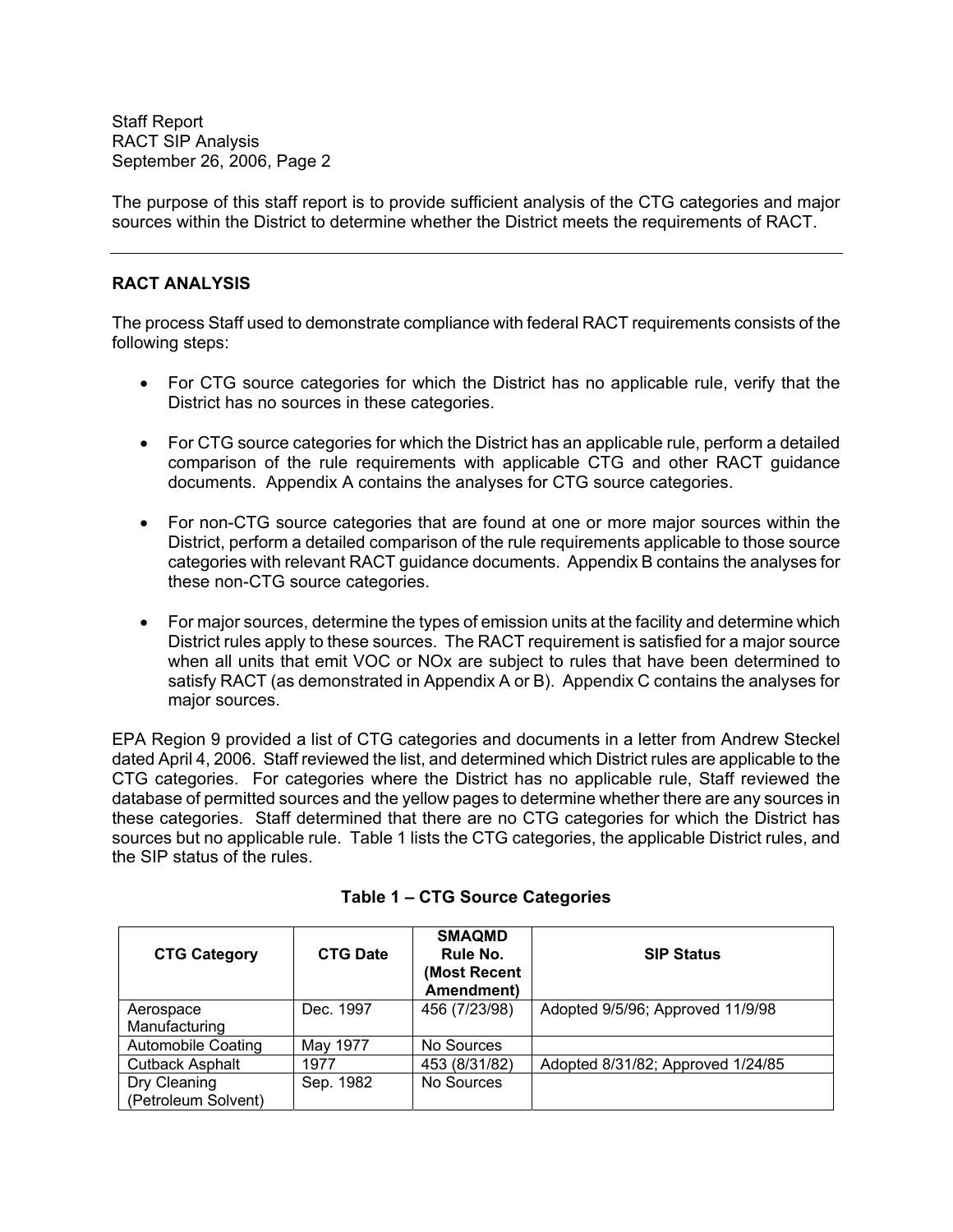|                              |                  | <b>SMAQMD</b>  |                                        |
|------------------------------|------------------|----------------|----------------------------------------|
| <b>CTG Category</b>          | <b>CTG Date</b>  | Rule No.       | <b>SIP Status</b>                      |
|                              |                  | (Most Recent   |                                        |
|                              |                  | Amendment)     |                                        |
| Gasoline Service             | Nov. 1975        | 448 (2/2/95)   | Adopted 2/2/95; Approved 1/23/96       |
| <b>Stations</b>              |                  | 449 (9/26/02)  | Adopted 9/26/02; Approved 3/24/03      |
| <b>Gasoline Tank Trucks</b>  | Oct. 1977,       | 447 (4/2/98)   | Adopted 4/2/98; Approved 11/26/99      |
| and Bulk Plants              | Dec. 1977 and    | 448 (2/2/95)   | Adopted 2/2/95; Approved 1/23/96       |
|                              | Dec. 1978        |                |                                        |
| <b>Graphic Arts</b>          | Dec. 1978        | No Sources     |                                        |
| (Rotogravure)                |                  |                |                                        |
| <b>Graphic Arts</b>          | Dec. 1978        | 450 (3/23/00)  | Adopted 12/5/96; Approved 11/13/98     |
| (Flexographic)               |                  |                |                                        |
| Large Appliance              | 1977             | No Sources     |                                        |
| Coating                      |                  |                |                                        |
| <b>Magnetic Wire Coating</b> | Dec. 1977        | No Sources     |                                        |
| Metal Can Coating            | May 1977         | 452 (9/5/96)   | Adopted 9/5/96; Approved 11/9/98       |
| <b>Metal Coil Coating</b>    | May 1977         | No Sources     |                                        |
| <b>Metal Furniture</b>       | Dec. 1977        | 451 (10/2/97)  | Adopted 11/29/83; Approved 1/24/85     |
| Coating                      |                  |                | Adopted 9/5/96; No EPA Action          |
| Metal Parts and              | <b>June 1978</b> | 451 (10/2/97)  | Adopted 11/29/83; Approved 1/24/85     |
| <b>Products Coating</b>      | Dec. 1983        | No Sources     | Adopted 9/5/96; No EPA Action          |
| Natural Gas/Gasoline         |                  |                |                                        |
| Processing                   | May 1977         | No Sources     |                                        |
| Paper and Fabric             |                  |                |                                        |
| Coating<br>Petroleum Liquid  | Dec. 1977 and    | 446 (11/16/93) | Adopted 11/16/93; Approved 9/16/94     |
| <b>Storage Tanks</b>         | Dec. 1978        |                |                                        |
| Pharmaceutical               | Dec. 1978        | 455 (9/5/96)   | Adopted 11/29/83; Approved 1/24/85     |
| Products                     |                  |                | Adopted 9/5/96; No EPA Action          |
| Manufacturing                |                  |                |                                        |
| Resin Manufacturing -        | Nov. 1983 and    | No Sources     |                                        |
| <b>High Density</b>          | Mar. 1984        |                |                                        |
| Polyethylene,                |                  |                |                                        |
| Polypropylene, and           |                  |                |                                        |
| Polystyrene                  |                  |                |                                        |
| <b>Refineries</b>            | Oct. 1977 and    | No Sources     |                                        |
|                              | <b>June 1978</b> |                |                                        |
| <b>Rubber Tire</b>           | Dec. 1978        | No Sources     |                                        |
| Manufacturing                |                  |                |                                        |
| Ship Coating                 | Aug. 1996        | No Sources     |                                        |
| Solvent Cleaning             | Nov. 1977        | 454 (5/23/02)  | Adopted 4/3/97; Approved 4/2/99        |
| (Degreasers)                 |                  |                |                                        |
| Synthetic Organic            | Mar. 1984,       | 443 (9/5/96)   | 443: Adopted 9/5/96; Approved 11/9/98  |
| Chemical                     | Dec. 1984 and    | 464 (7/23/98)  | 464: Adopted 7/23/98; Approved 4/19/00 |
| Manufacturing                | Aug. 1993        |                |                                        |
| <b>Wood Coating (Flat</b>    | <b>June 1978</b> | No Sources     |                                        |
| Wood Paneling)               |                  |                |                                        |
| <b>Wood Furniture</b>        | Apr. 1996        | 463 (7/23/98)  | Adopted 12/5/96; No EPA Action         |
| Coating                      |                  |                |                                        |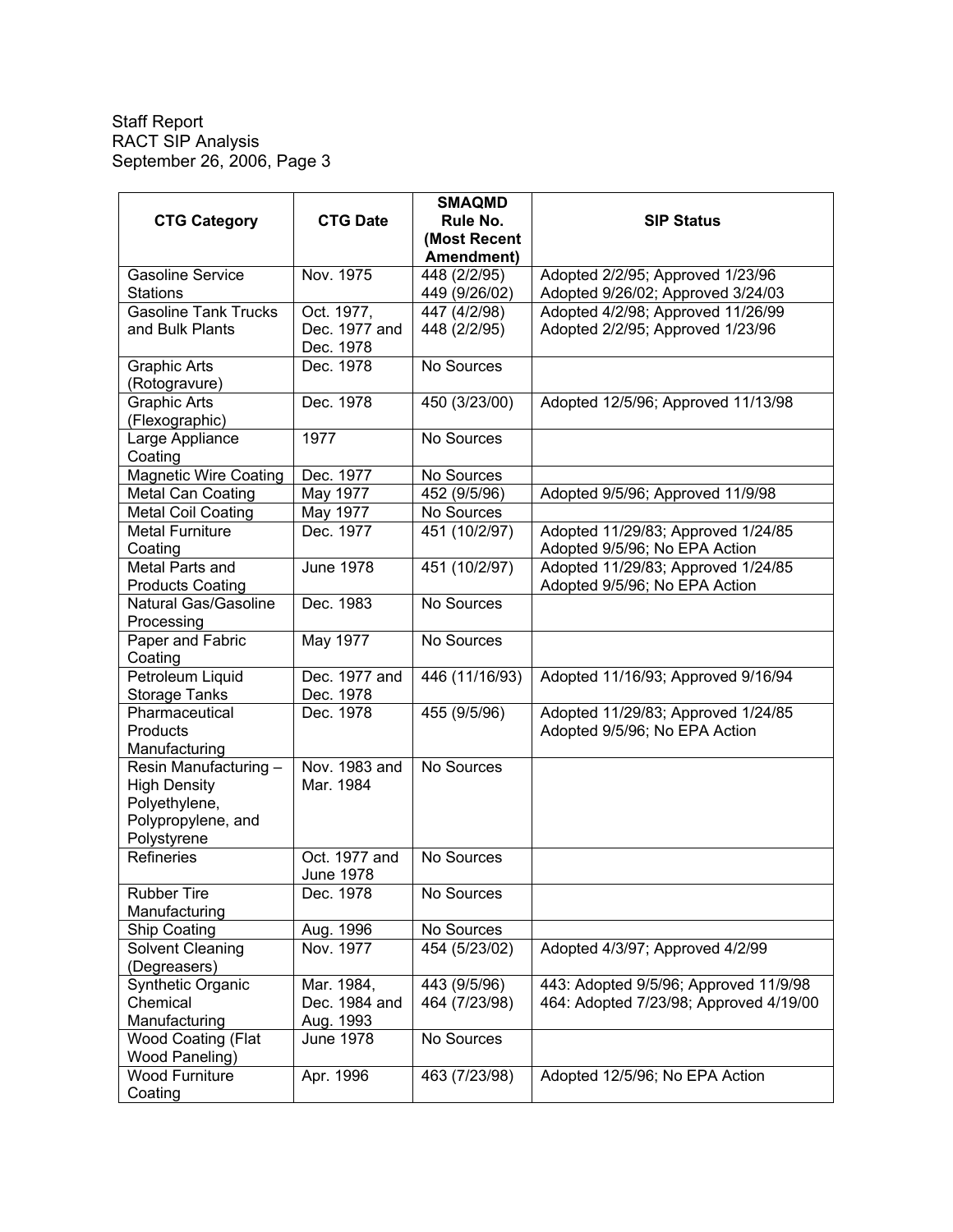Staff reviewed the permitting records of sources within the District to compile a list of major sources of VOC and/or NOx. Because the District is classified as a serious nonattainment area for the 8 hour ozone standard, major sources are those for which the potential-to-emit exceeds 50 tons per year of either VOC or NOx. Table 2 lists the major sources within the District.

| <b>Major Source</b>               | <b>Major Pollutant(s)</b> |
|-----------------------------------|---------------------------|
| Aerojet                           | VOC, NOx                  |
| Campbell Soup                     | <b>NOx</b>                |
| Carson Energy                     | <b>NOx</b>                |
| Chevron                           | VOC                       |
| Kiefer Landfill                   | VOC, NOx                  |
| <b>Procter and Gamble</b>         | VOC                       |
| Sacramento Cogeneration Authority | <b>NOx</b>                |
| Santa Fe Pacific Pipeline         | VOC                       |
| <b>SMUD Cosumnes Power Plant</b>  | <b>NOx</b>                |
| <b>UCD Med Center</b>             | <b>NOx</b>                |

## **Table 2 – Major Sources of VOC and NOx within SMAQMD**

Because many of the major sources contain emission units that do not fall into one of the CTG categories, it was necessary to perform analysis of additional source categories. Table 3 lists the additional categories that were analyzed.

|  |  | Table 3 – Additional (Non-CTG) Source Categories Applicable to Major Sources |  |
|--|--|------------------------------------------------------------------------------|--|
|--|--|------------------------------------------------------------------------------|--|

| <b>Source Category</b>                                             | <b>SMAQMD</b><br>Rule No.<br>(Most Recent<br><b>Amendment</b> ) | <b>SIP Status</b>                                                                                   |
|--------------------------------------------------------------------|-----------------------------------------------------------------|-----------------------------------------------------------------------------------------------------|
| <b>Architectural Coatings</b>                                      | 442 (5/24/01)                                                   | Adopted 9/5/96; Approved 11/9/98                                                                    |
| Boilers, Process<br>Heaters, and Steam<br>Generators               | 411 (10/27/05)                                                  | Adopted 2/2/95; Approved 2/9/96<br>Adopted 1/9/97; No EPA Action<br>Adopted 10/27/05; No EPA Action |
| <b>Gas Turbines</b>                                                | 413 (3/24/05)                                                   | Adopted 5/1/97; Approved 2/11/99                                                                    |
| <b>IC Engines</b>                                                  | 412 (6/1/95)                                                    | Adopted 6/1/95; Approved 4/30/96                                                                    |
| <b>Municipal Landfill Gas</b>                                      | <b>NSPS Subpart WWW</b><br><b>NESHAP Subpart AAAA</b>           | N/A                                                                                                 |
| Organic Chemical<br>Manufacturing - Tanks<br>$\leq$ 40,000 Gallons | 464 (7/23/98)                                                   | Adopted 7/23/98; Approved 4/19/00                                                                   |
| Organic Chemical<br>Manufacturing-<br>Wastewater                   | 464 (7/23/98)                                                   | Adopted 7/23/98; Approved 4/19/00                                                                   |
| Solvent Cleaning (other<br>than Degreasers)                        | 466 (5/23/02)                                                   | Not yet submitted                                                                                   |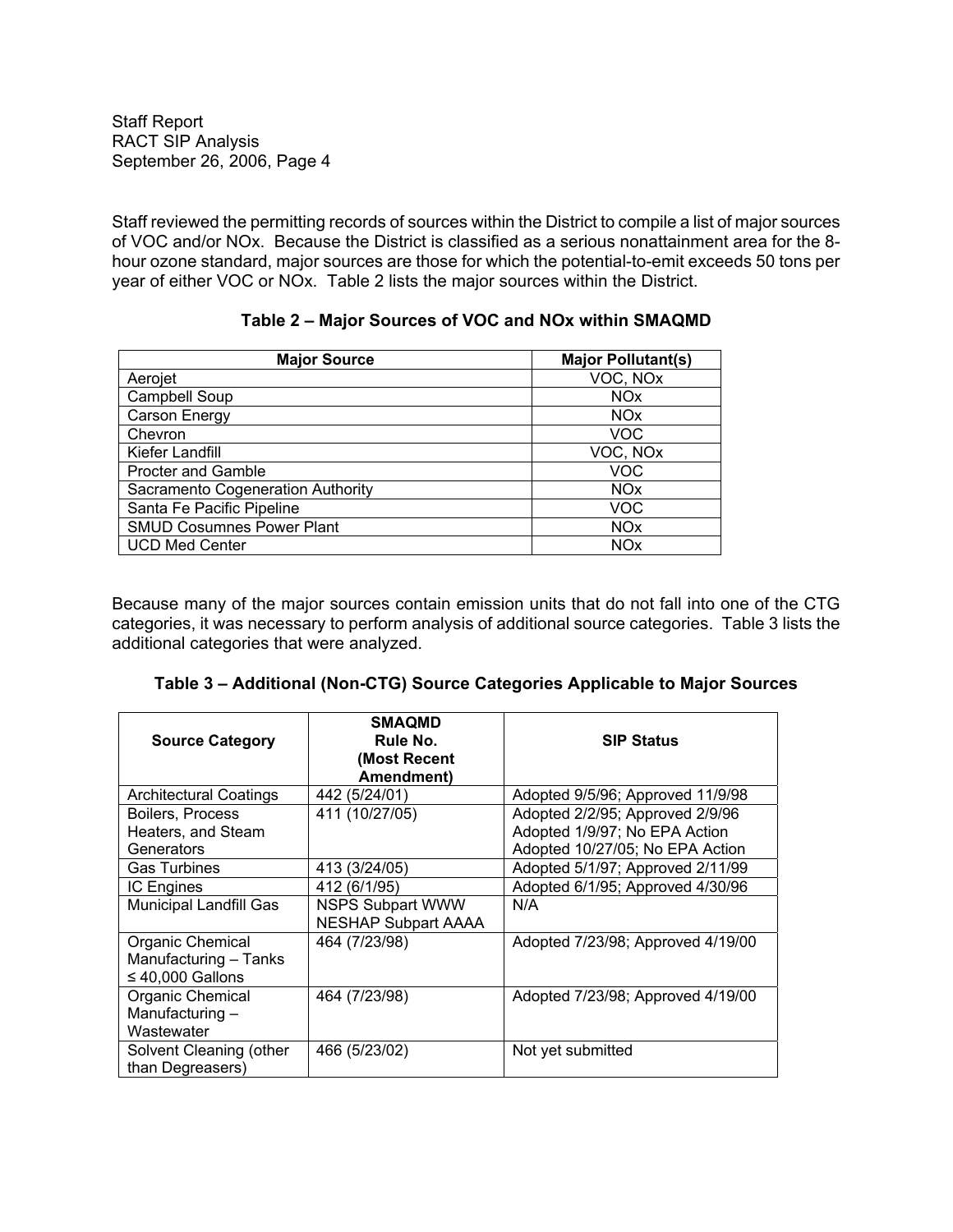## **CONCLUSION**

Based on the analysis performed in Appendices A, B, and C, Staff finds that the District has fulfilled the requirements of RACT, as applicable to the 8-hour ozone standard, for all CTG source categories and for all major sources of VOC and NOx, with the following exception. At the Kiefer Landfill, a major source of NOx, the emissions of NOx from the flare are not limited by a SIPapproved rule.

The RACT deficiency will be remedied by submitting for inclusion in the SIP the portions of the permit that require a NOx limit of 0.06 lb/mmBtu for the flare and the associated testing and recordkeeping requirements. The permit to be submitted is included in Appendix D.

The District has no sources in the following CTG categories, based on a review of District permitting records, yellow pages, and the District's enforcement program for unpermitted sources:

- Automobile Coating (the CTG applies only to automotive assembly plants, not refinishing operations)
- Dry Cleaning (Petroleum Solvent)
- Graphic Arts (Rotogravure)
- Large Appliance Coating
- Magnetic Wire Coating
- Metal Coil Coating
- Natural Gas/Gasoline Processing (the CTG applies to plants that separate and/or fractionate natural gas liquids from field gas, and does not apply to compression stations and dehydration units alone)
- Paper and Fabric Coating
- Resin Manufacturing High Density Polyethylene, Polypropylene, and Polystyrene
- Refineries
- Rubber Tire Manufacturing
- Ship Coating
- Wood Coating (Flat Wood Paneling)

## **ENVIRONMENTAL REVIEW AND COMPLIANCE**

The proposed SIP revision will make the existing NOx emission limit for the Kiefer Landfill flare federally enforceable. The source already meets the emission limit. Therefore, Staff has determined that the adoption of these rule commitments is exempt from the California Environmental Quality Act (CEQA) under Section 15061(b)(3) of the State CEQA Guidelines because it can be seen with certainty that there is no possibility that the activity in question may have a significant adverse effect on the environment.

#### **APPENDICES**

- Appendix A: RACT Analysis of CTG Source Categories
- Appendix B: RACT Analysis of Non-CTG Source Categories Applicable to Major Sources
- Appendix C: RACT Analysis of Major Sources
- Appendix D: Permit to Operate 17359 for the Kiefer Landfill Flare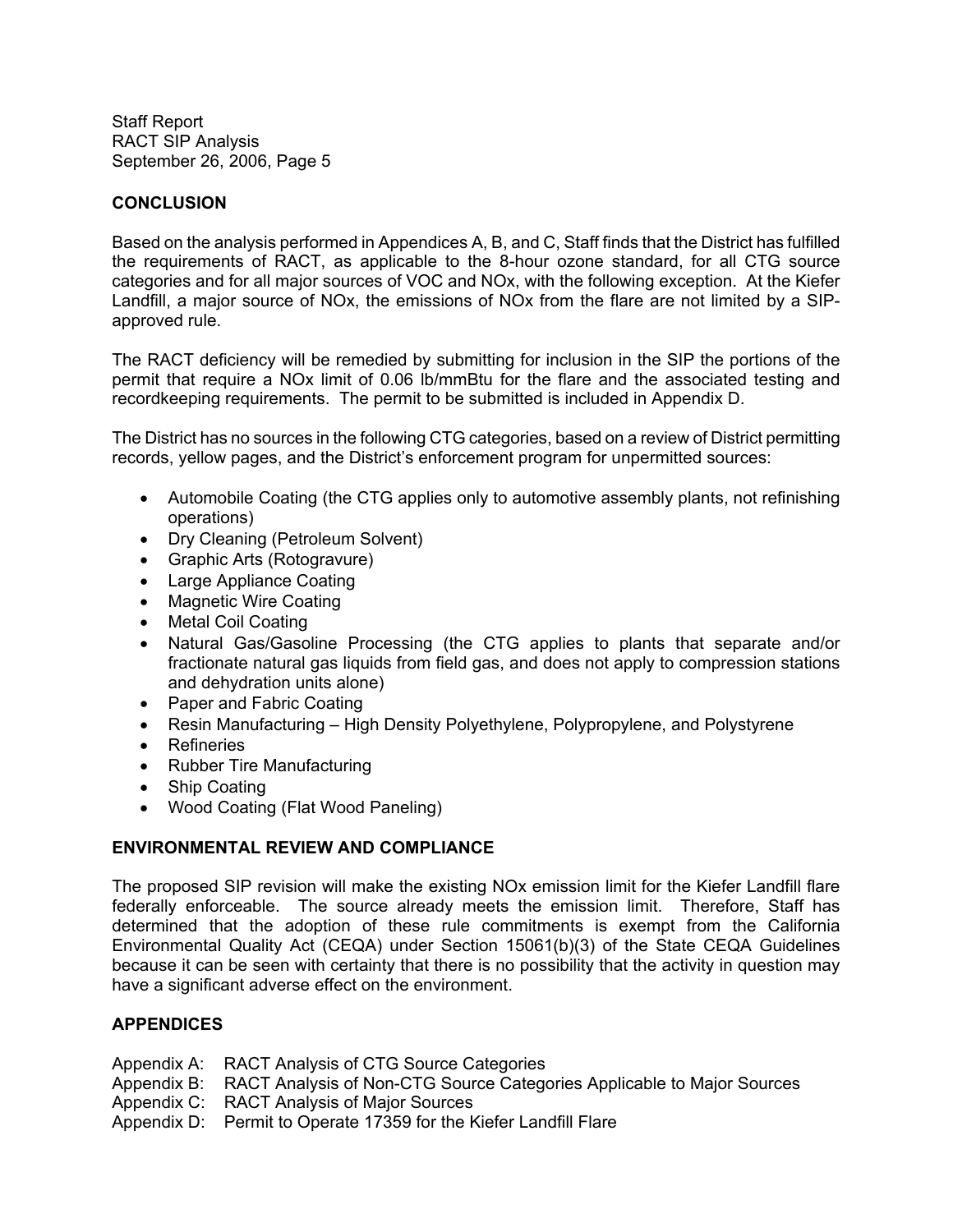# **Appendix A**

# **RACT Analysis of CTG Source Categories**

|                                                                        | Page          |
|------------------------------------------------------------------------|---------------|
| <b>CTG Category</b>                                                    | <b>Number</b> |
| Aerospace Assembly and Component Coating Operations                    |               |
| <b>Cutback Asphalt</b>                                                 | 12            |
| <b>Gasoline Service Stations</b>                                       | 14            |
| Gasoline Tank Trucks and Bulk Plants (Liquid Loading)                  | 16            |
| <b>Graphic Arts Operations</b>                                         | 19            |
| Metal Can Coating                                                      | 22            |
| <b>Surface Coating of Metal Furniture</b>                              | 25            |
| Surface Coating of Miscellaneous Metal Parts and Products              | 27            |
| Storage of Petroleum Products (> 40,000 gallons)                       | 30            |
| <b>Pharmaceuticals Manufacturing</b>                                   | 33            |
| Solvent Cleaning (Degreasers)                                          | 35            |
| Organic Chemical Manufacturing. Process Vents from Reactor Processes,  | 38            |
| Distillation Operations, and Other Separation and Production Equipment |               |
| Leaks from Synthetic Organic Chemical and Polymer Manufacturing        | 41            |
| Wood Furniture Manufacturing (Surface Coating)                         | 44            |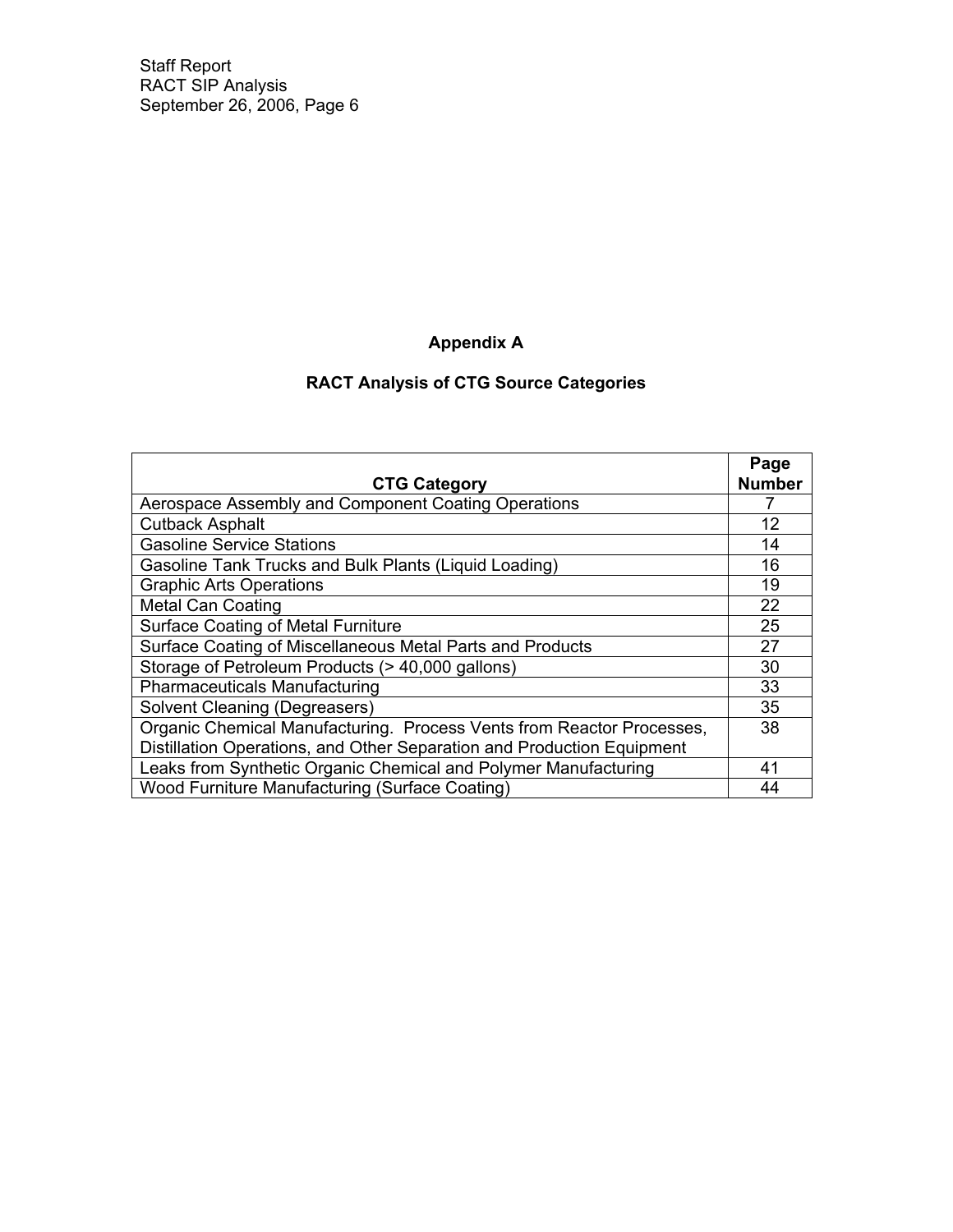## **Category: Aerospace Assembly and Component Coating Operations**

### EPA RACT Guidance

*Guideline Series: Control of Volatile Organic Compound Emissions from Coating Operations at Aerospace Manufacturing and Rework Operations.* U.S. EPA Publication No. EPA-453/R-97-004, December 1997.

### Applicability

The CTG applies to the manufacture or rework of commercial, civil, or military aerospace vehicles or components.

The model rule exempts the following from VOC limits:

- Cleaning and coating associated with research and development, quality control, laboratory testing, and electronic parts and assemblies (except for cleaning and coating of completed electronic assemblies).
- Manufacturing and rework operations involving space vehicles, antique aerospace vehicles and components.
- Touch up, aerosol, and Department of Defense "classified" coatings (protected against unauthorized disclosure for national security purposes).
- Coatings used in volumes of 50 gallons per year or less of each formulation, not to exceed 200 gallons per year for all exempt coatings combined.

#### RACT Requirements

The CTG establishes the presumptive RACT for the following coatings by referring to the VOC limits in the aerospace NESHAP (40 CFR 63, subpart GG):

|                                              | VOC Content Grams/Liter (Lbs/Gal) |  |
|----------------------------------------------|-----------------------------------|--|
| Coating Type                                 | less water and exempt compounds   |  |
| Chemical Milling Maskant - Type I            | 622(5.2)                          |  |
| Chemical Milling Maskant - Type II           | 160(1.3)                          |  |
| Primer                                       | 350(2.9)                          |  |
| Primer - General aviation rework<br>540(4.5) |                                   |  |
| Topcoat                                      | 420 (3.5)                         |  |
| Topcoat - General aviation rework            | 540 (4.5)                         |  |

In addition, the CTG establishes VOC limits for 57 specialty coating categories that are exempt from the VOC and HAP limits in the aerospace NESHAP. These limits are listed in Table A at the end of this analysis.

The CTG also includes the following requirements:

- Hand wipe cleaning operations: use aqueous cleaners or cleaners with a VOC composite vapor pressure no greater than 45 mmHg at 20 C. (13 types of cleaning operations are exempt from this requirement).
- Flush cleaning: capture non-aqueous solvents in closed containers or with wipes that are kept in closed containers.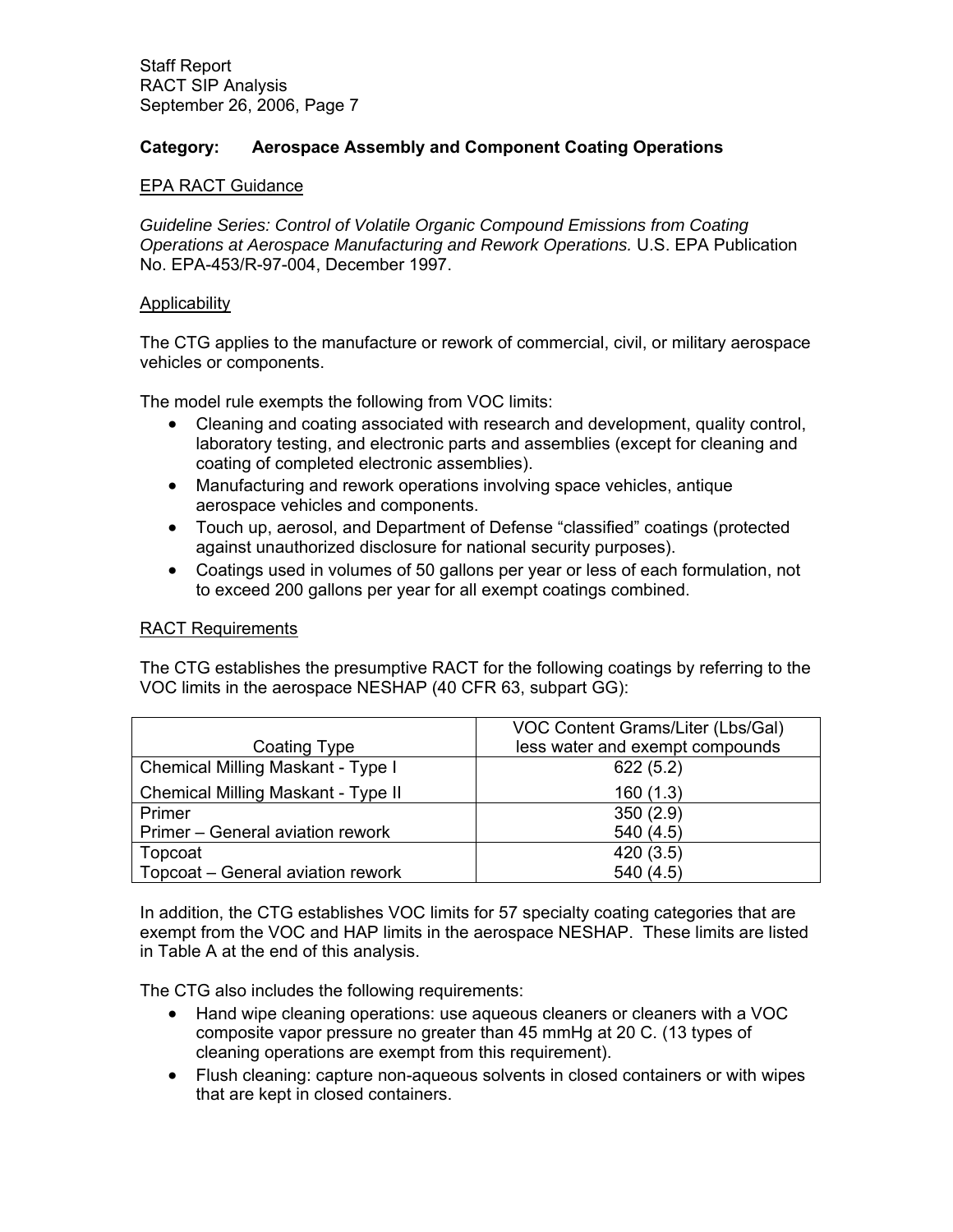- Spray gun cleaning: use enclosed gun cleaners or work practices that avoid open atomized spraying of VOC solvent.
- Housekeeping practices to reduce VOC emissions from non-aqueous solvents, wipes, and spills.

#### **Other Federal Requirements**

The NESHAP (40 CFR 63, subpart GG) for Aerospace Manufacturing and Rework Facilities establishes coating limits for organic HAP and VOC that are identical. These limits are presented in the earlier table summarizing presumptive RACT.

#### SMAQMD Requirements

District Rule 456 Implements RACT with the emission limits listed in the following table and the work practice requirements in the bullets below:

|                                  | VOC Content: Grams/Liter (Lbs/Gal) |  |
|----------------------------------|------------------------------------|--|
| Coating Type                     | less water and exempt compounds    |  |
| Ablative                         | 600(5.0)                           |  |
| Adhesive                         | 600(5.0)                           |  |
| <b>Adhesive Bonding Agent</b>    | 780 (6.5)                          |  |
| Conformal                        | 600(5.0)                           |  |
| <b>Electrostatic Discharge</b>   | 612(5.1)                           |  |
| <b>Extreme Performance</b>       | 750 (6.3)                          |  |
| <b>Fire Resistant/Retardant</b>  | 600(5.0)                           |  |
| <b>Flight Test</b>               | 420 (3.5)                          |  |
| <b>Fuel Tank</b>                 | 650 (5.4)                          |  |
| <b>High Temperature</b>          | 420 (3.5)                          |  |
| Maskants:                        |                                    |  |
| Type I - Chemical Milling        | 622(5.2)                           |  |
| Type II - Chemical Milling       | 160 (1.3)                          |  |
| <b>All Others</b>                | 850 (7.1)                          |  |
| <b>Mold Release</b>              | 762 (6.4)                          |  |
| Part Marking                     | 850 (7.1)                          |  |
| <b>Pretreatment Wash Primer</b>  | 780 (6.5)                          |  |
| Primer                           | 350(2.9)                           |  |
| <b>Radiation Effect</b>          | 600(5.0)                           |  |
| Rain Erosion Resistant:          |                                    |  |
| Fluoroelastomer                  | 800 (6.7)                          |  |
| All Other                        | 600(5.0)                           |  |
| Sealant                          | 600 (5.0)                          |  |
| <b>Sealant Adhesion Promoter</b> | 750 (6.3)                          |  |
| Self-priming Topcoat             | 420 (3.5)                          |  |
| Solid Film Lubricant             | 880 (7.3)                          |  |
| Space Vehicle:                   |                                    |  |
| Electrostatic Discharge          | 880 (7.3)                          |  |
| All Other                        | 1000 (8.3)                         |  |
| <b>Temporary Protective</b>      | 250(2.1)                           |  |
| <b>Thermal Expansion Release</b> | 762 (6.4)                          |  |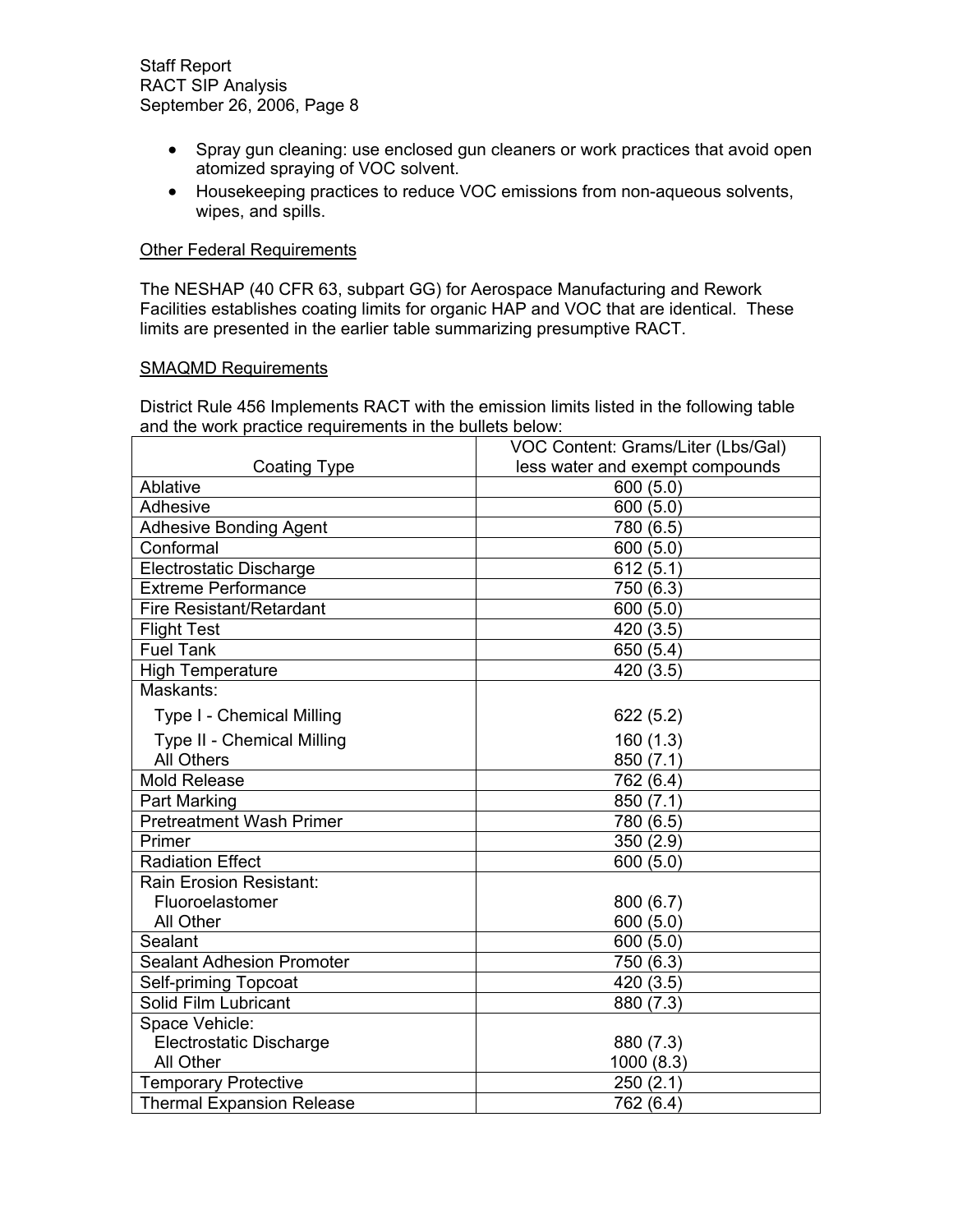|                                                 | VOC Content: Grams/Liter (Lbs/Gal) |  |
|-------------------------------------------------|------------------------------------|--|
| less water and exempt compounds<br>Coating Type |                                    |  |
| Thermocontrol                                   | 600(5.0)                           |  |
| Topcoat:                                        |                                    |  |
| Acrylic Lacquer for F-111                       | 780 (6.5)                          |  |
| All Other                                       | 420 (3.5)                          |  |
| Wet Fastener Installation                       | 620(5.2)                           |  |

- Coating removers: no more than 300 g VOC/liter of material (2.5 lb/gal), or a composite vapor pressure greater than 9.5 mm Hg at 68 F.
- High transfer-efficiency application equipment (e.g., HVLP, roll coater, dip coater, flow coater, electrostatic deposition).
- Work practices for material storage and equipment cleaning.
- Cleaning and surface prep solvents: no more than 200 g VOC/liter of material (1.67 lb/gal), or a composite vapor pressure no greater than 45 mmHg at 68 F.

## SMAQMD Exemptions

Rule 456 provides the following exemptions:

- Non-compliant materials that total no more than 200 gallons per facility per year.
- Non-refillable aerosol containers holding 1 liter (1.1 quarts) or less.
- Other exemptions for lettering, touch up and repair, cleaning of space vehicles, and cleanup prior to adhesive bonding.

#### **Conclusion**

Rule 456 establishes VOC limits that are at least as stringent as the CTG, with some exceptions. The following limits are included in the CTG, but not in Rule 456, and the CTG limits are more stringent than the otherwise applicable limit in Rule 456:

| Coating Type                       | CTG Limit g/liter | <b>SMAQMD Applicable</b> |
|------------------------------------|-------------------|--------------------------|
|                                    | (lb/gallon)       | Limit                    |
|                                    |                   | g/liter (lb/gallon)      |
| Adhesive - Nonstructural           | 360(3.0)          | 600(5.0)                 |
| Adhesive - Structural Autoclavable | 60(0.5)           | 600(5.0)                 |
| Sealant - Extrudable, Rollable,    | 280(2.3)          | 600(5.0)                 |
| <b>Brushable</b>                   |                   |                          |

There is only one source (Aerojet) within the District that is subject to Rule 456. Staff has verified that they do not use materials in the above three categories. Therefore, it is not necessary to adopt specific limits for these materials.

In addition, records verify that Aerojet does not use noncompliant materials in amounts exceeding either 55 gallons per year for individual material or 200 gallons per year total. Therefore, the Rule 456 low usage exemption limit of 200 gallons per year is functionally as stringent as the CTG.

Rule 456 satisfies RACT for this source category.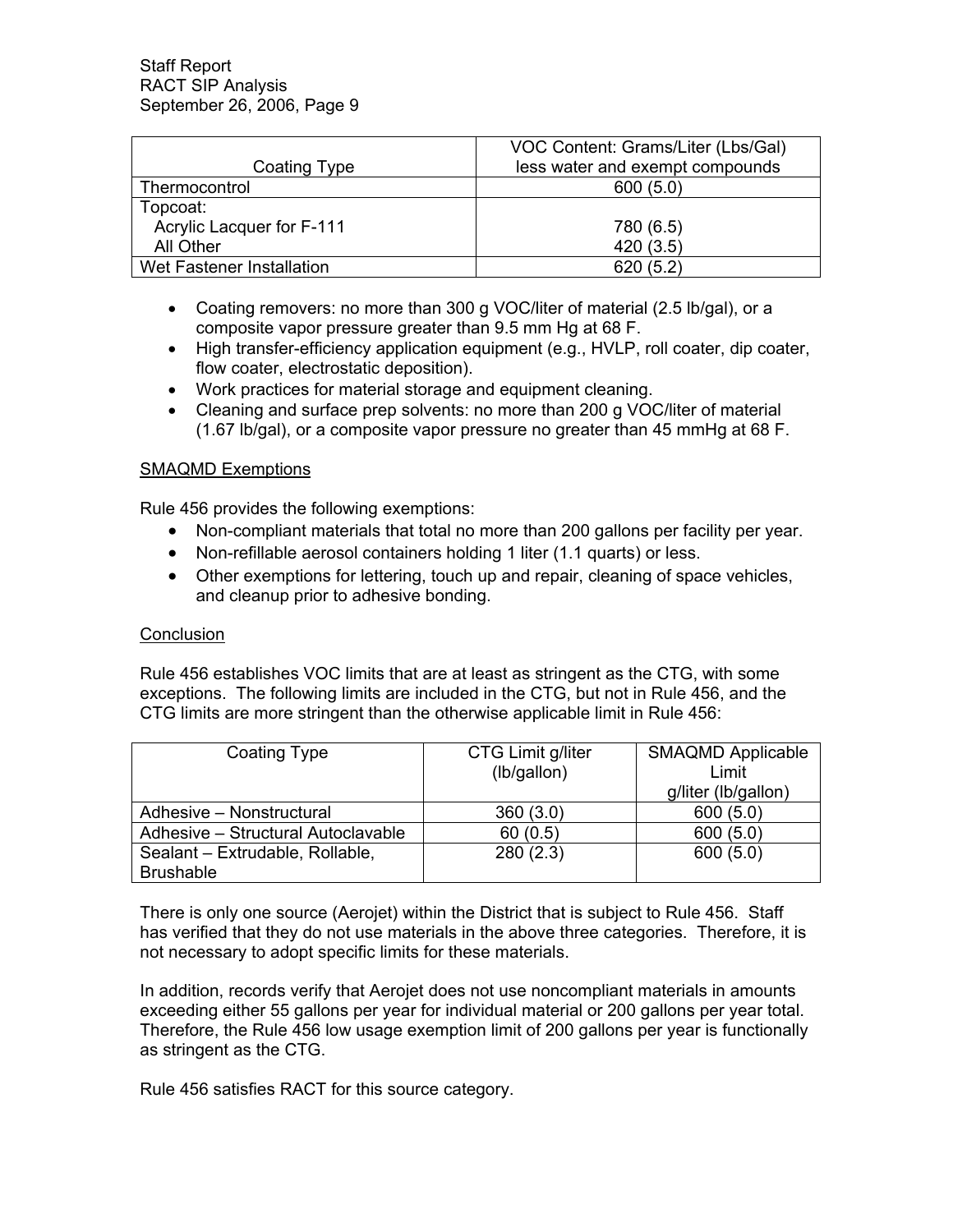|                                                  | VOC Content: Grams/Liter (Lbs/Gal) |
|--------------------------------------------------|------------------------------------|
|                                                  | less water and exempt compounds    |
|                                                  |                                    |
| Coating Type                                     |                                    |
| Ablative                                         | 600(5.0)                           |
| <b>Adhesion Promoter</b>                         | 890 (7.4)                          |
| <b>Adhesive Bonding Primers</b>                  |                                    |
| Cured at 250 F or below                          | 850(7.1)                           |
| Cured above 250 F                                | 1,030(8.6)                         |
| Adhesive:                                        |                                    |
| <b>Commercial Interior Adhesive</b>              | 760 (6.3)                          |
| Cyanoacrylate Adhesive                           | 1,020(8.5)                         |
| <b>Fuel Tank Adhesive</b>                        | 620 (5.2)                          |
| <b>Nonstructural Adhesive</b>                    | 360 (3.0                           |
| <b>Rocket Motor Bonding Adhesive</b>             | 890 (7.4)                          |
| Rubber-based Adhesive                            | 850 (7.1)                          |
| Structural Autoclavable Adhesive                 | 60(0.5)                            |
| Structural Non-Autoclavable Adhesive             | 850 (7.1)                          |
| <b>Antichafe Coating</b>                         | 660 (5.5)                          |
| <b>Bearing Coating</b>                           | $\overline{6}20(5.2)$              |
| <b>Caulking and Smoothing Compounds</b>          | 850(7.1)                           |
| <b>Chemical Agent-Resistant Coating</b>          | 550 (4.6)                          |
| <b>Clear Coating</b>                             | 720 (6.0)                          |
| <b>Commercial Exterior Aerodynamic Structure</b> | 650 (5.4)                          |
| Primer                                           |                                    |
| <b>Compatible Substrate Primer</b>               | 780 (6.5)                          |
| <b>Corrosion Prevention Compound</b>             | 710 (5.9)                          |
| Cryogenic Flexible Primer                        | 645 (5.4)                          |
| Dry Lubricative Material                         | 880 (7.3)                          |
| <b>Cryoprotective Coating</b>                    | 600(5.0)                           |
| <b>Electrical or Radiation-Effect Coating</b>    | 800 (6.7)                          |
| Electrostatic Discharge and Electromagnetic      | 800(6.7)                           |
| Interference EMI) Coating                        |                                    |
| <b>Elevated Temperature Skydrol Resistant</b>    | 740 (6.2)                          |
| <b>Commercial Primer</b>                         |                                    |
| <b>Epoxy Polyamide Topcoat</b>                   | 660 (5.5)                          |
| Fire Resistant (interior) Coating                | 800 (6.7)                          |
| <b>Flexible Primer</b>                           | 640 (5.3)                          |
| <b>Flight Test:</b>                              |                                    |
| Missile or single use aircraft                   | 420 (3.5)                          |
| All other                                        | 840 (7.0)                          |
| <b>Fuel Tank Coating</b>                         | 720 (6.0)                          |
| <b>High Temperature</b>                          | 850 (7.1)                          |
| <b>Insulation Covering</b>                       | $\overline{7}$ 40 (6.2)            |
|                                                  |                                    |

**Table A VOC Content Limits for Specialty Coatings from the Aerospace CTG**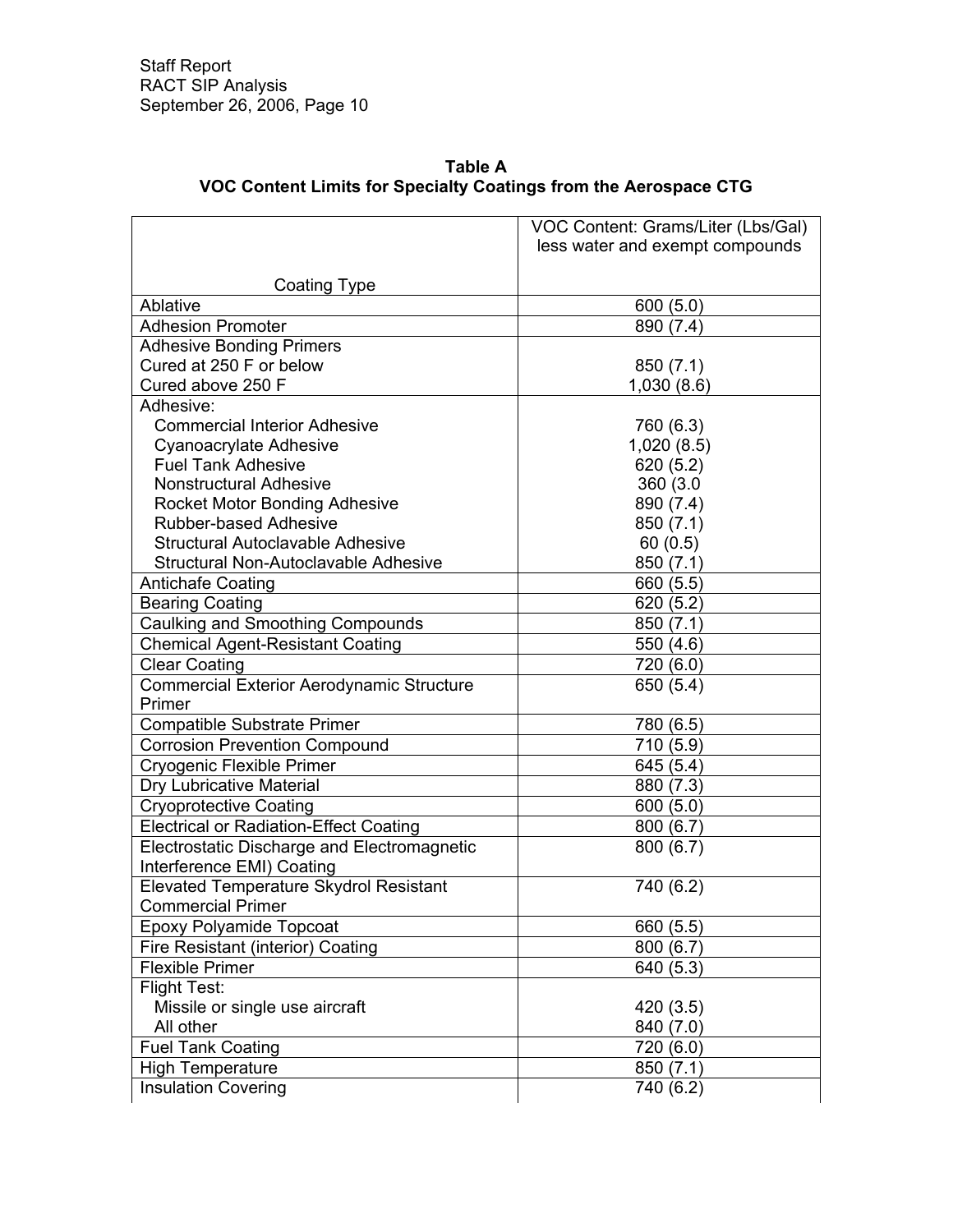|                                             | VOC Content: Grams/Liter (Lbs/Gal) |  |
|---------------------------------------------|------------------------------------|--|
|                                             | less water and exempt compounds    |  |
|                                             |                                    |  |
| Coating Type                                |                                    |  |
| Intermediate Release Coating                | 750 (6.25)                         |  |
| Lacquer                                     | 830 (6.9)                          |  |
| <b>Maskants</b>                             |                                    |  |
| <b>Bonding Maskant</b>                      | 1,230 (10.25)                      |  |
| <b>Critical Use and Line Sealer Maskant</b> | 1,020(8.5)                         |  |
| Seal Coat Maskant                           | 1,230 (10.25)                      |  |
| <b>Metallized Epoxy Coating</b>             | 740 (6.2)                          |  |
| <b>Mold Release</b>                         | 780 (6.5)                          |  |
| <b>Optical Anti-Reflective Coating</b>      | 750 (6.25)                         |  |
| <b>Part Marking</b>                         | 850 (7.1)                          |  |
| <b>Pretreatment Coating</b>                 | 780 (6.5)                          |  |
| Rain Erosion Resistant:                     | 850 (7.1)                          |  |
| <b>Rocket Motor Nozzle Coating</b>          | 660 (5.5)                          |  |
| Scale Inhibitor                             | 880 (7.3)                          |  |
| <b>Screen Print Ink</b>                     | 840 (7.0)                          |  |
| Sealants:                                   |                                    |  |
| Extrudable/Rollable/Brushable               | 280 (2.3)                          |  |
| Sprayable                                   | 600 (5.0)                          |  |
| Silicone Insulation Material                | 850 (7.1)                          |  |
| Solid Film Lubricant                        | 880 (7.3)                          |  |
| <b>Specialized Function Coating</b>         | 890 (7.4)                          |  |
| <b>Temporary Protective Coating</b>         | 230 (1.9)                          |  |
| <b>Thermal Control Coating</b>              | 800(6.7)                           |  |
| Wet Fastener Installation                   | 675 (5.6)                          |  |
| <b>Wing Coating</b>                         | 850 (7.1)                          |  |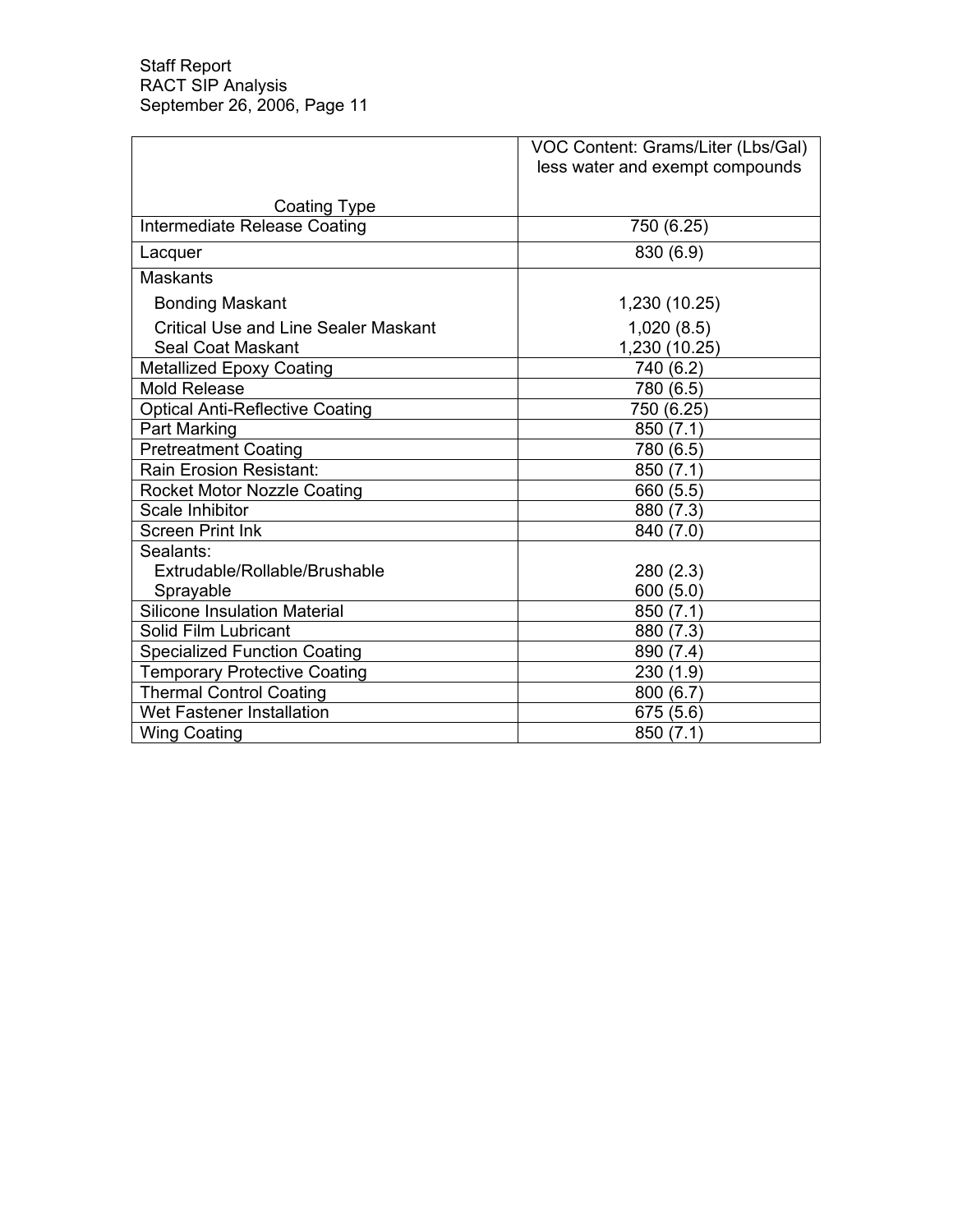## **Category: Cutback Asphalt**

#### EPA RACT Guidance

*Control of Volatile Organic Compounds from Use of Cutback Asphalt, EPA-450/2-77- 037, December 1977.* 

#### **Applicability**

The RACT guidance applies to the application of cutback asphalt. Cutback asphalt is a blend of asphalt cement and solvent. The solvent ranges in volatility depending upon the need for rapid cure (uses highly volatile gasoline or naphtha), medium cure (uses less volatile kerosene), or slow cure (uses low volatile oils). The VOCs evaporate when the cutback asphalt cures, and can range from 20 to 50 percent by volume, averaging 35 percent.

#### RACT Requirements

The RACT guidance requires the substitution of an emulsifying agent and water for the solvent, resulting in a VOC emission reduction of nearly 100%. The RACT guidance states that the emulsifier is composed of non-volatile organic chemicals. This product combining asphalt cement, emulsifying agent, and water is known as emulsified asphalt.

As a practical matter, although the CTG specifies the use of materials containing no VOCs, asphalt itself is composed of organic compounds that meet the regulatory definition of VOC, however low in volatility they may be. Therefore, rules to limit solvent content in asphalt paving materials rely on distillation test methods (percent evaporation versus temperature) to distinguish between asphalt and added solvents.

#### Other Federal Requirements or Guidance

No other Federal requirements have been established for this category. However, EPA's "Bluebook" (*Issues Relating to VOC Regulation Cutpoints, Deficiencies, and Deviations*, May 25, 1988, revised January 11, 1990) which contains guidance on developing VOC RACT rules, includes a section on cutback and emulsified asphalt. The guidance recommends that the maximum solvent content of emulsified asphalt, as determined by ASTM Method D-244, be limited to 7% for all applications, or limited between 3% - 12% depending on application. An exemption for cutback asphalt used as a prime penetrating coat is allowed.

#### SMAQMD Requirements

District Rule 453, Cutback and Emulsified Asphalt Paving Materials, prohibits the manufacture and use of rapid and medium cure cutback asphalt, as well as slow cure cutback asphalt containing organic compounds that evaporate at 500°F or lower (as determined by ASTM Method D-402).

In addition, Rule 453 limits the manufacture for sale or use of emulsified asphalt containing VOC that evaporates at 500°F or lower, in excess of 3% by volume (as determined by ASTM D-244).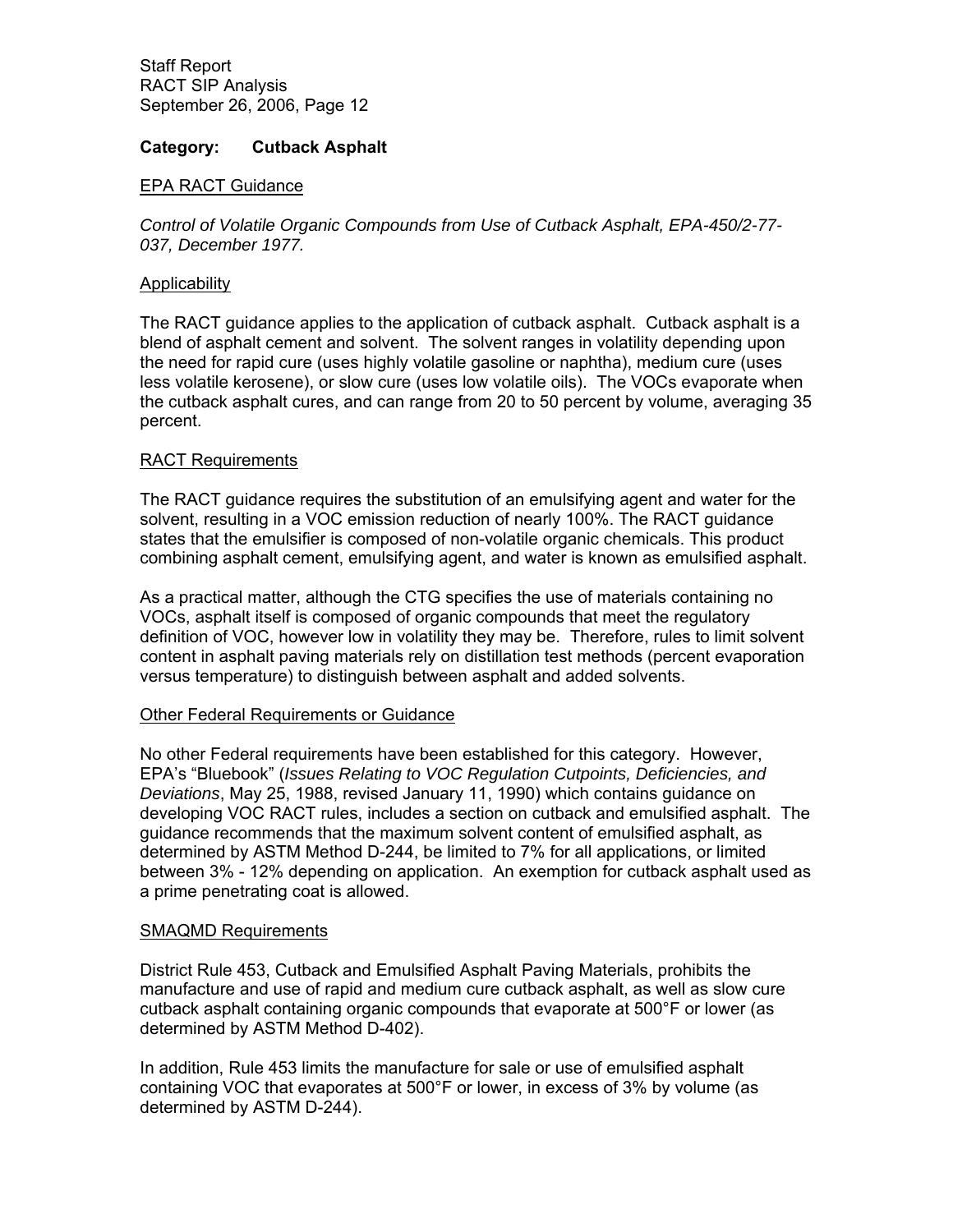### SMAQMD Exemptions

Rule 453 exempts the manufacture of cutback or emulsified asphalt when it will be immediately shipped for use outside of Sacramento County. (As noted in the CTG, the vast majority of emissions from cutback asphalt occur after application, not during manufacture). Also, medium cure cutback asphalt is allowed for use as a penetrating prime coat (i.e., application of asphalt to an absorptive surface to penetrate that surface, to bind the aggregate, and/or promote adhesion to new construction), although the rule states that this exemption will be evaluated annually to determine if an acceptable substitute material has been identified.

#### **Conclusion**

The requirements of Rule 453 meet or exceed the requirements specified in the CTG, as clarified in the EPA "Bluebook."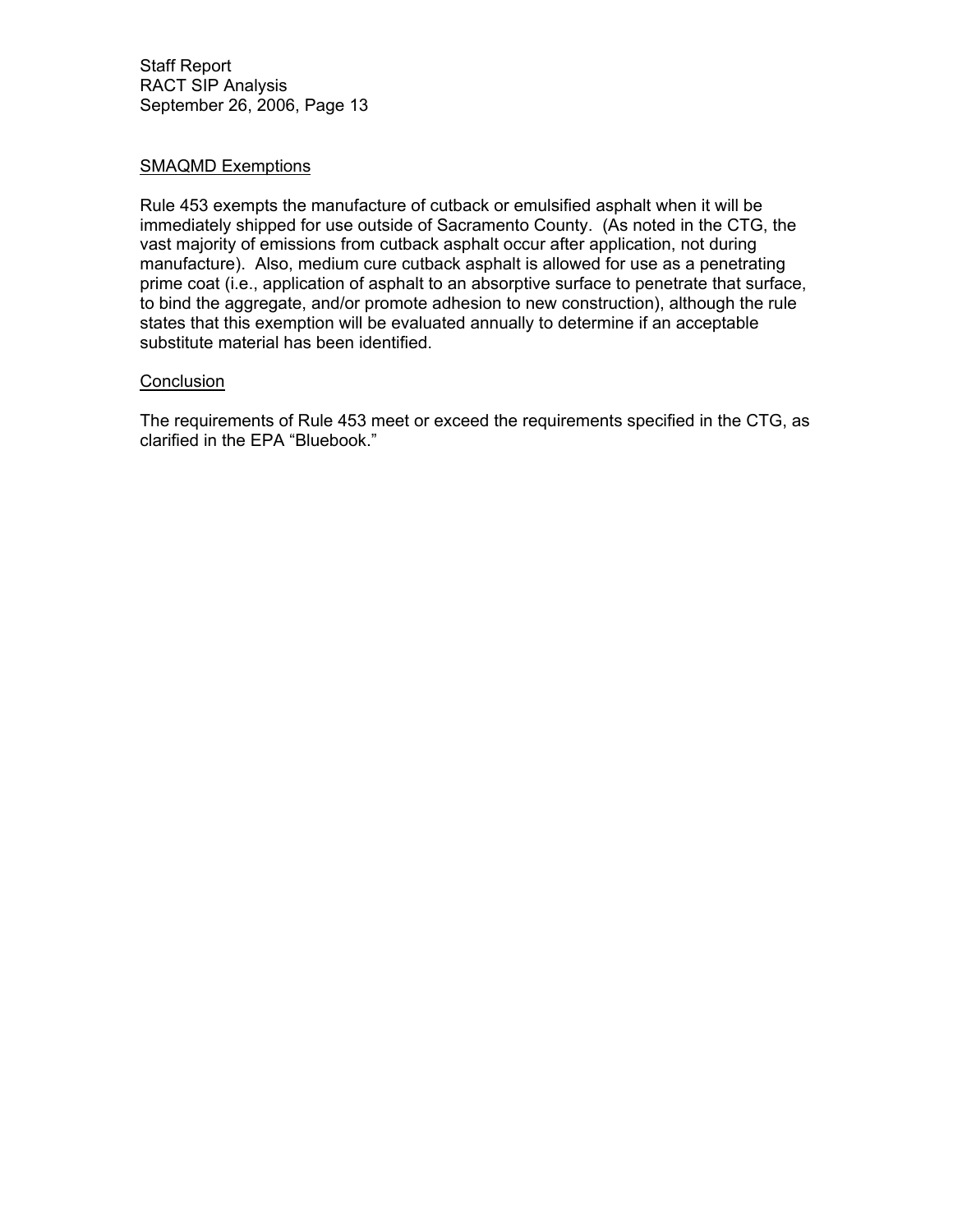## **Category: Gasoline Service Stations**

EPA RACT Guidance

- 1. Design Criteria for Stage I Vapor Control Systems Gasoline Service Stations (CTG), *November 1975.*
- 2. Technical Guidance Stage II Vapor Recovery Systems for Control of Vehicle Refueling Emissions at Gasoline Dispensing Facilities, *EPA -450/3-91-022a&b, November 1991.*
- 3. Gasoline Vapor Recovery Guidelines Minimum SIP Requirements for EPA Region IX to Approve a Phase I or Phase II Gasoline Transfer Rule for Ozone Nonattainment Areas, *EPA Region IX, April 24, 2000*.

## **Applicability**

The CTG applies to the control of gasoline vapors during storage tank filling at gasoline service stations (Stage I sources). The CTG does not apply to vehicle fueling at gasoline service stations (Stage II sources). Emissions are the result of displaced organic vapor-laden air being forced out of the storage tank by liquid gasoline.

#### RACT Requirements

The CTG prohibits the release of more than 10 percent by weight of displaced organic vapors (90 percent reduction). The CTG indicates that this control efficiency can be obtained using vapor recovery systems that incorporate a number of design features including submerged fill pipe, submerged gauge well drop tube, sufficiently sized vapor return lines and connections, vapor tight caps, vapor tight tank trucks, interlocks to prevent fuel delivery until the vapor hose is connected, pressure/vacuum valves, and other requirements.

The EPA technical guidance on Stage II vapor recovery (document #2 above) specifies that gasoline dispensing facilities use Stage II vapor recovery systems that have at least 95% control of displaced vapors.

The EPA Region 9 guidelines (document #3 above) specify that RACT rules in California meet the following requirements:

- Require that Phase I and Phase II systems use CARB-certified vapor recovery equipment.
- List the Phase I and Phase II vapor recovery system defects contained in California Code of Regulations (CCR) 94006 or cite CCR 94006 as a reference for these defects.
- Prohibit operation of a Phase I or Phase II vapor recovery equipment that has liquid leaks, vapor leaks, fails to pass tests, or contains CCR 94006 defects that substantially impair effectiveness of vapor recovery equipment.
- Require that Phase I gasoline storage tanks be equipped with submerged liquid fill pipes.
- Require that Phase II systems have a warning posted prohibiting topping-off, which may cause spillage of gasoline.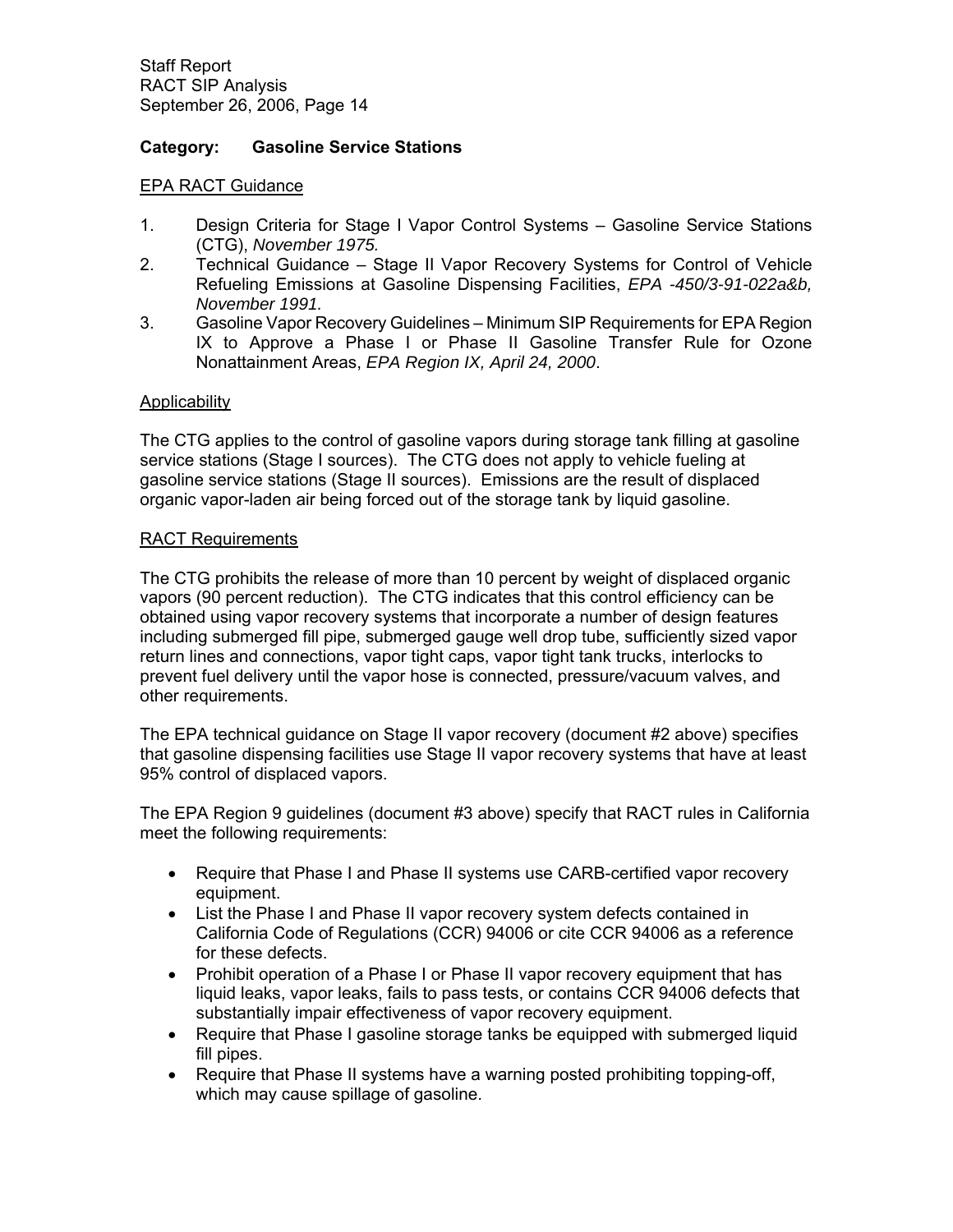## Other Federal Requirements

No other Federal requirements have been established for this category.

#### SMAQMD Requirements

District Rule 448 (Gasoline Transfer into Stationary Storage Containers) prohibits the transfer of gasoline from a tank truck or trailer unless the container has a permanent submerged fill pipe and the displaced vapors are processed by a vapor recovery system with at least a 95 percent control efficiency. The vapor recovery system must be CARBcertified. Rule 448 also requires that gasoline delivery vessels must be leak-free and vapor-tight, and the purging of vapors from a delivery vessel to the atmosphere is prohibited.

Rule 448 also requires vapor-tight caps on the storage container fill and vapor adapters, a dry break in the vapor adapter and space, and a functioning spring mechanism in the coaxial fill tube that causes the dry break to form a vapor-tight seal. Any vapor recovery system is required to have a pressure vacuum valve on all open vents with the following settings: a minimum pressure setting of  $3.0 \pm 0.5$  inches of H<sub>2</sub>O and a minimum vacuum setting of  $8.0 \pm 2.0$  inches of  $H_2O$ .

District Rule 449 (Transfer of Gasoline into Vehicle Fuel Tanks) requires that gasoline transfer into motor vehicle fuel tanks be performed only when equipped with Stage II vapor recovery systems with efficiencies of at least 95%, and requires that these systems be CARB-certified. Rule 449 also includes the requirements for defects, equipment leaks and failures, and posting of operating instruction that are specified in the EPA Region 9 guidance.

#### SMAQMD Exemptions

Rule 448 exempts the transfer of gasoline into the following stationary containers:

- Containers smaller than 250 gallons.
- Containers used primarily for the fueling of implements of husbandry (i.e., a vehicle used exclusively in the conduct of agricultural operations) if equipped with a permanent submerged fill pipe.

Rule 449 exempts fuel dispensing equipment for:

- Emergency motor vehicles
- Odd fill configurations
- Implements of husbandry

#### **Conclusion**

Rules 448 and 449 meet or exceed the requirements of the CTG and the EPA guidance documents, and satisfy RACT for this source category.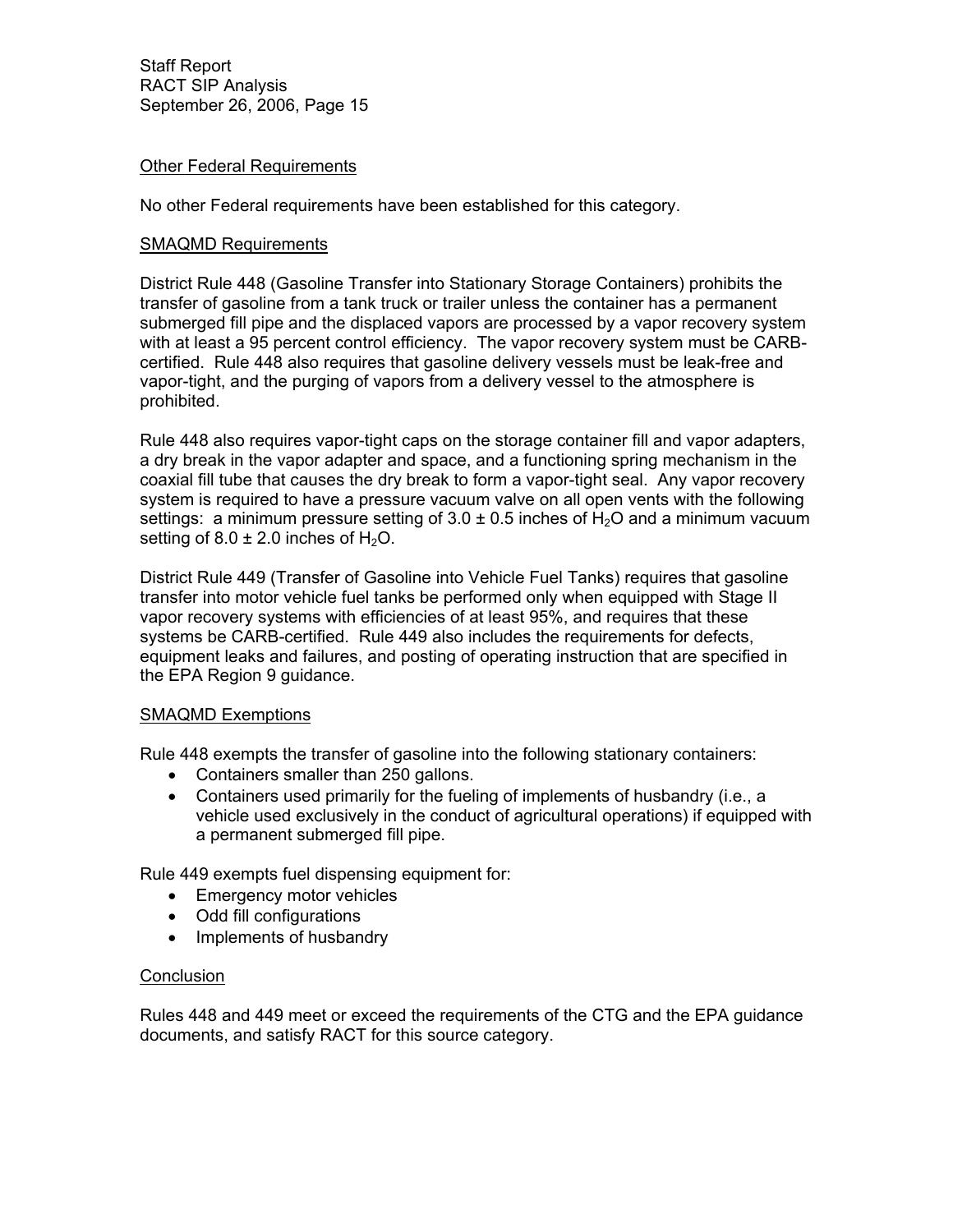## **Category: Gasoline Tank Trucks and Bulk Plants (Liquid Loading)**

#### EPA RACT Guidance

*CTG #1* - Control of Hydrocarbons from Tank Truck Gasoline Loading Terminals, *EPA-450/2-77-026, October 1977.*

*CTG #2 –* Control of Volatile Organic Emissions from Bulk Gasoline Plants, *EPA-450/2-77- 035, December 1977.* 

CTG #3 – *Control of Volatile Organic Compound Leaks from Gasoline Tank Trucks and Vapor Collection Systems*, EPA-450/2-78-051, December 1978.

#### **Applicability**

The RACT Guidance in CTG #1 applies to the loading of gasoline tank trucks at tank truck terminals with a daily gasoline throughput of greater than 76,000 liters.

The RACT Guidance in CTG #2 applies to loading of gasoline tank trucks at bulk gasoline plants with a daily gasoline throughput of less than 76,000 liters.

The RACT Guidance in CTG #3 applies to gasoline tank trucks that are equipped for vapor collection, and to vapor collection systems at bulk terminals, bulk plants, and service stations.

#### RACT Requirements

In CTG #1, presumptive RACT for loading of tank trucks at terminals is identified as vapor collection systems with emissions of no more than 80 mg hydrocarbon per liter of gasoline loaded. CTG #1 indicates that this 80 mg limit can be met with vapor collection and recovery or oxidation control systems.

In CTG #2, two RACT alternatives are presented for loading of account (tank) trucks at bulk gasoline plants:

- submerged filling of account trucks, or
- submerged filling and vapor balance systems to control VOC displaced by filling account trucks.

The CTG indicates that submerged filling of account trucks is equivalent to 60% control relative to uncontrolled splash filling, and that vapor balance systems provide 90% VOC control. The CTG indicates that consideration should be given to the compatibility of bulk plants with Stage I service station regulations, as well as potential economic impacts and retrofit difficulty.

CTG #3 establishes presumptive RACT for gasoline tank trucks and vapor collection systems. Loading is limited to only vapor-tight tank trucks, established using a pressurevacuum test (included in Appendix A of CTG #2). The vapor collection and vapor processing equipment should be designed and operated to prevent tank truck gauge pressure from exceeding 4500 pascals (18 inches of  $H_2O$ ) and the tank truck vacuum from exceeding 1500 pascals (6 inches of  $H_2O$ ).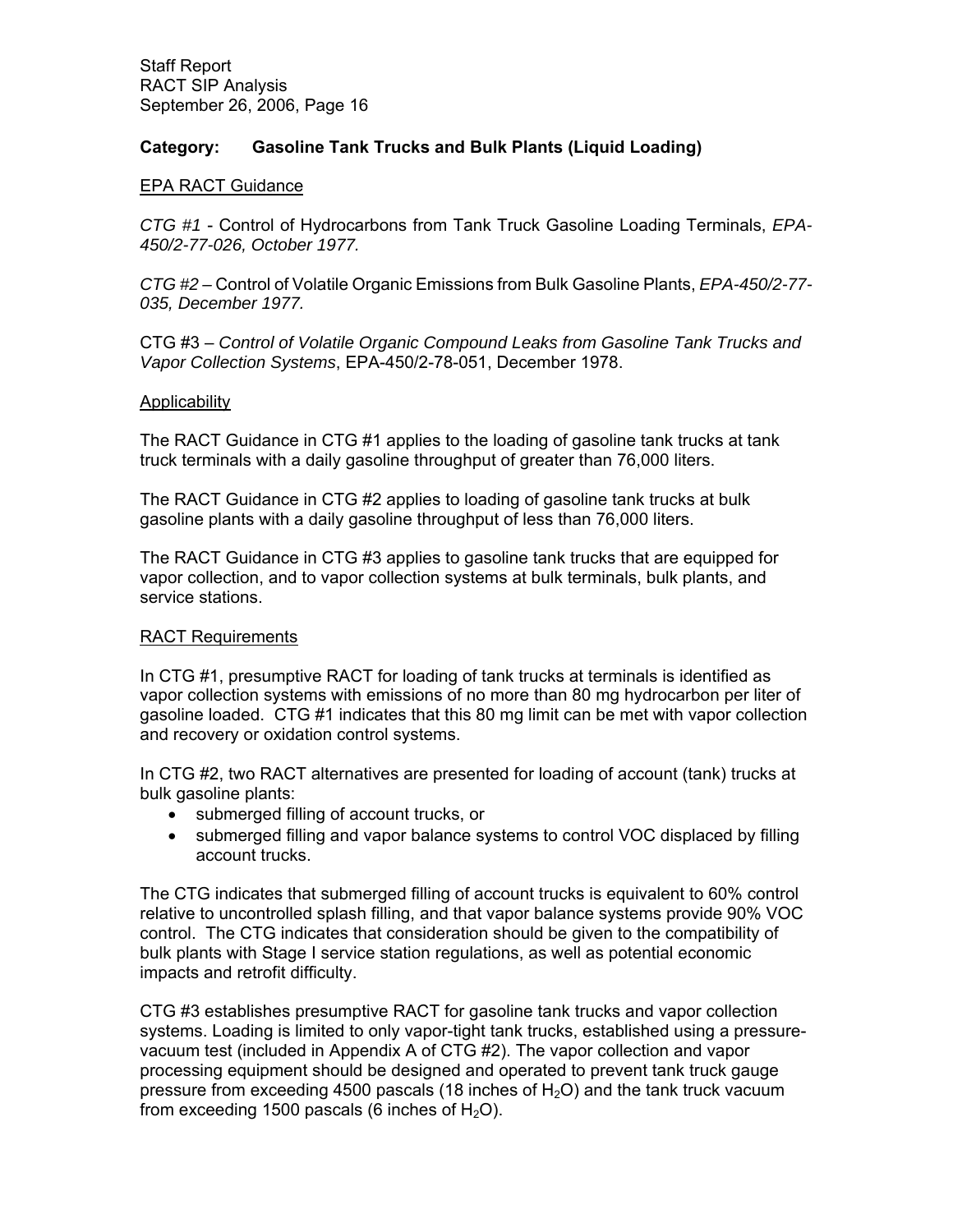Vapor collection systems must be operated below the lower explosive limit (i.e., LEL, measured as propane) measured at 2.5 centimeters around the perimeter of a potential leak source (e.g., piping, seals, hoses, connections, pressure-vacuum vents, etc.) using the methodology included in Appendix B of CTG #3. In general, there should be no avoidable visible liquid leaks. However, the CTG acknowledges that there will invariably be a few drops of liquid resulting from the disconnection of dry breaks in liquid lines and the raising of well-maintained top loading vapor head; CTG #3 indicates that these drops are allowable.

## Other Federal Requirements

The bulk gasoline terminal NSPS (40 CFR 60 subpart XX) applies to loading of gasoline tank trucks at bulk terminals (throughput > 75,700 liters/day). It contains the same emission limit as CTG #1 (80 mg TOC/liter of gasoline loaded) for facilities with existing vapor processing systems (60.502(c)). The NSPS has a more stringent limit than CTG #1 (35 mg TOC/liter of gasoline loaded) for loading of tank trucks at new facilities that do not already have an existing vapor processing system. The NSPS limits loading to only vapor-tight tank trucks. The vapor collection and loading equipment must be designed and operated to prevent gauge pressures in the delivery tank from exceeding 4500 pascals (18 inches of  $H_2O$ ). The NSPS also requires monthly visual inspection of the vapor processing system and gasoline loading racks for leaks, and repair of any leaks detected.

The NESHAP for gasoline distribution facilities (40 CFR 63 subpart R) applies to loading of tank trucks at bulk terminals that are major sources of HAP. It limits emissions from vapor collection and processing systems to 10 mg TOC/liter of gasoline loaded. It limits loading to only vapor-tight tank trucks. It also requires monthly leak inspection and repair for equipment (pumps, valves, pressure relief devices, connectors, etc.) that transfers gasoline or is part of the vapor processing system.

#### SMAQMD Requirements

District Rule 447 (Organic Liquid Loading) prohibits the transfer of organic liquids into any tank truck, trailer, or railroad tank car unless the emissions do not exceed certain limits (i.e., 0.08 lbs VOC per 1,000 gallons of transferred organic liquids for bulk terminals and 0.6 lbs VOC per 1,000 gallons of transferred organic liquids for bulk plants).

Rule 447 requires that all equipment associated with the loading facility must be maintained to be leak-free and vapor-tight, determined using visual and instrument monitoring methods as defined in the rule.

In addition, Rule 447 requires that the diaphragms used in vapor storage tanks must be maintained such that the VOC concentration in the airspace above the diaphragm does not exceed 3,000 ppm (expressed as methane).

Rule 448 prohibits operation of a gasoline delivery vessel that is not leak-free and vaportight.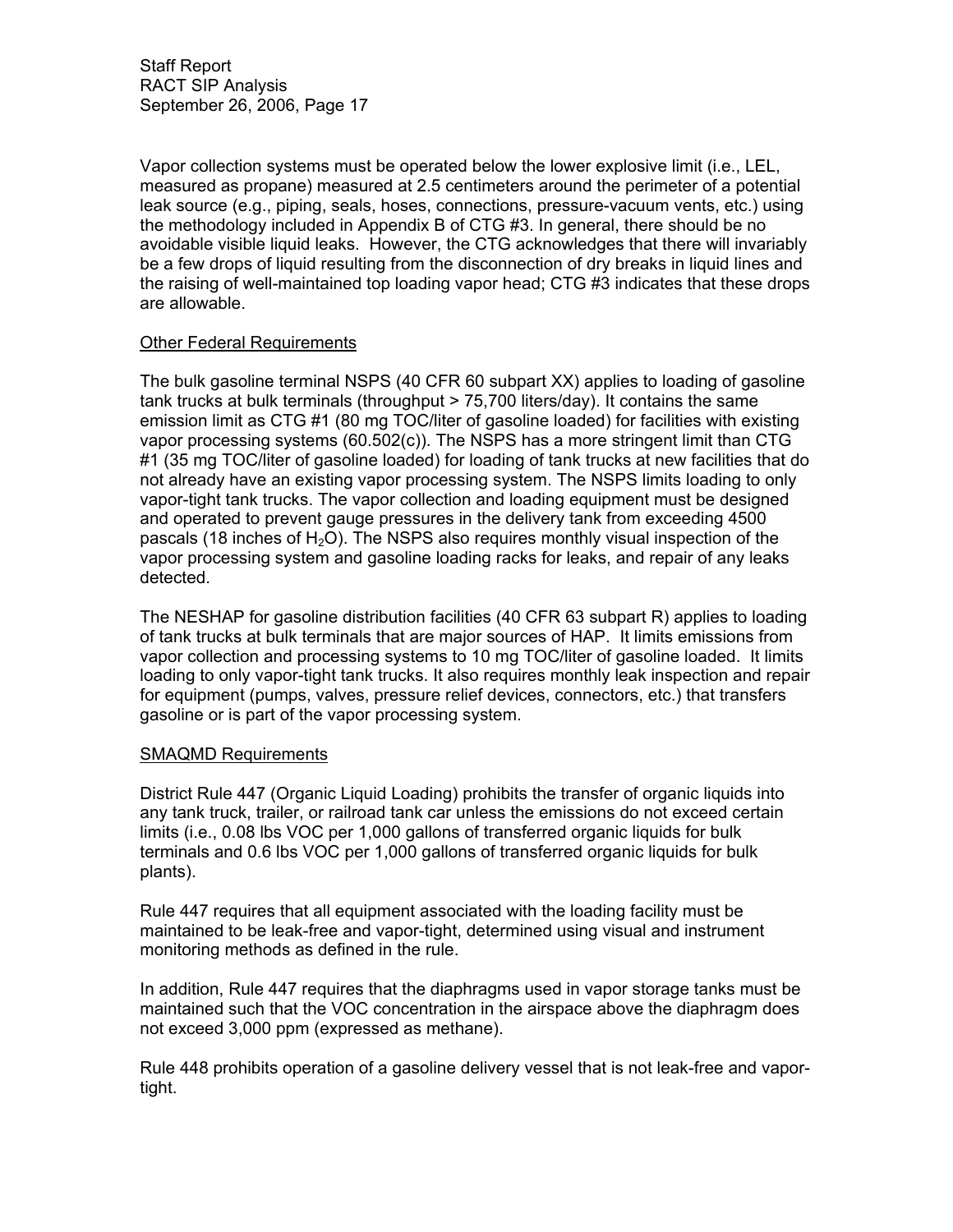#### SMAQMD Exemptions

Rule 447 exempts the loading of organic liquids with low vapor pressures (i.e., less than 0.5 psia) under actual loading conditions.

#### **Conclusion**

District Rule 447 control requirements are more stringent than the CTG for gasoline terminals (CTG #1). The presumptive RACT from CTG #1, when converted to the same units as Rule 447, is 0.668 lbs hydrocarbon per 1,000 gallons loaded. The Rule 447 limits (i.e., 0.08 lbs VOC per 1,000 gallons of transferred organic liquids for bulk terminals and 0.6 lbs VOC per 1,000 gallons of transferred organic liquids for bulk plants) are more stringent. (This comparison assumes that the definition of hydrocarbon under the CTG #1 RACT is equivalent to VOC.) Rule 447 is also consistent with the CTG for bulk gasoline plants (CTG #2), which requires, as a minimum, submerged fill (and potentially requires a vapor balancing system). From a practical standpoint, the emission limits in Rule 447 are more stringent than CTG #1.

The Rule 447 requirement that all equipment associated with the loading facility must be maintained to be leak-free and vapor-tight is consistent with the CTG #3 provision that limits visible equipment leaks.

The Rule 448 requirement that requires gasoline delivery vessels to be leak-free and vapor-tight is consistent with the requirements in the CTG and the NSPS to load only vapor-tight tank trucks.

Rules 447 and 448 satisfy the RACT requirement for liquid loading using gasoline tank trucks.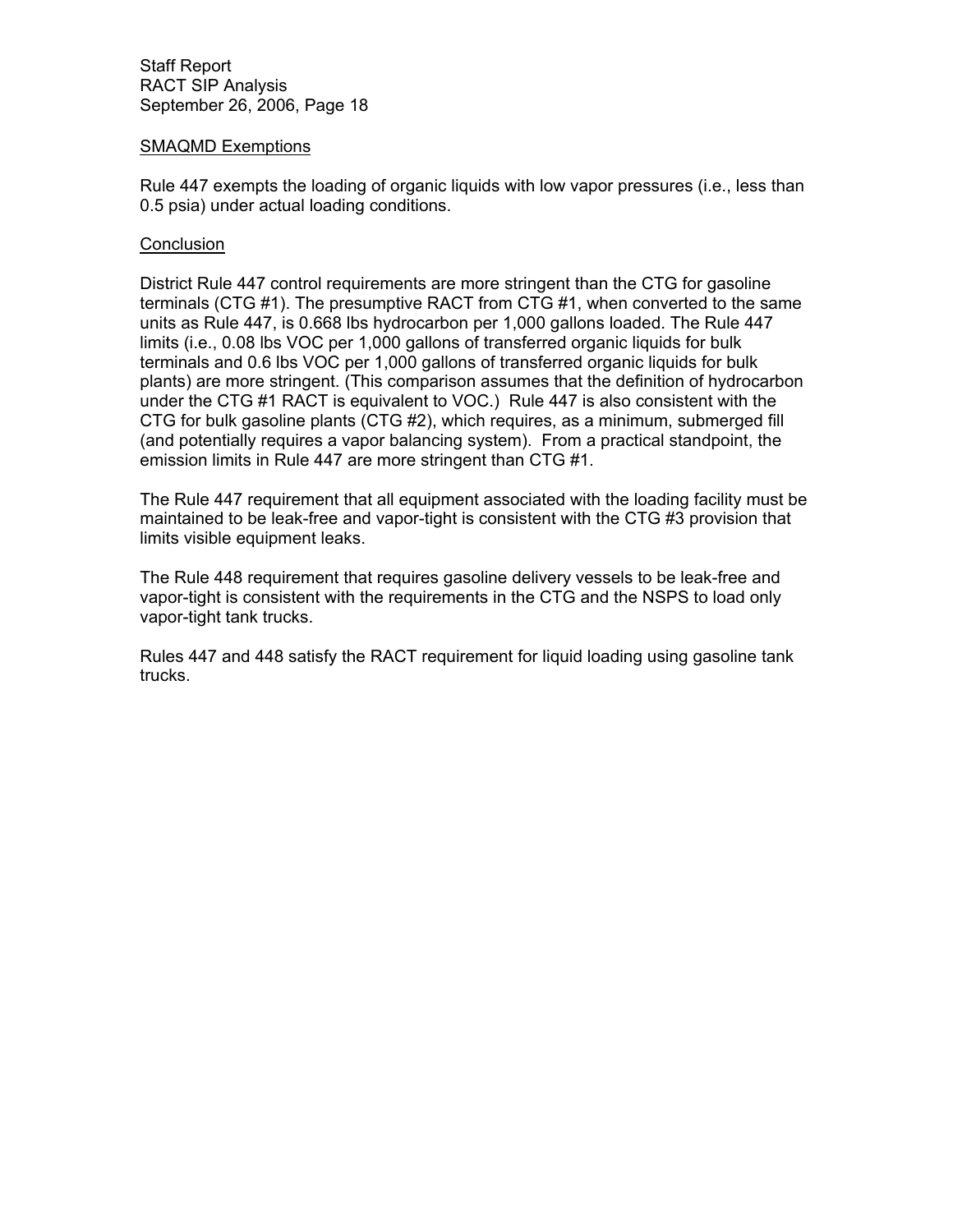## **Category: Graphic Arts Operations**

#### EPA RACT Guidance

OAQPS Guideline Series – *Control of Volatile Organic Emissions from Existing Stationary Sources – Volume VIII: Graphic Arts – Rotogravure and Flexography*, U.S. EPA Publication No. EPA-450/2-78-033, December 1978.

#### Applicability

The CTG applies to both the flexographic and rotogravure processes as applied to both publication and packaging printing. The guideline document does not apply to offset lithography or letterpress printing.

#### RACT Requirements

The guidance document specifies two alternatives for presumptive RACT: Add-on control devices, or water-borne and high solids inks. For add-on control (carbon adsorption or incineration), the CTG requires a capture and control system as specified in the following table:

| Graphic arts<br>operation | VOC capture<br>efficiency (%) | Control device VOC<br>reduction efficiency<br>$\frac{1}{2}$ | Overall VOC control<br>and capture<br>efficiency (%) |
|---------------------------|-------------------------------|-------------------------------------------------------------|------------------------------------------------------|
| Publication               | 75-85                         | 90                                                          | 75                                                   |
| rotogravure               |                               |                                                             |                                                      |
| Packaging                 | 70-80                         | 90                                                          | 65                                                   |
| rotogravure               |                               |                                                             |                                                      |
| Flexography printing      | 65-70                         | 90                                                          | 60                                                   |

For water-borne and high solids inks, comparable emission limits to add-on control options listed above can be achieved when the solvent portion of the ink consists of 75 percent (by volume) water and 25 percent (by volume) organic solvent.

#### Other Federal Requirements

Subpart QQ of 40 CFR part 60 (Standards of Performance for the Graphics Arts Industry: Publication Rotogravure Printing) limits VOC emissions to less than 16 percent of the total mass of VOC solvent and water used at the facility.

Subpart FFF of 40 CFR part 60 (Standards of Performance for Flexible Vinyl and Urethane Coating and Printing) specifies either VOC limitations or VOC percent reductions for rotogravure printing lines used to print or coat flexible vinyl or urethane products. The NSPS requires either of the following: 1) Use inks with VOC content of less than 1.0 kg VOC per kg of ink solids; or 2) reduce VOC emissions with a combined capture and control efficiency of 85 percent.

Subpart KK of 40 CFR part 63 (National Emissions Standards for Hazardous Air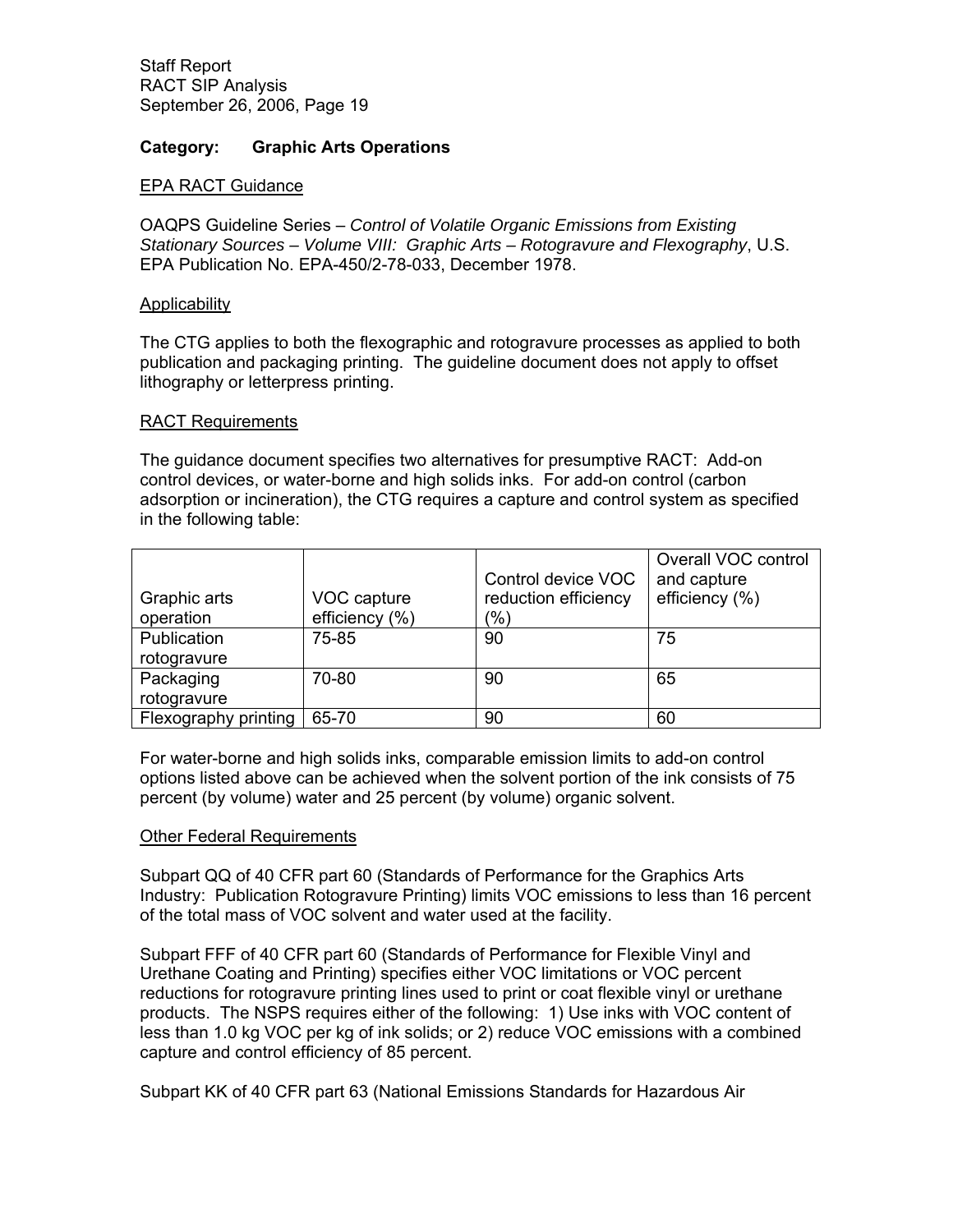Pollutant Emissions from the Printing and Publishing Industry) limits hazardous air pollutant (HAP) emissions as follows:

| <b>Graphic Arts Operation type:</b>                | <b>HAP Emissions standard:</b>                                                                                                                                                                                                                          |  |
|----------------------------------------------------|---------------------------------------------------------------------------------------------------------------------------------------------------------------------------------------------------------------------------------------------------------|--|
| Publication rotogravure printing                   | Limits organic HAP emissions to 8% of<br>total volatile matter used; or combined<br>capture and control efficiency of at least<br>92% of organic HAP used.                                                                                              |  |
| Packaging rotogravure and flexographic<br>printing | Limit emissions to:<br>No more than 5% of the organic<br>HAP applied; or<br>No more than 4% of the mass of<br>materials applied; or<br>No more than 20% of the mass of<br>solids applied; or<br>No more than a calculated<br>equivalent allowable mass. |  |

## SMAQMD Requirements

District Rule 450 (Graphics Arts Operations) limits the VOC content for 17 categories of graphics arts materials (e.g., inks, adhesives, coatings), and 8 categories of cleaning compounds (e.g., general cleaning, screen printing, ultraviolet inks). Some cleaning compounds have VOC partial pressure limits also. For lithographic and letter press printing, Rule 450 limits the volume of cleaning solution to be used for cleaning operations other than blanket and roller washes. Additionally, VOC materials and VOCcontaining cloth, sponges, and other materials used for solvent cleaning must be stored in closed containers when not in use.

As an alternative to the VOC content limits, emissions control equipment may be used provided that the control device efficiency is 95 % or more on a mass basis, and the collection efficiency is at least 70 %.

Rule 450 also prohibits the sale of noncompliant materials for use in graphics arts operations except to facilities using emission control devices. Sellers are required to provide product information, including the maximum VOC content, at the time of sale.

#### SMAQMD Exemptions

Rule 450 does not apply to gravure printing, business and personal printers, and graphic arts sources that have actual emissions of 60 pounds VOC or less per quarter. The VOC limitations do not apply to aerosol adhesives used by 1) screen printing operations, provided the adhesive complies with the VOC limits specified under Section 300 of District Rule 460 – ADHESIVES AND SEALANTS; or 2) graphic arts operations that have facility VOC emissions less than 660 pounds per month.

#### **Conclusion**

Based on a comparison of the capture and control efficiencies, Rule 450 is at least as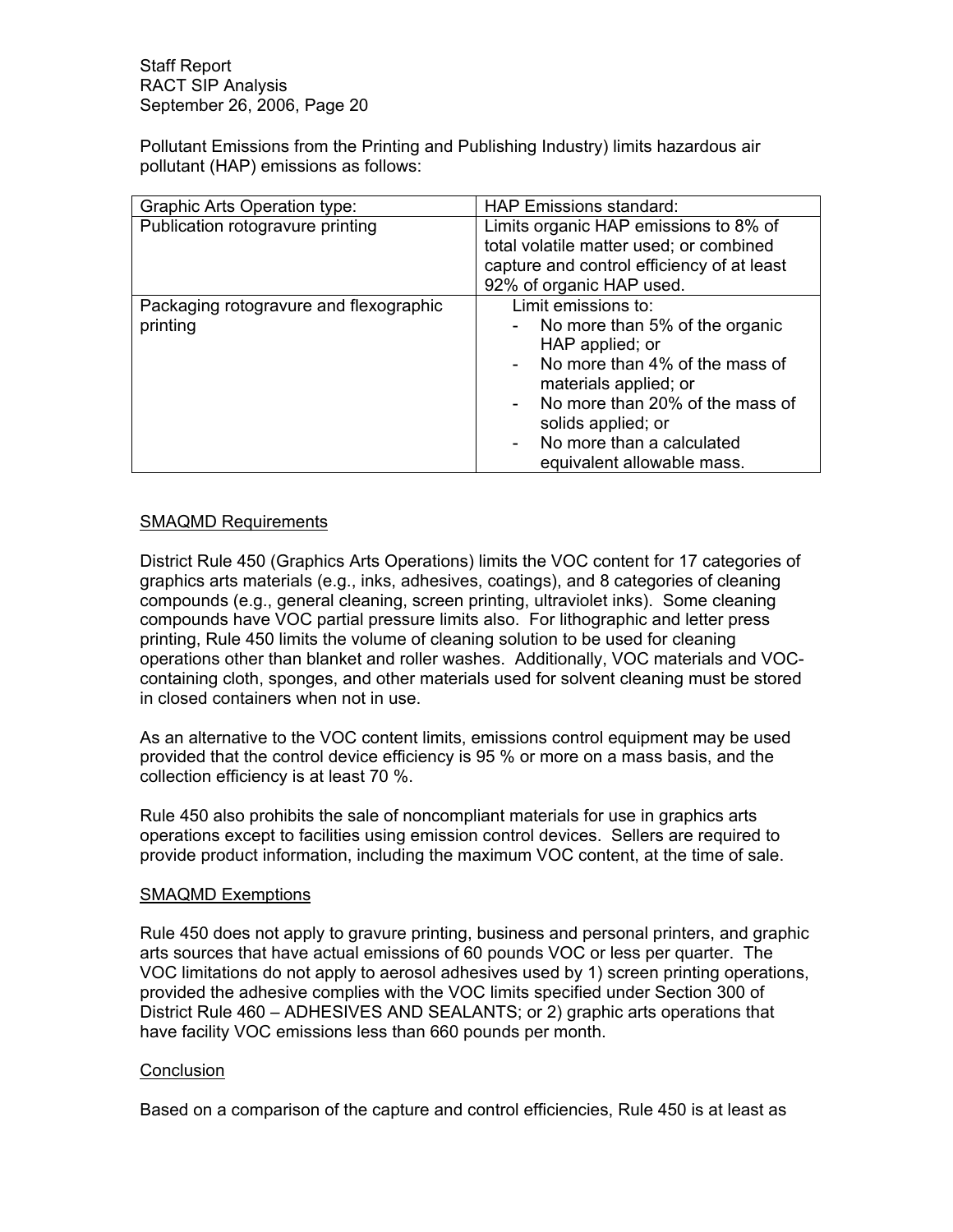stringent as the CTG for flexography printing, and meets the requirements of RACT. There are no sources in the District using gravure printing, and a negative declaration will be submitted for that portion of this source category.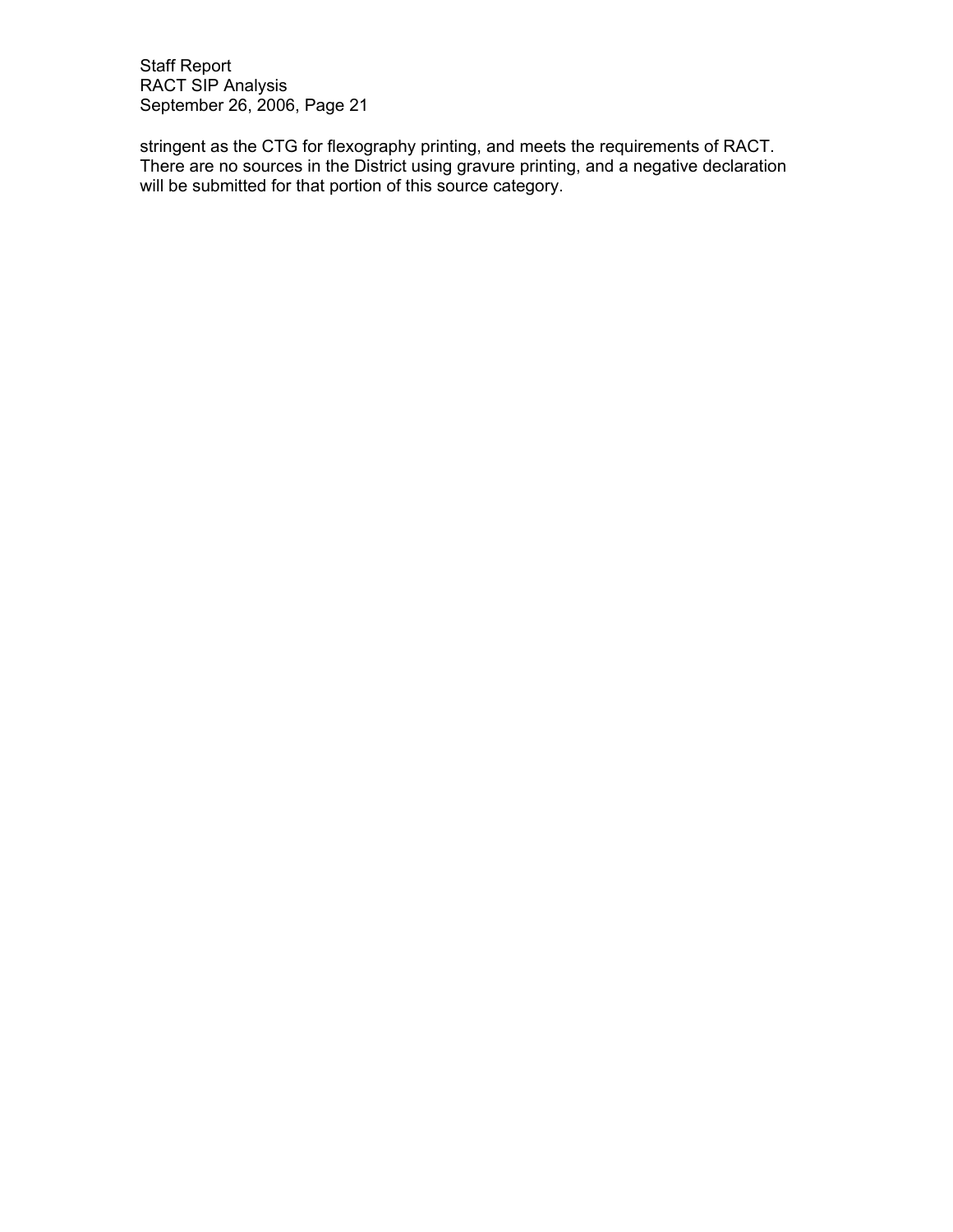## **Category: Metal Can Coating**

### EPA RACT Guidance

*Control of Volatile Organic Emissions from Existing Stationary Sources – Volume II: Surface Coating of Cans, Coils, Paper, Fabrics*, *Automobile, and Light-Duty Trucks* U.S. EPA Publication No. EPA-450/2-77-008, May 1977.

### **Applicability**

The CTG applies to two and three-piece can manufacturing processes, can fabrication processes, and end coating operations.

#### RACT Requirements

The CTG identifies five control alternatives, as shown in the following table:

| Control Technology                       | <b>VOC Percent Reduction</b> |
|------------------------------------------|------------------------------|
| Catalytic and non-catalytic incineration | 90                           |
| Carbon adsorption                        | 90                           |
| Water-borne and high-solids coatings     | 60-90                        |
| Ultraviolet curing                       | Up to $100$                  |
| Powder coating                           | 100                          |

For various technical reasons, not all RACT alternatives apply to each can manufacturing process. Therefore, the CTG specifies the controls that are feasible for each process operation, as shown below:

| Can Coating Operation:                   | Available controls:                                                                        |
|------------------------------------------|--------------------------------------------------------------------------------------------|
| 2-piece exterior coating                 | Incineration, water-borne and high solid<br>coatings, UV curing                            |
| 2-piece interior spray coating           | Incineration, water-borne and high solid<br>coatings, powder coating, carbon<br>adsorption |
| 3-piece sheet coating, interior          | Incineration, water-borne and high solid<br>coatings                                       |
| 3-piece sheet coating, exterior          | Incineration, water-borne and high solid<br>coatings, UV curing                            |
| Can fabricating, side seam spray coating | Water-borne and high solid coatings,<br>powder coating                                     |
| Can fabricating, interior spray coating  | Incineration, water-borne and high solid<br>coatings, powder coating, carbon<br>adsorption |
| End coating, sealing compound            | Water-borne and high solid coatings                                                        |
| End coating, sheet coating               | Carbon adsorption, incineration, water-<br>borne and high solid coatings                   |

The CTG specifies presumptive RACT as the following numeric VOC limits, based on the water-borne and high solids coatings control alternative: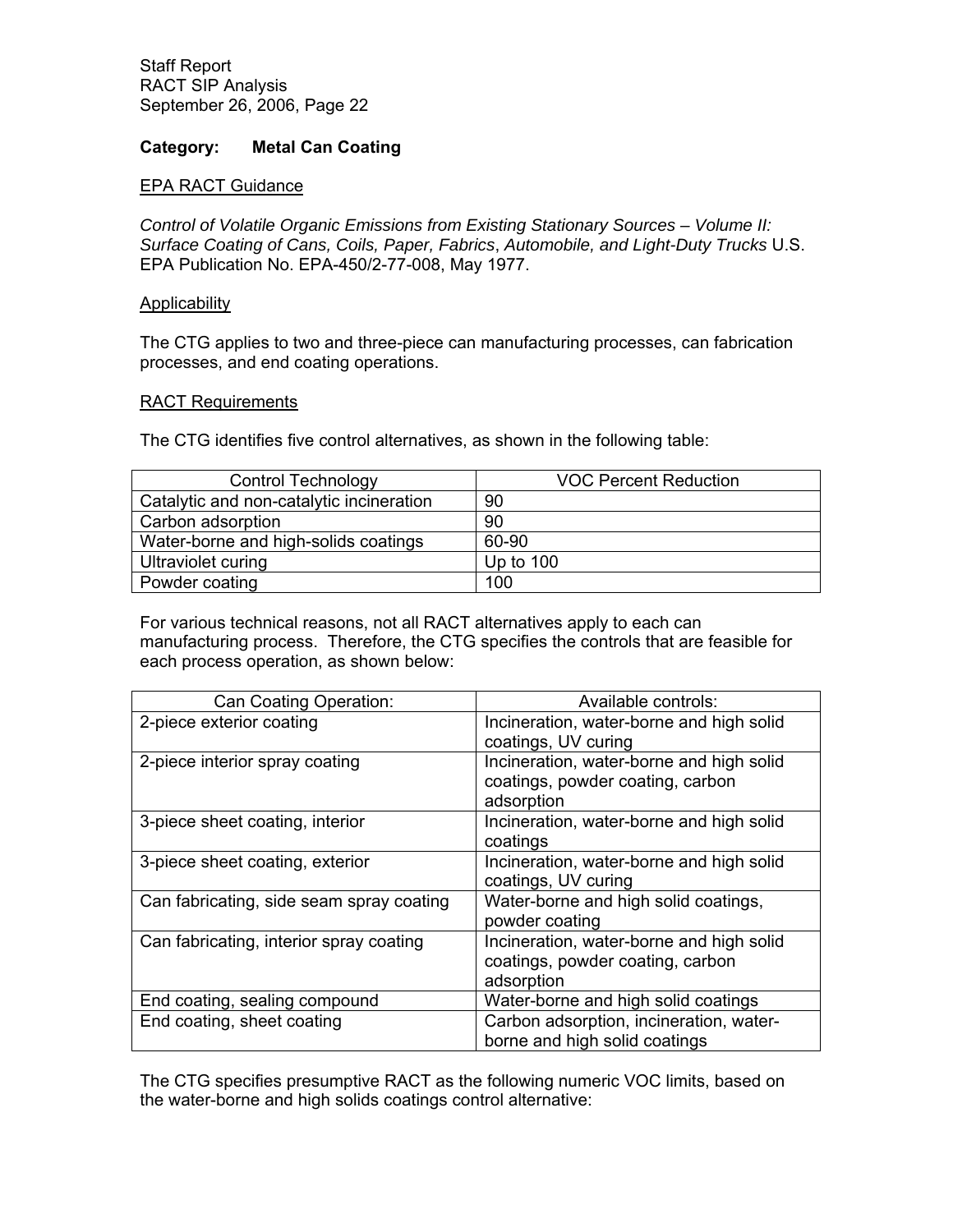| Can Coating Operation:                           | VOC limit (g/L of coating, minus water) |
|--------------------------------------------------|-----------------------------------------|
| Sheet basecoat, overvarnish, 2-piece<br>exterior | 340                                     |
| 2 and 3-piece interior spray, 2-piece end        | 510                                     |
| 3-piece side seam spray                          | 660                                     |
| End sealing                                      | 440                                     |
| Prime topcoat or single coat                     | 310                                     |

#### Other Federal Requirements

Subpart WW of 40 CFR part 60 (Standards of Performance for the Beverage Can Surface Coating Industry) limits VOC emissions as shown in the following table. The facility may use low VOC materials and/or capture and control systems to meet the limits. Limits for the specific operations are as follows:

| Operation type:                           | VOC limit (g VOC/L coating solids) |
|-------------------------------------------|------------------------------------|
| 2-piece exterior (except clear base coat) | 290                                |
| 2-piece exterior clear base coat and      | 460                                |
| overvarnish coating                       |                                    |
| 2-piece interior spray coating            | 890                                |

Subpart KKKK of 40 CFR part 63 (National Emissions Standards for Hazardous Air Pollutants: Surface Coating of Metal Cans) specifies hazardous air pollutant (HAP) emissions limitations for new and existing can coating operations. The following table summarizes the standards for existing sources (there are multiple subcategories within most operations, each with a unique limit. For brevity, a range is presented):

| Operation type:            | HAP Emissions limit (kg HAP/L solids): |
|----------------------------|----------------------------------------|
| 1 and 2-piece body coating | $0.06 - 0.12$                          |
| Sheetcoating               | 0.03                                   |
| 3-piece can assembly       | $0.29 - 1.94$                          |
| End coating                | $0.00 - 2.06$                          |

As an alternative compliance option, facilities may meet a HAP capture and control efficiency of 95% or overall HAP emission concentration of 20 ppmv at the control device outlet.

Note: There are no sources in the District that are subject to either the NSPS or the NESHAP.

#### SMAQMD Requirements

District Rule 452 (Can Coating) limits the VOC content for 11 categories of can coating materials as shown in the table below.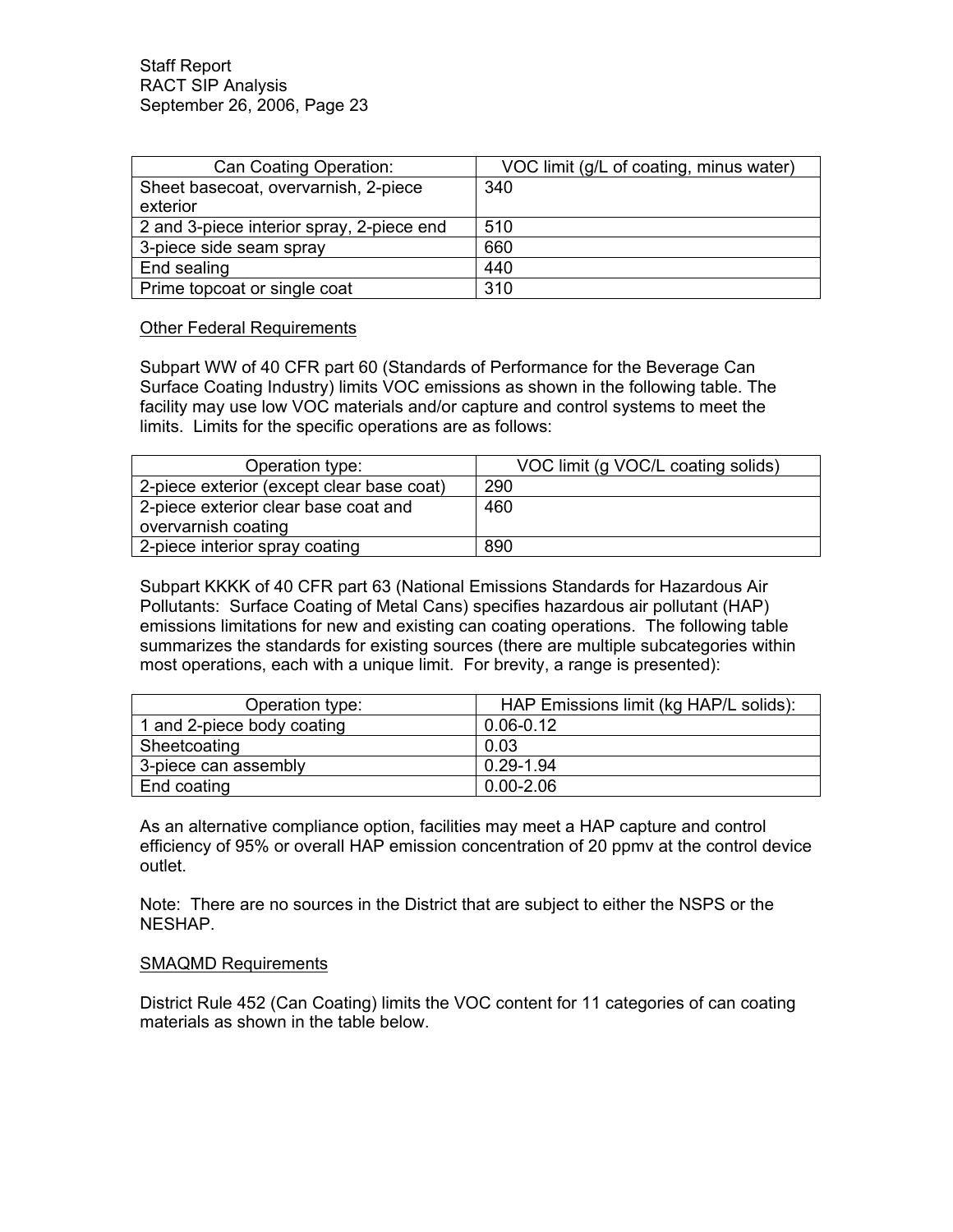|                                       | VOC limit (g/L coating as applied,<br>excluding water and exempt compounds) |
|---------------------------------------|-----------------------------------------------------------------------------|
| Operation type:                       |                                                                             |
| Interior base coating                 | 225                                                                         |
| Interior base coating overvarnish     | 225                                                                         |
| <b>Exterior base coating</b>          | 225                                                                         |
| Exterior base coating overvarnish     | 225                                                                         |
| 2-piece can exterior base coating     | 250                                                                         |
| 2-piece can exterior base overvarnish | 250                                                                         |
| 2-piece can interior spray            | 440                                                                         |
| 3-piece interior spray                | 510                                                                         |
| 2-piece can exterior end coating      | 250                                                                         |
| 3-piece can side seam spray           | 660                                                                         |
| End sealing compound                  | 440                                                                         |

Emissions control equipment may be used instead of VOC content limits, provided that the control device efficiency is 95% or more on a mass basis, and the collection efficiency is at least 90%. Rule 452 also specifies a 200 g/L limit for cleaning materials used for container assemble equipment. Additionally, all VOC-materials and VOCcontaining cloth, sponges, and other materials used for solvent cleaning must be stored in closed containers when not in use.

## SMAQMD Exemptions

None.

## **Conclusion**

Rule 452 is as stringent, or more stringent, than the CTG presumptive RACT limits for coatings. The CTG specifies emission control as an alternative to the coating limits. The CTG does not specify capture efficiency, but concludes that at least 90% control efficiency is achievable for incineration and carbon adsorption. Rule 452 specifies a capture efficiency of 90 percent and control efficiency of 95%, which exceeds the CTG specification.

Rule 452 satisfies the RACT requirement for this category.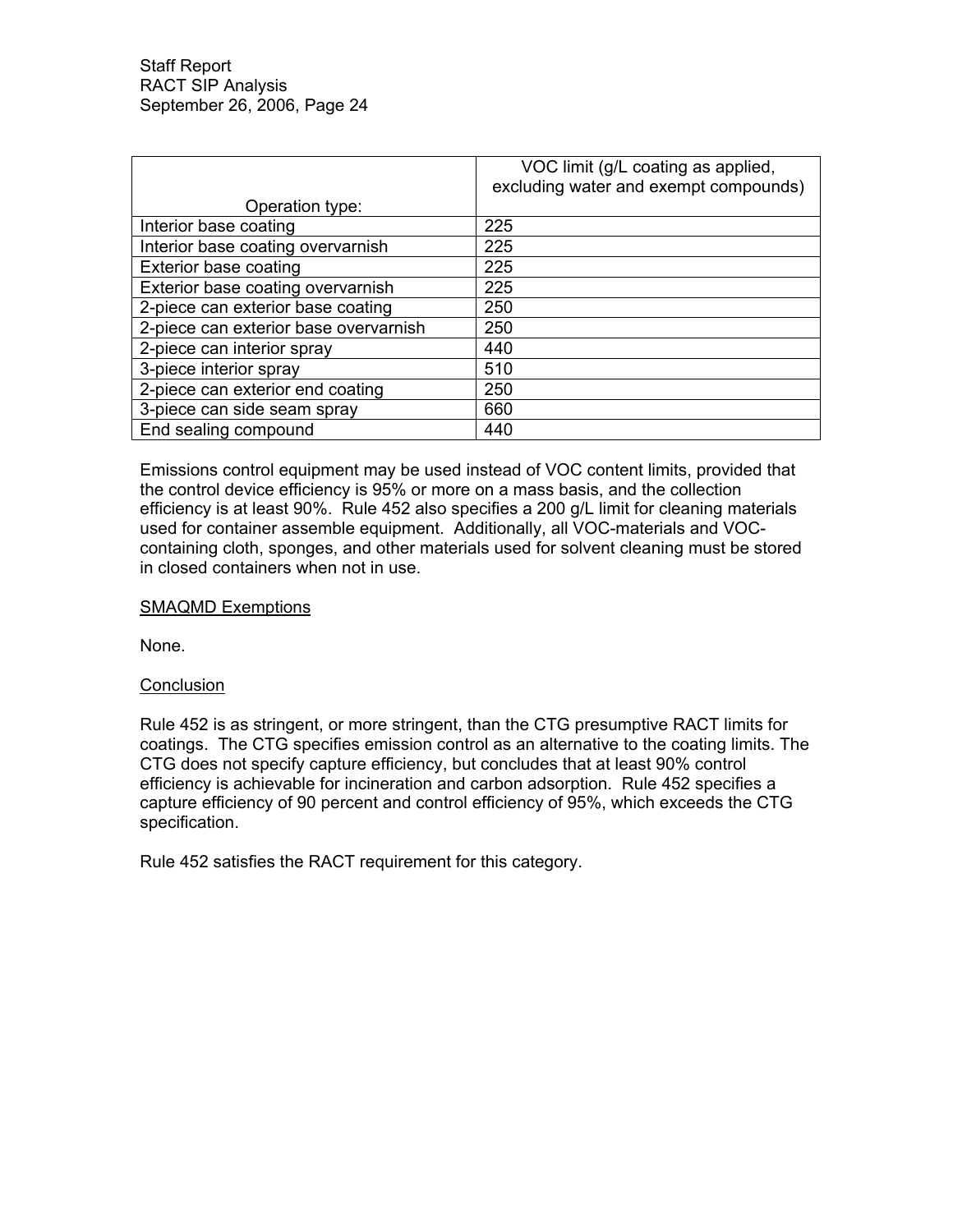## **Category: Surface Coating of Metal Furniture**

## EPA RACT Guidance

*Guideline Series: Control of Volatile Organic Compound Emissions from Existing Stationary Sources – Volume III: Surface Coating of Metal Furniture.* U.S. EPA Publication No. EPA-450/2-77-032, December 1977.

### Applicability

The CTG applies to any facility that performs surface coating (finishing) of metal furniture, including any furniture made of metal or any metal parts that will be assembled with other non-metal parts to form a furniture piece.

#### Federal RACT Requirements

The CTG does not include a model rule, but establishes presumptive RACT for metal furniture surface coating operations as a VOC limit of 360 g VOC emitted/liter coating, minus water (3.0 lb VOC emitted/gallon coating, minus water). The CTG does not distinguish between baked and air dried coatings.

#### Other Federal Requirements

40 CFR part 60, subpart EE, specifies Standards of Performance for Surface Coating of Metal Furniture. The NSPS applies to any metal furniture surface coating operation using 3,842 liters (1,015 gallons) or more of organic coating per year. The emission limit in subpart EE is 0.90 kg of VOC per liter of coating solids applied to the part (i.e., the denominator does not include solids lost as over spray).

40 CFR Part 63, subpart RRRR specifies NESHAP for metal furniture surface coating operations at major HAP sources. Existing major sources must emit no more than 0.10 kg organic HAP/liter coatings solids used (0.83 lb/gal). The denominator of the NESHAP emission limits does not include solids lost as over spray. New and reconstructed major sources must emit no organic HAP, unless the permitting authority approves use of an alternative limit of 0.094 kg organic HAP/liter coatings solids used (0.78 lb/gal) for certain specialty applications. The new source standards were based on facilities that use powder coatings or liquid coatings that contained no organic HAP. Since powder coatings also contain little or no VOC, sources that are complying with the new source limits in subpart RRRR may also have very low VOC emissions.

#### SMAQMD Requirements

District Rule 451, Surface Coating of Miscellaneous Metal Parts and Products, sets emission limits for metal furniture coatings under the category "all other coatings," as shown in the table below: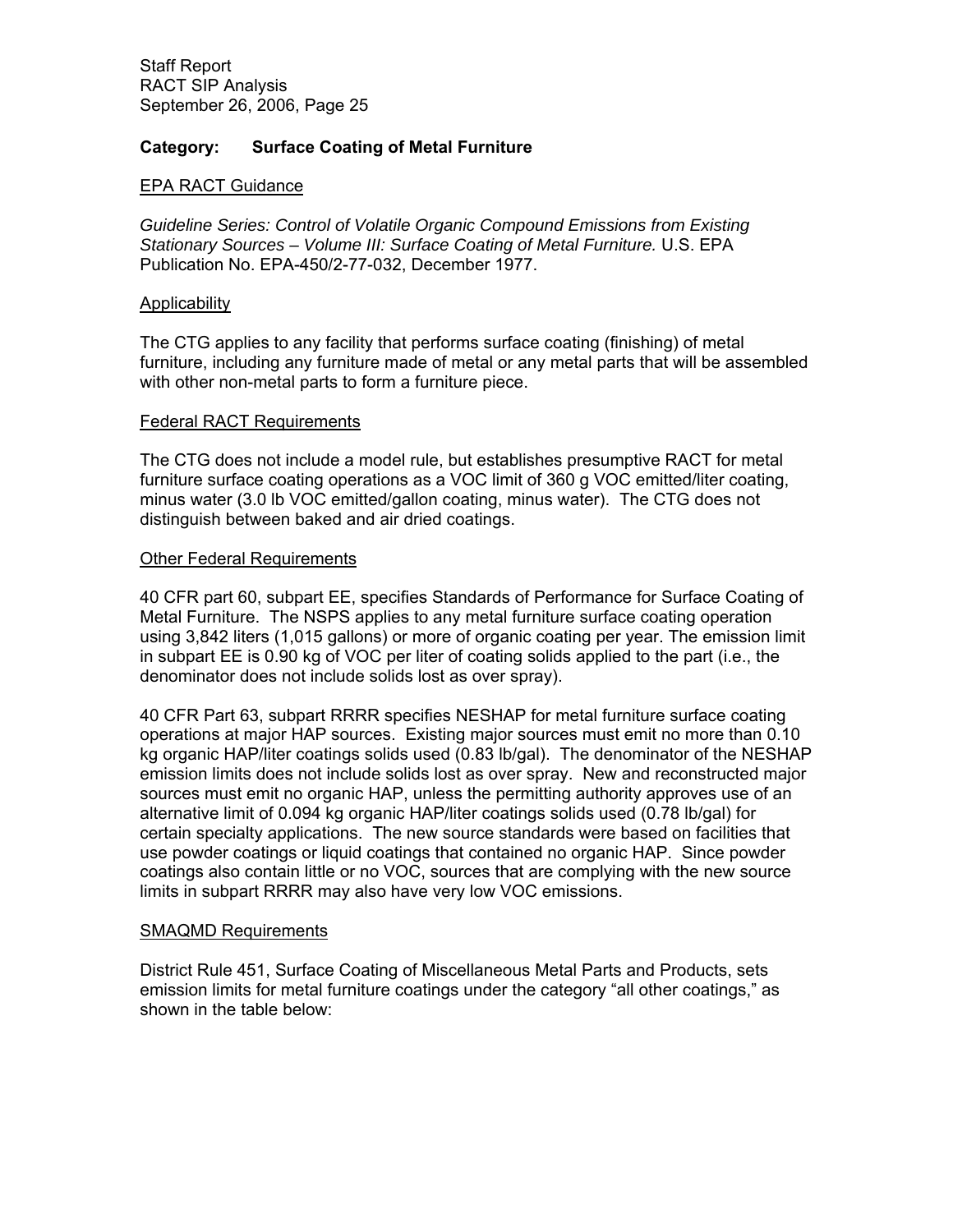|                                              | <b>VOC Limits</b>               |              |
|----------------------------------------------|---------------------------------|--------------|
|                                              | g/liter,                        |              |
|                                              | less water and exempt compounds |              |
|                                              | (Ibs/gallon)                    |              |
| Coating                                      | <b>Air Dried</b>                | <b>Baked</b> |
| Aluminum coating for window frames and       | 420 (3.5)                       | 420 (3.5)    |
| door frames                                  |                                 |              |
| Camouflage                                   | 420 (3.5)                       | 360 (3.0)    |
| <b>Electrical Insulating</b>                 | 340 (2.8)                       | 275(2.3)     |
| <b>Extreme High Gloss</b>                    | 420 (3.5)                       | 360 (3.0)    |
| <b>Extreme Performance</b>                   | 420 (3.5)                       | 420 (3.5)    |
| <b>Heat Resistant</b>                        | 420 (3.5)                       | 360 (3.0)    |
| Metallic Iridescent                          | 420 (3.5)                       | 420 (3.5)    |
| Non-skid                                     | 420 (3.5)                       | 360 (3.0)    |
| <b>Prefabricated Architectural Component</b> | 420 (3.5)                       | 275(2.3)     |
| Pretreatment wash primer                     | 420 (3.5)                       | 420 (3.5)    |
| Silicone release coating                     | 420 (3.5)                       | 420 (3.5)    |
| Solar Absorbent                              | 420 (3.5)                       | 360 (3.0)    |
| All other coatings                           | 340 (2.8)                       | 275(2.3)     |

- Coating removers (strippers): no more than 200 g VOC/liter of material (1.7 lb/gal).
- High efficiency applications equipment (e.g., HVLP, roll oater, dip coater, flow coater, electrodeposition).
- Work practices for material storage and equipment cleaning.
- Product cleaning or surface prep solvents: no more than 72 g VOC/liter of material (0.6 lb/gal).

## SMAQMD Exemptions

Rule 451 exempts facilities that use 55 gallons of coating per year, consistent with the EPA Region IX "Little Bluebook" (*Guidance Document for Correcting Common VOC & Other Rule Deficiencies*, April 1, 1991, revised August 21, 2001).

## **Conclusion**

District Rule 451 regulates metal furniture coatings under the VOC limit for "all other coatings," which is more stringent than the CTG limit for metal furniture coating. Rule 451 satisfies the RACT requirement for this category.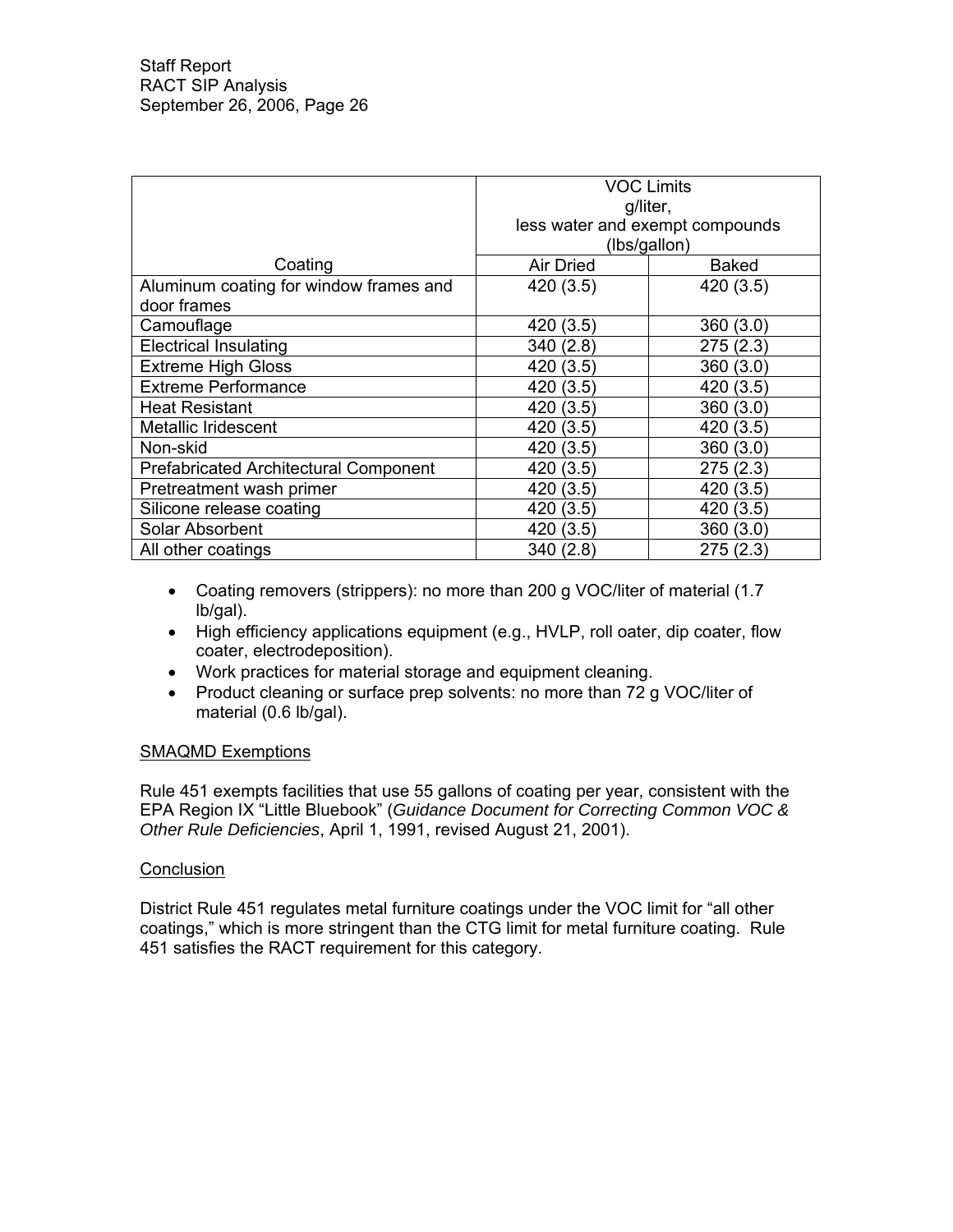## **Category: Surface Coating of Miscellaneous Metal Parts and Products**

## EPA RACT Guidance

*Guideline Series: Control of Volatile Organic Compound Emissions from Existing Stationary Sources – Volume VI: Surface Coating of Miscellaneous Metal Parts and Products.* U.S. EPA Publication No. EPA-450/2-78-015, June 1978.

### Applicability

The CTG applies to any facility that performs surface coating (finishing) on miscellaneous metal parts. The CTG specifically excludes surface coating of metal cans, coils, wire, automobiles and light duty trucks, metal furniture, and large appliances. The CTG includes emission limits which represent RACT, but does not include a model rule.

#### Federal RACT Requirements

The CTG establishes presumptive RACT for metal part surface coating operations as the following emission limits:

| <b>Surface Coating Operation</b>                                                                                 |                 | <b>VOC limit</b>     |
|------------------------------------------------------------------------------------------------------------------|-----------------|----------------------|
|                                                                                                                  |                 | g/liter, minus water |
|                                                                                                                  |                 | (lb/gallon)          |
| Air or forced air-dried items:                                                                                   |                 | 420 (3.5)            |
| Parts too large or too heavy for practical size ovens and/or                                                     |                 |                      |
| sensitive heat requirements.                                                                                     |                 |                      |
| Parts to which heat-sensitive materials are attached.                                                            |                 |                      |
| Equipment assembled prior to top coating for specific                                                            |                 |                      |
| performance or quality standards.                                                                                |                 |                      |
| <b>Clear Coat</b>                                                                                                |                 | 520(4.3)             |
| No or infrequent color                                                                                           | Powder coatings | 50(0.4)              |
| changes, or small numbers of                                                                                     |                 |                      |
| colors applied                                                                                                   | <b>Others</b>   | 360(3.0)             |
|                                                                                                                  |                 | 420 (3.5)            |
| Outdoor or harsh exposure or extreme performance<br>characteristics                                              |                 |                      |
|                                                                                                                  |                 |                      |
| Frequent color change or large number of colors applied, or<br>first coat applied on untreated ferrous substrate |                 | 360(3.0)             |
|                                                                                                                  |                 |                      |

The CTG estimated the cost-effectiveness of complying with the limits using waterborne coatings, higher solids coatings, powder coating, and electrodeposition coating. The costs, in 1977 dollars, ranged from a savings \$191/ton (\$630/ton in today's dollars) of VOC reduced to a cost of \$6,600/ton (\$21,800/ton in today's dollars) of VOC reduced. The median value for 47 scenarios examined was a cost of \$625/ton (\$2,060/ton in today's dollars). Sources also can use add-on controls to meet the limits. The CTG made no policy statements regarding acceptable cost effectiveness levels for RACT.

#### Other Federal Requirements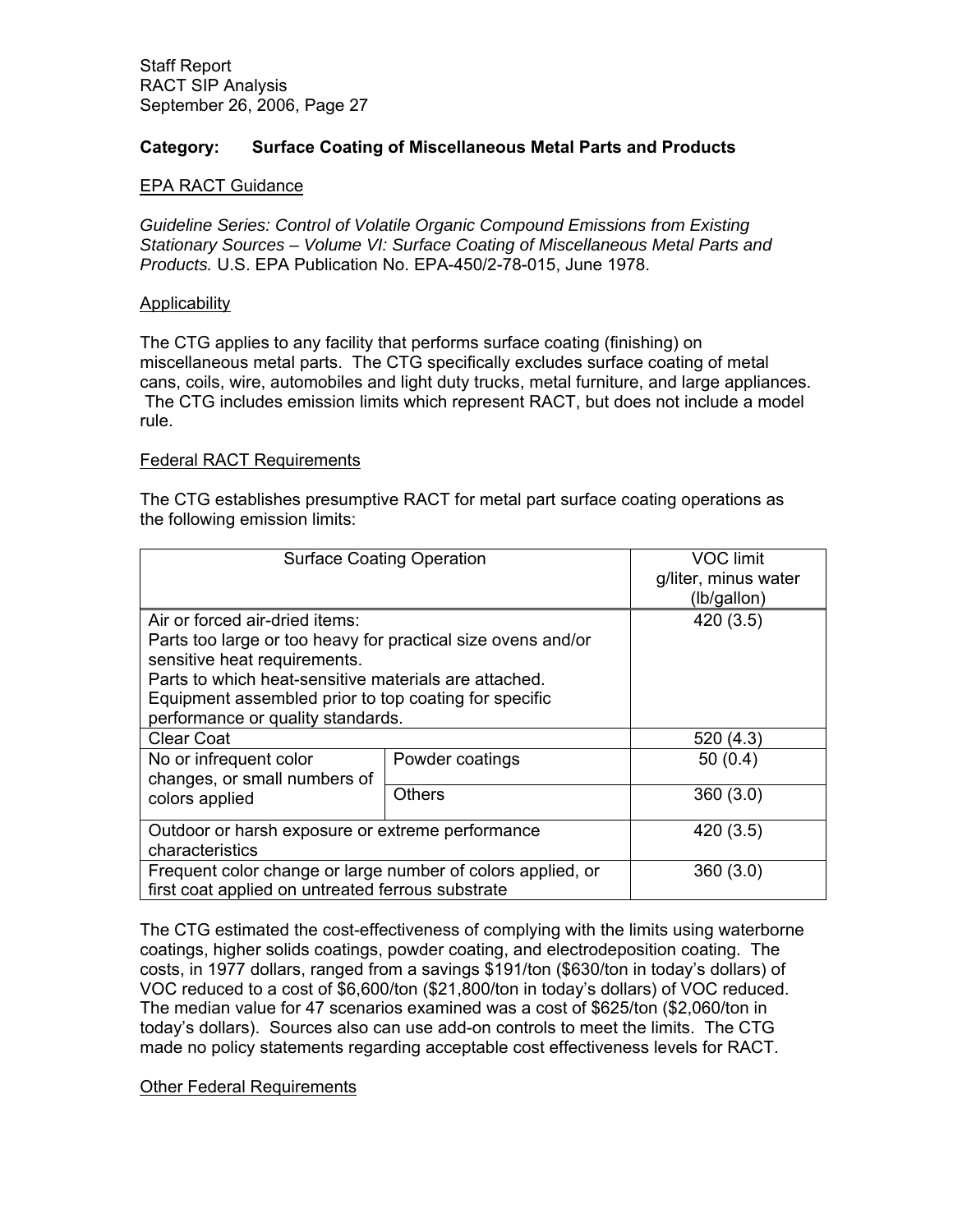Subpart MMMM of 40 CFR Part 63 specifies NESHAP for miscellaneous metal parts and products manufacturing surface coating operations at major HAP sources. These standards are in terms of lb organic HAP per gallon solids used. Since many VOC are not HAP, these limits for HAP establish no practical limits on VOC content or VOC emissions from these operations.

#### SMAQMD Requirements

District Rule 451, Surface Coating of Miscellaneous Metal Parts and Products implements sets the following emission limits and work practices:

|                                              |                                 | <b>VOC Limit</b> |
|----------------------------------------------|---------------------------------|------------------|
|                                              | g/liter,                        |                  |
|                                              | less water and exempt compounds |                  |
|                                              | (Ibs/gallon)                    |                  |
| Coating                                      | <b>Air Dried</b>                | Baked            |
| Aluminum coating for window frames and       | 420 (3.5)                       | 420 (3.5)        |
| door frames                                  |                                 |                  |
| Camouflage                                   | 420 (3.5)                       | 360 (3.0)        |
| <b>Electrical Insulating</b>                 | 340 (2.8)                       | 275(2.3)         |
| <b>Extreme High Gloss</b>                    | 420 (3.5)                       | 360 (3.0)        |
| <b>Extreme Performance</b>                   | 420 (3.5)                       | 420(3.5)         |
| <b>Heat Resistant</b>                        | 420 (3.5)                       | 360 (3.0)        |
| Metallic Iridescent                          | 420 (3.5)                       | 420 (3.5)        |
| Non-skid                                     | 420 (3.5)                       | 360(3.0)         |
| <b>Prefabricated Architectural Component</b> | 420 (3.5)                       | 275(2.3)         |
| Pretreatment wash primer                     | 420 (3.5)                       | 420(3.5)         |
| Silicone release coating                     | 420 (3.5)                       | 420 (3.5)        |
| Solar Absorbent                              | 420 (3.5)                       | 360 (3.0)        |
| All other coatings                           | 340 (2.8)                       | 275 (2.3)        |

- Coating removers (strippers): no more than 200 g VOC/liter of material (1.7 lb/gal).
- High efficiency applications equipment (e.g., HVLP, roll coater, dip coater, flow coater, electrostatic spray coating).
- Work practices for material storage and equipment cleaning.
- Product cleaning or surface prep solvents: no more than 72 g VOC/liter of material (0.6 lb/gal).

#### SMAQMD Exemptions

Rule 451 contains the following exemptions:

- Prefabricated architectural components not coated in a shop.
- Motor vehicles.
- Aircraft or aerospace vehicles.
- Cans, coils, and magnet wire.
- Adhesives and sealants.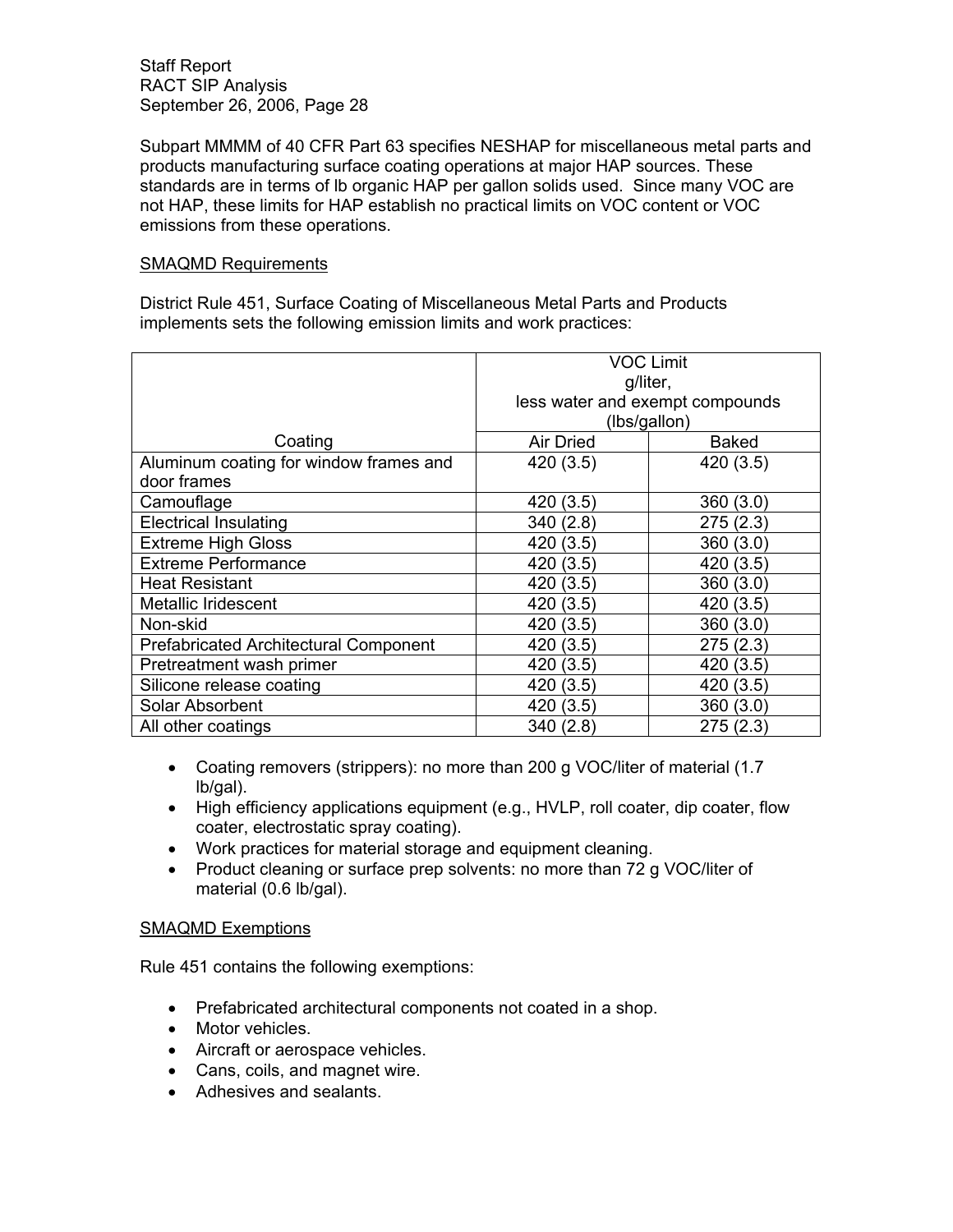- Magnetic data storage disks.
- Safety indicating coatings.
- Stencil coatings.
- Conformal coatings.
- Hand lettering.
- Any coating used at less than 55 gallons per year per source, consistent with the EPA Region IX "Little Bluebook" (*Guidance Document for Correcting Common VOC & Other Rule Deficiencies*, April 1, 1991, revised August 21, 2001).
- Aluminum coatings for window frames and door frames used at less than 200 gallons per year per source.
- Pre-treatment wash primers at less than 200 gallons per year per source.

#### **Conclusion**

The emission limits in Rule 451 are at least as stringent as those in the CTG. The District performed a "5% analysis" for the low usage exemptions when Rule 451 was submitted for SIP approval, which demonstrated that excess emissions allowed by the exemptions are less than 5% of the total emissions allowed by the CTG. Rule 451 satisfies the RACT requirement for this source category.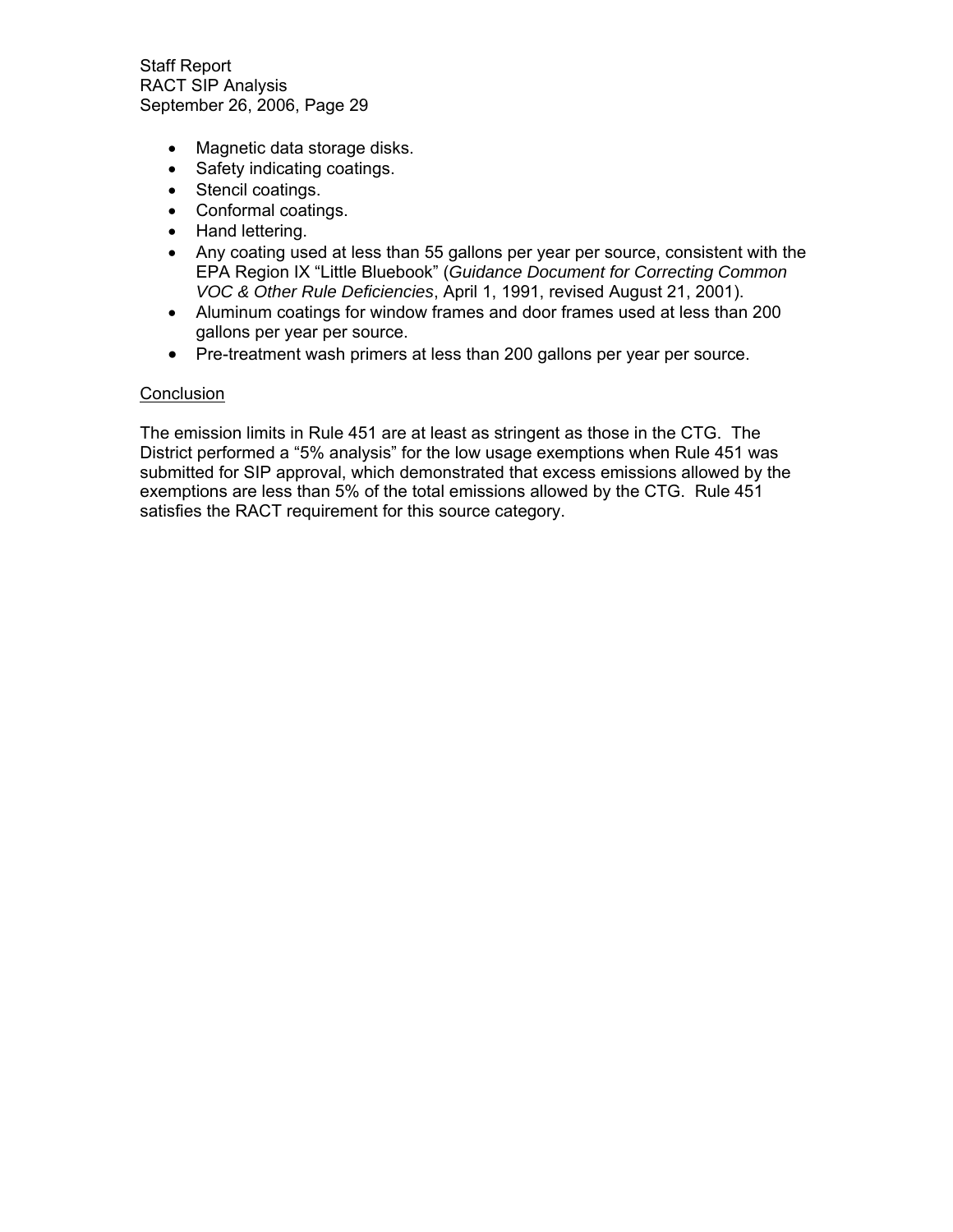## **Category: Storage of Petroleum Products (> 40,000 gallons)**

#### EPA RACT Guidance

*Control of Volatile Organic Emissions from Storage of Petroleum Liquids in Fixed-Roof Tanks. EPA-450/2-77-036, December 1977.* 

*Control of Volatile Organic Emissions from Petroleum Liquid Storage in External Floating Roof Tanks. EPA-450/2-78-047, December 1978.* 

*Alternative Control Techniques Document: Volatile Organic Liquid Storage in Floating and Fixed Roof Tanks. EPA-453/R-94-001, January 1994.* 

#### **Applicability**

Both CTGs apply to tanks with capacities greater than 150,000 liters containing petroleum liquids with a true vapor pressure (VP) greater than 10.5 kPa.

The ACT provided costs and emission reductions for various tank sizes and vapor pressures. No model rule or applicability requirements are provided.

#### RACT Requirements

The CTGs establish presumptive RACT for External Floating Roof Tanks and Fixed Roof tanks, as shown in the following table:

| <b>CTG</b>          | Applicability    | Tank type          | Requirement                                                                    | <b>Exemptions</b>                                     |
|---------------------|------------------|--------------------|--------------------------------------------------------------------------------|-------------------------------------------------------|
| External            | Vapor            | Welded external    | Retrofit with a rim-                                                           | External                                              |
| floating roof       | pressure         | floating roof tank | mounted                                                                        | floating roof                                         |
| (EFR) tanks         | (VP) > 27.6      | equipped with      | secondary seal                                                                 | tanks with                                            |
|                     | kPa              | primary metallic   |                                                                                | capacities <                                          |
|                     |                  | shoe or liquid     | Gap area of gaps                                                               | 1,600,000                                             |
|                     |                  | mounted seals      | exceeding 0.32                                                                 | liters that store                                     |
|                     | VP > 10.5        | Welded external    | cm in width                                                                    | crude oil and                                         |
|                     | kPa              | floating roof tank | between                                                                        | condensate                                            |
|                     |                  | equipped with      | secondary seal                                                                 |                                                       |
|                     |                  | primary vapor      | and the tank wall                                                              | Tanks                                                 |
|                     |                  | mounted seals      | $be < 6.5$ cm2 per                                                             | equipped with                                         |
|                     | VP > 10.5        | Riveted external   | 0.3 m of tank                                                                  | metallic-type                                         |
|                     | kPa              | floating roof tank | diameter.                                                                      | shoe seal in a                                        |
|                     |                  | equipped with      |                                                                                | welded tank                                           |
|                     |                  | primary metallic   | Openings are to                                                                | which has a                                           |
|                     |                  | shoe or liquid     | be equipped with                                                               | shoe mounted                                          |
|                     |                  | mounted seals      | a cover, seal, or                                                              | secondary                                             |
|                     |                  |                    | lid.                                                                           | seal.                                                 |
|                     |                  |                    |                                                                                |                                                       |
|                     |                  |                    |                                                                                |                                                       |
|                     |                  |                    |                                                                                |                                                       |
|                     |                  |                    |                                                                                |                                                       |
| Fixed roof<br>tanks | VP > 10.5<br>kPa |                    | Retro-fitted with<br>internal floating<br>roofs equipped<br>with closure seals | Fixed roof<br>tanks with<br>capacities <<br>1,600,000 |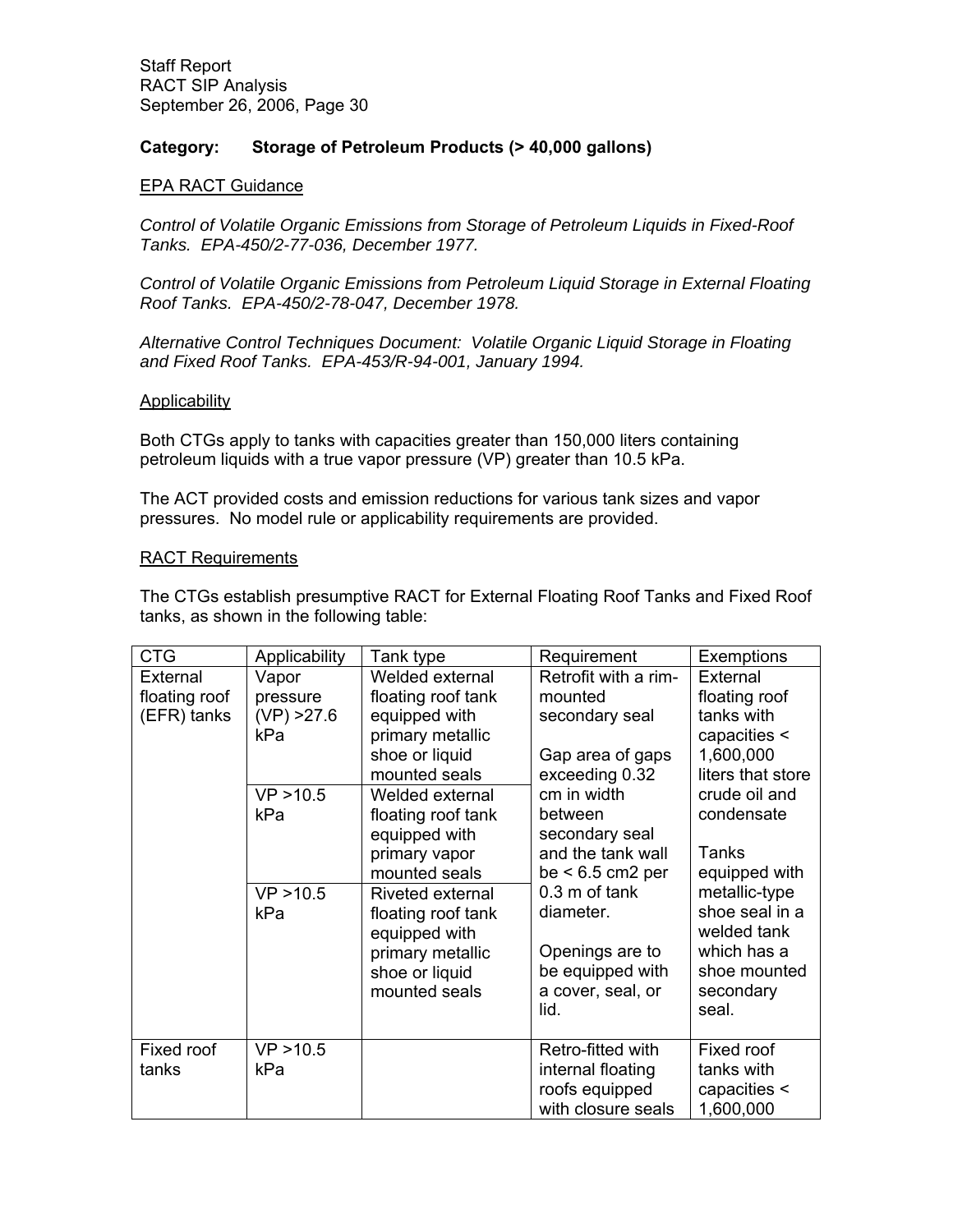| CTG | Applicability | Tank type | Requirement                                                      | Exemptions                                             |
|-----|---------------|-----------|------------------------------------------------------------------|--------------------------------------------------------|
|     |               |           | Openings are to<br>be equipped with<br>a cover, seal, or<br>lid. | liters used to<br>store crude oil<br>and<br>condensate |

## **Other Federal Requirements**

Three new source performance standards (NSPS) were promulgated for storage vessels: 40 CFR Part 60, subpart K, Ka, and Kb. The most recent NSPS is subpart Kb. The following table lists the requirements for subpart Kb:

| Applicability                           | Requirement                                                                                                       |
|-----------------------------------------|-------------------------------------------------------------------------------------------------------------------|
| Volume $\geq 151$ m <sup>3</sup> (about | Three options are allowed:                                                                                        |
| 40,000 gallons) and                     |                                                                                                                   |
| VP 5.2 kPa to 76.6 kPa                  | 1. Internal floating roof (IFR) or fixed roof retrofitted<br>with an IFR. Equip with a foam or liquid filled seal |
|                                         | mounted in contact with the liquid or a mechanical                                                                |
|                                         | shoe seal or 2 seals mounted one above the other to                                                               |
|                                         | form a continuous enclosure. Openings are to be                                                                   |
|                                         | equipped with a cover, seal, or lid.                                                                              |
|                                         | 2. External Floating Roof Equipped with a closure                                                                 |
|                                         | device that has specified types of seals between the                                                              |
|                                         | wall of the tank and the roof edge. Openings are to be                                                            |
|                                         | equipped with a cover, seal, or lid.                                                                              |
|                                         | 3. A closed vent system routed to a control device that                                                           |
|                                         | achieves at least 95% reduction.                                                                                  |
|                                         | The NSPS specifies extensive fitting requirements for                                                             |
|                                         | various types of openings and cover penetrations.                                                                 |
|                                         |                                                                                                                   |
|                                         |                                                                                                                   |
|                                         |                                                                                                                   |
|                                         |                                                                                                                   |
| Volume $\geq$ 75 m <sup>3</sup> and     | A closed vent system routed to a control device that                                                              |
| VP ≥76.6 kPa                            | achieves at least 95% reduction                                                                                   |

The Hazardous Organic NESHAP, 40 CFR 63, subpart G, applies to storage vessels in organic HAP service. For vessels larger than 151  $\text{m}^3$ , the NESHAP applicability levels and control requirements for existing storage vessels are the same as in NSPS subpart Kb. For new storage vessels, the control requirements are the same as the NSPS, but apply to storage of liquids with a vapor pressure of 0.7 kPa or more.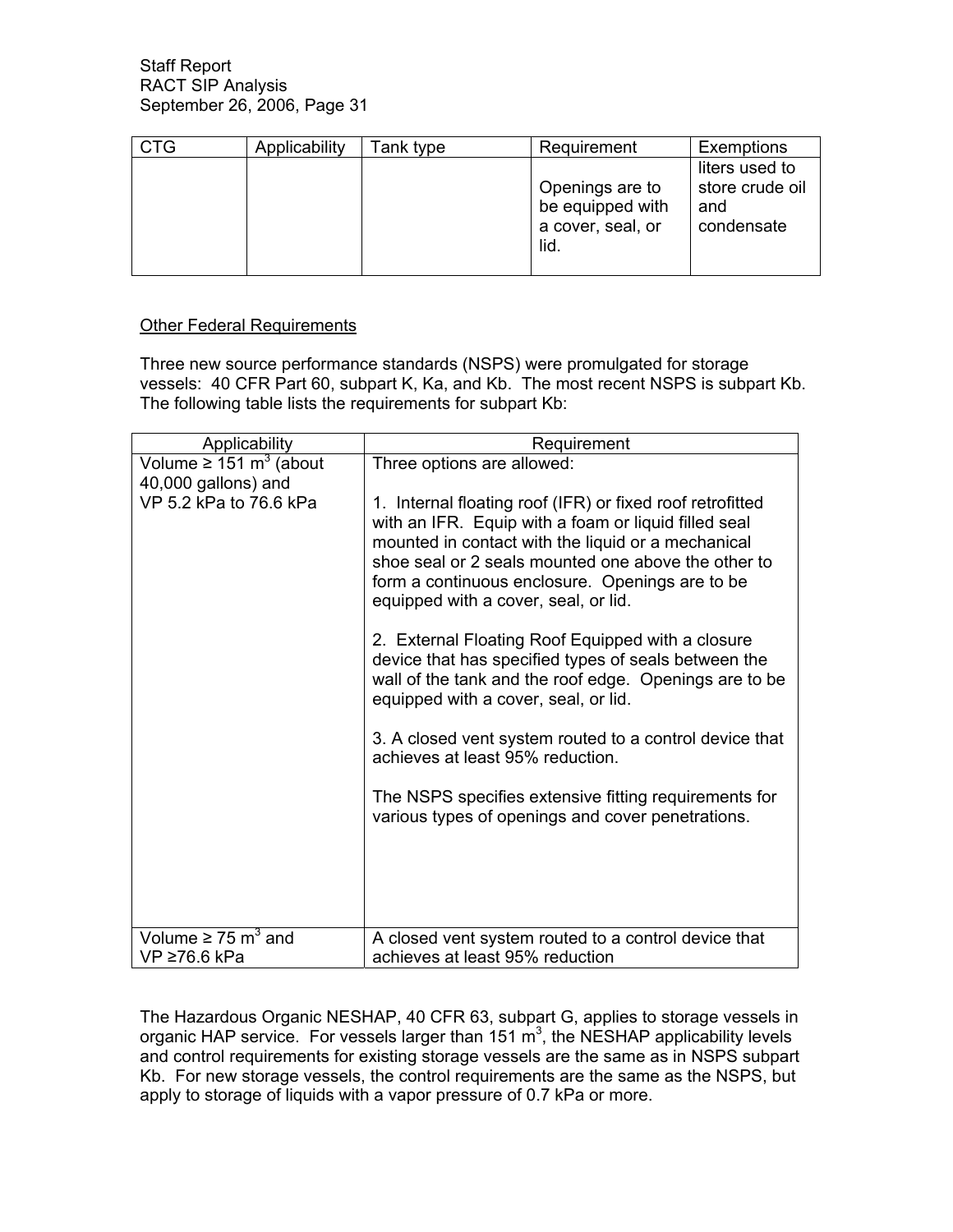### SMAQMD Requirements

District Rule 446, Storage of Petroleum Products applies to storage tanks storing liquids with vapor pressures greater than 10.3 kPa.

- Storage vessels in excess of 150,000 liters (about 40,000 gallons) must be under pressure or equipped with a floating roof, internal floating roof or vapor recovery system that achieves at least 95 % reduction in emissions.
- A vapor recovery system that achieves at least 95 % reduction in emissions must be used if the liquid stored has a VP of 75.9 kPa or more.
- Floating roofs must have 2 seals.
- All openings in the roof shall be equipped with a cover, seal or lid which shall remain closed at all times.
- The gap between the primary and secondary seal shall not exceed 0.15 cm.
- Rule 446 also has seal requirements for metallic shoe seals, weld tanks with metallic shoe seals, and resilient toriod seals.

## SMAQMD Exemptions

Rule 446 does not apply to tanks having a capacity of less than or equal to 150,000 liters. The rule also exempts tanks when undergoing periodic maintenance or the process of replacing seals.

## **Conclusion**

Rule 446 has slightly more stringent control requirements than the CTG. Fewer exemptions are allowed and the gap allowed between primary and secondary seals is smaller. Rule 446 is as stringent as the NSPS Subpart Kb and the NESHAP for storage tanks to which the CTG applies. Sources which are subject to the NSPS and/or NESHAP comply with those requirements, and the District has been delegated the authority to enforce these federal standards. Rule 446 satisfies the RACT requirement for this source category.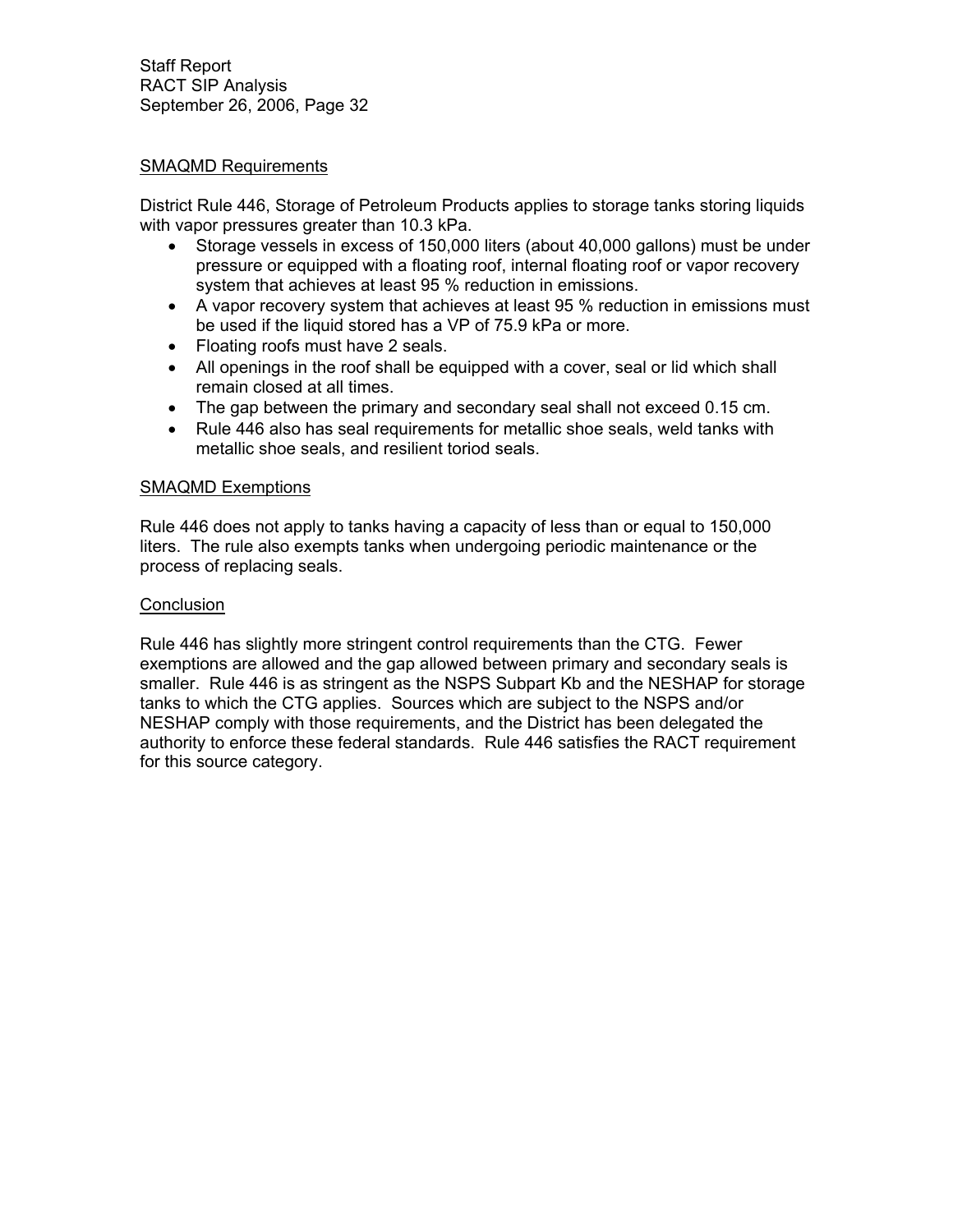## **Category: Pharmaceuticals Manufacturing**

#### EPA RACT Guidance

*Control of Volatile Organic Emissions from Manufacture of Synthesized Pharmaceutical Products, EPA-450/2-78-029, December 1978.* 

#### **Applicability**

The guidance applies to unit operations at facilities manufacturing synthesized pharmaceuticals. These unit operations include reactors, distillation operations, crystallizers, centrifuges, vacuum dryers, and associated storage tanks and transfer operations.

#### RACT Requirements

The CTG establishes presumptive RACT for the following sources at facilities that manufacture synthesized pharmaceuticals.

| <b>Emission Point</b>                                                                                      | <b>Applicability Criteria</b>                                                   | <b>VOC Limit</b>                              |
|------------------------------------------------------------------------------------------------------------|---------------------------------------------------------------------------------|-----------------------------------------------|
| Process vents at reactors,<br>distillation operations,<br>crystallizers, centrifuges, and<br>vacuum dryers | Emitting more than 15 lb/day<br>of VOC                                          | Surface condensers or<br>equivalent controls  |
| Air dryers and production<br>equipment exhaust systems                                                     | Emitting 330 lbs/day VOC or<br>more                                             | 90 percent VOC<br>reduction                   |
|                                                                                                            | Emitting less than 330<br>Ibs/day VOC                                           | Emission limit of 33<br>Ibs/day VOC           |
| Storage tanks                                                                                              | Storing VOC with a vapor<br>pressure $> 4.1$ psi and<br>volume $> 2000$ gallons | 90 percent vapor<br>balance                   |
|                                                                                                            | Storing VOC with vapor<br>pressure $> 1.5$ psi                                  | Pressure conservation<br>vents set at 0.2 kPa |
| Centrifuges, rotary vacuum<br>filters, and other filters having<br>an exposed liquid surface               | Applies to liquids with a total<br>VOC vapor pressure of 0.5<br>psi             | Enclose equipment                             |
| In process tanks                                                                                           | All                                                                             | Covers on tanks                               |
| Equipment leaks                                                                                            | Liquid leaks (visible)                                                          | Repair as soon as<br>practicable              |

#### Other Federal Requirements

The NESHAP for pharmaceuticals production (40 CFR Part 63, subpart GGG) regulates organic HAP emissions from process vents, storage vessels, equipment leaks, and wastewater treatment systems. The rule contains provisions for emissions averaging and pollution prevention alternatives. The rule has applicability cutoffs for each emission point, but those criteria would not be relevant for VOC emissions. The control requirements are presented below.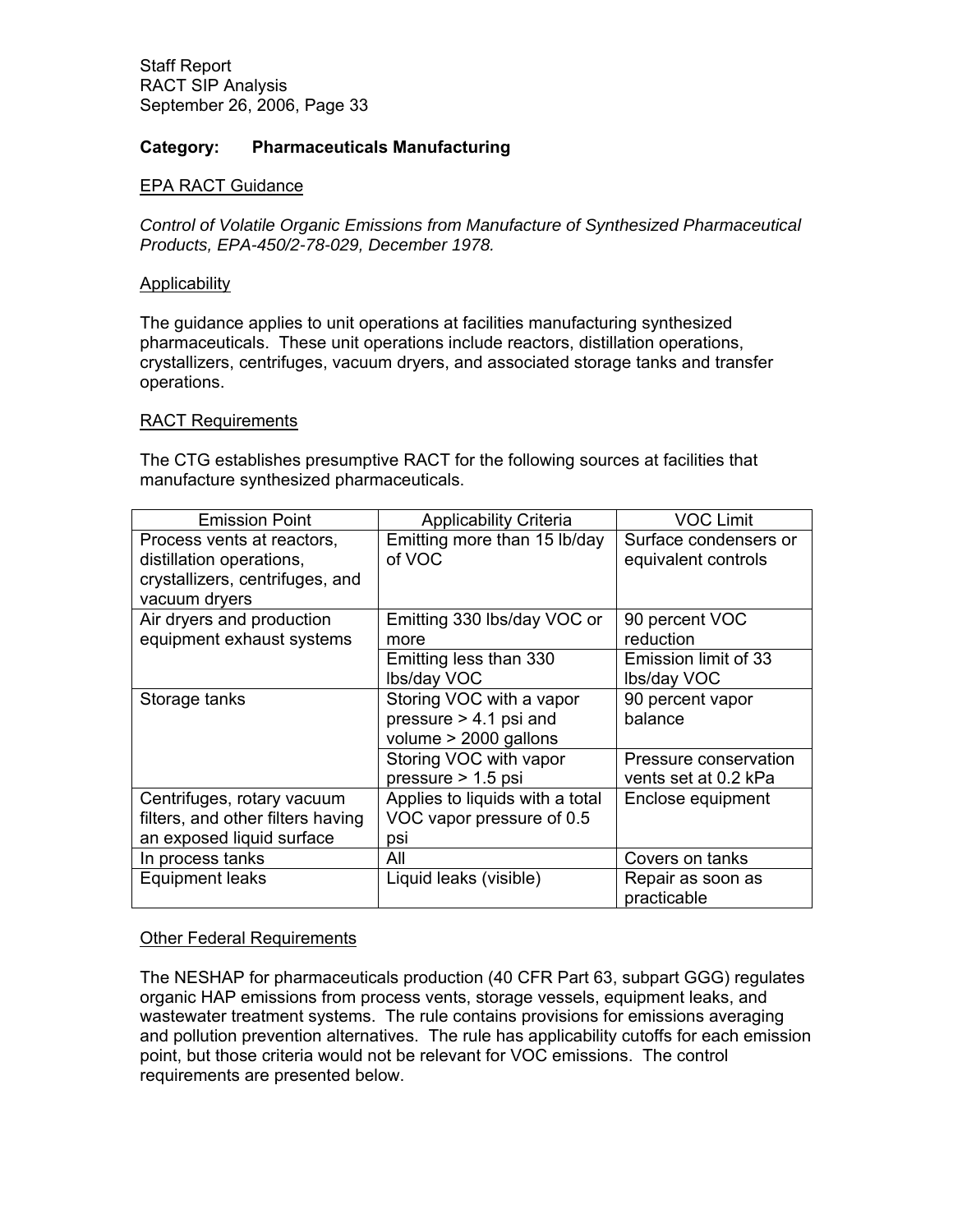| <b>Emission Point</b>  | <b>HAP Limits</b>                                               |
|------------------------|-----------------------------------------------------------------|
| Storage tanks          | Store applicable liquids in an internal floating roof, external |
|                        | floating roof, or fixed roof tank that sends emissions to a     |
|                        | control device that reduces emissions by 90 or 95 percent       |
|                        | (depending on tank size and vapor pressure of HAP stored), or   |
|                        | comply with a vapor balancing alternative                       |
| Process vents          | Reduce HAP by 98 percent by weight for each large process       |
|                        | vent, and by 93 percent by weight for all remaining vents       |
|                        | combined. As an alternative, reduce outlet concentrations to    |
|                        | 20 ppmv, or use a flare.                                        |
| <b>Equipment Leaks</b> | Liquid leak visual inspection and repair requirements           |

#### SMAQMD Requirements

District Rule 455, Pharmaceuticals Manufacturing, implements the RACT emission limits as recommended by the EPA's CTG. The Rule 455 emission limits are the same as the limits in the CTG. Rule 455 also applies to cosmetics manufacturing plants.

#### SMAQMD Exemptions

Rule 455 exempts facilities that emit, at the design production rate, 15 lb/day or less of VOC. This exemption level is consistent with the CTG and EPA's "Bluebook" (*Issues Relating to VOC Regulation Cutpoints, Deficiencies, and Deviations*, May 25, 1988, revised January 11, 1990).

#### **Conclusion**

The VOC emission control requirements in District Rule 455 are the same as those specified in the CTG.

The NESHAP applies to pharmaceutical manufacturing that is located at major sources of HAPs. There are no facilities within the District to which the NESHAP applies. Although the NESHAP requires process vents to reduce organic HAP emissions by 93 – 98%, this requirement does not apply to total VOC emissions. Rule 455 is as stringent as the NESHAP for total VOC emissions from emission points to which the CTG applies.

Rule 455 satisfies the RACT requirement for this source category.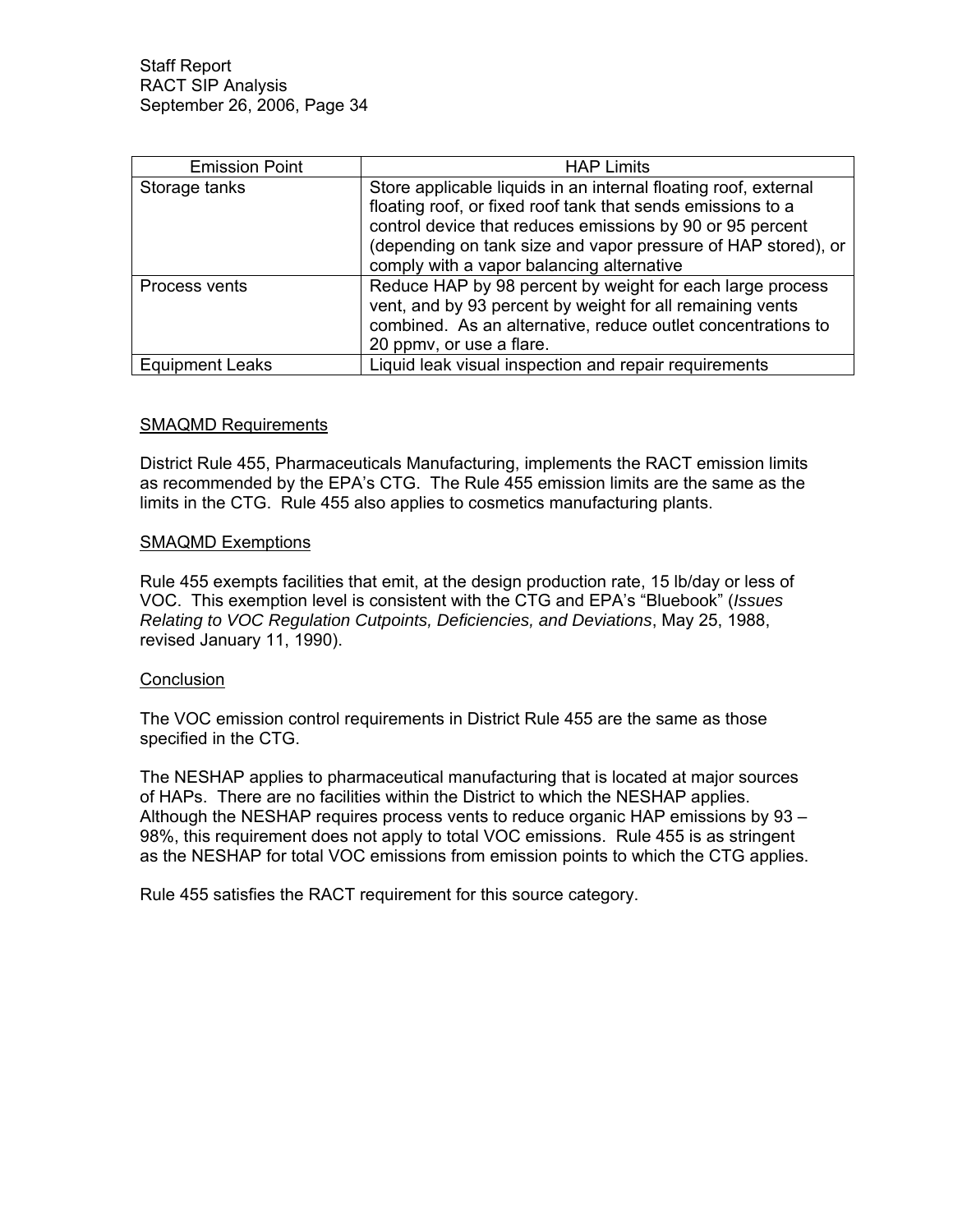## **Category: Solvent Cleaning (Degreasers)**

### EPA RACT Guidance

Control Techniques Guidelines (CTG) Document - *Control of Volatile Organic Emissions from Solvent Metal Cleaning*, U.S. EPA Publication No. EPA-450/2-77-022, November 1977.

Alternative Control Technology (ACT) Document - *Halogenated Solvent Cleaners*, U.S. EPA Publication No. EPA-450/3-89-030, August 1989.

#### **Applicability**

The CTG document applies to cold cleaners, open top vapor degreasers, and conveyorized degreasers.

The ACT document for halogenated solvent cleaners applies to cold, open-top, and inline (i.e., conveyorized) degreasers using 1,1,1-trichloroethane, trichloroethylene, perchloroethylene, methylene chloride, and trichlorotrifluoroethane.

#### RACT Requirements

The CTG identifies machine design specifications, control devices, and work practices to reduce solvent losses from diffusion and convection, carryout, leaks, downtime, solvent transfer, water contamination, and waste disposal for each type of degreaser. The CTG does not specify a single control strategy, but defines a number of measures at two levels of cost that can be combined to form an effective control strategy depending on the level of control needed. The types of controls are summarized generally below:

Cold cleaners: Covers on machine openings, parts draining requirements to avoid carryout, labeling of work practices, 0.7 freeboard ratio (alternatives: water cover or control device), and work practices for waste disposal.

Vapor degreasers: More stringent cover and carry-out controls, work practice requirements for vapor cleaning, labeling, automatic shut-off switches in case of operating deviations, leak checks, 0.75 freeboard ratio (alternatives: refrigerated chiller, carbon adsorber, enclosed design, or other control device), and work practices for separator water and waste disposal.

Conveyorized degreasers: Refrigerated chiller or carbon adsorber, carry-out controls, automatic shutoff switches, minimized machine openings, downtime covers, and work practices for separator water and waste disposal.

The controls listed in the ACT document are the same as the CTG and include a few additional design or work practice standards that are more explicit than the CTG, but not substantially different or more stringent.

#### Other Federal Requirements

The National Emission Standards for Halogenated Solvent Cleaning (40 CFR Part 63,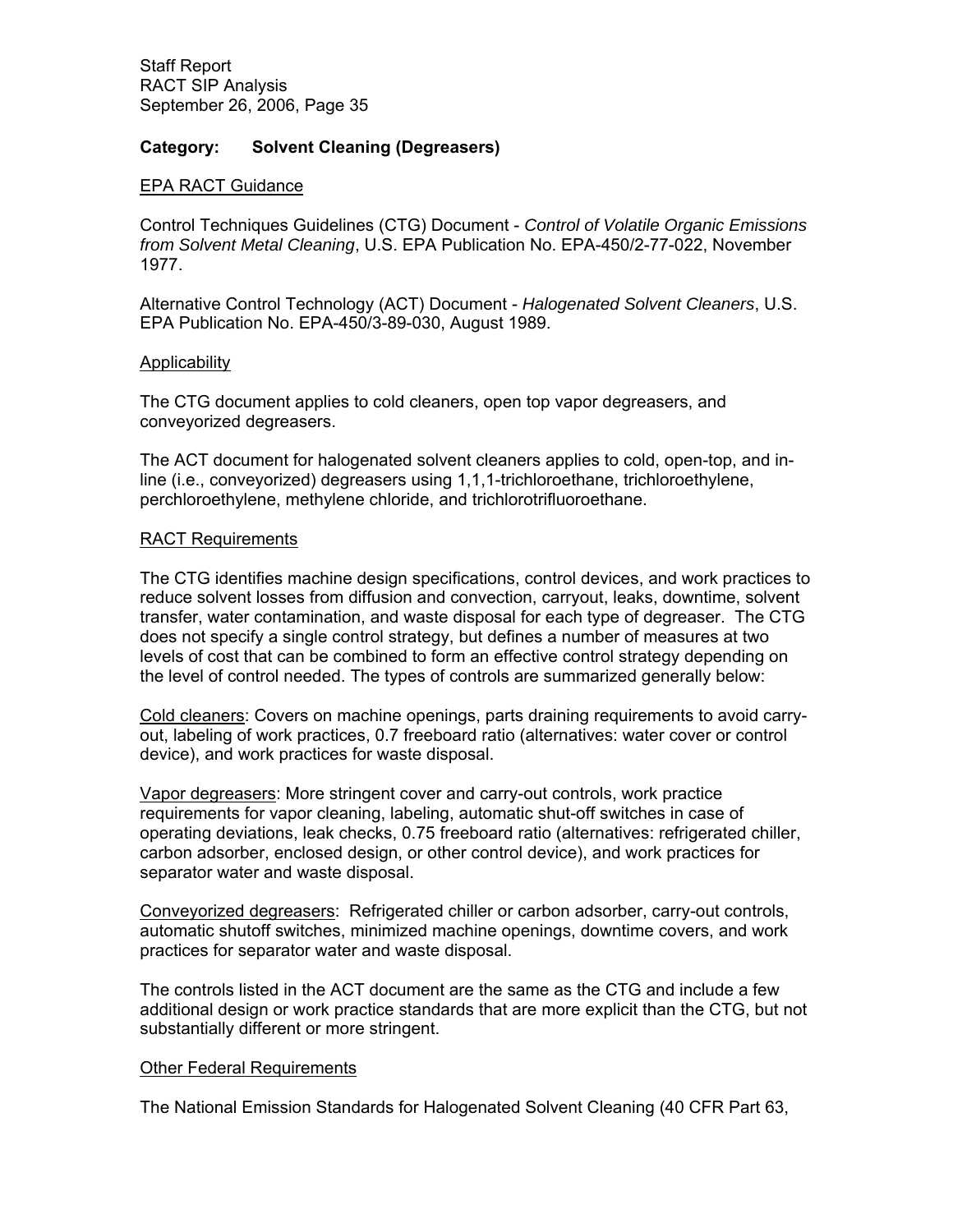Subpart T) applies to batch vapor, in-line vapor, in-line cold, and batch cold solvent cleaning machines that use any solvent containing at least five percent, by weight, of carbon tetrachloride, chloroform, perchloroethylene, 1,1,1-trichloroethane, trichloroethylene, or methylene chloride (either alone or in combination). The NESHAP is based on the same controls as the CTG, but specifies a number of alternative combinations of control measures for each type of degreaser.

### SMAQMD Requirements

District Rule 454 (Degreasing Operations) specifies design and work practice standards for non-vapor degreasers, vapor degreasers, remote reservoir degreasers, and conveyorized degreasers. Rule 454 is equivalent to or more stringent than the CTG guidance. In addition, Rule 454 limits the VOC content of solvent used in non-vapor degreasers. As an alternative to the work practice standards, Rule 454 allows the use of airtight/airless cleaning systems or emission collection and control devices to reduce VOC emissions.

### SMAQMD Exemptions

The provisions of Rule 454 do not apply to:

- Wipe cleaning.
- Products subject to the Air Resources Board Consumer Products Regulations (Subchapter 8.5, Article 2, Section 94507-94517 of Title 17 of the California Code of Regulations).
- Solvent degreasing operations using exempt compounds mixed with VOC if the mixture does not contain more than 5 percent VOC (by weight).
- Solvent degreasing operations that are subject to the NESHAP for Halogenated Solvent Cleaning (40 CFR Part 63, Subpart T). Carbon tetrachloride and chloroform are the two VOC covered by the NESHAP.
- Non-vapor degreasers which use solvents containing 50 g/L VOC or less (including water and exempt compounds).

Rule 454 also provides exemptions from some work practice standards for certain types of degreasers. Open-top vapor degreasers are not subject to the solvent flow operating standards if the solvent spray is kept at least 4 inches below the air-vapor interface and liquid solvent does not splash above the air-vapor interface. Also, non-vapor degreasers are not subject to the solvent VOC content limit (50 g/L) when degreasing tools, equipment, and machinery regulated under Rule 456 (Aerospace Assembly and Component Coating Operations) and when degreasing aerospace products using solvents that comply with the surface preparation and cleanup VOC limits of Rule 456 (Aerospace Assembly and Component Coating Operations).

### **Conclusion**

District Rule 454 requires equipment design and work practice standards that are equivalent to or more stringent than the CTG guidance for RACT, and the ACT guidance for halogenated solvent controls.

Rule 454 exempts sources that are subject to the NESHAP. Sources within the District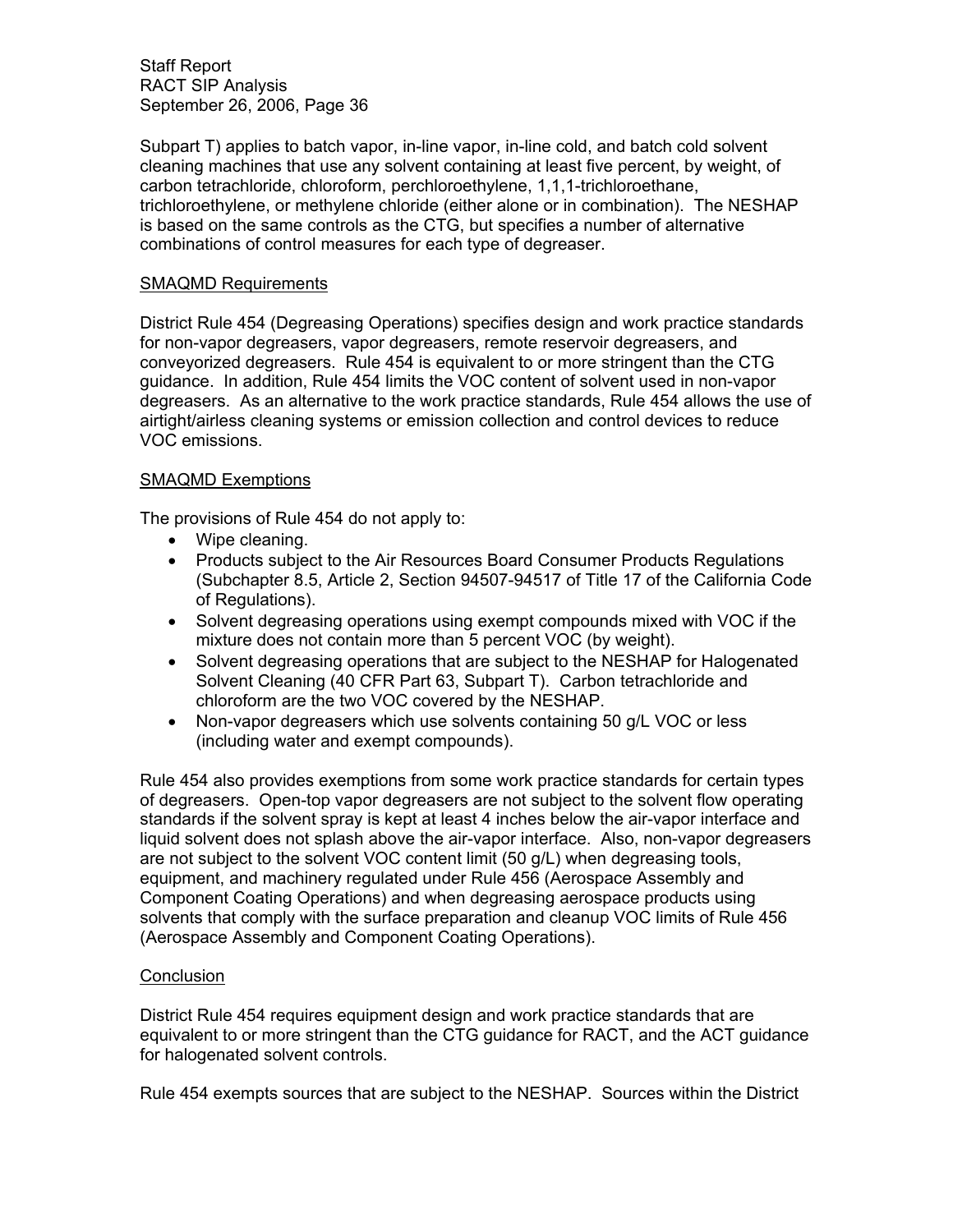that are subject to the NESHAP will comply with the NESHAP requirements. The District has been delegated the authority to enforce the NESHAP.

Rule 455, in combination with the District's NESHAP authority, satisfies the RACT requirement for this source category.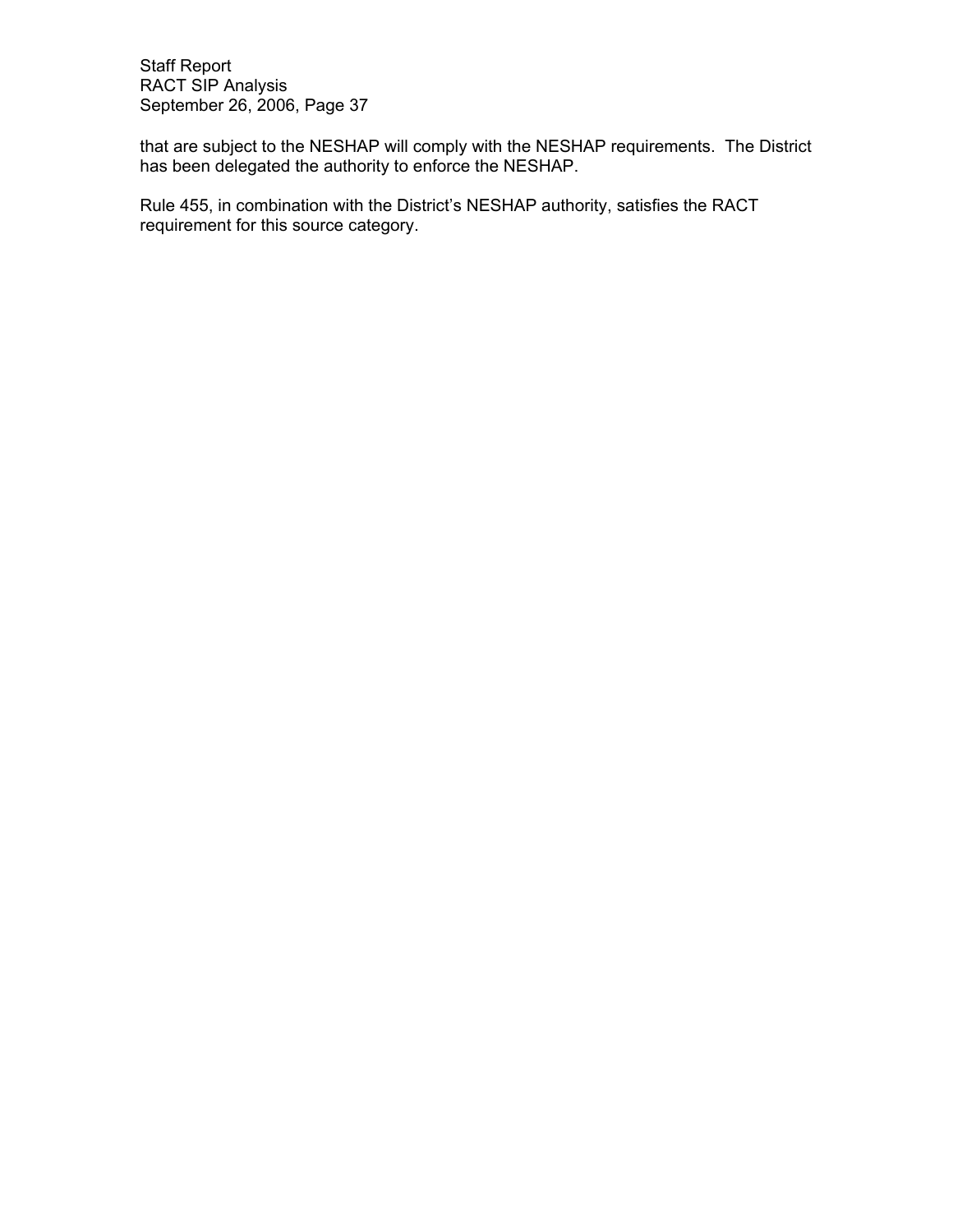### **Category: Organic Chemical Manufacturing. Process Vents from Reactor Processes, Distillation Operations, and Other Separation and Production Equipment**

### EPA RACT Guidance

*1. Control of Volatile Organic Compound Emissions from Air Oxidation Processes in the Synthetic Organic Chemical Manufacturing Industry, EPA-450/3-84-015, December 1984.* 

*2. Control of Volatile Organic Compound Emissions from Reactor Processes and Distillation Operations in the Synthetic Organic Chemical Manufacturing Industry, EPA-450/4-91-031, August 1993.* 

*3. Control of Volatile Organic Compound Emissions from Batch Processes – Alternative Control Techniques Information Document, EPA-453/R-93-017, February 1994.* 

#### **Applicability**

The CTGs apply to continuous process vent streams emitted from air oxidation reactors, other reactors, and distillation operations at synthetic organic chemical manufacturing industry (SOCMI) process units. The CTG documents provide lists of chemicals affected by each CTG and by the Air Oxidation, Reactor Processes, and Distillation NSPS (see document #2 above, table 7-1).

The ACT applies to reactors, distillations columns, filters, dryers, extractors, crystallizers, and other process vent emissions within batch processes.

#### RACT Requirements

The CTGs establish presumptive RACT for process vents by specifying vent stream applicability criteria and VOC limits.

Process vents from air oxidation reactors, other reactor processes, and distillation operations must be controlled if the Total Resource Effectiveness (TRE) index value is less than or equal to 1.0. The TRE is a measure of the relative cost effectiveness of applying combustion controls. It is calculated using equations in the CTGs. Inputs to the TRE calculation are the vent stream flowrate, heating value, and VOC emission rate measured after any product recovery devices (e.g., condensers, absorbers, adsorbers) through which the reactor or distillation vent stream is discharged. For the air oxidation CTG, a TRE of 1.0 is roughly equivalent to a cost effectiveness of \$1,600/Mg VOC reduced (early 1980s dollars). For the reactor processes and distillation operations CTG, a TRE of 1.0 is roughly equivalent a cost of \$2,500/Mg (early 1990s dollars).

The presumptive RACT VOC limit for process vent streams is 98% VOC reduction or 20 ppmv at the outlet of the combustion control device, corrected to 3% oxygen. A flare meeting the design and operational requirements of 40 CFR 60.18 can also be used. Product recovery devices (e.g., condensers, absorbers, adsorbers) cannot be used to meet the 98% reduction requirement. However a facility could add a recovery device or improve recovery efficiency to reduce the VOC emission rate (measured at the outlet of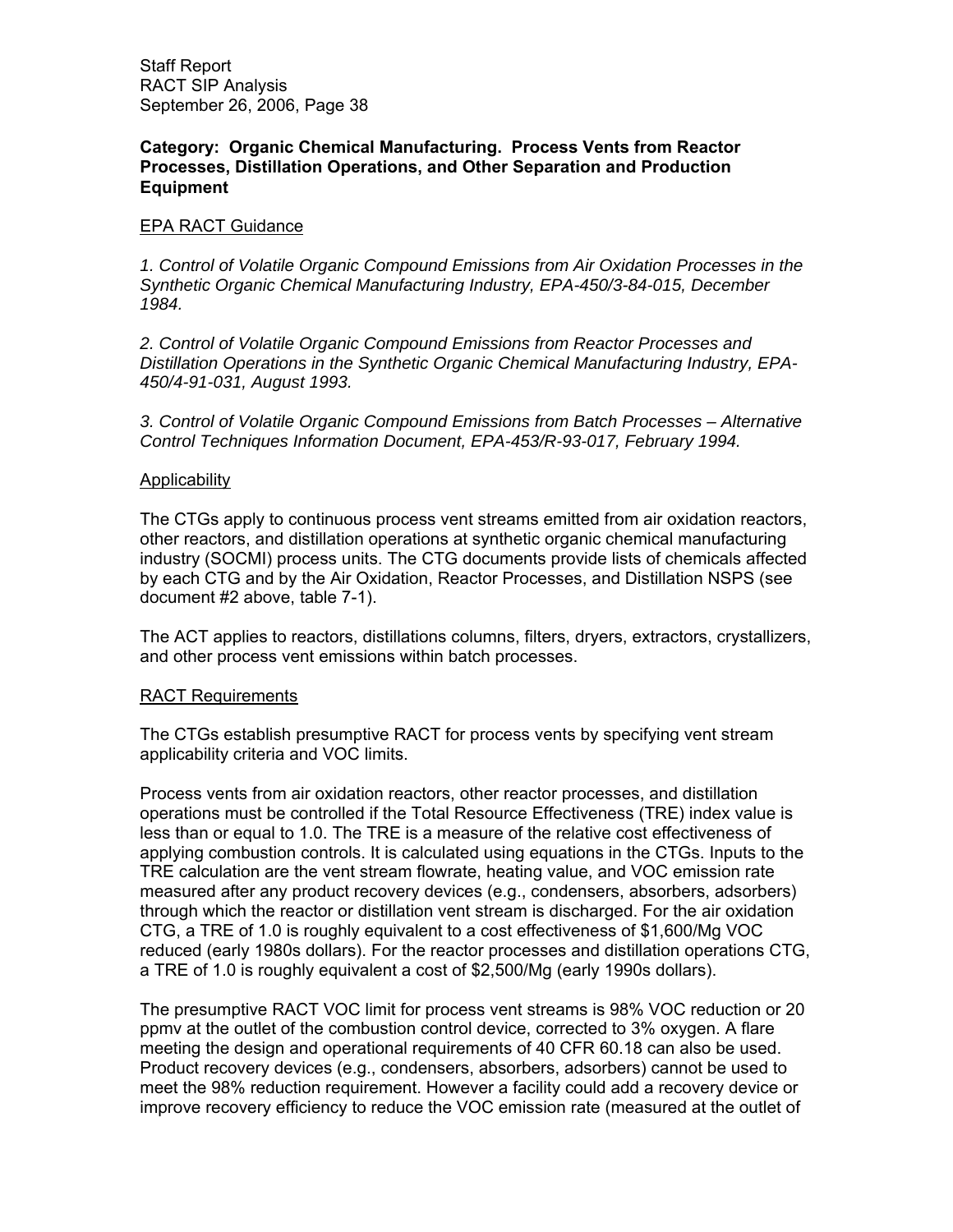the recovery device) to the point where the TRE became greater than 1.0, and thereby avoid the need to install combustion controls. This feature of the RACT guidance encourages pollution prevention.

For batch processes, the ACT presents three alternative control levels of 90%, 95%, or 98% VOC reduction. The 98% level is based on combustion control. The 90% and 95% levels allow for use of recovery devices. The ACT does not recommend process vent applicability criteria, but instead provides optional methodologies for individual or aggregated batch vents based on emission rates, flow rates, and costs. The model rule exempts batch process trains if combined vent emissions are less than 10,000 lb/yr VOC.

### Other Federal Requirements

The NSPS for SOCMI air oxidation processes (40 CFR 60 subpart III), SOCMI distillation operations (40 CFR 60 subpart NNN), and SOCMI reactor processes (40 CFR 60, subpart RRR) specify vent stream applicability criteria that are a bit more stringent than the CTGs (a TRE of 1.0 for the NSPS equates to a cost of \$3,000/Mg VOC reduced in early 1990s dollars). The control requirements are the same as the CTGs.

The Miscellaneous Organic NESHAP (40 CFR 63 subpart FFFF) controls HAP emissions from a specific list of organic chemical processes. The control requirements for batch processes apply if uncontrolled organic HAP emissions from all batch process vents at the facility, including vents from reactors, filters, and centrifuges, are greater than 10,000 lb/yr. Overall batch process vent emissions must be reduced by 98 percent or to 20 ppmv using control devices, or by 95% using recovery devices.

### SMAQMD Requirements

District Rule 464, Organic Chemical Manufacturing Operations, requires any reactor, distillation column, crystallizer, evaporator or enclosed centrifuge that emits more than 15 lb/day of maximum uncontrolled VOC to be vented to a VOC capture and control system that has a combined system efficiency of at least 85% and a control efficiency of at least 90%.

Rule 464 also requires capture and control of emissions from any centrifuge, rotary vacuum filter, or other device at an organic chemical plant that has an exposed liquid surface if the liquid contains VOC above a specified vapor pressure and emits more than 15 lb/day maximum uncontrolled VOC. The rule also requires capture and control of dryer or other production equipment exhaust systems that emit 330 lb/day or more of maximum uncontrolled VOC emissions. The required combined capture and control system efficiency is at least 85% and the control efficiency must be at least 90%.

### SMAQMD Exemptions

Rule 464 exempts facilities that emit 15 lb/day or less of maximum uncontrolled VOC emissions.

The rule also exempts vent streams from reactors, distillation columns, evaporators, crystallizers, and centrifuges with maximum uncontrolled VOC emissions of 15 lb/day or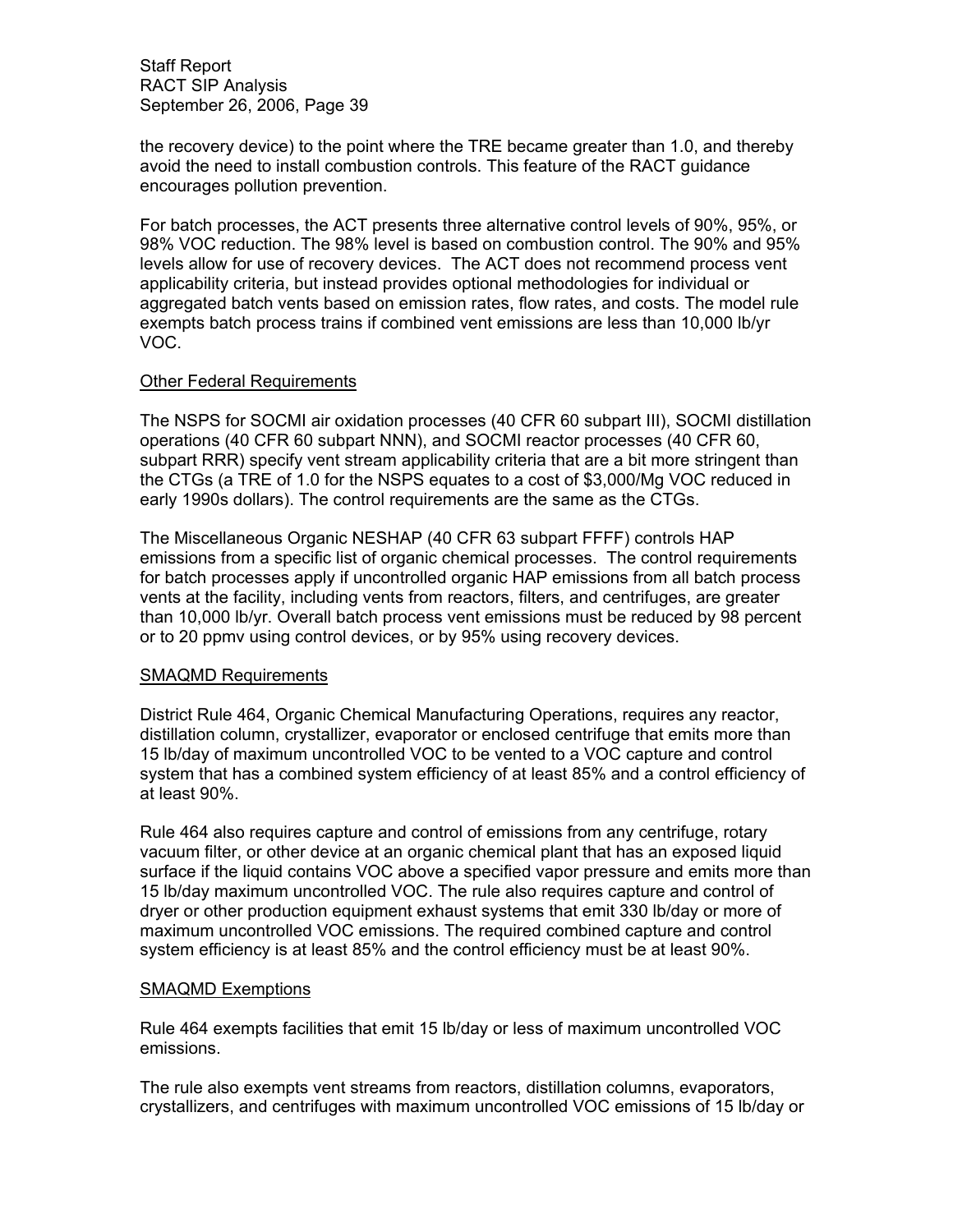less, and separation devices (except at pharmaceutical plants) with maximum uncontrolled VOC emissions of 15 lb/day or less.

Research and development operations including bench scale laboratory and pilot plant operations that emit, cumulatively, at design production ratings, 15 lb/day maximum uncontrolled VOC emissions are also exempt.

#### **Conclusion**

Rule 464 is consistent with the ACT guidance for batch processes. Rule 464 requires 90% control for emissions from batch process vents including reactors, distillation columns, crystallizers, evaporators, centrifuges, and dryers. The ACT suggests a range of control from 90% to 98%.

There is only one source (Procter and Gamble) within the District to which the CTG applies, based on the specific list of chemicals covered by the CTG. Although the requirements in Rule 464 are less stringent than the Miscellaneous Organic NESHAP in some areas, the Procter and Gamble facility is subject to this NESHAP, for which the District has been delegated enforcement authority. The NESHAP requires full compliance by May 10, 2008.

Rule 464, in combination with the District's NESHAP authority, satisfies the RACT requirement for this source category.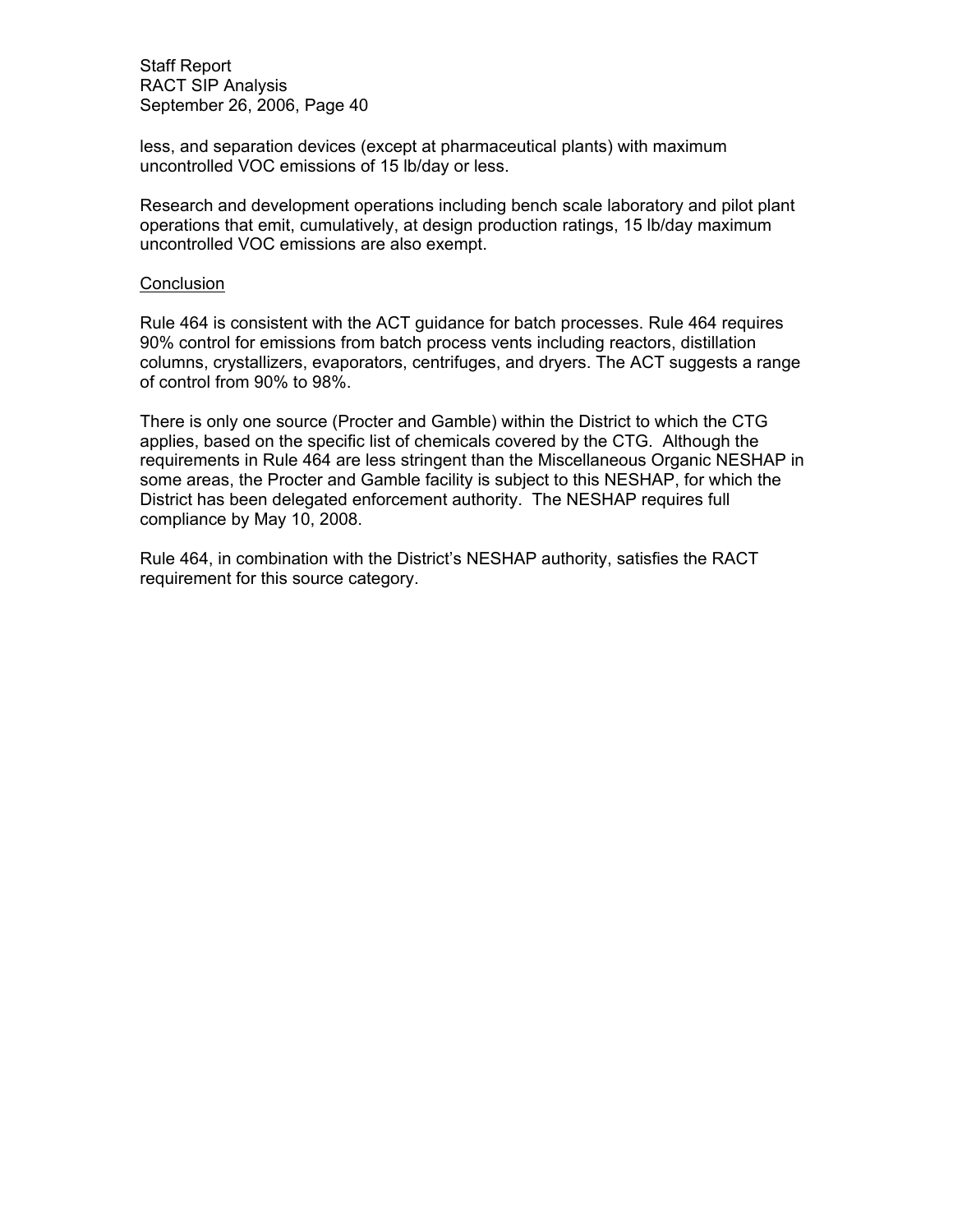### **Category: Leaks from Synthetic Organic Chemical and Polymer Manufacturing**

### EPA RACT Guidance

*Control of Volatile Organic Compound Leaks from Synthetic Organic Chemical and Polymer Manufacturing Equipment. EPA-450/3-83-006, March 1984.* 

#### **Applicability**

This CTG applies to equipment in VOC service in process units operated to produce synthetic organic chemicals or polymers. The polymer manufacturing industries to which the CTG is applicable are polyethylene, polypropylene, and polystyrene.

#### RACT Requirements

The EPA guidance document establishes presumptive RACT for equipment leaks as follows:

| Equipment       | Service      | Monitoring Frequency using<br>EPA Method 21 | Other requirements  |
|-----------------|--------------|---------------------------------------------|---------------------|
| Valves          | Gas          |                                             |                     |
|                 | Light liquid |                                             |                     |
| <b>Pumps</b>    | Light liquid | Quarterly at a leak definition              | Weekly visual       |
|                 |              | of 10,000 ppmv                              | inspection of leaks |
| Compressors     | Gas          |                                             |                     |
| Pressure relief | Gas          |                                             |                     |
| valves          |              |                                             |                     |
| Open-ended      | All          | None                                        | Caps or plugs       |
| lines           |              |                                             |                     |
| Flanges         | All          | None                                        | Repair visual leaks |

Leaking equipment is required to be repaired within 15 days after the date the leak is detected.

#### **Other Federal Requirements**

Subpart VV of 40 CFR Part 60 specifies new source performance standards (NSPS) for equipment leaks of VOC in the synthetic organic chemical manufacturing industry as follows:

|              |              | Monitoring Frequency using      | Other requirements  |
|--------------|--------------|---------------------------------|---------------------|
| Equipment    | Service      | EPA Method 21                   |                     |
| Valves       | Gas          |                                 | Decreased           |
|              | Light liquid |                                 | monitoring          |
|              |              | Monthly at a leak definition of | frequency with good |
|              |              | 10,000 ppmv                     | performance         |
| <b>Pumps</b> | Light liquid |                                 | Weekly visual       |
|              |              |                                 | inspection of leaks |
|              |              |                                 |                     |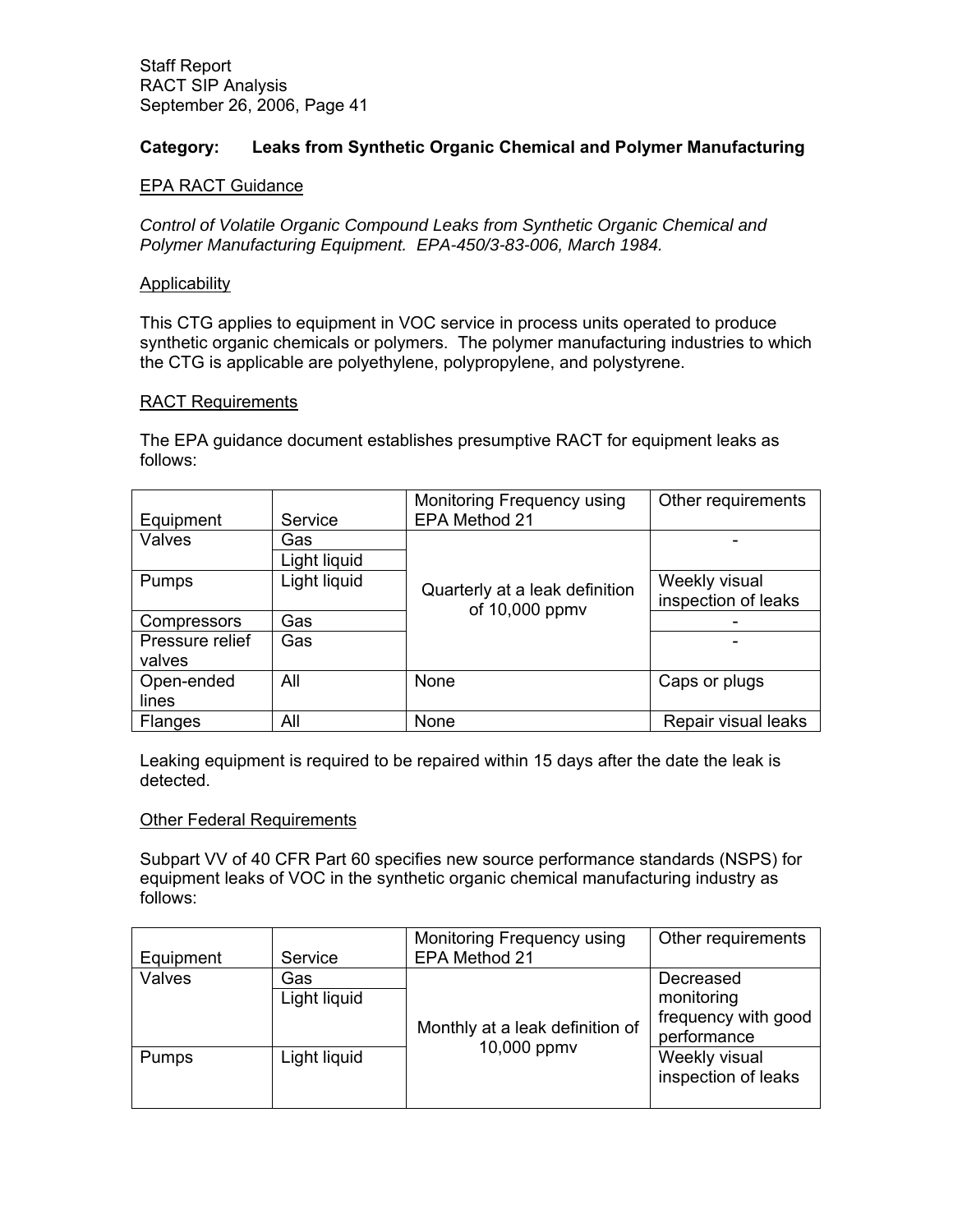| Equipment                 | Service | Monitoring Frequency using<br>EPA Method 21 | Other requirements                                                                    |
|---------------------------|---------|---------------------------------------------|---------------------------------------------------------------------------------------|
| Compressors               | Gas     | <b>None</b>                                 | Equip with seal<br>system that<br>prevents leaks or<br>has no detectable<br>emissions |
| Pressure relief<br>valves | Gas     | None                                        | No detectable<br>emissions                                                            |
| Open-ended<br>lines       | All     | None                                        | Caps or plugs                                                                         |
| <b>Flanges</b>            | All     | None                                        | Repair visual leaks                                                                   |

The Miscellaneous Organic NESHAP (40 CFR 63 subpart FFFF) contains requirements for equipment leaks in specific chemical manufacturing process units. The NESHAP requirements are as follows:

| Equipment                            | Service             | Monitoring Frequency using<br>EPA Method 21                            | Other requirements                                                                    |
|--------------------------------------|---------------------|------------------------------------------------------------------------|---------------------------------------------------------------------------------------|
| Valves                               | Gas<br>Light liquid | Monthly at 10,000 ppm<br>decreasing to 500 ppm (2.5)<br>years later)   | Decreased<br>monitoring<br>frequency with good<br>performance                         |
| Pumps                                | Light liquid        | Monthly at 10,000 ppm<br>decreasing to 1,000 ppm (2.5)<br>years later) | Weekly visual<br>inspection of leaks                                                  |
| Compressors                          | Gas                 | None                                                                   | Equip with seal<br>system that prevents<br>leaks or has no<br>detectable<br>emissions |
| Pressure relief<br>valves            | Gas                 | None                                                                   | No detectable<br>emissions                                                            |
| Open-ended<br>lines                  | All                 | None                                                                   | Caps or plugs                                                                         |
| Connectors<br>(including<br>flanges) | Gas/light liquid    | Annually at 500 ppm                                                    | Decreased<br>monitoring<br>frequency with good<br>performance                         |

The NESHAP provides that valves and pumps at process units with more than 2 percent leaks must meet a quality improvement program, which requires removal and inspection of failed equipment, identification of superior technology, and an equipment replacement program to achieve less than 2 percent leaks.

### SMAQMD Requirements

District Rule 443, Synthetic Organic Chemical and Polymer Manufacturing, implements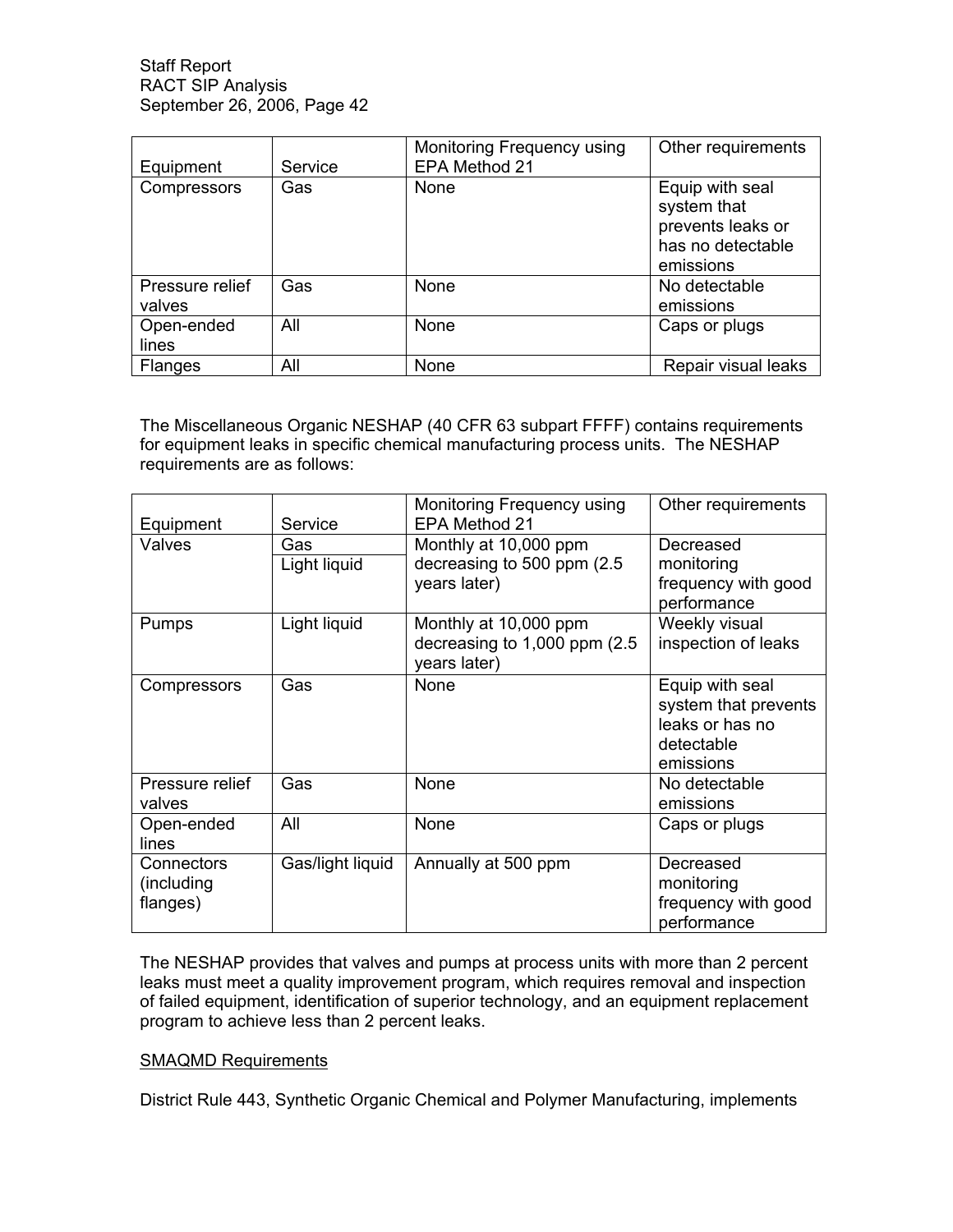the presumptive RACT rule specified in the CTG. Rule 443 is somewhat more stringent because Rule 443 requires monitoring of flanges (annually) and requires leaking equipment to be repaired more quickly (within 2 working days). Rule 443 allows process units with less than 2 percent leaking valves for five consecutive quarters to monitoring valves annually, rather than monthly.

#### SMAQMD Exemptions

Rule 443 does not apply to equipment operated under a vacuum or to VOCs with a vapor pressure less than 0.3 kPa.

#### **Conclusion**

Rule 443 has slightly more stringent requirements than the presumptive RACT guidance in the CTG. However, Rule 443 is less stringent than the NSPS and NESHAP, both of which require more frequent monitoring and specify lower leak definitions.

There is only one source (Procter and Gamble) within the District to which the CTG applies, based on the specific list of chemicals covered by the CTG. Although the requirements in Rule 443 are less stringent than the Miscellaneous Organic NESHAP in some areas, the Procter and Gamble facility is subject to this NESHAP, for which the District has been delegated enforcement authority. The NESHAP requires full compliance by May 10, 2008. The NESHAP is more stringent than the NSPS.

Rule 443, in combination with the District's NESHAP authority, satisfies the RACT requirement for this source category.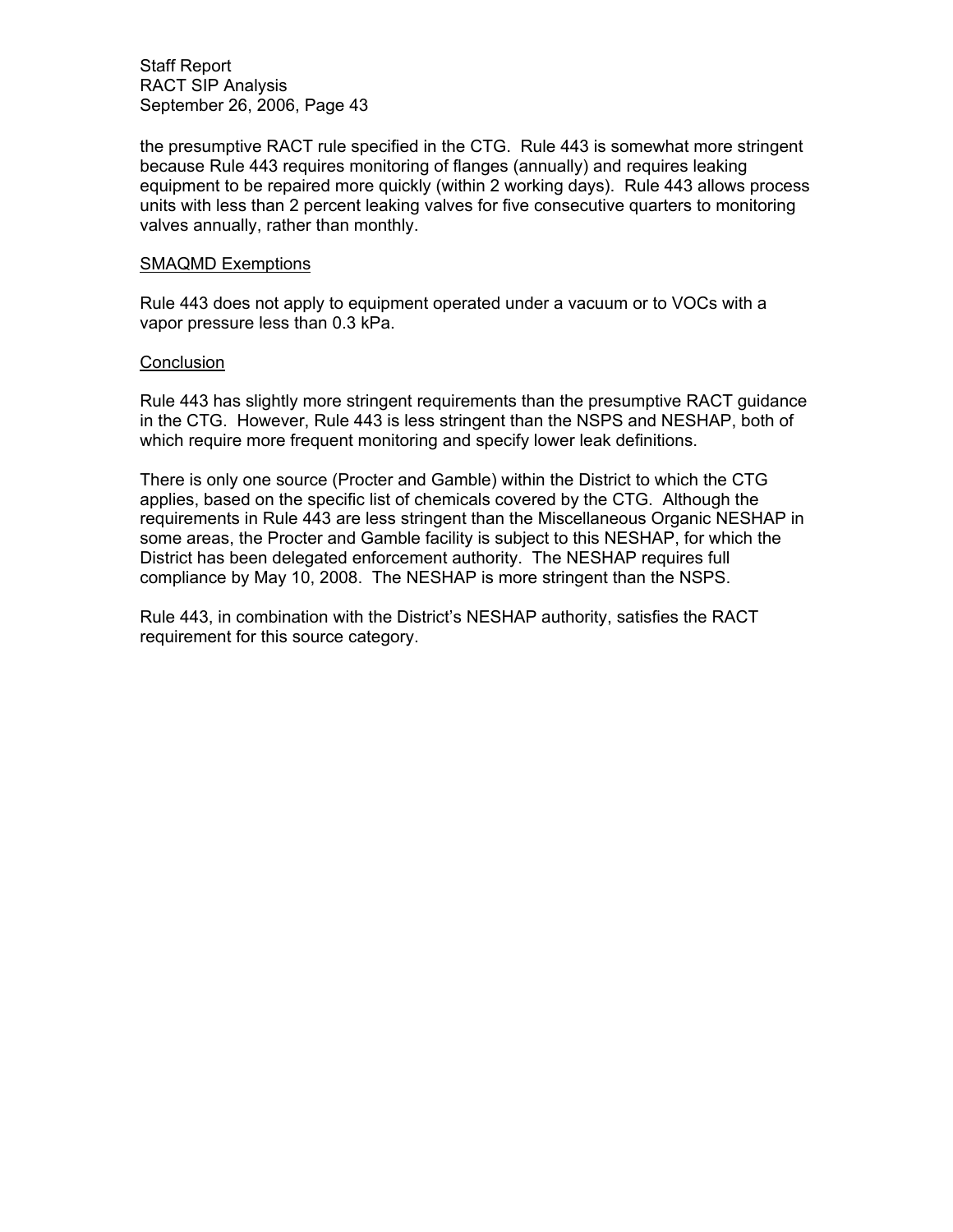## **Category: Wood Furniture Manufacturing (Surface Coating)**

### EPA RACT Guidance

*Guideline Series: Control of Volatile Organic Compound Emissions from Wood Furniture Manufacturing Operations*, U.S. EPA Publication No. EPA-453/R-96-007, April 1996.

#### **Applicability**

The CTG applies to any facility that performs surface coating (finishing) on wood furniture, or performs cleaning or wash-off operations associated with wood furniture finishing operations. Wood furniture includes residential furniture, cabinets, office furniture, public building furniture (e.g., benches, bleachers, church furniture), and office and store fixtures (e.g., partitions, shelves, lockers).

#### RACT Requirements

The EPA guidance document establishes presumptive RACT for wood furniture surface coating operations as the following emission limits and work practices:

| <b>Surface Coating Operation</b>                                                                                             |         | <b>VOC limit</b>                    |
|------------------------------------------------------------------------------------------------------------------------------|---------|-------------------------------------|
| Topcoat                                                                                                                      |         | 0.8 lb VOC/lb solids, as<br>applied |
| <b>Sealers</b>                                                                                                               |         | 1.9 lb VOC/lb solids, as<br>applied |
| Sealer<br>Acid-cured alkyd amino vinyl sealers and acid-<br>cured alkyd amino conversion varnish topcoats                    |         | 2.3 lb VOC/lb solids, as<br>applied |
|                                                                                                                              | Topcoat | 2.0 lb VOC/lb solids, as<br>applied |
| Sealer other than an acid-cured alkyd amino<br>vinyl sealer; and using acid-cured alkyd amino<br>conversion varnish topcoats | Sealer  | 1.9 lb VOC/lb solids, as<br>applied |
|                                                                                                                              | Topcoat | 2.0 lb VOC/lb solids, as<br>applied |
| Acid-cured alkyd amino vinyl sealer and a<br>topcoat other than an acid-cured alkyd amino<br>conversion varnish topcoat      | Sealer  | 2.3 lb VOC/lb solids, as<br>applied |
|                                                                                                                              | Topcoat | 1.8 lb VOC/lb solids, as<br>applied |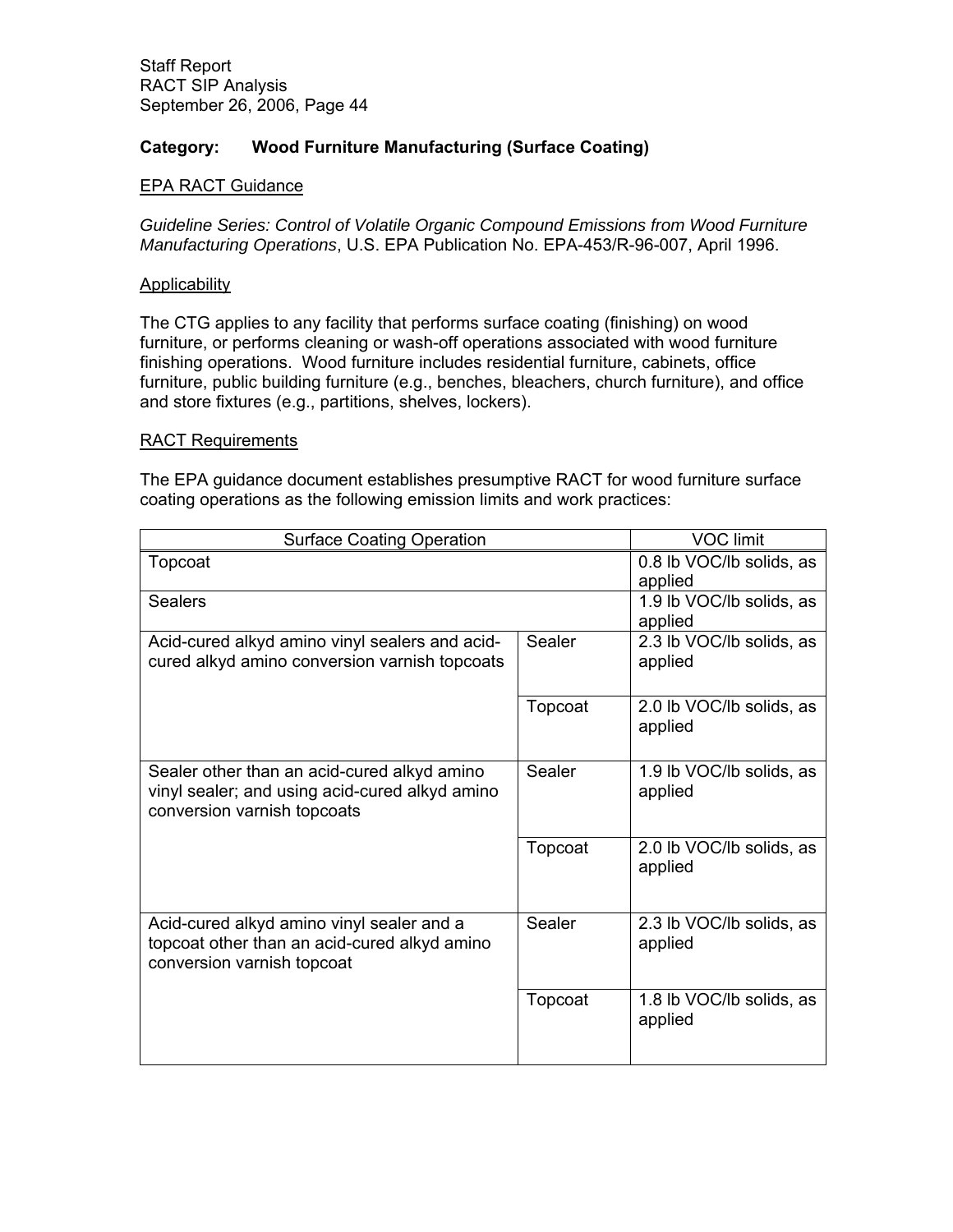| <b>Surface Coating Operation</b>                                                                                                                                                                                                                                                                                      | VOC limit                           |
|-----------------------------------------------------------------------------------------------------------------------------------------------------------------------------------------------------------------------------------------------------------------------------------------------------------------------|-------------------------------------|
| Strippable booth coatings                                                                                                                                                                                                                                                                                             | 0.8 lb VOC/lb solids, as<br>applied |
| Work practice standards and Work practice implementation plan to include:<br>Operator training course<br>Leak inspection and maintenance plan<br>Cleaning and washoff solvent accounting system<br>Storage requirements<br>Application equipment requirements<br>Line cleaning<br>Gun cleaning<br>Wash off operations |                                     |

The CTG estimated the nationwide cost-effectiveness of the model rule at \$1200/ton of VOC reduced (1991 dollars). The cost per model plant ranged from a savings of \$900/ton of VOC reduced to a cost of \$3,600/ton.

### Other Federal Requirements

Subpart JJ of 40 CFR Part 63 specifies National Emission Standards for Hazardous Air Pollutants (NESHAP) for wood furniture manufacturing operations at major sources. These standards are in terms of lb volatile organic HAP per lb solids applied. Since many VOC are not HAP, these limits for HAP establish no practical limits on VOC content or emissions from these operations. Work practices in Subpart JJ, which are essentially equal to those in the CTG model rule, would reduce VOC as well as HAP emissions.

### SMAQMD Requirements

District Rule 463, Wood Products Coatings, applies to any person who uses, manufactures, blends, sells, repackages, distributes, or specifies the use of wood products coatings or strippers. Rule 463 covers coatings used in both new furniture manufacturing and in refinishing. Since the CTG covers only new manufacturing operations, only the limits for new manufacturing from Rule 463 are presented here.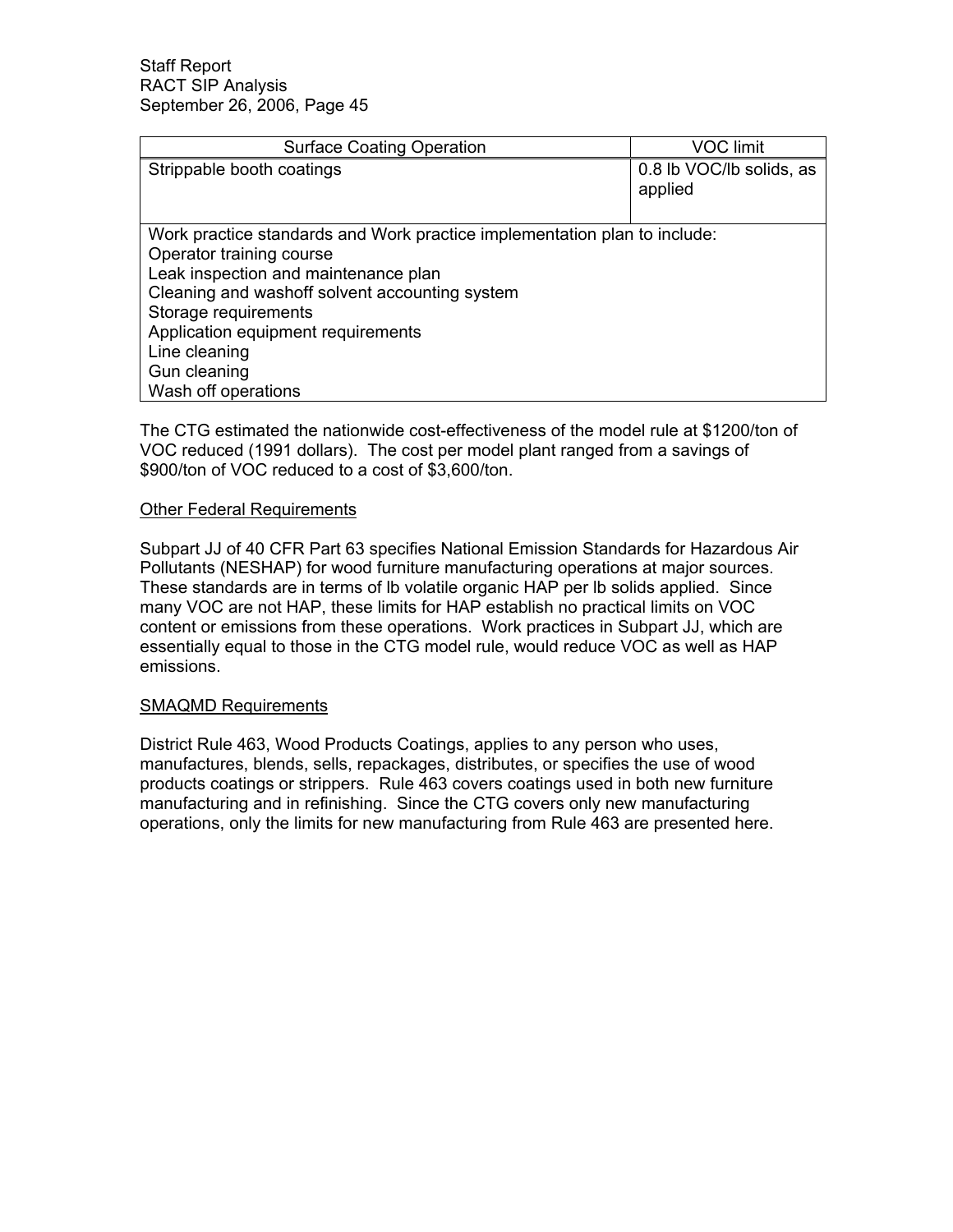|                                                                     | <b>VOC Limits</b>                    |
|---------------------------------------------------------------------|--------------------------------------|
|                                                                     | g/liter,                             |
|                                                                     | less water and less exempt compounds |
| Coating                                                             | (Ibs-VOC/Ibs Solids)                 |
| <b>Clear Topcoats</b>                                               | 275 (0.35)                           |
| Conversion varnish                                                  | 550 (1.20)                           |
| Filler                                                              | 275 (0.18)                           |
| <b>High Solid Stain</b>                                             | 350 (0.42)                           |
| <b>Inks</b>                                                         | 500 (0.96)                           |
| <b>Mold Seal Coating</b>                                            | 750 (4.20)                           |
| <b>Multi-Colored Coating</b>                                        | 275 (0.33)                           |
| <b>Pigmented Coating</b>                                            | 275 (0.25)                           |
| Sealer                                                              | 275 (0.36)                           |
| Sealer applied where the topcoat does not<br>exceed 275 grams/liter | 680                                  |

| Coating                              | <b>VOC Limits</b>                     |
|--------------------------------------|---------------------------------------|
|                                      | g/liter                               |
|                                      | (lbs-VOC/lbs-solids)                  |
| Low-Solids Stains, Toners, Washcoats | 120 (1.00)                            |
| Strippers (analogous to Washoff      | 350 (or has a partial composite vapor |
| operations in CTG)                   | pressure less than 2 mm Hg at 20 °C)  |
| Surface preparation or cleanup       | 200                                   |

Work Practice Requirements include the following:

- Application equipment requirements
- Spray gun cleaning requirements
- Disposal of cloth/paper used for surface preparation, cleanup, or coating removal

### SMAQMD Exemptions

Rule 463 contains the following exemptions:

- Sources using less than 55 gallons per year.
- Wood products coatings sold in non-refillable aerosol-spray containers.
- Coating operations associated with the manufacture of finished wood panels intended for attachment to walls.
- Coating of architectural components when not done in a shop environment.
- Stencil coatings used to comply with U.S. Military Specifications.

# **Conclusion**

District Rule 463 establishes VOC limits that are more stringent than the limits in the CTG model rule for all coating categories. One difference is that the CTG contains a limit for strippable booth coatings, but no limit is included in Rule 463. However, strippable booth coatings would be subject to Rule 442, Architectural Coatings, in the categories of flat (100 g/L, approx. 0.12 lb VOC/lb solids) or nonflat coatings (150 g/L, approx. 0.18 lb VOC/lb solids) which are more stringent than the CTG.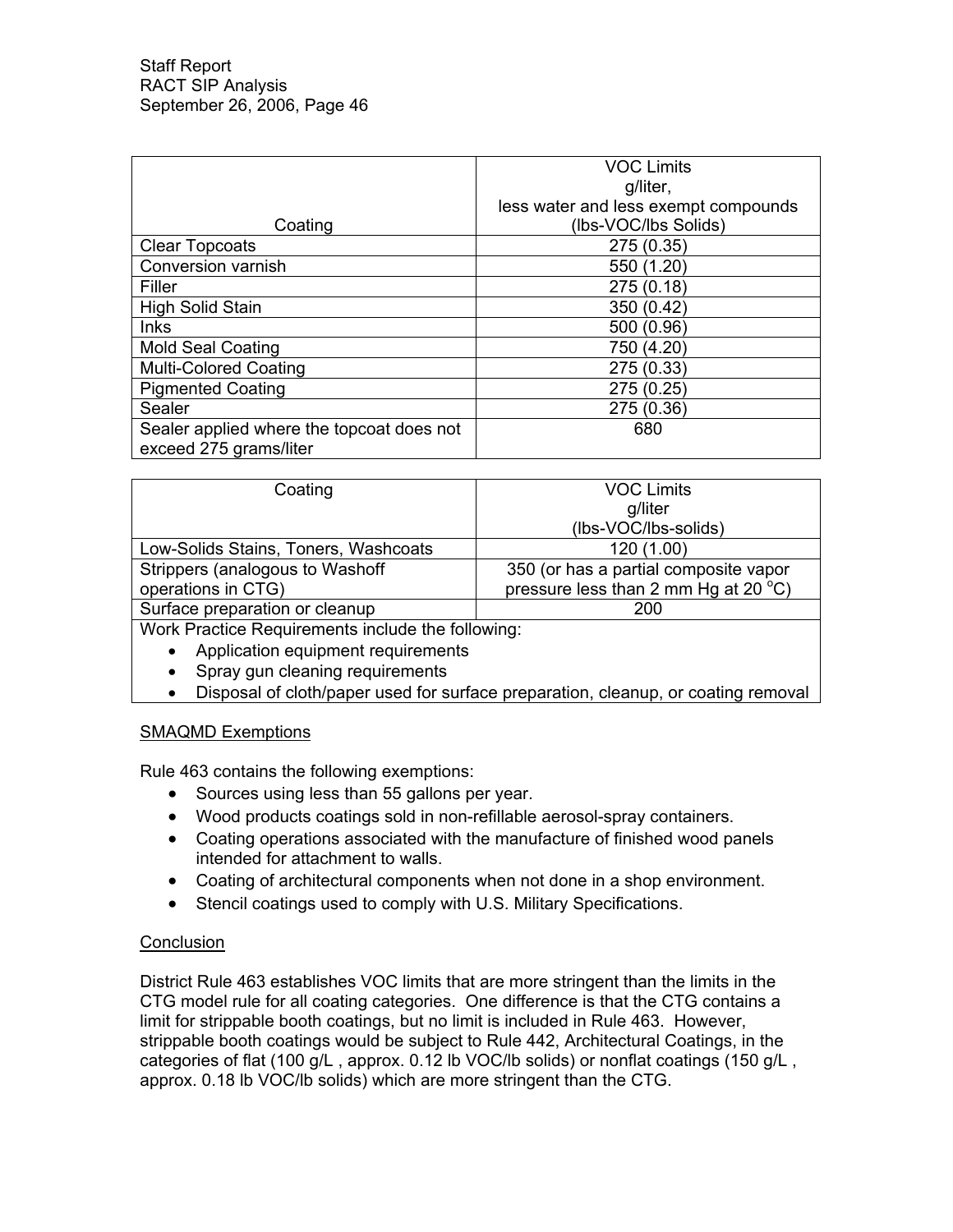Rule 463 includes some coating categories not included in the CTG (clear topcoat, filler, high-solid stain, multi-colored coating, and pigmented coating). These coatings are subcategories of the ones in the CTG, and the VOC limits in Rule 463 are more stringent than the most stringent limits in the CTG. Rule 463 also includes limits for inks and mold release coatings. These two categories are not addressed in the CTG.

The work practices in Rule 463 are equivalent to the CTG, except that Rule 463 does not include the requirement for an operator training course.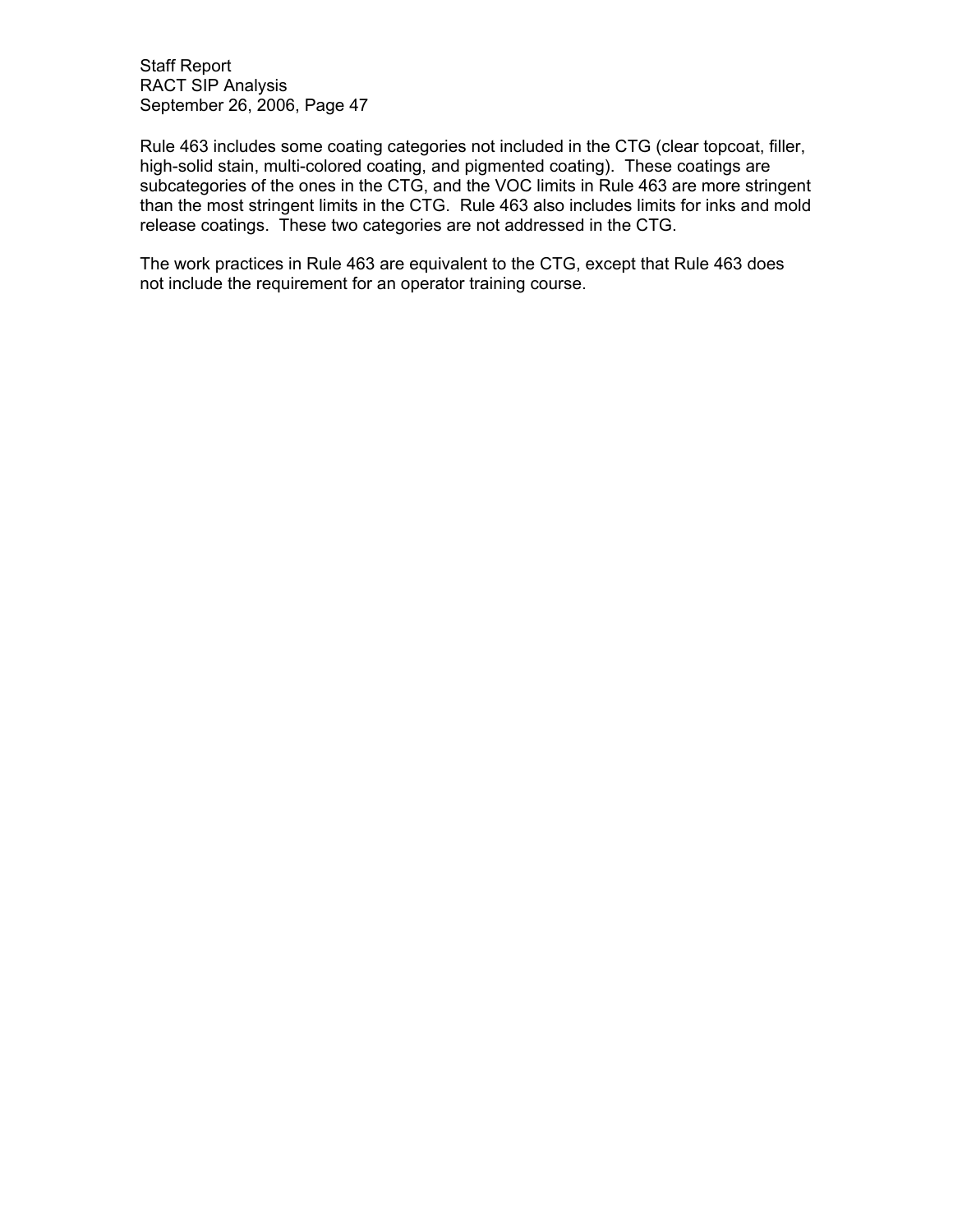# **Appendix B**

# **RACT Analysis of Non-CTG Source Categories Applicable to Major Sources**

|                                                                      | Page          |
|----------------------------------------------------------------------|---------------|
| <b>Non-CTG Category</b>                                              | <b>Number</b> |
| <b>Architectural Coatings</b>                                        | 49            |
| <b>Boilers</b>                                                       | 51            |
| <b>Stationary Gas Turbines</b>                                       | 53            |
| <b>IC Engines</b>                                                    | 55            |
| <b>Municipal Landfill Gas</b>                                        | 58            |
| Organic Chemical Manufacturing - Process Tanks, Liquid Transfer, and | 60            |
| Storage Tanks (≤40,000 gallons)                                      |               |
| Organic Chemical Manufacturing - Wastewater                          | 63            |
| Solvent Cleaning (other than Degreasers)                             | 66            |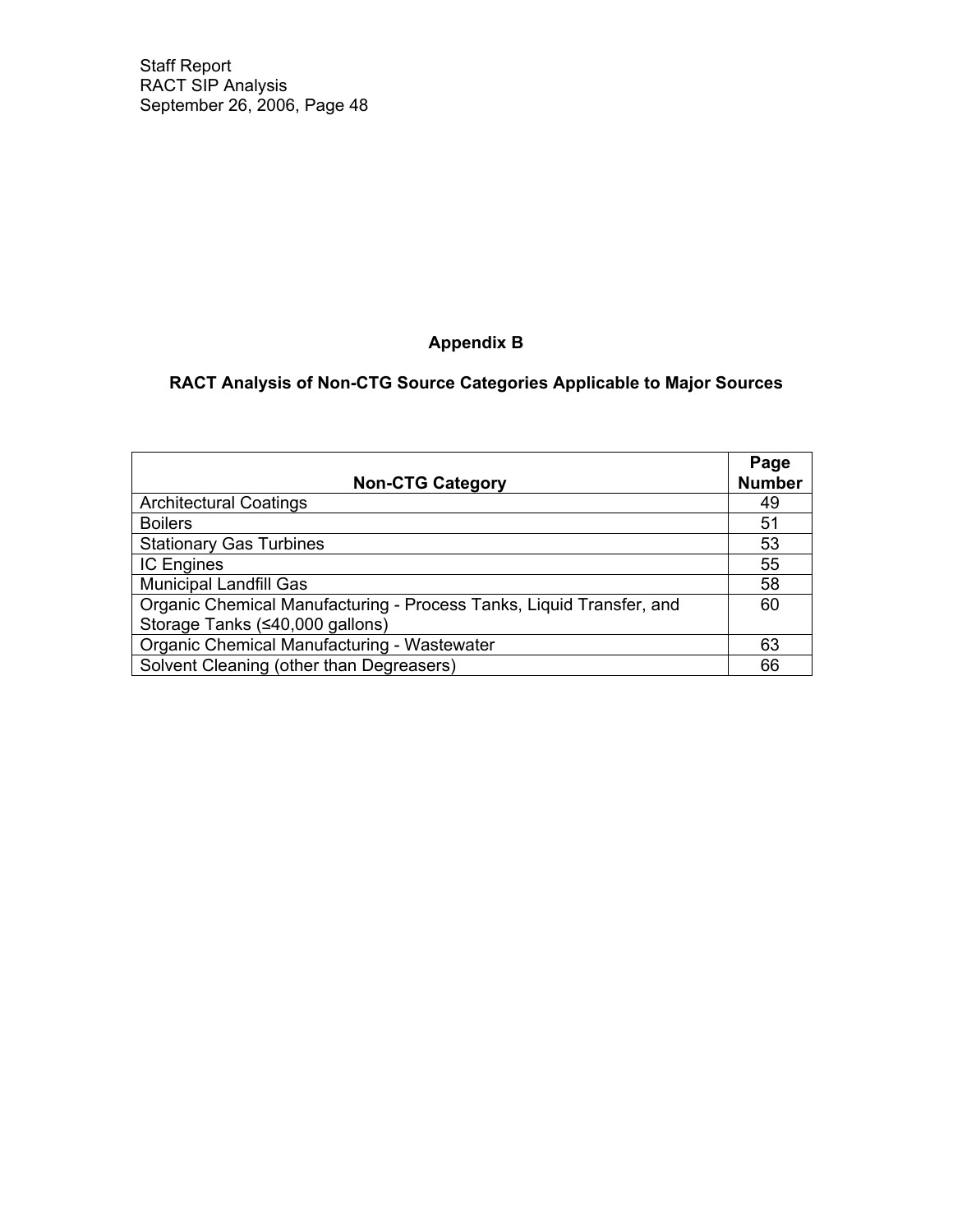### **Category: Architectural Coatings**

### EPA RACT Guidance

The EPA has not published a Control Techniques Guideline (CTG) or Alternative Control Technology (ACT) Document for this source category.

#### **Applicability**

Not applicable.

#### RACT Requirements

Not applicable.

#### Other Federal Requirements

Subpart D of 40 CFR part 59 (National Volatile Organic Compound Emission Standards for Architectural Coatings) specifies VOC content limits (g/L, lb/gal) for 61 categories of architectural coatings (i.e., coatings recommended for application to stationary structures, their appurtenances, to portable buildings, to pavement, and to curbs). Subpart D applies to manufacturers and importers of architectural coatings. The VOC content limits are based on "best available controls," as specified in §183(e) of the Clean Air Act.

Subpart D does not apply to coatings that are:

- manufactured exclusively for sale or distribution outside the United States,
- manufactured prior to September 13, 1999,
- sold in nonrefillable aerosol containers,
- collected and redistributed at paint exchanges in accordance with this rule,
- sold in containers with a volume of one liter or less.

The regulation contains two exemptions. Manufacturers and importers may sell a limited quantity of coatings that do not meet the standards, if the total mass of VOC contained in those coatings does not exceed the mass limits specified in the rule. The rule also allows manufacturers and importers to pay a fee for each gram (or ton) of VOC in excess of the applicable VOC limit rather than complying with the content limits.

### SMAQMD Requirements

District Rule 442 (Architectural Coatings) limits the VOC content for 47 categories of architectural coatings and specifies work practice standards (e.g., application methods, thinning) for coating applications. Rule 442 applies to any person who supplies, sells, offers for sale, or manufacturers any architectural coating for use within the SMAQMD and to any person who applies or solicits the application of any architectural coating within the SMAQMD.

In most cases, the categories covered under Rule 442 are the same as the categories covered under 40 CFR 59. For each coating category, the VOC content limits in Rule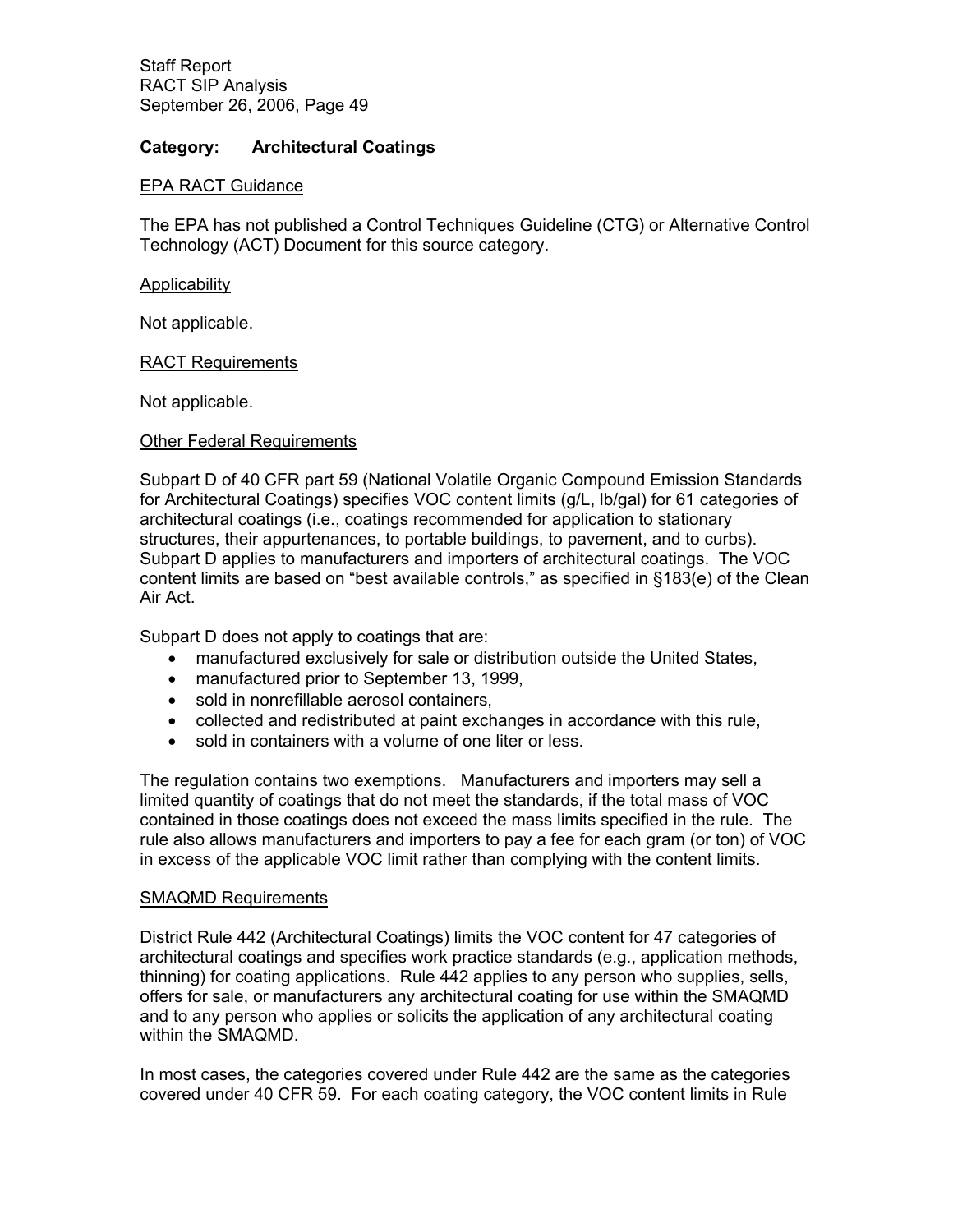442 are the same or more stringent than those specified in 40 CFR 59. However, the following 14 coating categories in 40 CFR 59 do not have specific VOC limits in Rule 442:

- anti-graffiti coatings,
- calcimine recoaters,
- chalkboard resurfacers,
- concrete protective coatings,
- concrete surfaced retarders,
- conversion varnish,
- extreme high durability coatings,
- heat reactive coatings,
- impacted immersion coatings,
- non-ferrous ornamental metal lacquers and surface protectants,
- nuclear coatings,
- repair and maintenance thermoplastic coatings,
- stain controllers, and
- thermoplastic rubber coatings and mastics.

For coating categories that are not specifically listed in Rule 442, the VOC content limits for either flat or non-flat coatings apply (depending on gloss). The flat and non-flat coatings limits in Rule 442 are more stringent than the 40 CFR 59 limits for each of the 14 categories listed above.

Rule 442 also regulates the following coating categories that are not specifically identified in 40 CFR 59:

- recycled coatings;
- specialty primers, sealers, and undercoaters;
- swimming pool repair and maintenance coatings; and
- temperature-indicator safety coatings.

### SMAQMD Exemptions

Rule 442 does not apply to:

- Any architectural coating that is sold or manufactured for use outside the Sacramento Metropolitan Air Quality Management District or for shipment to other manufacturers for reformulation or repackaging;
- Any aerosol coating product; or
- Any architectural coating that is sold in a container with a volume of one liter (1.057 quart) or less.

Rule 442 does not contain the tonnage or fee exemption contained in 40 CFR 59.

### **Conclusion**

For all architectural coating categories, the VOC limits specified in District Rule 442 are at least as stringent as the limits specified 40 CFR 59, subpart D. Therefore, Rule 442 satisfies the RACT requirement for this source category.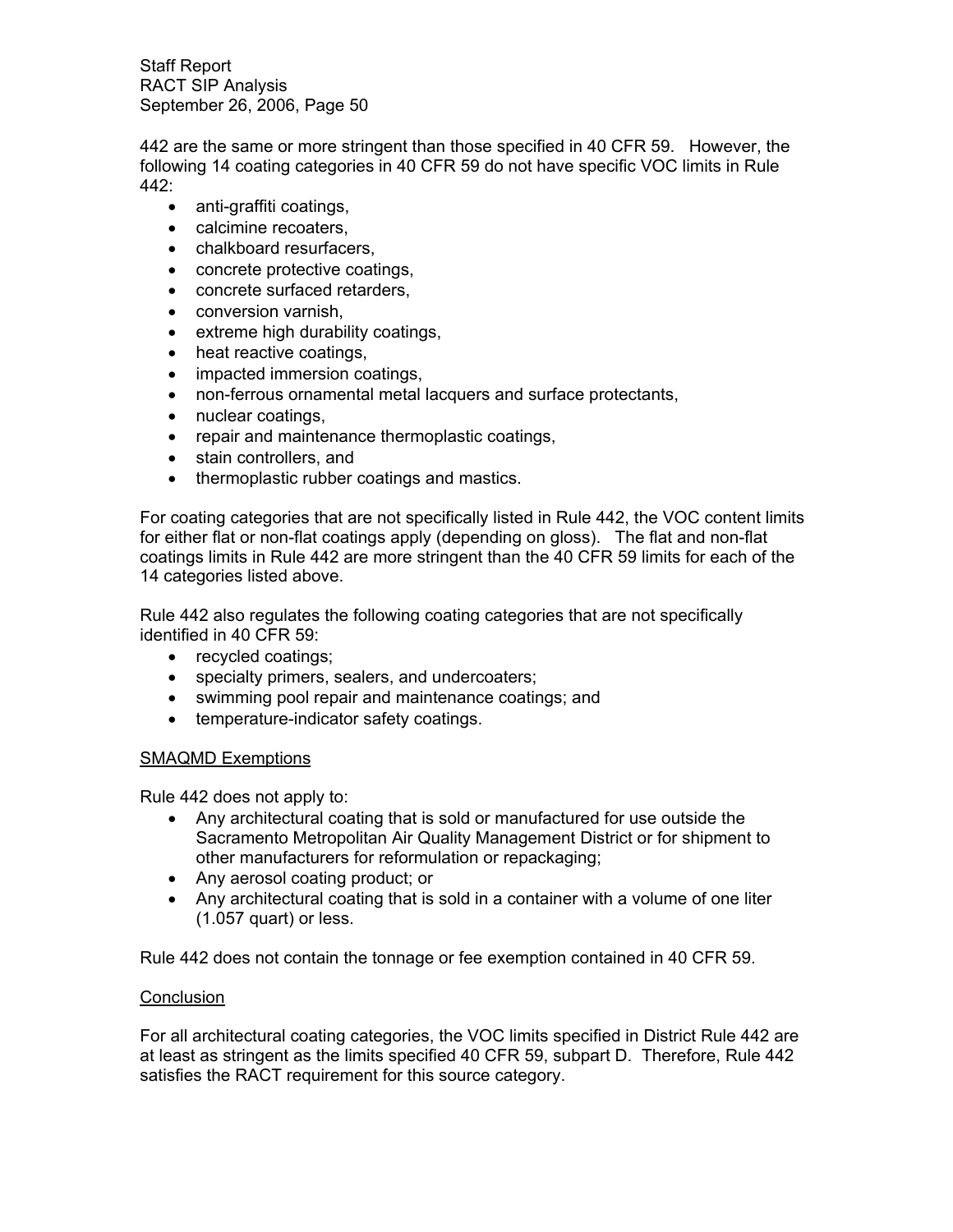### **Category: Boilers**

#### EPA RACT Guidance

*Alternative Control Techniques Document – NOx Emissions from Industrial/Commercial/Institutional (ICI) Boilers*, U.S. EPA Publication No. EPA-453/R-94-022, March 1994.

#### Applicability

The guidance applies to boiler, steam generators, and process heaters fired with gaseous or liquid fuels.

#### RACT Requirements

The EPA guidance document does not establish presumptive RACT for this category. However, the ACT document discusses four control techniques for NOx that can be applied to natural gas-fired, packaged watertube boilers and estimates achievable performance as follows:

| <b>Control Technique</b>                  | Achievable NO <sub>x</sub> Level |
|-------------------------------------------|----------------------------------|
| Water injection w/ oxygen trim            | 49 ppmy $@3\%$ O <sub>2</sub>    |
| Low NO <sub>x</sub> burners               | 66 ppmv @3% $O2$                 |
| Low NOx burners w/ flue gas recirculation | 49 ppmv @3% $O_2$                |
| <b>SCR</b>                                | 16 ppmv $@3\%$ O <sub>2</sub>    |

### Other Federal Requirements

Subpart Db of 40 CFR Part 60 specifies New Source Performance Standards (NSPS) for industrial, commercial, and institutional steam generating units > 100 mmBtu/hr input that were constructed, modified, or reconstructed after June 19, 1984. Low heat release rate units are limited to approximately 82 ppmy NOx  $@3\%$  O<sub>2</sub>, while high heat release rate units are limited to approximately 164 ppmy NOx  $\omega$  3% O<sub>2</sub> firing natural gas or distillate oil fuel. These standards are substantially less stringent than the achievable levels presented in the ACT document.

### SMAQMD Requirements

In 1991, the ARB issued a RACT determination document for industrial, institutional, and commercial boilers, steam generators, and process heaters. The ARB analysis considered the achievable performance levels and cost effectiveness of various NOx control strategies as applied to different size units. The analysis also took in account the variation in NOx emissions between gaseous and liquid fuels. The ARB concluded that RACT for units with ratings of 5 mmBtu/hr and larger, using 90,000 therms of fuel or more per year, is a NOx emission limit of 70 ppmv  $@3\% O_2$  when firing on gaseous fuel and 115 ppmv  $\omega$  3% O<sub>2</sub> when firing on liquid fuel.

District Rule 411, NOx from Boilers, Process Heaters and Steam Generators, originally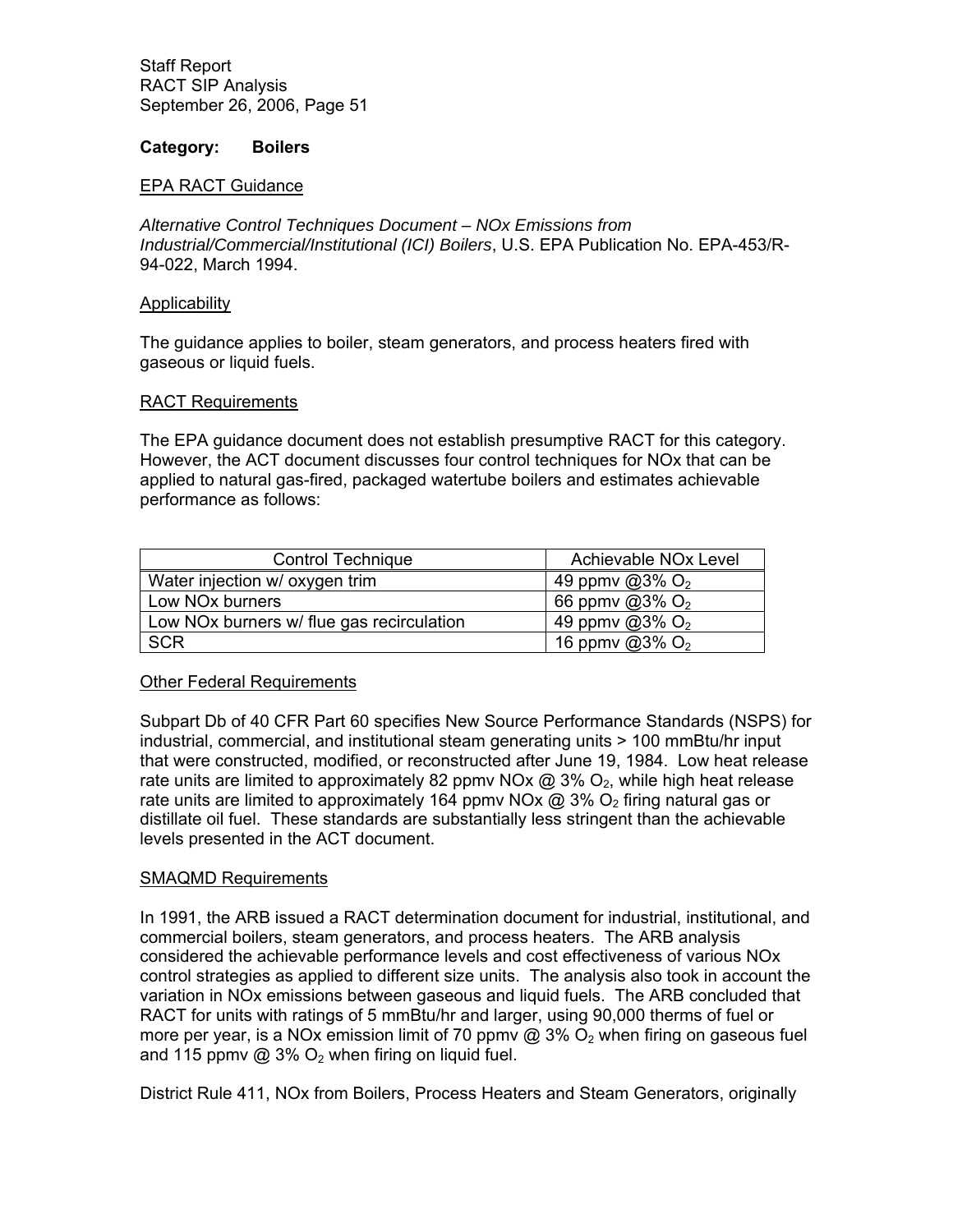went beyond the RACT emission limits for natural gas and liquid fuels as recommended by the ARB guidance. Units with rated heat inputs ≥ 5 mmBtu/hr and using ≥ 90,000 of fuel per year were required to meet NOx emission limits of 30 ppmy  $\omega$  3% O<sub>2</sub> when firing gaseous fuel and 40 ppmv  $\textcircled{a}$  3%  $\textcircled{b}$ , when firing liquid fuel. This version of the rule was approved into the SIP by EPA on February 9, 1996.

On October 27, 2005, the District amended Rule 411 to establish NOx limits for units rated between 1 mmBtu/hr and 5 mmBtu/hr, and to set more stringent standards for units rated ≥ 5 mmBtu/hr when firing gaseous fuel. Units rated from1-5 mmBtu/hr are limited to NOx emissions of 30 ppmv  $@3\%$  O<sub>2</sub>; units rated from 5-20 mmBtu/hr are limited to NOx emissions of 15 ppmv  $@3\% O_2$ ; and units rated > 20 mmBtu/hr are limited to NOx emissions of 9 ppmv  $\omega$  3% O<sub>2</sub>. The implementation of these revised limits will phase in starting on October 27, 2007. This amended version of Rule 411 has been submitted to EPA for inclusion in the SIP.

### SMAQMD Exemptions

The original, SIP-approved version of Rule 411 contained an exemption for units with annual fuel usage less than 90,000 therms. When Rule 411 was amended on October 27, 2005, exemptions from the more stringent emission limits were added because of cost-effectiveness and technological concerns. Units rated between 1 and 2.5 mmBtu/hr are exempt from emission limits if they have annual fuel consumption less than 40,000 therms. Units rated between 2.5 and 5 mmBtu/hr are exempt from emission limits if they have annual fuel consumption less than 70,000 therms.

Units rated between 5 and 100 mmBtu/hr are not subject to the more stringent emission limits (but are still subject to the previous emission limits) if they have annual fuel consumption less than 200,000 therms. Units rated at 100 mmBtu/hr and greater are not subject to the more stringent emission limits (but are still subject to the previous emission limits) if they have annual fuel consumption less than 300,000 therms. Finally, gas fire reformer furnaces, units fired on landfill gas, and load following units not subject to the more stringent NOx limits (but are still subject to the previous emission limits).

### **Conclusion**

District Rule 411 requires NOx emission limits that more stringent than the range of achievable levels as specified in the EPA guidance document and more stringent than the NSPS. The NOx limits in Rule 411 are also more stringent than the ARB determination of RACT and apply to smaller units.

Rule 411 satisfies the RACT requirement for this source category.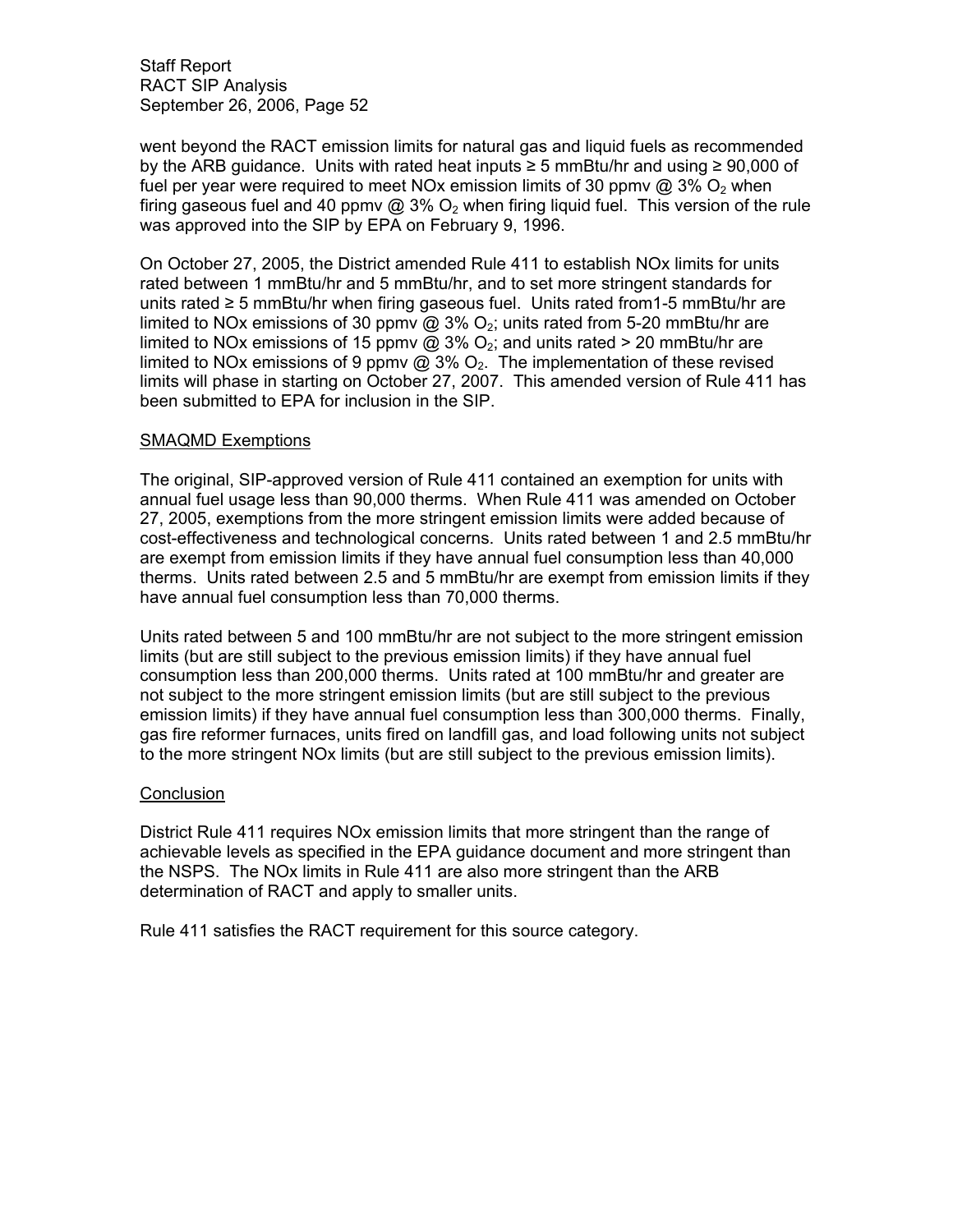### **Category: Stationary Gas Turbines**

### EPA RACT Guidance

*Alternative Control Techniques (ACT) Document – NOx Emissions from Stationary Gas Turbines*, U.S. EPA Publication No. EPA-453/R-93-007, January 1993.

#### Applicability

The guidance applies to stationary gas turbines fired with gaseous or liquid fuels.

#### RACT Requirements

The EPA guidance document does not establish presumptive RACT for stationary gas turbines. However, the ACT document discusses three control techniques for NOx and estimates achievable performance as follows:

| <b>Control Technique</b>                                                      | Achievable NO <sub>x</sub> Level |
|-------------------------------------------------------------------------------|----------------------------------|
| Wet injection                                                                 | 25 - 42 ppmv @15% O <sub>2</sub> |
| Dry low-NO <sub>x</sub> combustion                                            | 25 - 42 ppmv @15% $O_2$          |
| SCR w/ combustion controls (wet injection or dry low-NOx)   9 ppmv @15% $O_2$ |                                  |

### Other Federal Requirements

Subpart GG of 40 CFR Part 60 specifies New Source Performance Standards (NSPS) for stationary gas turbines ≥ 10 mmBtu/hr input (approximately 1 MW output) that were constructed, modified, or reconstructed after October 3, 1977. Turbines with rated heat inputs between 10 and 100 mmBtu/hr are limited to approximately 150 ppmv NOx (with upward adjustments for efficiency and fuel-bound nitrogen). Turbines with rated heat inputs between > 100 mmBtu/hr are limited to approximately 75 ppmv NOx. These standards are substantially less stringent than the achievable levels presented in the ACT document.

### SMAQMD Requirements

In 1992, the ARB issued a RACT/BARCT determination document for stationary gas turbines. The ARB analysis considered the achievable performance levels and cost effectiveness of various NOx control strategies as applied to different sizes of gas turbines. The analysis also took in account the variation in NOx emissions between gaseous and liquid fuels. The ARB concluded that RACT for gas turbines with ratings of 0.3 MW and larger is a NOx emission limit of 42 ppmy  $\omega$  15%  $O_2$  when firing on gaseous fuel and 65 ppmv  $\textcircled{a}$  15% O<sub>2</sub> when firing on liquid fuel. More stringent levels of control were considered as BARCT.

District Rule 413, Stationary Gas Turbines, implements the RACT and BARCT emission limits as recommended by the ARB guidance. The Rule 413 emission limits are listed in the table below.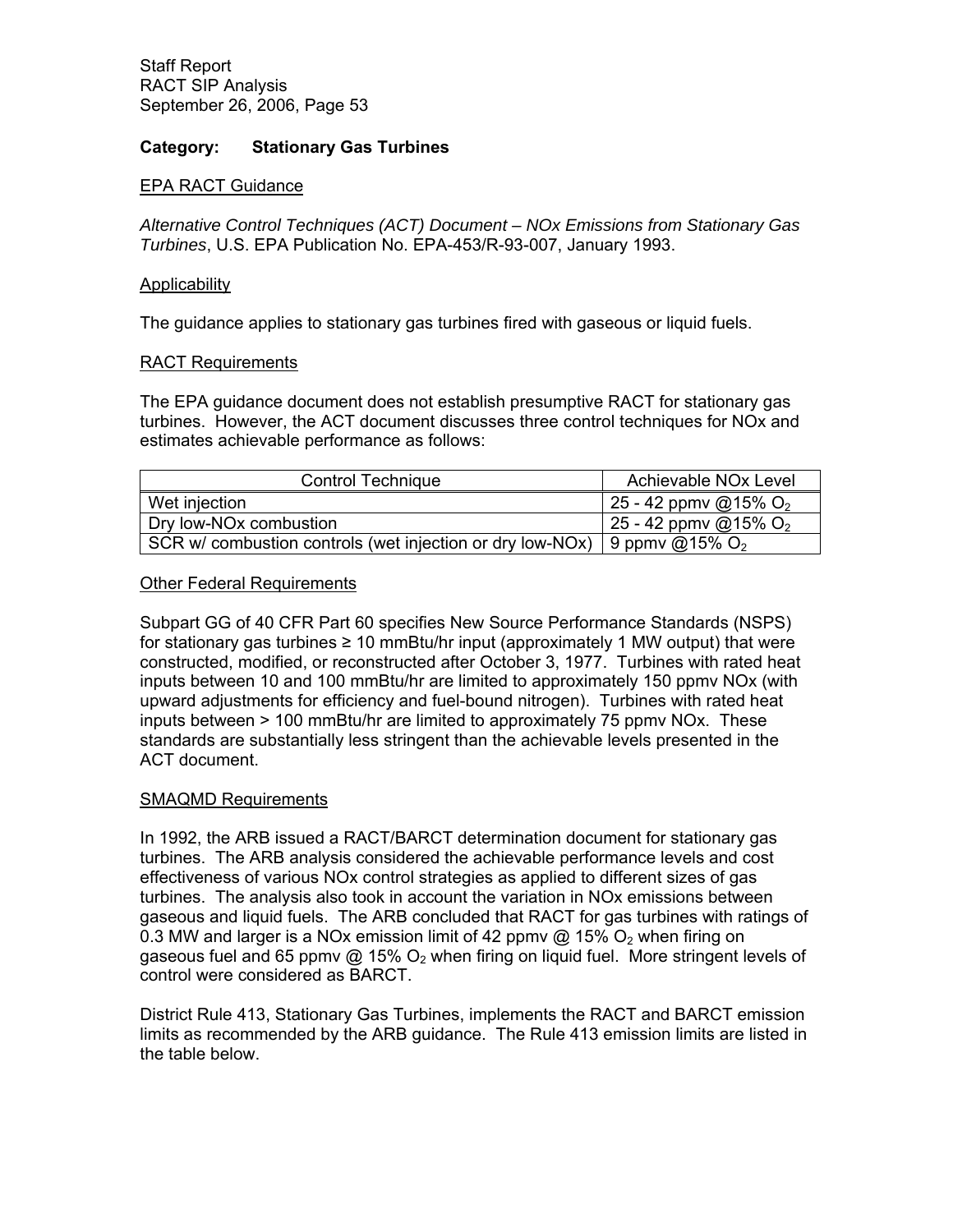|                                  | Annual<br><b>Hours of</b>   | <b>Unit Size</b><br>Rating | <b>NO<sub>x</sub></b> Emission Limit<br>(ppmv @ 15% $O_2$ ) |                       |
|----------------------------------|-----------------------------|----------------------------|-------------------------------------------------------------|-----------------------|
| <b>Requiremen</b><br><b>Type</b> | <b>Operation</b><br>(hr/yr) | (MW)                       | <b>Gaseous</b><br><b>Fuel</b>                               | Liquid<br><b>Fuel</b> |
| <b>RACT</b>                      | any                         | $\geq 0.3$                 | 42.0                                                        | 65.0                  |
| <b>BARCT</b>                     | any                         | $≥0.3$ to <2.9             | 42.0                                                        | 65.0                  |
|                                  | < 877                       | $\geq$ 2.9                 | 42.0                                                        | 65.0                  |
|                                  | ≥877                        | $≥2.9$ to <10              | 25.0                                                        | 65.0                  |
|                                  | $\geq 877$                  | $\geq$ 10.0 (no SCR)       | 15.0                                                        | 42.0                  |
|                                  | $\geq 877$                  | $\geq$ 10.0 (w/ SCR)       | 9.0                                                         | 25.0                  |

### SMAQMD Exemptions

Rule 413 contains exemptions that were included in the ARB determination of RACT/BARCT:

- Laboratory units used in research and testing for the advancement of gas turbine technology.
- Units used to provide emergency electrical power, emergency water pumping for flood control or fire fighting, emergency potable water pumping, or emergency sewage pumping, provided they are limited to an annual total of 200 hours of operation (100 hours for maintenance).

Startup and shutdown periods are exempt from Rule 413. Shutdown periods are not to exceed 1 hour. Startup periods are not to exceed 1 hour, except for turbines ≥ 160 MW output that are part of a combined cycle process, for which the one-hour period was determined to be technologically infeasible. These units are allowed up to 4 hours for a startup that follows a shutdown of 72 hours or more, and up to 3 hours for a startup that follows a shutdown of between 8 and 72 hours.

### **Conclusion**

District Rule 413 requires NOx emission limits that are in the range of achievable levels as specified in the EPA guidance document. The requirements are in accordance with the ARB determination of RACT for gas turbines rated between 0.3 and 2.9 MW. More stringent BARCT emission limits are required for gas turbines rated greater than 2.9 MW.

Rule 413 satisfies the RACT requirement for this source category.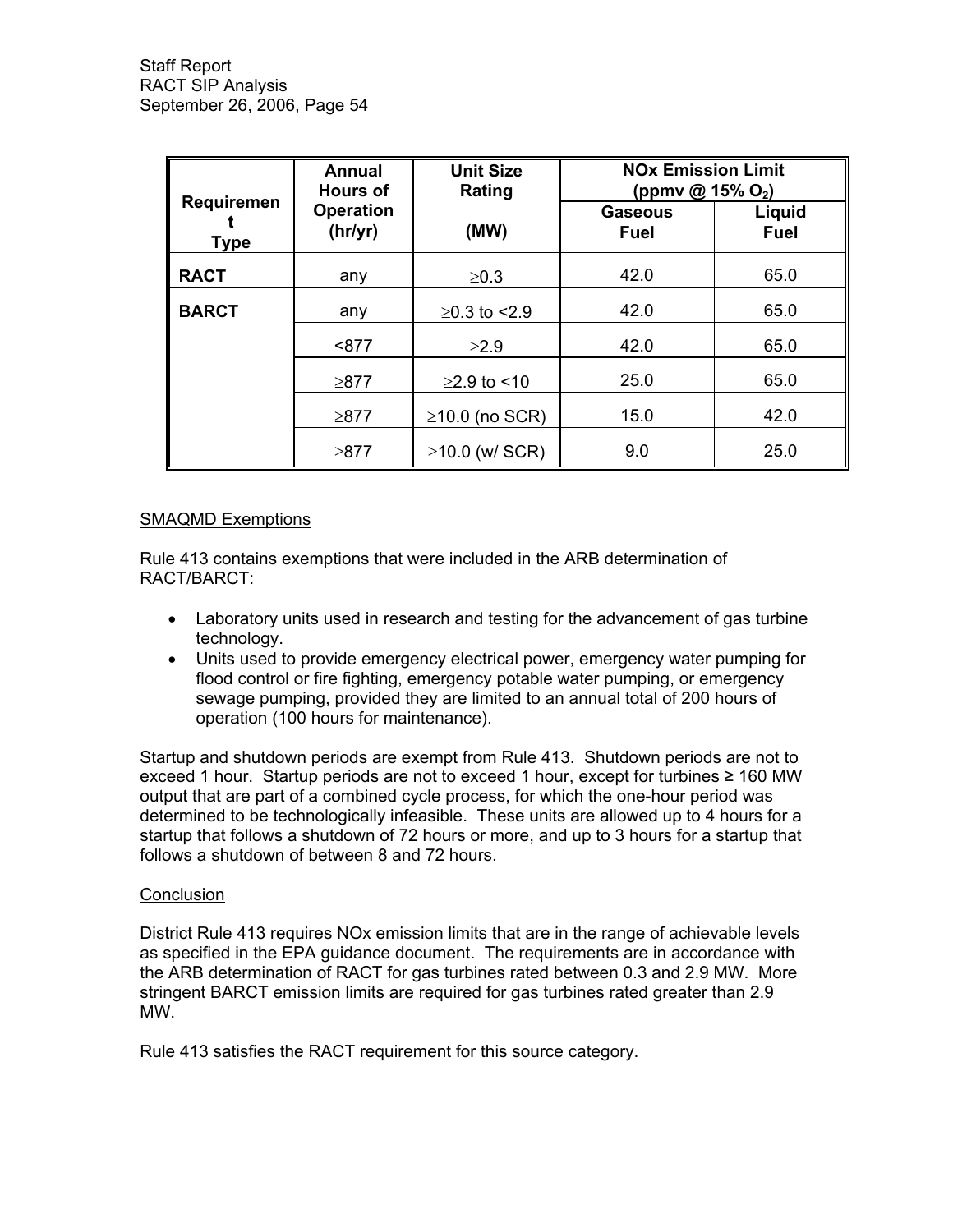### **Category: IC Engines**

### EPA RACT Guidance

*Alternative Control Techniques Document – NOx Emissions from Stationary Reciprocating Internal Combustion Engines*, U.S. EPA Publication No. EPA-453/R-93- 032, July 1993.

### Applicability

The guidance applies to spark-ignited and compression ignition stationary engines.

### RACT Requirements

The EPA guidance document does not establish presumptive RACT for this category. However, the ACT document discusses the control techniques for NOx that can be applied to rich burn spark-ignited engines, lean burn spark-ignited engines, and diesel engines, and estimates achievable performance as follows:

### Rich Burn Engines, 80-hp to 8,000-hp

| <b>Control Technique</b>                        | Achievable NO <sub>x</sub> Level   |
|-------------------------------------------------|------------------------------------|
| Air/Fuel Adjustment                             | 640-940 ppmv @15% $O_2$            |
| Ignition Timing Retard                          | 640-1,060 ppmv @15% O <sub>2</sub> |
| Air/Fuel Adjustment plus Ignition Timing Retard | 640-940 ppmv @15% $O_2$            |
| <b>Prestratified Charge</b>                     | 135 ppmv @15% $O_2$                |
| Nonselective Catalytic Reduction                | 20-110 ppmv @15% O <sub>2</sub>    |
| Low-Emission Combustion                         | 135 ppmv @15% O <sub>2</sub>       |

### Lean Burn Engines, 200-hp to 11,000-hp

| <b>Control Technique</b>                        | Achievable NO <sub>x</sub> Level |
|-------------------------------------------------|----------------------------------|
| Air/Fuel Adjustment                             | 860-1,170 ppmv @15% $O_2$        |
| Ignition Timing Retard                          | 980-1,260 ppmv @15% $O_2$        |
| Air/Fuel Adjustment plus Ignition Timing Retard | 740-980 ppmv @15% O <sub>2</sub> |
| <b>Selective Catalytic Reduction</b>            | 125 ppmv @15% $O_2$              |
| <b>Low-Emission Combustion</b>                  | 150 ppmv @15% O <sub>2</sub>     |

### Diesel Engines, 80-hp to 8,000-hp

| Control Technique                    | Achievable NO <sub>x</sub> Level               |
|--------------------------------------|------------------------------------------------|
| Ignition Timing Retard               | $\frac{1}{2}$ 610-700 ppmv @15% O <sub>2</sub> |
| <b>Selective Catalytic Reduction</b> | 90-175 ppmv @15% $O_2$                         |

### SMAQMD Requirements

District Rule 412, Stationary Internal Combustion Engines Located at Major Stationary Sources of NOx, sets emission standards for engines greater than 50 horsepower (hp)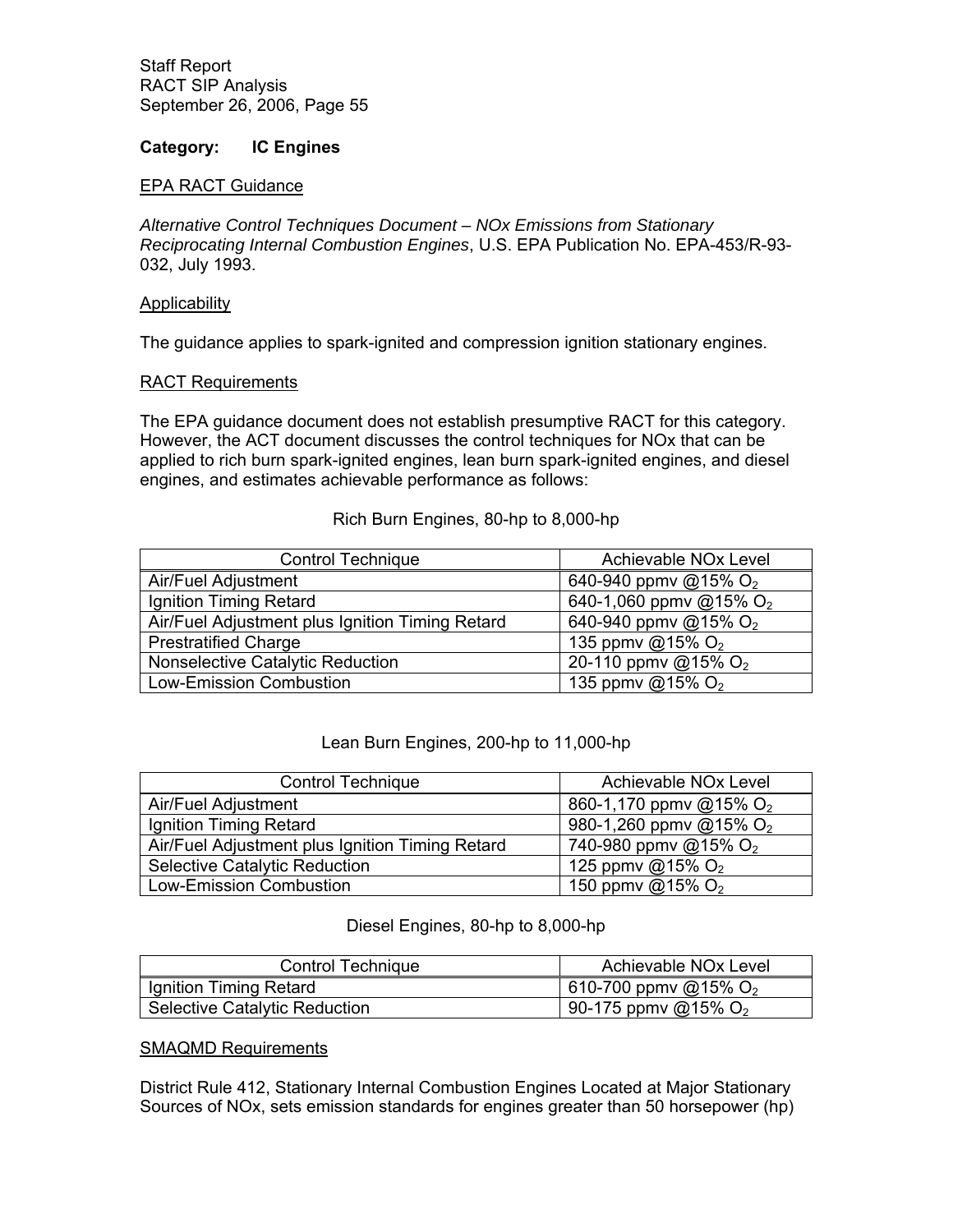at major sources of NOx. The rule establishes the following NOx emission limits:

|                          | <b>NO<sub>x</sub></b> Emission Limit |
|--------------------------|--------------------------------------|
| Engine Type              | (ppmv @15% $O_2$ )                   |
| Spark Ignited, Rich Burn | 50                                   |
| Spark Ignited, Lean Burn | 65                                   |
| Compression Ignited      | 700                                  |

In addition, spark ignited rich burn engines and compression ignited engines are required to meet more stringent emission limits if they are operated more than a specified number of annual hours, depending on engine size:

|                          | More Stringent<br><b>NOx Emission Limit</b> |
|--------------------------|---------------------------------------------|
| Engine Type              | (ppmv @15% $O_2$ )                          |
| Spark Ignited, Rich Burn | 25                                          |
| Compression Ignited      | 80                                          |

The above limits apply to engines with annual operating hours exceeding those shown in the table below:

|                            |              | Annual Hours of |
|----------------------------|--------------|-----------------|
| Engine Type                | Size (hp)    | Operation       |
| Spark Ignited, Rich Burn   | > 50 to 75   | 200             |
| Spark Ignited, Rich Burn   | > 75 to 125  | 120             |
| Spark Ignited, Rich Burn   | > 125 to 155 | 100             |
| Spark Ignited, Rich Burn   | > 155 to 200 | 80              |
| Spark Ignited, Rich Burn   | > 200 to 300 | 60              |
| Spark Ignited, Rich Burn   | > 300 to 400 | 45              |
| Spark Ignited, Rich Burn   | > 400 to 525 | 40              |
| Spark Ignited, Rich Burn   | > 525        | O               |
| <b>Compression Ignited</b> | > 50 to 75   | 1,435           |
| <b>Compression Ignited</b> | > 75 to 125  | 830             |
| <b>Compression Ignited</b> | > 125 to 155 | 565             |
| <b>Compression Ignited</b> | > 155 to 200 | 460             |
| <b>Compression Ignited</b> | > 200 to 300 | 365             |
| <b>Compression Ignited</b> | > 300 to 400 | 250             |
| <b>Compression Ignited</b> | > 400 to 525 | 200             |
| <b>Compression Ignited</b> | > 525        | 0               |

### SMAQMD Exemptions

The following types of engines are exempt from Rule 412:

- Emergency standby engines
- Agricultural engines
- Engines on test stands
- Research engines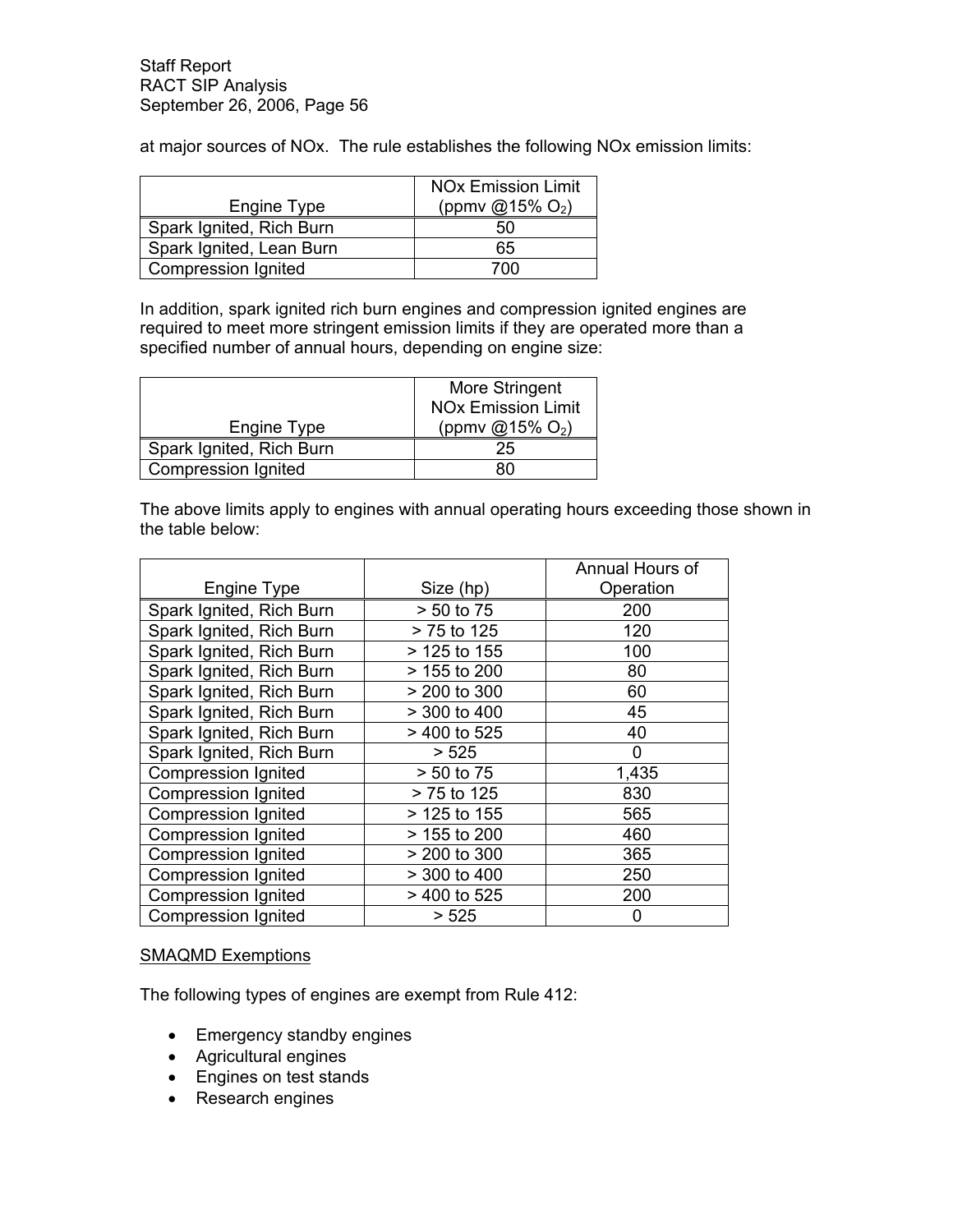- Nonroad (portable) engines
- Motor vehicle engines
- Engines used to support flight line operations

### **Conclusion**

District Rule 412 requires NOx emission limits that either within or more stringent than the range of achievable levels as specified in the EPA guidance document. Rule 412 satisfies the RACT requirement for this source category.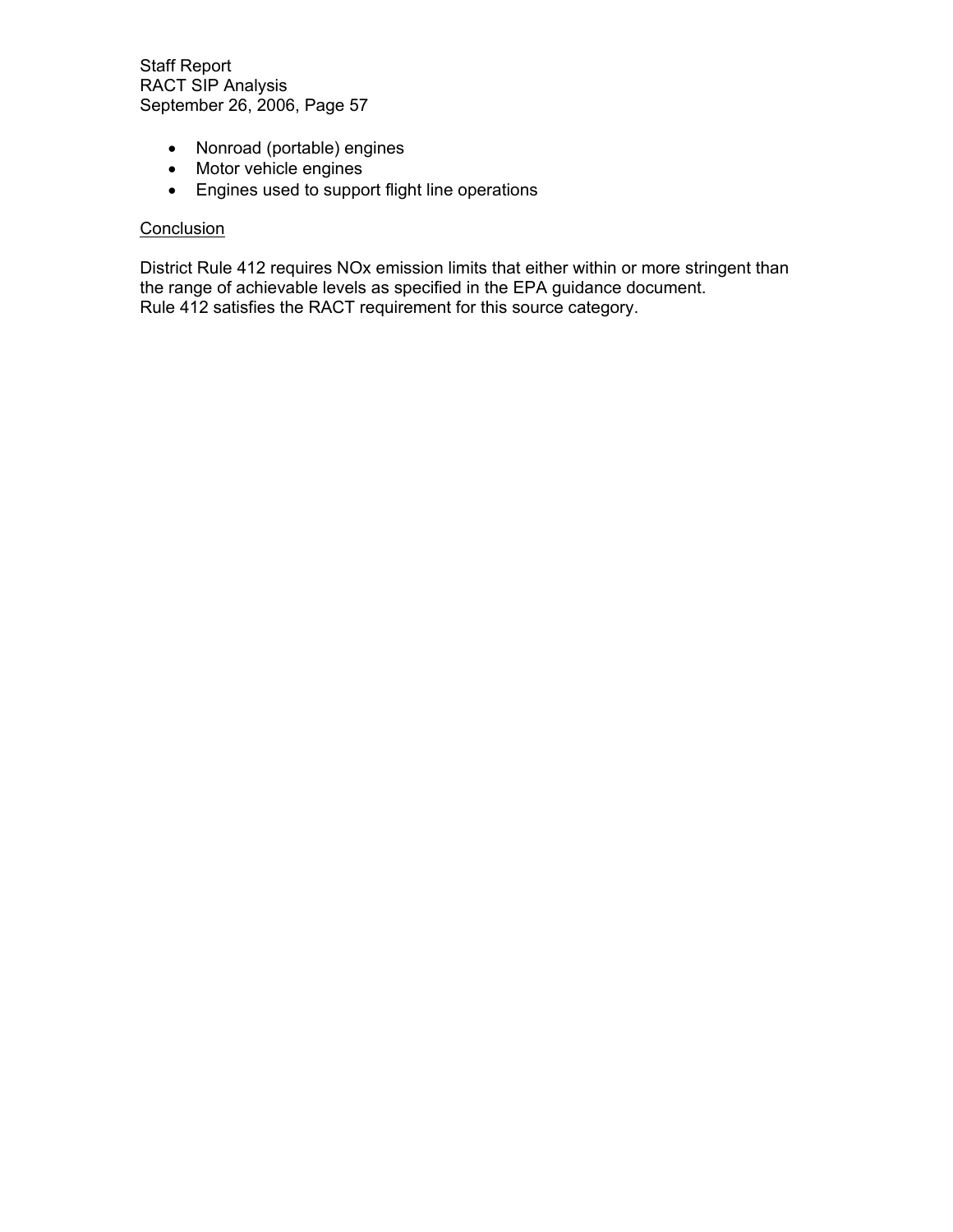### **Category: Municipal Landfill Gas**

#### EPA RACT Guidance

The EPA has not published a Control Techniques Guideline (CTG) or Alternative Control Technology (ACT) Document for this source category.

#### **Applicability**

Not Applicable.

#### RACT Requirements

Not Applicable.

#### Other Federal Requirements

Subpart WWW of 40 CFR Part 60 specifies New Source Performance Standards (NSPS) for municipal solid waste landfills that commenced construction, modification, or reconstruction on or after May 30, 1991. Landfills with design capacities of at least 2.5 million Mg and 2.5 million  $m^3$  must calculate nonmethane organic compound (NMOC) emissions annually. When calculated uncontrolled NMOC emissions reach 50 Mg/year, the landfill must install a landfill gas collection and control system within 30 months. The gas collection system must meet specified design criteria or the equivalent. The control system must reduce NMOC by 98% or to an outlet concentration of 20 ppmv (if using an enclosed combustion device). Use of a flare meeting NSPS design and operating criteria, or use of a gas treatment system that treats landfill gas for subsequent sale or use as a fuel are also allowed.

Subpart Cc of 40 CFR Part 60 specified Emission Guidelines that apply to landfills that both (1) have accepted waste since November 8, 1987 or have additional design capacity available for future waste deposition, and (2) commenced construction, modification or reconstruction before May 30, 1991 (i.e., are not subject to the NSPS). The landfill gas collection and control requirements in the Emission Guidelines are identical to the NSPS. The Emission Guidelines are implemented through State Plans that are approved by EPA.

Subpart AAAA of 40 CFR Part 63 specifies National Emission Standards for Hazardous Air Pollutants (NESHAP) for new and existing municipal solid waste landfills that have accepted waste since November 8, 1987 or have additional design capacity available for future waste deposition. The gas collection and control requirements are identical to the NSPS. The only difference is that landfills that are operated as bioreactors must collect and control gas earlier because they emit more gas sooner than conventional landfills. Bioreactors are defined as landfills that add liquids other than leachate to reach a minimum waste moisture content of 40% to accelerate anaerobic biodegradation of the waste. For a bioreactor located at a landfill that has a design capacity of at least 2.5 million Mg and 2.5 million  $m^3$ , gas collection and control systems must be installed before initiating liquids addition and these systems must begin operation within 180 days after initiating liquids addition or within 180 days after reaching 40% waste moisture content.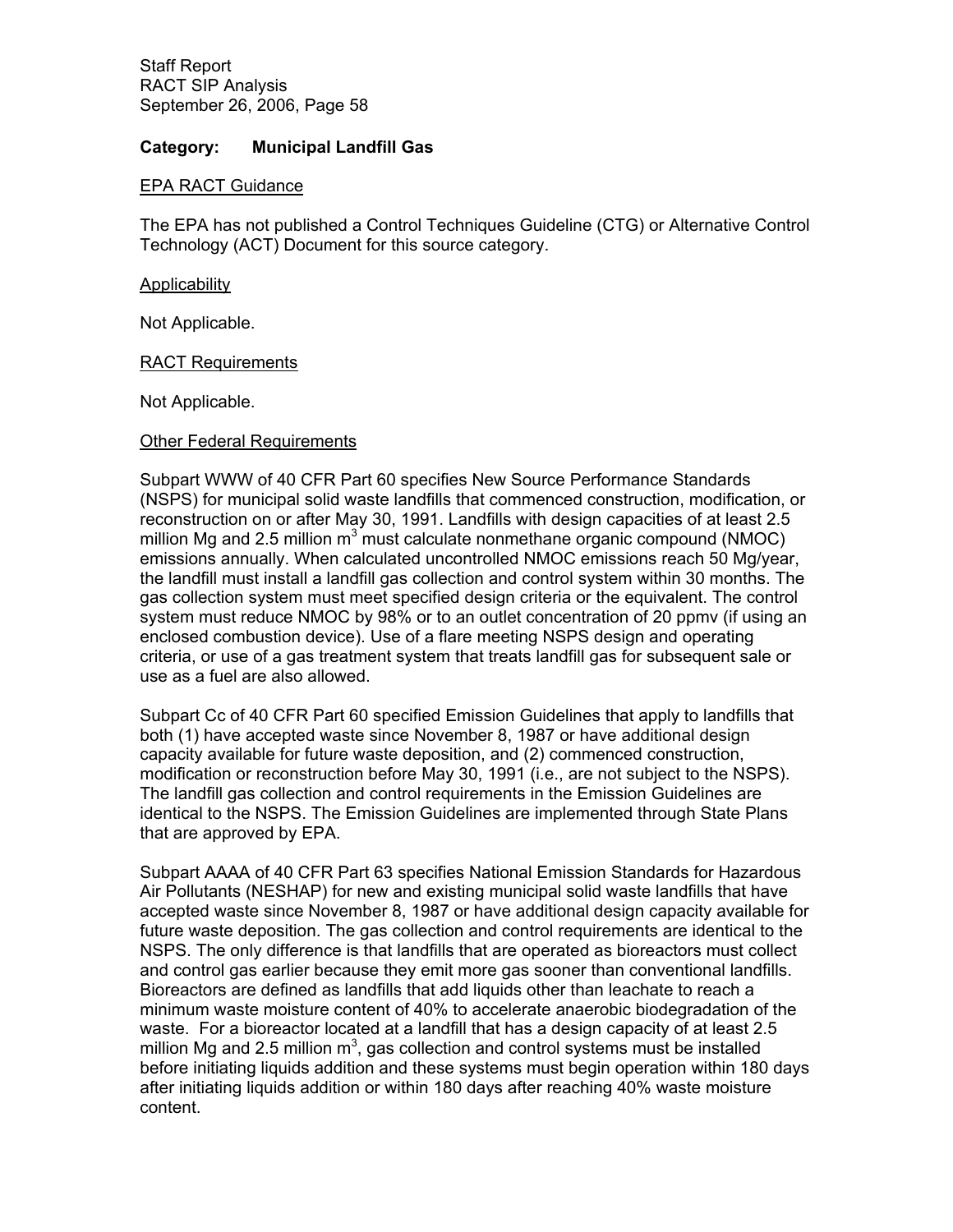### SMAQMD Requirements

District Rule 485, Municipal Landfill Gas, implements the 40 CFR Part 60 Subpart Cc Emission Guidelines for municipal solid waste landfills described in the preceding section. Rule 485 is identical to the Subpart Cc Emission Guidelines except that Rule 485 does not allow passive gas collection systems or open flares. Landfills that meet the design capacity and NMOC emission rate criteria for requiring controls must use active collection systems and control devices or treatment systems, other than flares, that meet the requirements in the NSPS and Emission Guidelines.

### SMAQMD Exemptions

Rule 485 exempts sources that are subject to the NSPS subpart WWW.

### **Conclusion**

There is only one major source (Kiefer Landfill) within the District for which RACT must be demonstrated in this source category. The Kiefer Landfill is subject to the NSPS subpart WWW, and is therefore exempt from Rule 485. This source is also subject to the NESHAP subpart AAAA.

The NSPS and NESHAP contain the most stringent requirements that are applicable to municipal landfill gas, and meet or exceed the requirements of RACT. The District has been delegated the authority to enforce the NSPS and NESHAP. The RACT requirement has been satisfied for this source category.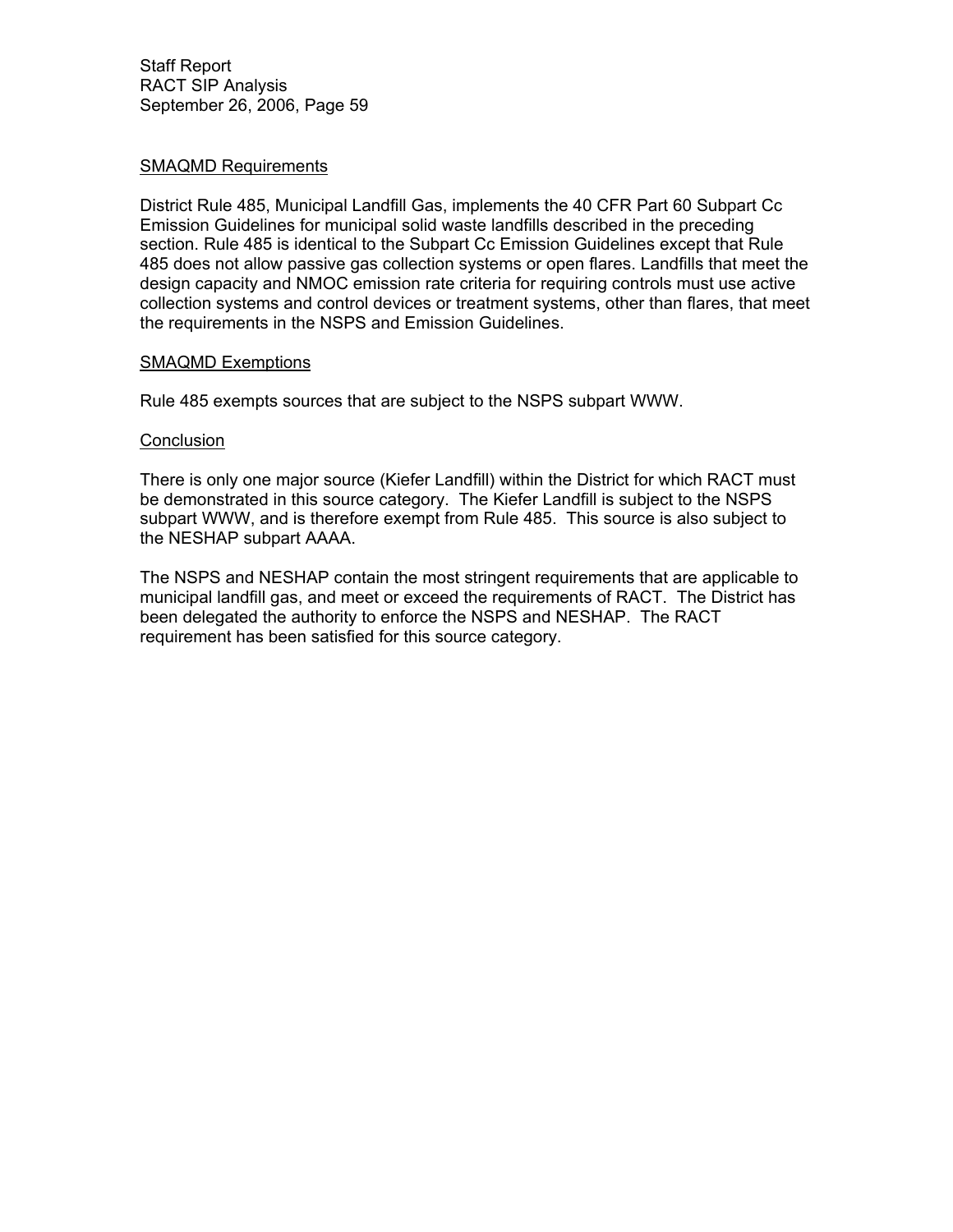### **Category: Organic Chemical Manufacturing - Process Tanks, Liquid Transfer, and Storage Tanks (≤40,000 gallons)**

#### EPA RACT Guidance

The EPA has not published a CTG or ACT for process tanks, liquid transfer, or storage tanks with capacities ≤40,000 gallons for this source category.

(RACT for volatile organic liquid storage tanks > 40,000 gallons is analyzed as a separate category.)

**Applicability** 

Not applicable

RACT Requirements

Not applicable

#### Other Federal Requirements

**Process tanks:** There are no NSPS covering in-process tanks at synthetic organic chemical manufacturing industry (SOCMI) facilities. The Miscellaneous Organic NESHAP (40 CFR Part 63, Subpart FFFF) controls surge control vessels and bottoms receivers at existing sources if the vessels are larger than 75  $m^3$  (20,000 gallons) and have a maximum true vapor pressure of organic HAP above specified levels (see 40 CFR 63.170 and table 2 of 40 CFR 63 subpart H). Such vessels must be either (1) routed through a closed vent system to a 95% efficient control device, or (2) equipped with an internal floating roof (IFR) or external floating roof (EFR) with the seals and fittings specified in 40 CFR 63.119.

**Liquid transfer:** There are no NSPS covering liquid transfer from SOCMI facilities. The NESHAP (40 CFR Part 63, Subpart FFFF) covers transfer racks that load liquid containing organic HAP into tank trucks or railcars. Control is required only for racks that load at least 0.65 million liters/yr (170,000 gallons/yr) and have average vapor pressures of at least 10.3 kPa (1.5 psia). These racks require vapor collection systems and controls. There are 3 control options: (1) control devices (e.g., combustion devices or recovery devices) that reduce organic HAP emissions by 98% or to 20 ppmv, (2) flares that meet the design and operational requirements of 40 CFR 60.18, or (3) a vapor balance system that routes collected vapors back to a storage vessel or to a process.

**Storage Tanks (≤ 40,000 gallons):** The NSPS subpart Kb applies to storage vessels with a volume between 19,800 gallons and 40,000 gallons. Tanks with a vapor pressure between 27.6 kPa and 76.6 kPa must be controlled with either an internal floating roof (IFR), an external floating roof (EFR), or by routing emissions to a control device that achieves at least 95%VOC reduction. IFR tanks, or fixed roof tanks retrofitted with an IFR, must be equipped with a foam or liquid filled seal mounted in contact with the liquid or a mechanical shoe seal or 2 seals mounted one above the other to form a continuous enclosure. EFR tanks are to be equipped with a closure device that has specified types of seals between the wall of the tank and the roof edge. For IFR and EFR tanks,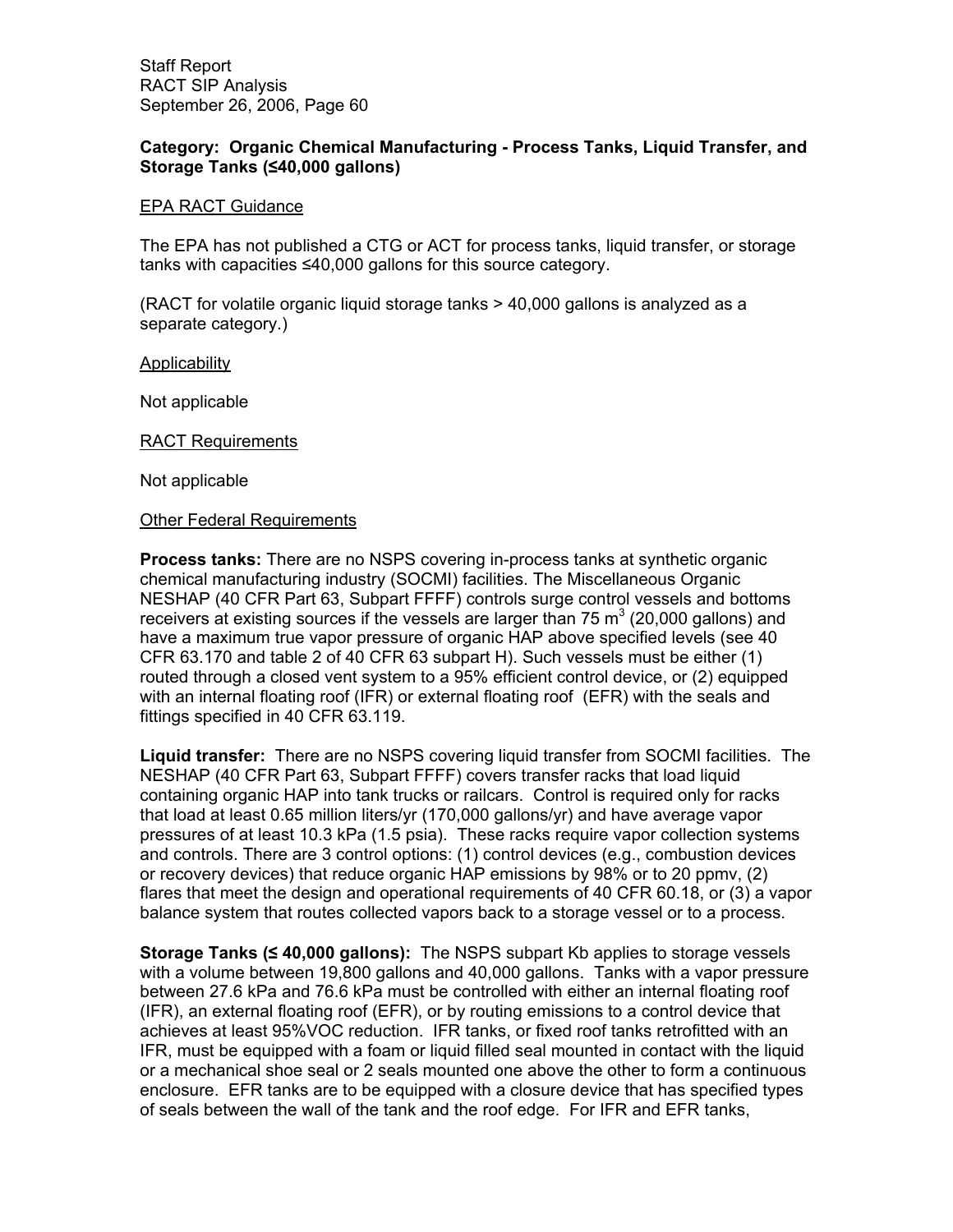openings must be equipped with covers, seals, or lids. The NSPS specifies extensive fitting requirements for the various types of openings and cover penetrations.

All tanks with volumes greater than 19,800 gallons and vapor pressures greater than 76.6 kPa are required to route vent streams to a control device that achieves at least 95% VOC reduction.

The NESHAP (40 CFR Part 63, Subpart FFFF) also applies to storage vessels in organic HAP service. The requirements for NESHAP storage vessels are the same as in subpart Kb. Tanks with volumes between 75 m<sup>3</sup> (20,000 gallons) and 151 m<sup>3</sup> (40,000 gallons) with vapor pressures greater or equal to 13.1 kPa are required to be controlled.

#### SMAQMD Requirements

**Process Tanks:** District Rule 464, Organic Chemical Manufacturing Operations, prohibits process tanks with a VOC composite vapor pressure over 26 mm Hg (0.5 psi) unless it is a closed container that is kept tightly covered. Any process tanks with vapor pressures over 26 mm Hg (0.5 psi) that emit more than 15 lb/day maximum uncontrolled VOC must be vented to a capture and control system with a combined system efficiency of at least 85% and a control efficiency of at least 90%. Process tanks include surge control vessels, bottoms receivers and other in-process tanks as defined in the rule.

**Liquid Transfer:** Rule 464 requires control of transfer operations that load liquid with a VOC composite partial vapor pressure of 26 mm Hg (0.5 psi) into tank trucks, trailers, railcars, or storage tanks of 2000 gallons capacity or greater. There are 3 control options: (1) a vapor balancing system that captures and routes vapors back to a supply storage tank, (2) a capture and control system with a combined efficiency of at least 85% and a VOC control efficiency of at least 90%, or (3) an IFR or EFR that complies with 40 CFR 63.119 and 63.120 (NESHAP storage vessel requirements).

**Storage Tanks (≤40,000 gallons):** Rule 464 requires storage tanks with capacities greater than 55 gallons and less than or equal to 40,000 gallons that store materials with a VOC composite partial vapor pressure greater than 78 mm Hg (1.5 psi) to install a pressure/vacuum valve on all tank vents. Storage tanks with capacities of 55 gallons or less and vapor pressures greater than 78 mm Hg (1.5 psi) must be closed containers that are kept tightly covered.

#### SMAQMD Exemptions

Rule 464 exempts facilities that emit 15 lb/day or less of maximum uncontrolled VOC emissions.

Rule 464 exempts process tanks that emit 15 lb/day or less of maximum uncontrolled VOC emissions.

Research and development operations including bench scale laboratory and pilot plant operations that emit, cumulatively, at design production ratings, 15 lb/day maximum uncontrolled VOC emissions are also exempt.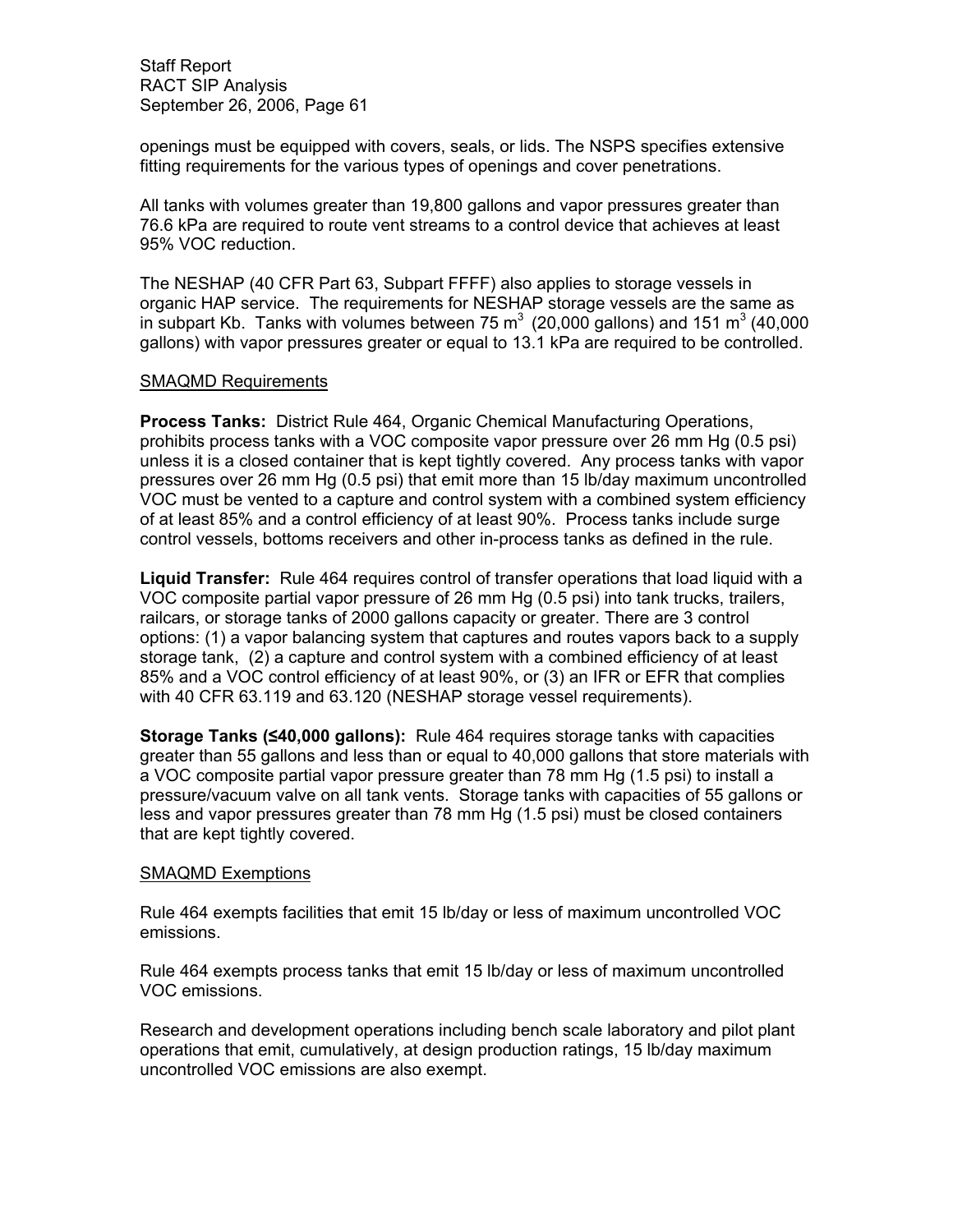### **Conclusion**

There is only one major source (Procter and Gamble) within the District for which RACT must be demonstrated in this source category. The Procter and Gamble facility is also subject to the NESHAP (40 CFR Part 63, Subpart FFFF), for which the District has been delegated enforcement authority. The NESHAP contains more stringent requirements in some areas, and full compliance with the NESHAP is required by May 10, 2008. The NESHAP is more stringent than NSPS subpart Kb.

Rule 464, in combination with the District's NESHAP authority, satisfies the RACT requirement for this source category.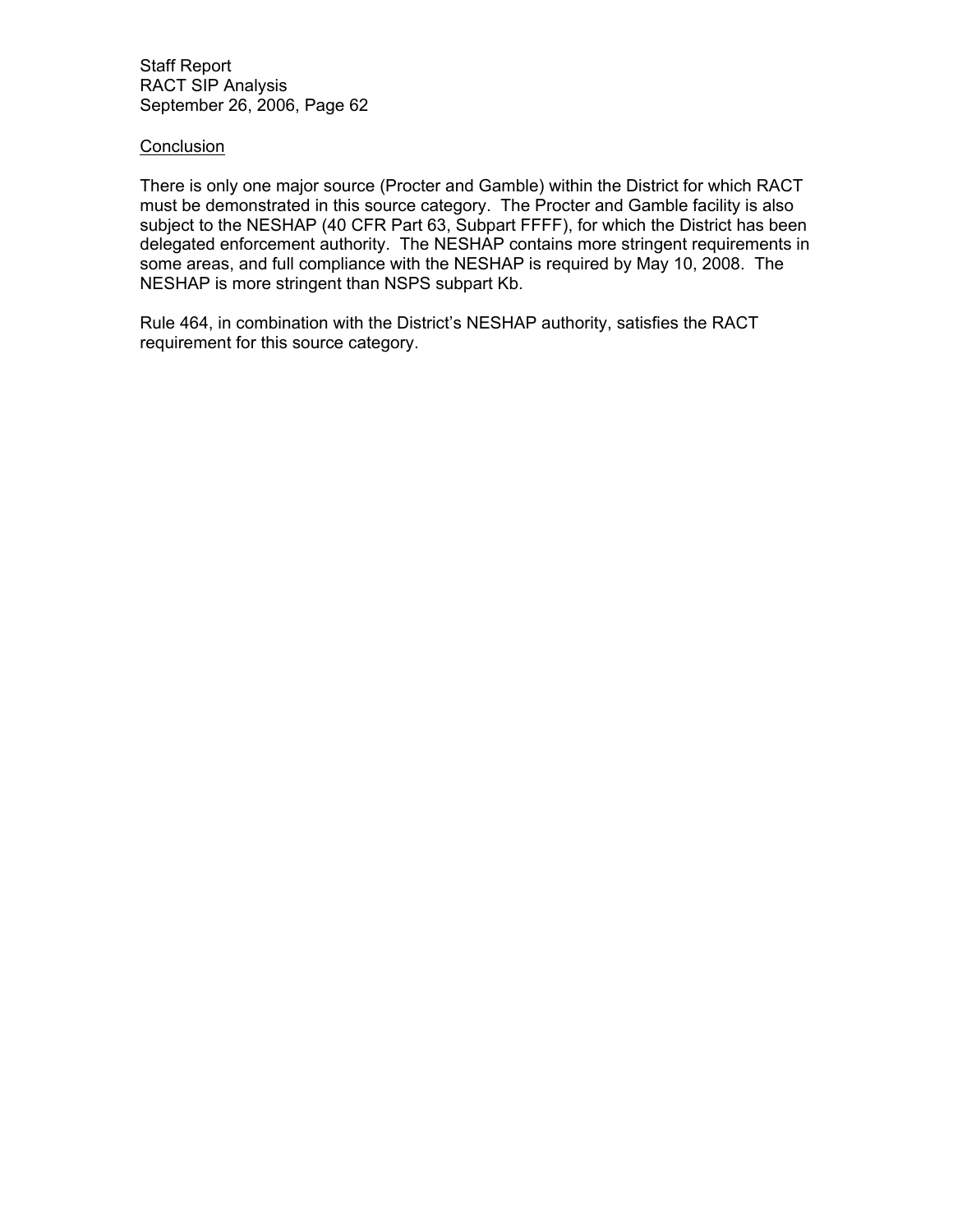### **Category: Organic Chemical Manufacturing - Wastewater**

### EPA RACT Guidance

- 1. *Control Techniques Guidelines (CTG) Document - Control of Volatile Organic Compound Emissions from Industrial Wastewater, EPA-453/D-93-056, Draft. September 1992.*
- 2. *Alternative Control Technology (ACT) Document Air Emissions from Industrial Wastewater. April 1994.*

#### **Applicability**

The draft CTG document addresses RACT for control of VOC emissions from the collection and treatment of industrial wastewater generated from the organic chemicals, plastics, and synthetic fibers industry and other industries. A final version of the CTG was not published.

The ACT document updates the draft CTG to be consistent with the provisions of the final NESHAP for the Synthetic Organic Chemical Manufacturing Industry (40 CFR 63, subparts F and G). The NESHAP serves as the model rule for the draft CTG document. The ACT contains revised factors for estimating emissions from wastewater streams and treatment devices and revised impact tables (i.e., emissions, emission reductions, and control costs for various concentration and flow rate applicability cutoffs) for States to use in selecting RACT.

#### RACT Requirements

The draft CTG specifies presumptive RACT as (1) suppression of emissions from the point of generation through final treatment, (2) treatment of wastewater streams to remove VOC, and (3) control of VOC emissions from any vents from the wastewater collection system or treatment devices. The treatment technology that is the basis for RACT is steam stripping (or an equivalent technology such as biological treatment). Table A summarizes the design and control requirements for wastewater collection system components and treatment processes in the draft CTG. The presumptive RACT applies to wastewater streams with a VOC concentration of at least 500 parts per million by weight (ppmw) and a flow rate of 1 liter per minute (lpm) or more, or a VOC concentration of at least 10,000 ppmw at any flow rate.

#### Other Federal Requirements

The Miscellaneous Organic NESHAP (40 CFR 63 subpart FFFF) applies to wastewater streams generated by specific chemical processes located at major sources. The NESHAP requirements (see Table A) are essentially the same as the draft CTG (i.e., suppression or control of emissions from collection system components and control of emissions from treatment processes). The requirements include 40 CFR 63 subparts F and G by reference. The control requirements apply to wastewater streams with HAP concentrations of at least 1,000 ppmw and flow rates of at least 10 lpm, and streams with HAP concentrations of 10,000 ppmw or more at any flow rate. Different applicability cutoffs (10 ppmw and greater, 0.02 lpm and greater) apply to wastewater streams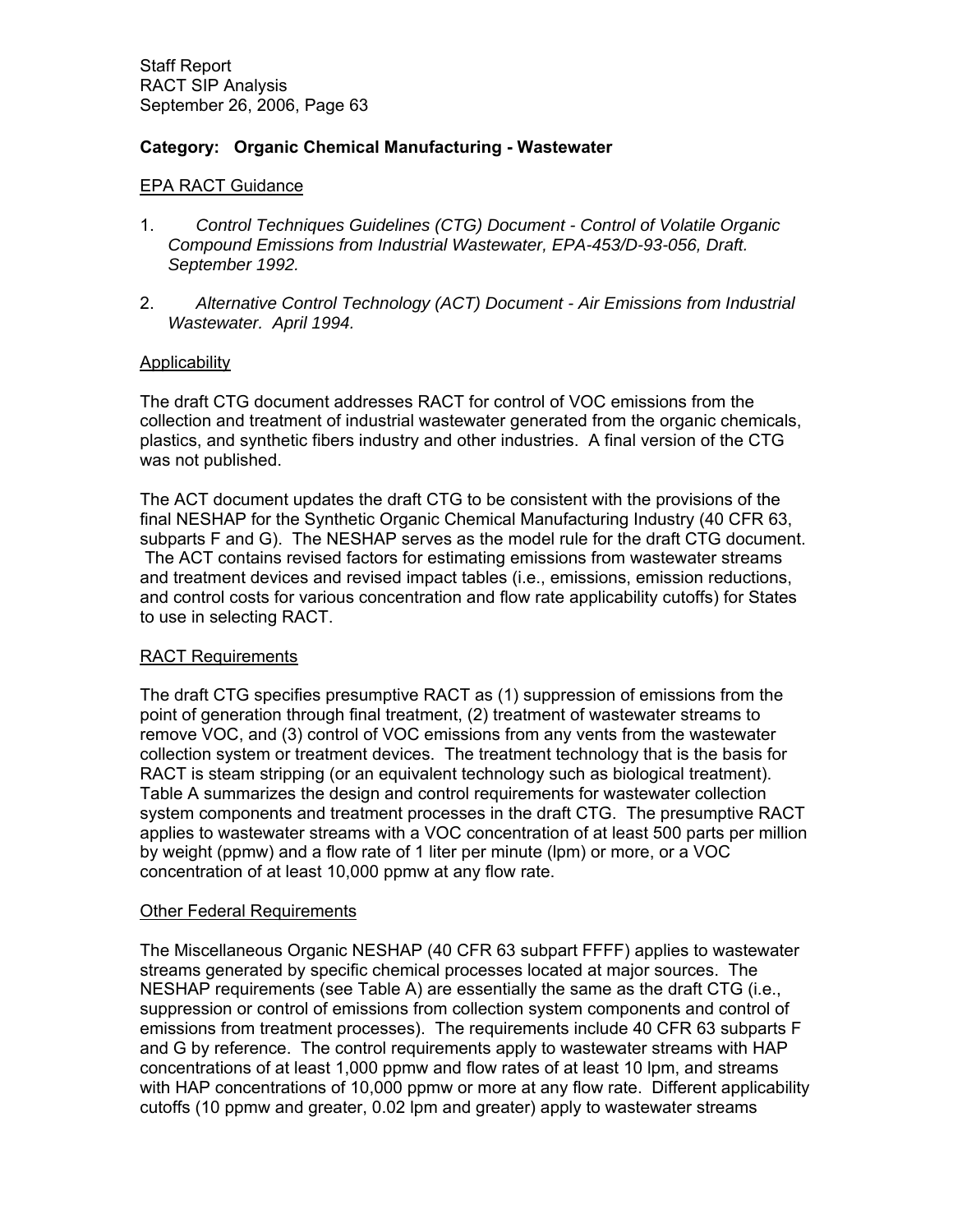containing very volatile HAP at new sources.

#### SMAQMD Requirements

District Rule 464, Organic Chemical Manufacturing Operations, regulates any wastewater stream with a total VOC concentration of at least 5 ppmw and a flow rate of at least 0.02 lpm, or a total VOC concentration at least 10,000 ppmw at any flow rate. Rule 464 requires the same types of suppression and control techniques for wastewater collection system components as specified in the draft CTG and the NESHAP (see Table A). Rule 464, however, does not require treatment of the wastewater to remove VOC.

### SMAQMD Exemptions

Rule 464 exempts organic chemical plants that emit 15 lb/day or less of maximum uncontrolled VOC emissions. Research and development operations that emit 15 lb/day or less of maximum uncontrolled VOC emissions also are exempt.

#### **Conclusion**

The Rule 464 criteria (i.e., concentration and flow rate) for determining which wastewater streams are subject to the control requirements are more stringent than the draft CTG and the NESHAP. Therefore, Rule 464 would regulate more waste streams than the CTG or NESHAP. The Rule 464 suppression requirements for wastewater collection system components are more stringent than the draft CTG and are essentially the same as those specified in the NESHAP. However, the required destruction efficiency of devices used to control any vented emissions from wastewater collection system components is not as high as the draft CTG or the NESHAP. Rule 464 requires 90 percent destruction while the NESHAP requires at least 95 percent destruction.

The draft CTG and the NESHAP both require removal of VOC from wastewater streams, which is not required by Rule 464.

There is only one major source (Procter and Gamble) within the District for which RACT must be demonstrated in this source category. The Procter and Gamble facility is also subject to the NESHAP (40 CFR Part 63, Subpart FFFF), for which the District has been delegated enforcement authority. The NESHAP contains more stringent requirements in some areas, and full compliance with the NESHAP is required by May 10, 2008.

Rule 464, in combination with the District's NESHAP authority, satisfies the RACT requirement for this source category.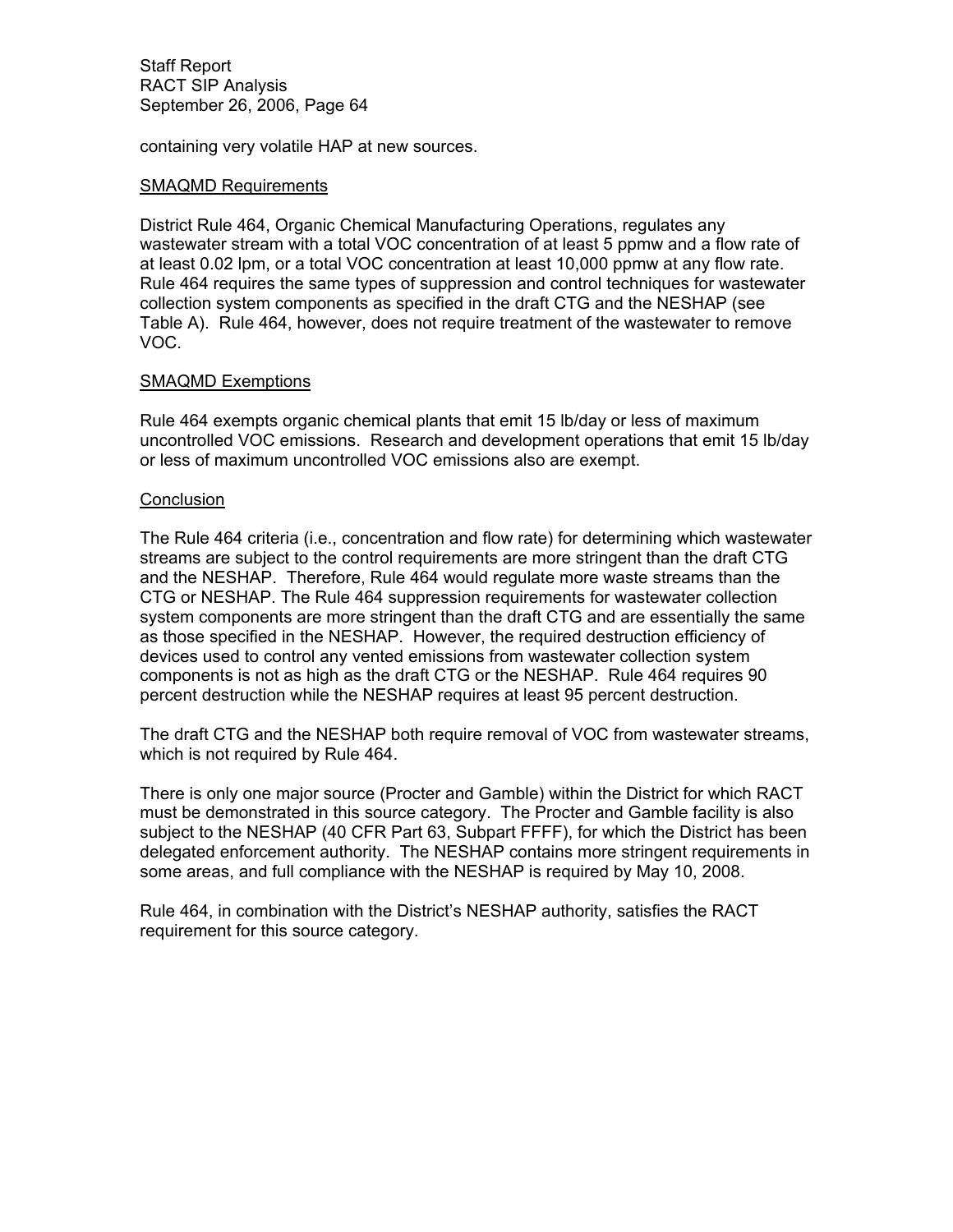| Table A. Summary of Wastewater Management Unit Requirements |                                                                                        |                                                                                                                                                                  |                                                                                                                                                                                |
|-------------------------------------------------------------|----------------------------------------------------------------------------------------|------------------------------------------------------------------------------------------------------------------------------------------------------------------|--------------------------------------------------------------------------------------------------------------------------------------------------------------------------------|
| This type of                                                | Must be equipped with a                                                                |                                                                                                                                                                  |                                                                                                                                                                                |
| equipment                                                   | <b>Draft CTG</b>                                                                       | <b>Miscellaneous Organics NESHAP</b><br>(40 CFR 63 Subpart FFFF)                                                                                                 | <b>SMAQMD Rule 464</b>                                                                                                                                                         |
| Tanks                                                       | Fixed roof,<br>$\bullet$<br>Floating roof, or<br>٠<br>Cover vented to a control device | Fixed roof <sup>®</sup>                                                                                                                                          | Fixed roof <sup>a</sup>                                                                                                                                                        |
| Surface<br>impoundments                                     | Floating membrane cover                                                                | Floating membrane cover <sup>b</sup> , or<br>Cover vented to a control device <sup>b</sup>                                                                       | Cover vented to a control device                                                                                                                                               |
| Separators                                                  | Fixed roof, or<br>$\bullet$<br>Floating roof<br>$\bullet$                              | Fixed roof vented to a control device, or<br>Floating roof                                                                                                       | Fixed roof vented to a control device,<br>$\bullet$<br>Floating roof,<br>$\bullet$<br>Solid, sealed, gasketed, fixed cover, or<br>Solid, vapor-tight, full-contact fixed cover |
| Containers <sup>c</sup>                                     | Not addressed in the draft CTG                                                         | Leak-less cover,<br>$\bullet$<br>Container meeting Dept. of<br>Transportation (DOT) standards <sup>d</sup> , or<br>Cover vented to a control device <sup>d</sup> | Cover                                                                                                                                                                          |
| Individual drain<br>system<br>components                    | Leak-less cover                                                                        | Leak-less covers,<br>Cover vented to a control device, or<br>Drains, junction boxes, and sewer lines<br>that meet design standards                               | Vapor-tight cover, or<br>$\bullet$<br>Cover vented to a control device                                                                                                         |
| Wastewater<br>treatment devices                             | Steam stripping (or equivalent technology)                                             | Steam stripping (or equivalent technology)                                                                                                                       | Not specified                                                                                                                                                                  |
| Emission control<br>devices                                 | 95 - 99.5% destruction                                                                 | 95% destruction (or an outlet concentration of<br>$\leq$ 20 ppmv - for enclosed combustion devices<br>only)                                                      | 90% destruction                                                                                                                                                                |

<sup>a</sup>lf used to mix (e.g., by air sparging), heat, or treat wastewater with an exothermic reaction, then the tank must be equipped with a floating roof or be vented to control device.<br><sup>b</sup>Air emission controls (e.g., covers)

 $\mathrm{^c}$ The NESHAP and SMAQMD Rule 464 require submerged fill pipes for containers with capacities of 0.42 m $^3$ or more.<br><sup>d</sup>Only for containers with capacities less than 0.42 m $^3$ .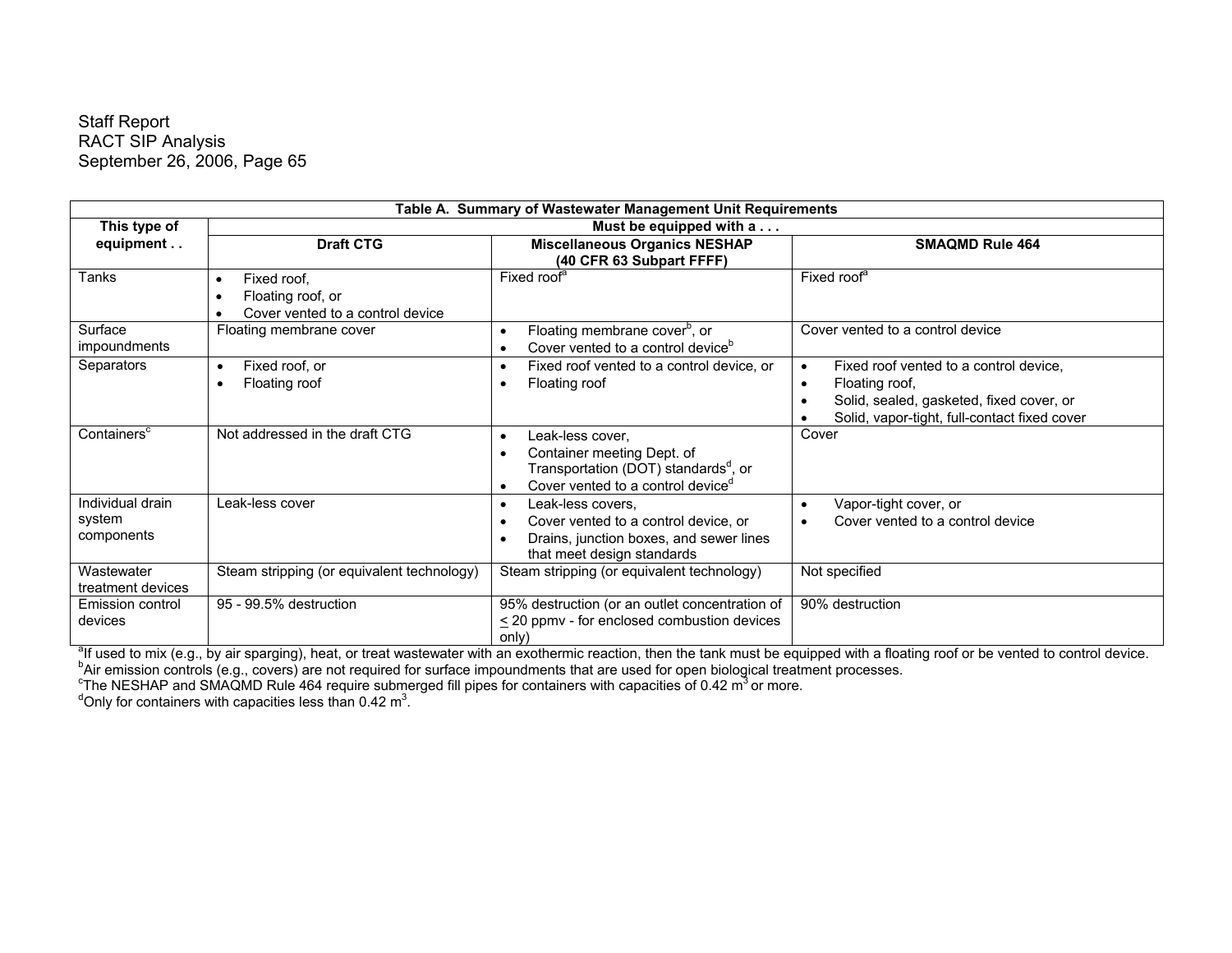### **Category: Solvent Cleaning (other than Degreasers)**

### EPA RACT Guidance

ACT Document - *Industrial Cleaning Solvents*, U.S. EPA Publication No. EPA-453/R-94- 015, February 1994.

### **Applicability**

The ACT document applies to the use of solvents to remove contaminants (e.g., adhesives, inks, paint, dirt, soil, oil, and grease) in unit operations involving techniques such as wiping, spraying, brushing, purging, and dipping, The ACT document does not address remote reservoir cold cleaners or vapor, in-line, or batch-loaded degreasers.

#### RACT Requirements

The ACT document essentially specifies an environmental management program for reducing VOC emissions from industrial cleaning solvents. The program consists of solvent accounting and plant management actions. The accounting practices raise awareness of solvent use practices by measuring and recording the use, fate, and cost of all cleaning solvents used at a facility. The knowledge gained from the solvent accounting practices would be used by facility managers to develop techniques for reducing emissions (e.g., alternative cleaning solutions, work practices and equipment changes to reduce solvent use, use of control devices). The ACT does not evaluate specific work practices or emission limits.

### Other Federal Requirements

No Federal requirements have been established for this category, but a Control Techniques Guidelines (CTG) document for industrial solvent cleaning is currently under development and, by court order, must be published by September 2006.

### SMAQMD Requirements

District Rule 466 (Solvent Cleaning) implements the recommendations of the ACT by specifying VOC content limits for solvents; labeling requirements; and work practices for solvent cleaning devices and for solvent storage and disposal. Rule 466 applies to users and sellers of VOC cleaning materials and to persons that store and dispose of VOC-containing materials used in solvent cleaning.

Rule 466 specifies a VOC content limit of 50 g/liter of solvent (including water and exempt solvents) for general wipe cleaning and maintenance cleaning. The limits range from 300 to 800 g/liter for certain specialized applications.

As an alternative to meeting the VOC content, cleaning device, and cleaning method standards, Rule 466 allows the use of a vent system that collects at least 90 percent of the mass emissions generated by the solvent cleaning operations and a control device that meets either a 95-percent control efficiency or achieves and outlet concentration less than 50 parts per million as carbon.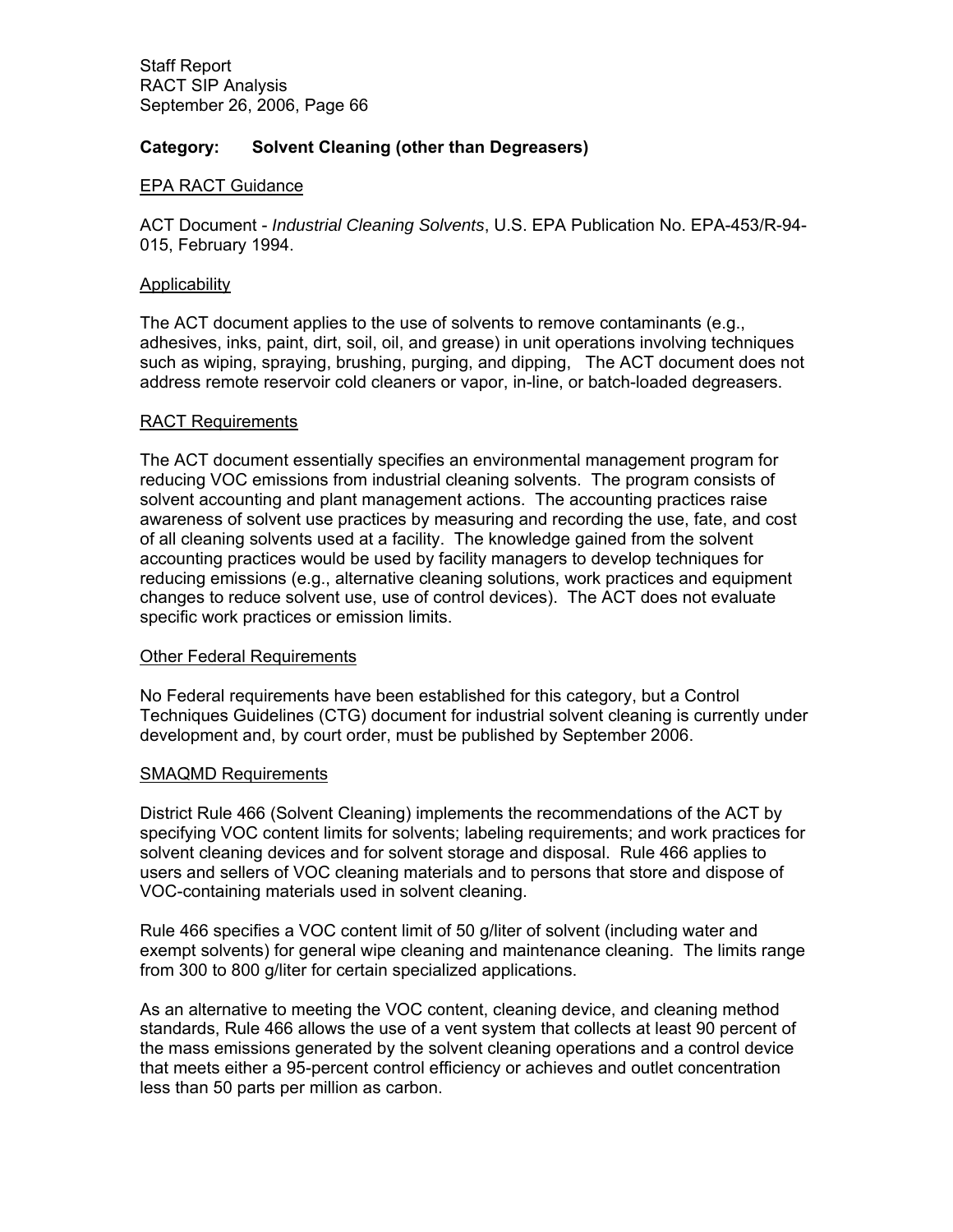For sellers of solvent, the rule requires that the following information be provided to the purchaser at the time of the sale:

- Solvent type by name/code/manufacturer;
- Maximum VOC content (g VOC/L of solvent, or Ib VOC/gal) of the cleanup solvent as applied (including water and exempt compounds); and
- Recommendations regarding thinning, reducing, or mixing with any solvent (if applicable).

### SMAQMD Exemptions

District Rule 466 exempts the following solvent cleaning operations:

- Cleaning of solar cells, laser hardware, scientific instruments, and high-precision optics;
- Cleaning of cotton swabs to remove cottonseed oil before cleaning of highprecision optics;
- Cleaning of paper-based gaskets and clutch assemblies where rubber is bonded to metal by means of an adhesive;
- Cleaning of application equipment used to apply coatings on satellites and radiation effect coatings;
- Cleaning of electrostatic coating application equipment; and
- Janitorial cleaning, including graffiti removal.
- Cleaning of sterilization ink indicating equipment if the solvent usage is less than 1.5 gallons per day; and
- Cleaning with aerosol if 160 fluid ounces or less of aerosol product are used per day, per stationary source.

District Rule 466 also exempts solvent cleaning operations that are covered by the District rules listed below. The requirements for cleaning solvents in these rules are summarized in Table 1 at the end of this report.

- Rule 444 (Petroleum Solvent Dry Cleaning);
- Rule 450 (Graphic Arts Operations);
- Rule 451 (Surface Coating Of Miscellaneous Metal Parts and Products);
- Rule 452 (Can Coating);
- Rule 454 (Degreasing Operations);
- Rule 456 (Aerospace Assembly and Component Coating Operations);
- Rule 459 (Automotive, Truck and Heavy Equipment Refinishing Operations);
- Rule 460 (Adhesives and Sealants);
- Rule 463 (Wood Products Coating);
- Rule 464 (Organic Chemicals Manufacturing Operations); and
- Rule 465 (Polyester Resin Operations).

### **Conclusion**

District Rule 466 establishes VOC content limits and work practice standards that conform to the types of management practices identified in the ACT. The solvent cleaning requirements for the rules summarized in Table 1 also conform to the ACT.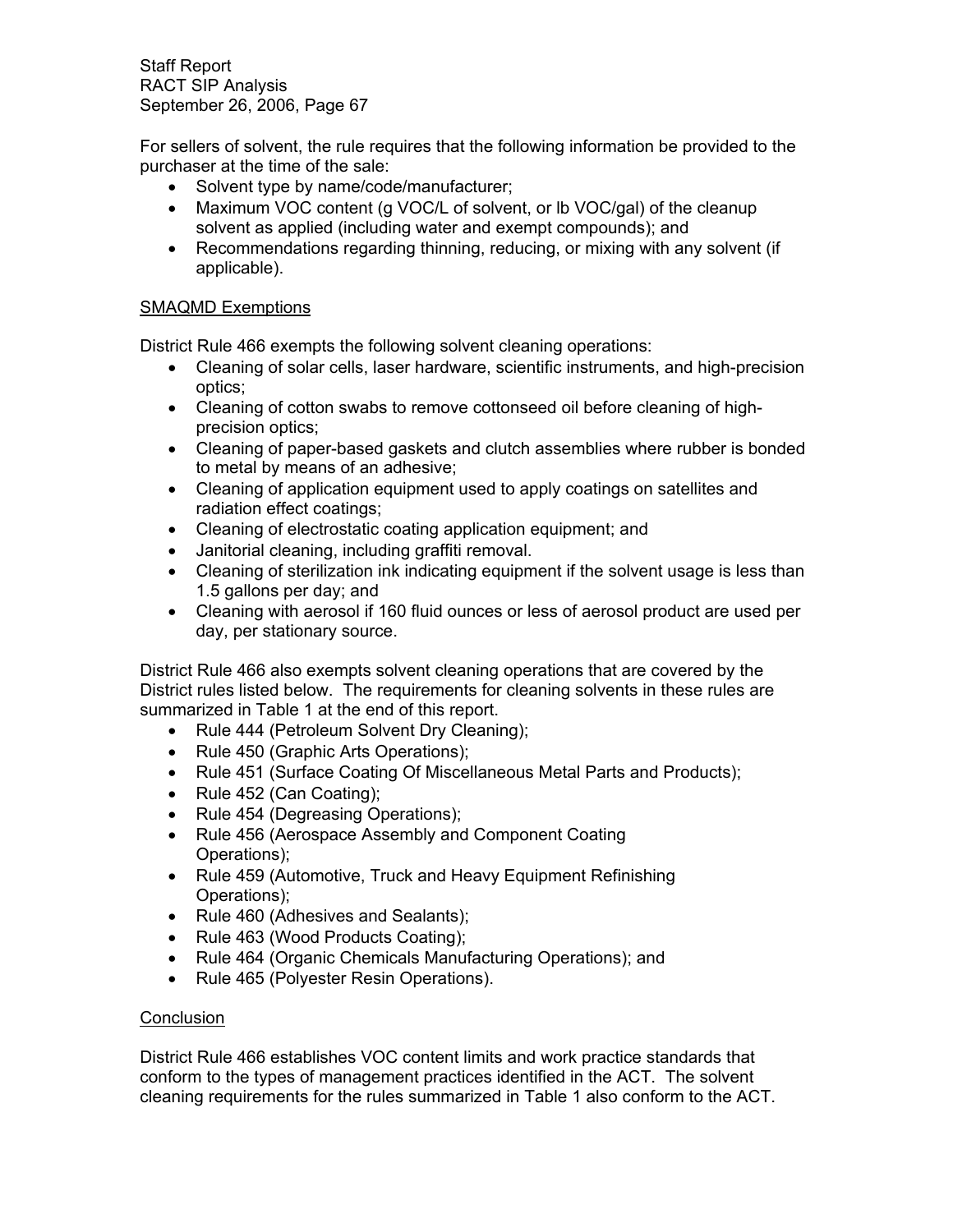Rule 466 has broader coverage than the ACT because it applies to sellers of cleaning solvents as well as users and to anyone that stores or disposes of cleaning solvents.

Rule 466 satisfies goes beyond the RACT requirements specified in the ACT for this source category. Rule 466 specifies emission limits and work practice standards, which the ACT does not. This rule has not yet been submitted for inclusion in the SIP, but will be submitted.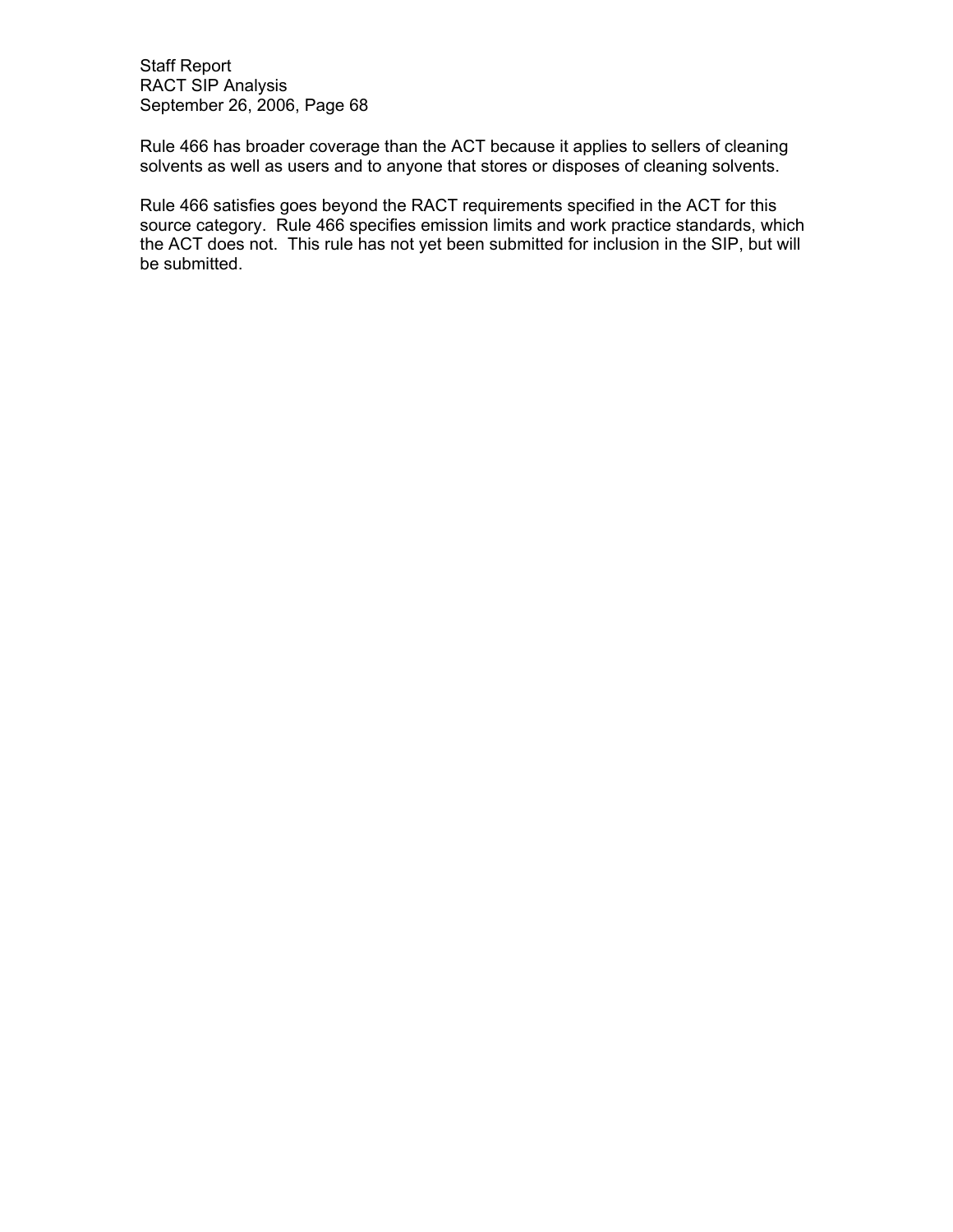# **Table 1. Control Requirements for Solvent Cleaning Operations**

| <b>District</b><br><b>Rule</b> |                                         |                                                                                          |
|--------------------------------|-----------------------------------------|------------------------------------------------------------------------------------------|
| <b>Number</b>                  | <b>Source Category</b>                  | <b>Summary of Solvent Cleaning Requirements</b>                                          |
| 444                            | Petroleum Solvent Dry Cleaning          | - Does not regulate solvents used to clean equipment.                                    |
|                                |                                         | - Dry cleaning solvent must be stored in closed containers which may be                  |
|                                |                                         | equipped with vents approved by the Air Pollution Control Officer.                       |
| 450                            | <b>Graphic Arts Operations</b>          | - Specifies VOC content limits of 72 g/L for general cleaning, and specifies             |
|                                |                                         | other limits for 8 categories of application equipment cleaning.                         |
|                                |                                         | - As an alternative to VOC content limits, a collection system (efficiency of            |
|                                |                                         | 75%) plus control device (efficiency of 95%) may be used.                                |
|                                |                                         | - For lithographic and letterpress cleaning other than blanket and roller                |
|                                |                                         | washes, the rule specifies limit on total monthly usage of cleaning solvent.             |
|                                |                                         | - Specifies closed storage for VOC cleaning solvent when not in use, and for             |
|                                |                                         | the disposal of VOC-containing cloth, sponges, etc.                                      |
| 451                            | <b>Surface Coating Of Miscellaneous</b> | - Specifies VOC content of 72 g/L for product cleaning and surface                       |
|                                | <b>Metal Parts and Products</b>         | preparation materials.                                                                   |
|                                |                                         | - Specifies VOC content of 72 g/L for application equipment cleanup                      |
|                                |                                         | materials (exempts electrostatic spray guns) or use of an enclosed spray gun<br>cleaner. |
|                                |                                         | -As an alternative to VOC content limits and spray gun limits, an emission               |
|                                |                                         | collection and control system with overall system efficiency of 85% must be<br>used.     |
|                                |                                         | - Spray gun nozzles may be soaked in solvent-based materials within a                    |
|                                |                                         | tightly closed container 5 gallons or less in size.                                      |
|                                |                                         | - Specifies closed storage for VOC cleaning solvent when not in use, and for             |
|                                |                                         | the disposal of VOC-containing cloth, sponges, etc.                                      |
| 452                            | Can Coating                             | - Specifies VOC content of 200 g/L for cleanup solvents.                                 |
|                                |                                         | - Specifies closed storage for VOC cleaning solvent when not in use, and for             |
|                                |                                         | the disposal of VOC-containing cloth, sponges, etc.                                      |
| 454                            | Degreasing Operations                   | - Regulates solvent use in degreasing machines. Does not contain                         |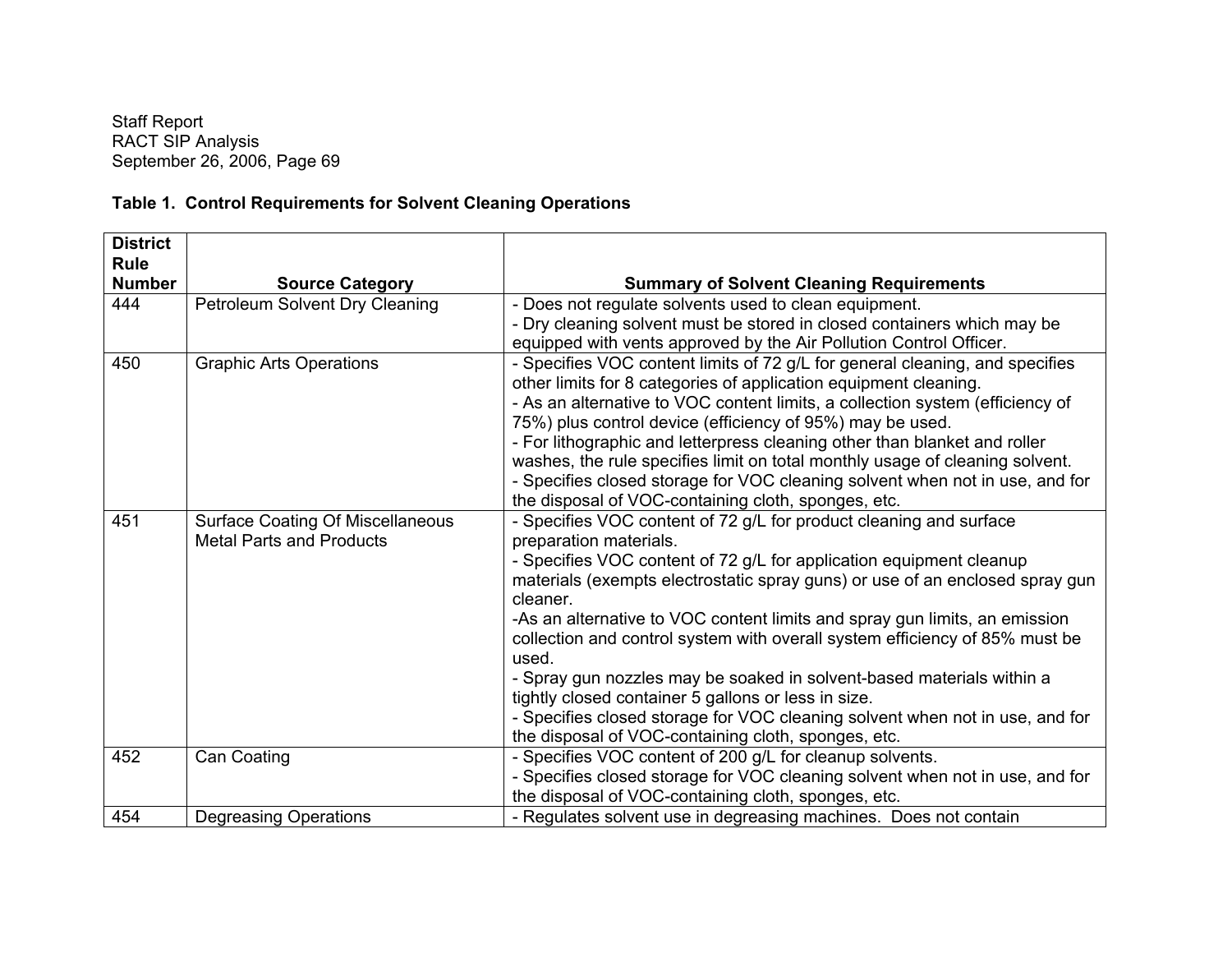| <b>District</b> |                                         |                                                                                 |  |
|-----------------|-----------------------------------------|---------------------------------------------------------------------------------|--|
| <b>Rule</b>     |                                         |                                                                                 |  |
| <b>Number</b>   | <b>Source Category</b>                  | <b>Summary of Solvent Cleaning Requirements</b>                                 |  |
|                 |                                         | requirements for solvents used in other types of cleaning operations (e.g.,     |  |
|                 |                                         | wipe cleaning).                                                                 |  |
|                 |                                         | - Specifies closed storage for VOC cleaning solvent when not in use, and for    |  |
|                 |                                         | the disposal of VOC-containing cloth, sponges, etc.                             |  |
| 456             | Aerospace Assembly and Component        | - Specifies VOC content of 200 g/L for application equipment cleanup            |  |
|                 | Coating                                 | materials (exempts electrostatic spray guns) or use of an enclosed spray gun    |  |
|                 |                                         | cleaner.                                                                        |  |
|                 |                                         | - Specifies VOC content of 200 g/L or composite VOC partial vapor pressure      |  |
|                 |                                         | limit of 45 mm Hg for surface preparation and cleaning.                         |  |
|                 |                                         | - As an alternative to VOC content limits, an emission collection and control   |  |
|                 |                                         | system with overall system efficiency of 85% must be used.                      |  |
|                 |                                         | - Specifies closed storage for VOC cleaning solvent when not in use, and for    |  |
|                 |                                         | the disposal of VOC-containing cloth, sponges, etc.                             |  |
| 459             | Automotive, Truck and Heavy             | - Specifies VOC content of 72 g/L for surface preparation, except that a VOC    |  |
|                 | <b>Equipment Refinishing Operations</b> | content limit of 780 g/L is specified for hand-held spray bottle application of |  |
|                 |                                         | solvent to remove road tar, engine oil, grease, overspray, or adhesives.        |  |
|                 |                                         | - Specifies closed storage for VOC cleaning solvent when not in use, and for    |  |
|                 |                                         | the disposal of VOC-containing cloth, sponges, etc.                             |  |
|                 |                                         | - Specifies VOC content of 72 g/L for application equipment cleanup. Spray      |  |
|                 |                                         | gun nozzles may be soaked in solvent-based materials within a tightly closed    |  |
|                 |                                         | container 5 gallons or less in size.                                            |  |
| 460             | <b>Adhesives and Sealants</b>           | - Specifies VOC content limits and/or composite partial vapor pressure limits   |  |
|                 |                                         | of: 70 g/L for unenclosed equipment cleaning, 45 mm Hg for enclosed gun         |  |
|                 |                                         | cleaning and cleaning of equipment other than adhesive or sealant               |  |
|                 |                                         | application, and 9.5 mm Hg for soaking application equipment in a closed        |  |
|                 |                                         | container.                                                                      |  |
|                 |                                         | - As an alternative to VOC content limits, a collection system with collection  |  |
|                 |                                         | efficiency of 90% and an emission control device of 95% reduction efficiency    |  |
|                 |                                         | may be used.                                                                    |  |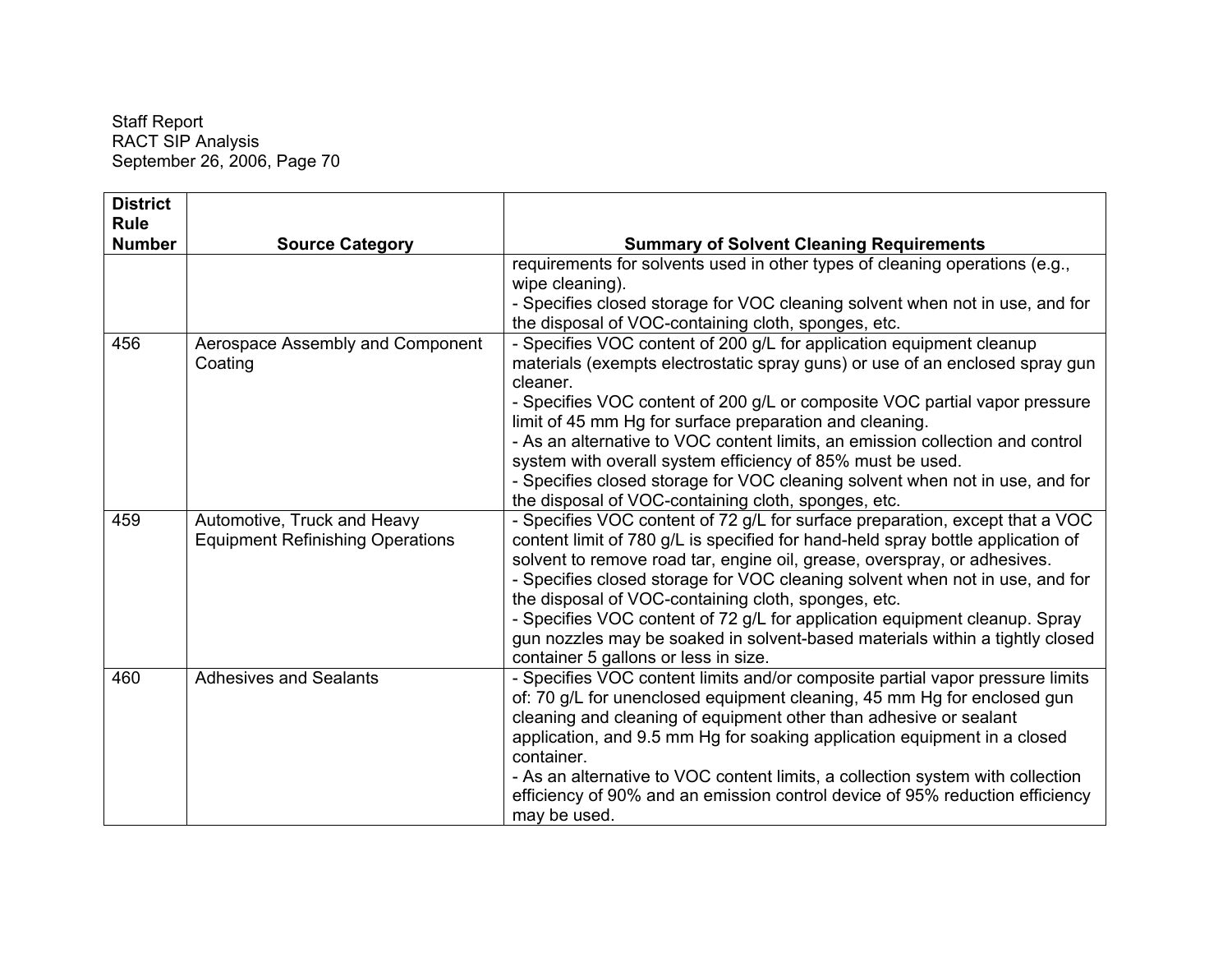| <b>District</b><br>Rule |                                        |                                                                                                                                                    |
|-------------------------|----------------------------------------|----------------------------------------------------------------------------------------------------------------------------------------------------|
| <b>Number</b>           | <b>Source Category</b>                 | <b>Summary of Solvent Cleaning Requirements</b>                                                                                                    |
|                         |                                        | - Must use wipe cleaning or non-propellant spray bottles.                                                                                          |
|                         |                                        | - Specifies closed storage for VOC cleaning solvent when not in use, and for                                                                       |
|                         |                                        | the disposal of VOC-containing cloth, sponges, etc.                                                                                                |
| 463                     | <b>Wood Products Coating</b>           | - Specifies VOC content of 200 g/L for cleanup solvents.                                                                                           |
|                         |                                        | - Specifies that may not use VOC-containing cleaning materials for spray                                                                           |
|                         |                                        | equipment cleaning unless equipment is disassembled and cleaned in an                                                                              |
|                         |                                        | enclosed gun cleaner.                                                                                                                              |
|                         |                                        | - Specifies closed storage for VOC cleaning solvent when not in use, and for                                                                       |
|                         |                                        | the disposal of VOC-containing cloth, sponges, etc.                                                                                                |
| 464                     | <b>Organic Chemicals Manufacturing</b> | - Specifies VOC content of 200 g/L and VOC partial pressure of 45 mm Hg                                                                            |
|                         | Operations                             | for in-line solvent cleanup of process units and piping (with limited exception                                                                    |
|                         |                                        | for 15 lb/day or less FDA-regulated applications). As an alternative to VOC                                                                        |
|                         |                                        | content limits, an emission collection and control system with overall system<br>efficiency of 85% and 90% control device efficiency must be used. |
|                         |                                        | - Specifies a 50 g/L VOC content limit for maintenance of mechanical parts                                                                         |
|                         |                                        | and work area cleaning (with the limited exception for laboratory equipment).                                                                      |
|                         |                                        |                                                                                                                                                    |
|                         |                                        | - Specifies closed storage for VOC cleaning solvent when not in use, and for                                                                       |
|                         |                                        | the disposal of VOC-containing cloth, sponges, etc.                                                                                                |
| 465                     | <b>Polyester Resin Operations</b>      | - Specifies VOC content of 204 g/L for cleaning materials, unless used in an                                                                       |
|                         |                                        | enclosed gun cleaner. Exempts cleaning of molds, spray equipment, or                                                                               |
|                         |                                        | dispensing equipment used in gel coat or specialty resin operations that                                                                           |
|                         |                                        | come in direct contact with polyester resin, provided that the monthly usage                                                                       |
|                         |                                        | of exempt cleaning materials does not exceed 16 gallons.                                                                                           |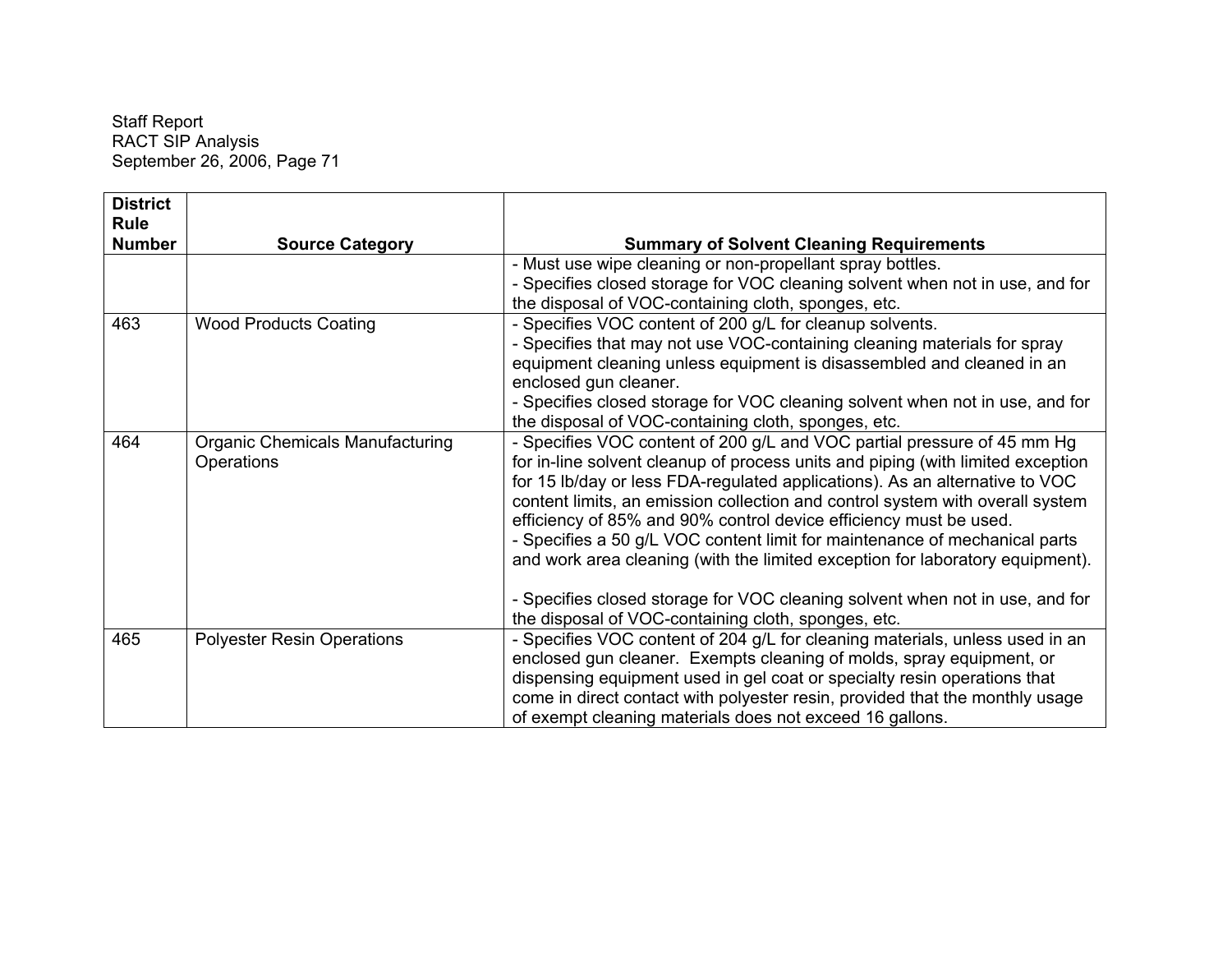# **Appendix C**

# **RACT Analysis of Major Sources**

| <b>Major Source</b>                      | Page<br><b>Number</b> |
|------------------------------------------|-----------------------|
| Aerojet                                  | 73                    |
| Campbell Soup Supply Co.                 | 80                    |
| <b>Carson Cogeneration Project</b>       | 82                    |
| Chevron                                  | 84                    |
| <b>Cosumnes Power Plant (SMUD)</b>       | 86                    |
| Kiefer Landfill                          | 87                    |
| Procter & Gamble                         | 90                    |
| <b>Sacramento Cogeneration Authority</b> | 93                    |
| Santa Fe Pacific Pipeline                | 95                    |
| <b>UC Davis Medical Center</b>           | 97                    |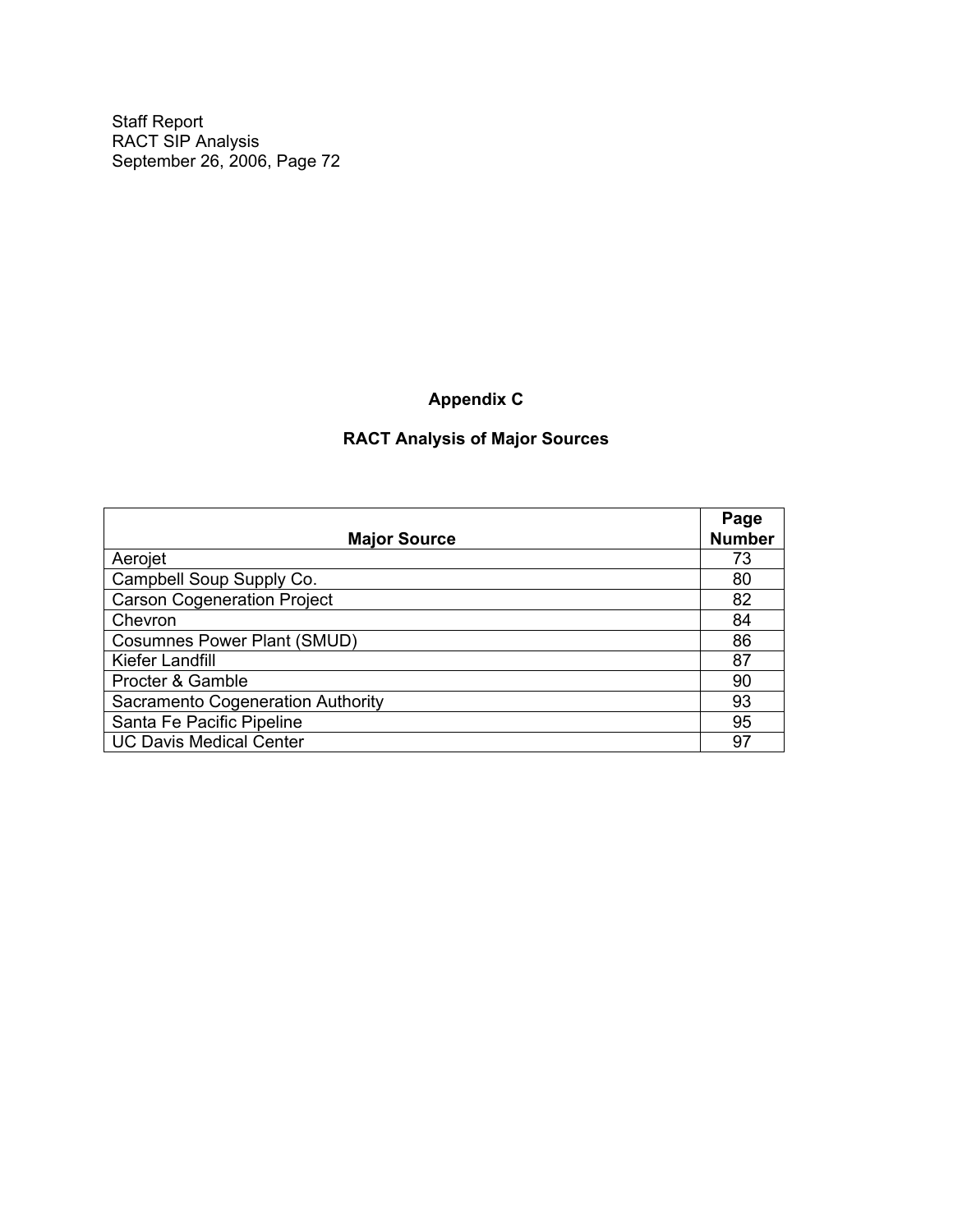**Major Source: Aerojet** 

Potential to Emit

VOC: 83.5 ton/yr (major) NOx: 163.8 tons/yr (major)

#### Facility Description

Aerojet manufactures liquid and solid propulsion systems and aerospace components in support of government and commercial contracts. Aerojet also manufactures ordnance items in support of government and commercial contracts. The plant consists of the following components that emit VOC or NOx:

8 Emergency IC engine/generators - diesel 14 Emergency IC engines/fire pumps – diesel One Emergency IC engines/electrical generator – propane 39 Small boilers (<5.0 mmBtu/hr) 20 Large boilers One Autoclave unit 60 Space heaters 15 Rocket testing stands 5 Aerospace coating operations (NESHAP) 7 Aerospace coating operations (non-NESHAP) Two RDX drying facilities Two Cold cleaning operations Two Bowl cleaning operations One Liquid waste volume reduction operation One Gasoline Dispensing Facility

#### Air Pollution Controls and Emission Limits

This facility is a major source of NOx and VOC. Emissions of NOx are produced from combustion of fossil fuels in the engines, boilers, autoclave, space heaters, and rocket test stands. VOC emissions are generated by the coating operations, the cleaning operations, the RDX drying, and as a byproduct of the combustion of fossil fuels in the engines, boilers, autoclave, space heaters, and rocket test stands.

**IC Engines:** The engines are all designated for emergency use, and are limited to a maximum of 100 hours of non-emergency use. These engines do not have any external controls, and are not subject to any rule based emissions limits. The engines are permitted to the following emission limits:

| <b>Permit Number</b> | NOx Limit (grams/hp-hr) | VOC Limit (grams/hp-hr) |
|----------------------|-------------------------|-------------------------|
| 10294                | 14 1                    | 1 14                    |
| 10421                | 14 1                    | 1 14                    |
| 10422                | 14.1                    | 1 14                    |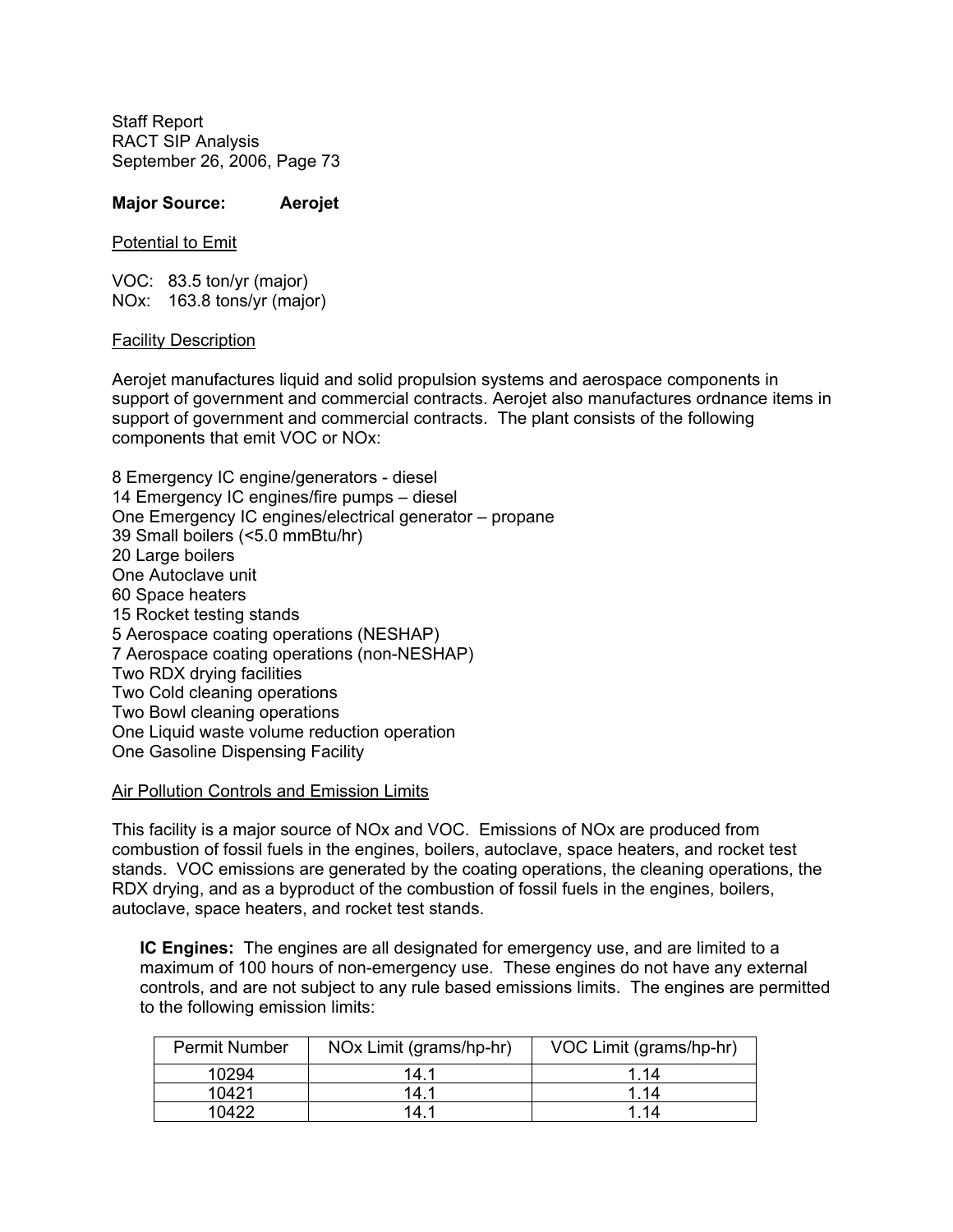| Permit Number | NOx Limit (grams/hp-hr) | VOC Limit (grams/hp-hr) |
|---------------|-------------------------|-------------------------|
| 10423         | 14.1                    | 1.14                    |
| 10426         | 14.1                    | 1.14                    |
| 10779         | 14.1                    | 1.14                    |
| 14748         | 6.02                    | 1.14                    |
| 15335         | 6.9                     | 1                       |
| 10408         | 14.1                    | 1.14                    |
| 10434         | 14.1                    | 1.14                    |
| 10435         | 14.1                    | 1.14                    |
| 10436         | 14.1                    | 1.14                    |
| 10437         | 14.1                    | 1.14                    |
| 10438         | 14.1                    | 1.14                    |
| 10439         | 14.1                    | 1.14                    |
| 10440         | 14.1                    | 1.14                    |
| 10441         | 14.1                    | 1.14                    |
| 10442         | 14.1                    | 1.14                    |
| 10443         | 14.1                    | 1.14                    |
| 10444         | 14.1                    | 1.14                    |
| 10445         | 14.1                    | 1.14                    |
| 10446         | 14.1                    | 1.14                    |
| 10424         | 12 <sub>2</sub>         | 0.72                    |

**Boilers:** The boilers at the facility are all used for either steam or hot water. They are fired on a variety of fuels, and are not required to be equipped with external controls. The following boilers, all with capacities greater than or equal to 1 mmBtu/hr and less than 5 mmBtu/hr, are subject to the following NOx emission limits:

| Permit | <b>NOx Rule Limit</b> | <b>NOx Limit</b> | <b>VOC Limit</b> |
|--------|-----------------------|------------------|------------------|
| Number | (lb/mmBtu)            | (lb/mmBtu)       | (lb/mmBtu)       |
| 3255   | n/a                   | 0.1              | 0.006            |
| 3256   | n/a                   | 0.1              | 0.006            |
| 6440   | n/a                   | 0.1              | 0.006            |
| 10303  | n/a                   | 0.1              | 0.006            |
| 10304  | n/a                   | 0.1              | 0.006            |
| 10305  | n/a                   | 0.1              | 0.006            |
| 10306  | n/a                   | 0.1              | 0.006            |
| 10307  | n/a                   | 0.1              | 0.006            |
| 10308  | n/a                   | 0.1              | 0.006            |
| 10309  | n/a                   | 0.1              | 0.006            |
| 10310  | n/a                   | 0.1              | 0.006            |
| 10314  | n/a                   | 0.1              | 0.006            |
| 10315  | n/a                   | 0.1              | 0.006            |
| 10317  | n/a                   | 0.1              | 0.006            |
| 10319  | n/a                   | 0.1              | 0.006            |
| 10321  | n/a                   | 0.1              | 0.006            |
| 10322  | n/a                   | 0.1              | 0.006            |
| 10326  | n/a                   | 0.164            | 0.007            |
| 10327  | n/a                   | 0.164            | 0.007            |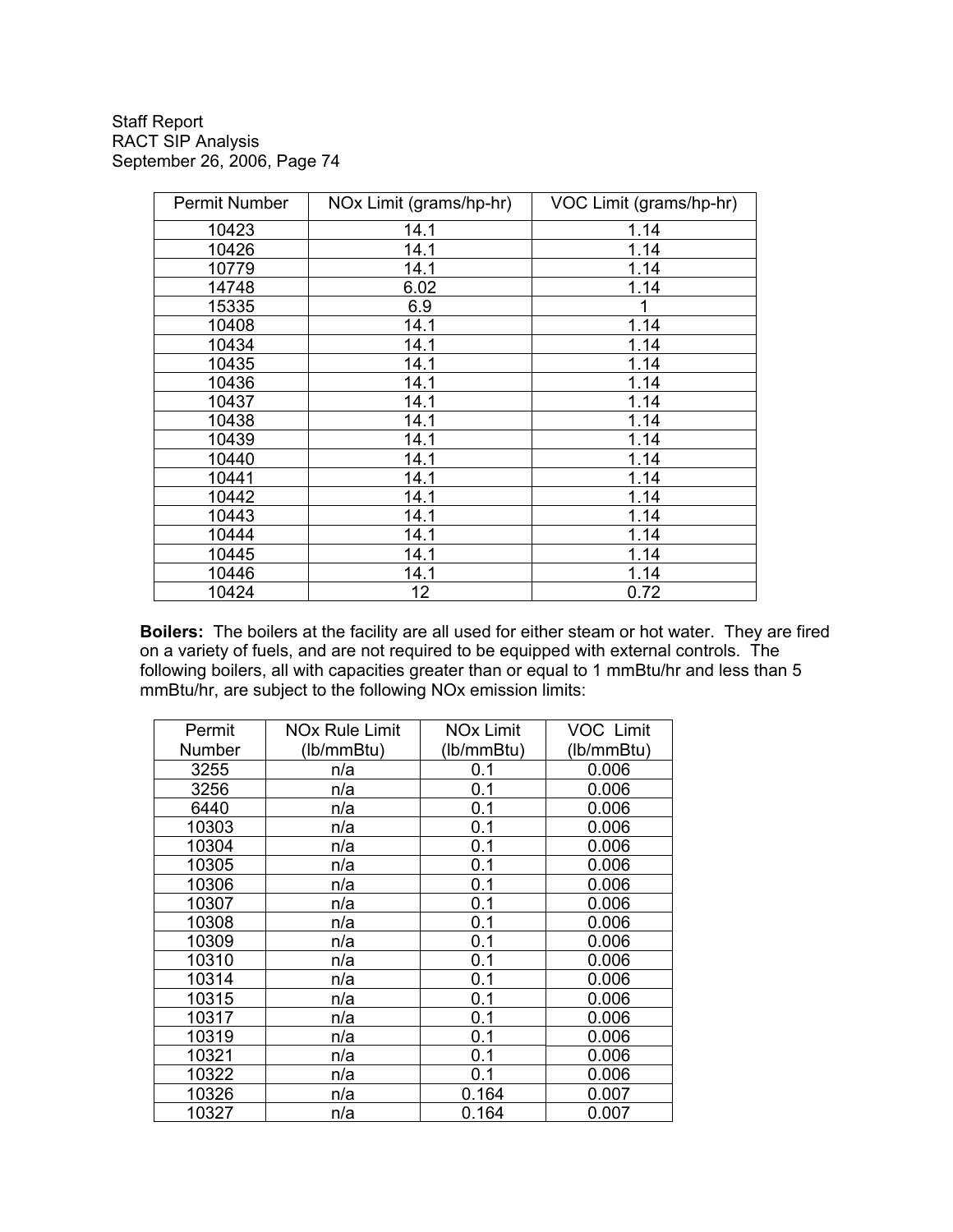| Permit | <b>NOx Rule Limit</b> | <b>NOx Limit</b> | <b>VOC Limit</b> |
|--------|-----------------------|------------------|------------------|
| Number | (lb/mmBtu)            | (lb/mmBtu)       | (lb/mmBtu)       |
| 10330  | n/a                   | 0.164            | 0.007            |
| 10331  | n/a                   | 0.164            | 0.007            |
| 10332  | n/a                   | 0.1              | 0.006            |
| 10333  | n/a                   | 0.1              | 0.006            |
| 10334  | n/a                   | 0.164            | 0.007            |
| 10337  | n/a                   | 0.1              | 0.006            |
| 10339  | n/a                   | 0.1              | 0.006            |
| 10341  | n/a                   | 0.164            | 0.007            |
| 10342  | n/a                   | 0.164            | 0.007            |
| 10353  | n/a                   | 0.1              | 0.006            |
| 10355  | n/a                   | 0.164            | 0.007            |
| 10356  | n/a                   | 0.164            | 0.007            |
| 10358  | n/a                   | 0.1              | 0.006            |
| 10361  | n/a                   | $\overline{0.1}$ | 0.006            |
| 12918  | n/a                   | 0.1              | 0.006            |
| 12933  | n/a                   | 0.164            | 0.006            |
| 13556  | n/a                   | 0.1              | 0.006            |
| 13558  | n/a                   | 0.1              | 0.006            |
| 14603  | n/a                   | 0.0364           | 0.005            |
| 16049  | n/a                   | 0.1              | 0.006            |
| 12357  | 0.036                 | 0.036            | 0.003            |
| 12358  | 0.036                 | 0.036            | 0.003            |
| 12363  | 0.036                 | 0.036            | 0.004            |
| 12364  | 0.036                 | 0.036            | 0.004            |
| 12366  | 0.036                 | 0.036            | 0.004            |
| 12367  | 0.036                 | 0.036            | 0.004            |
| 12368  | n/a                   | 0.093            | 0.004            |
| 12369  | n/a                   | 0.093            | 0.004            |
| 12370  | $\overline{n}/a$      | 0.093            | 0.004            |
| 12376  | 0.036                 | 0.036            | 0.004            |
| 12377  | 0.036                 | 0.036            | 0.005            |
| 12378  | 0.036                 | 0.036            | 0.004            |
| 12935  | 0.036                 | 0.036            | 0.005            |
| 13560  | 0.036                 | 0.036            | 0.006            |
| 13561  | 0.036                 | 0.036            | 0.006            |
| 13562  | 0.036                 | 0.036            | 0.006            |
| 14064  | 0.051                 | 0.051            | 0.002            |
| 14611  | 0.051                 | 0.051            | 0.001            |
| 15436  | 0.036                 | 0.036            | 0.005            |
| 18053  | 0.036                 | 0.036            | 0.006            |

**Autoclave:** The autoclave includes a 1.8 mmBtu/hr natural gas fired burner, and is used to sterilize products. The burner is not equipped with any controls, and is not subject to any rule based emissions limits. The burner is permitted to the following emission limits: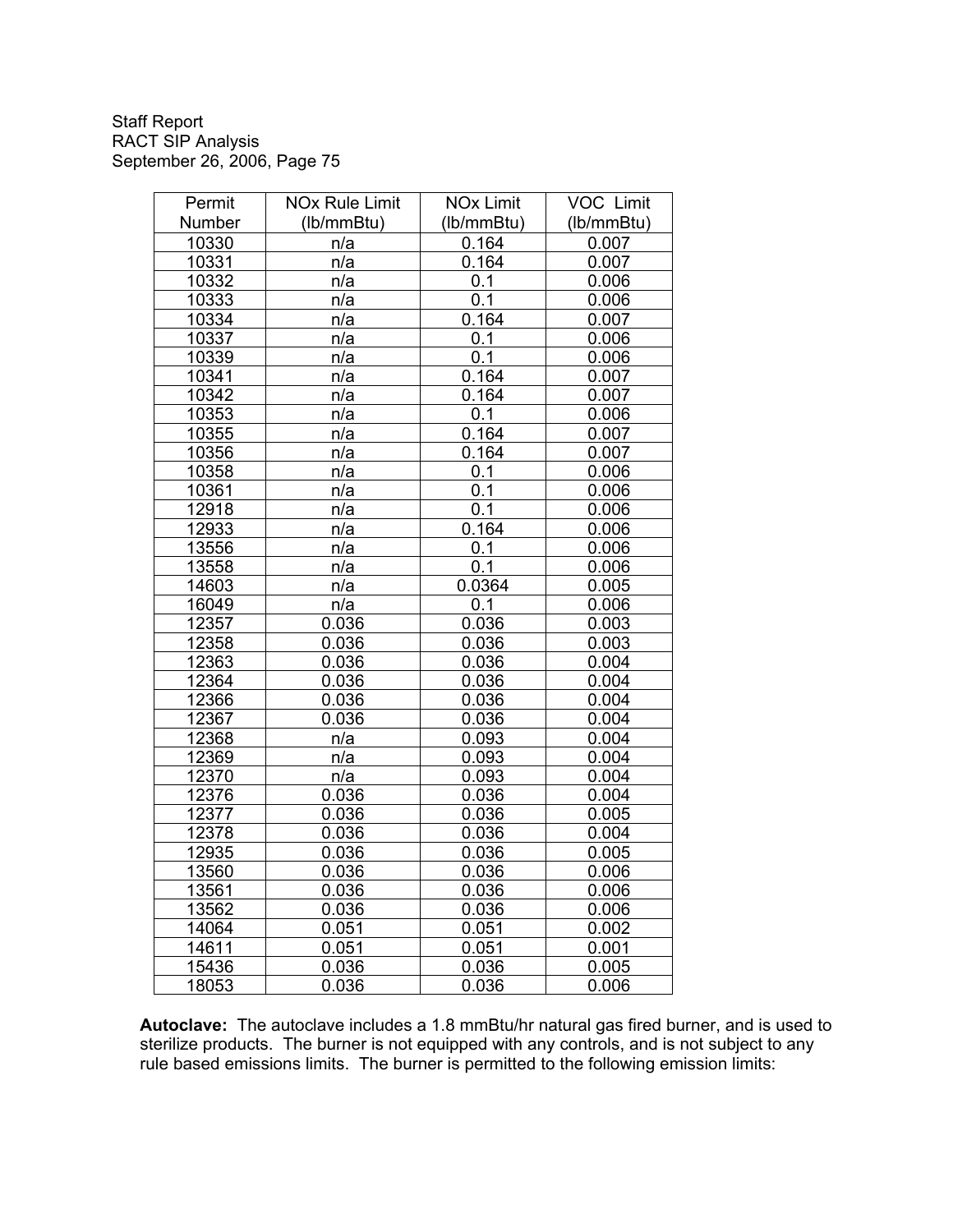| Permit | NO <sub>x</sub> Limit | VOC Limit  | <b>Annual NO<sub>x</sub></b> | <b>Annual VOC</b>    |
|--------|-----------------------|------------|------------------------------|----------------------|
| Number | (lb/mmBtu)            | (lb/mmBtu) | Emission<br>(lb/vr)          | Emissions<br>(lb/vr) |
| 13563  | ሰ 1                   | 0.006      | 1592                         | 88                   |

**Space Heaters:** The space heaters are used to heat indoor spaces, and are fired on natural gas. The space heaters are not equipped with any controls, and are not subject to any rule based emissions limits. Permit 12127 includes 36 units rated at 3.6 mmBtu/hr total for all units. Permit 13660 includes 24 units rated at 3 mmBtu/hr total for all units. The space heaters are permitted to the following emission limits:

| Permit<br><b>Number</b> | NO <sub>x</sub> Limit<br>(lb/mmBtu) | VOC Limit<br>(lb/mmBtu) | <b>Annual NO<sub>x</sub></b><br>Emission<br>(lb/vr) | Annual VOC<br>Emissions<br>(lb/yr) |
|-------------------------|-------------------------------------|-------------------------|-----------------------------------------------------|------------------------------------|
| 12127                   | በ 1                                 | 0.006                   | 3180                                                | 176                                |
| 13660                   | 0.094                               | 0.011                   | 1000                                                | 116                                |

**Rocket Testing Stands:** The rocket testing stands are used to test rocket engines, and generate NOx and VOC emissions. The testing stands are not subject to any rule based emissions limits or permit emission limits. Some of the testing stands are equipped with the controls for pollutants other than VOC or NOx.

**Aerospace Coating Operations:** The aerospace coating operations generate VOC emissions. The coating operations utilize coatings that comply with the VOC content limits contained in Rule 456. Some of the coating operations are further limited to the following permit emission limits:

| Permit | <b>VOC Emission</b> |
|--------|---------------------|
| Number | Limit               |
| 150    |                     |
| 153    | 40 lb/day           |
| 5811   | 40 lb/day           |
| 6893   | 39.7 lb/day         |
| 6981   | 39.7 lb/day         |
| 7497   |                     |
| 8217   |                     |
| 8444   |                     |
| 15602  | 10 lb/day           |
| 17204  | 39.7 lb/day         |
| 17205  | 39.7 lb/day         |
| 17830  | 9.7 lb/day          |

**RDX Drying Facilities:** The RDX (cyclotrimethylenetrinitramine) drying rooms generate VOC emissions from the drying of the RDX. The rooms are equipped with condensers for VOC control. The drying rooms are permitted to the following emission limits: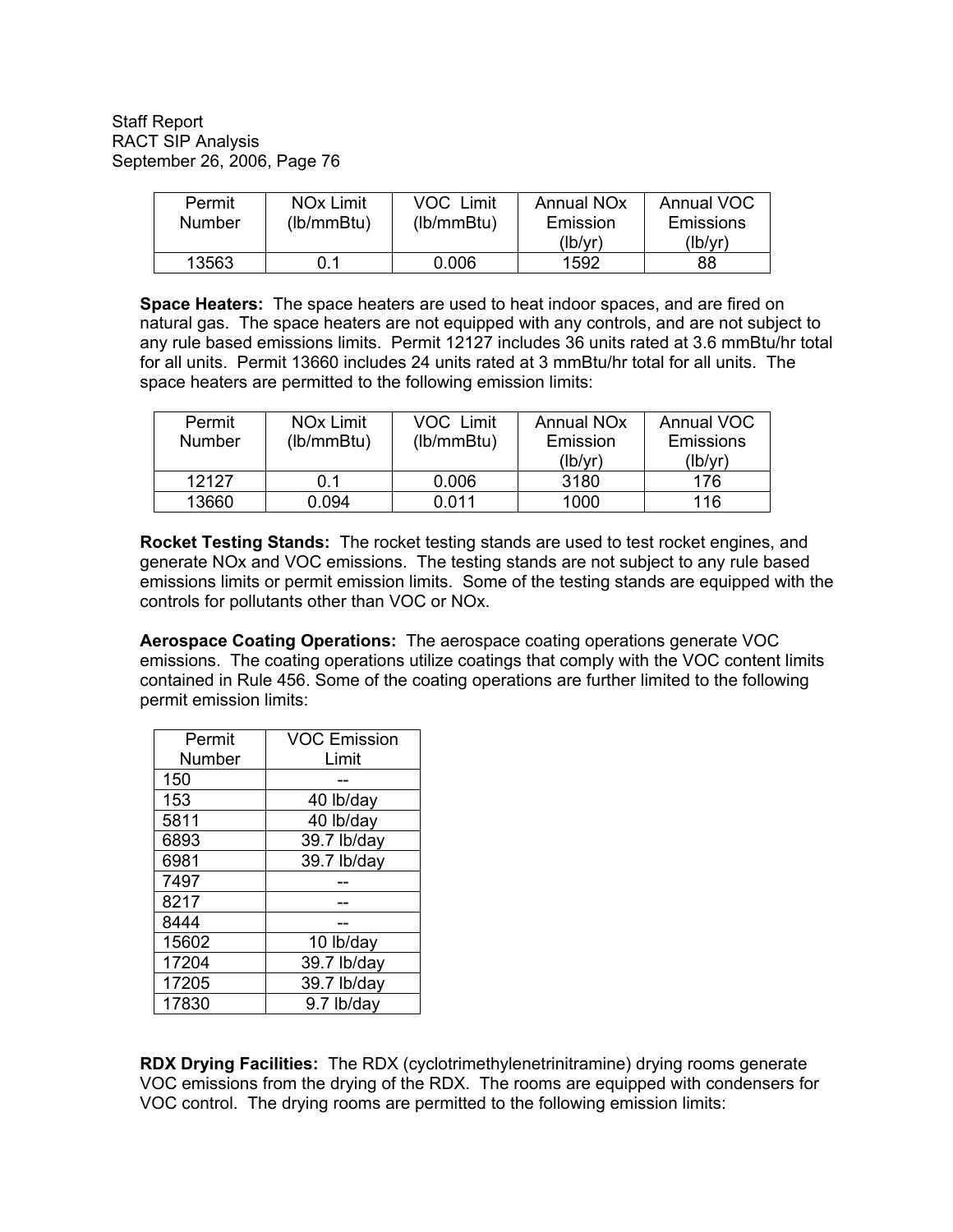| Permit | VOC Emission |
|--------|--------------|
| Number | Limit        |
| 7779   | 150 lb/day   |
| 7780   | 150 lb/day   |

**Cold Cleaning Operations:** The cold cleaning operations are used to degrease parts and generate VOC emissions from the solvents used. The cold cleaning operations both employ water covers for VOC control, and are subject to the equipment requirements of Rule 454, Degreasing Operations.

**Bowl Cleaning Operations:** The bowl cleaning operations are used to clean rocket fuel mixing bowls, and generate VOC emissions from the cleaning solvents. The cleaning operations comply with Rule 456, which requires that the solvent either contains ≤ 200 g/l of VOC or has a VOC composite vapor pressure  $\leq 45$  mmHg at 68 °F.

**Liquid Waste Volume Reduction Operation:** The liquid waste volume reduction operation utilizes an evaporative tower, and generates VOC emissions from the material contained in the liquid being reduced. The reduction operation is not subject to any rule based emissions limits, and is permitted to the following emissions limit.

| Permit | <b>VOC Emission</b> | Annual VOC |
|--------|---------------------|------------|
| Number | . imit              | Emissions  |
| 18118  | 105 lb/gtr          | 420 lb/vr  |

**Gasoline Dispensing Facility:** The gasoline dispensing facility generates VOC emissions. The dispensing operation is equipped with vapor control equipment for VOC control as required by Rule 448 and 449.

#### RACT Discussion

The equipment at Aerojet is subject to the following rules:

| Source Category                           | <b>Applicable Rules</b> | <b>SIP Status</b> |
|-------------------------------------------|-------------------------|-------------------|
| <b>IC Engines</b>                         | 412                     | Approved 4/30/96  |
| <b>Boilers</b>                            | 411                     | Submitted 1/9/97  |
| Autoclave                                 | n/a                     |                   |
| <b>Space Heaters</b>                      | n/a                     |                   |
| <b>Rocket Testing Stands</b>              | n/a                     |                   |
| Aerospace Coating Operations (NESHAP)     | 456                     | Approved 11/9/98  |
| Aerospace Coating Operations (Non-NESHAP) | 456                     | Approved 11/9/98  |
| <b>RDX Drying Facilities</b>              | n/a                     |                   |
| <b>Cold Cleaning Operations</b>           | 454                     | Approved 4/2/99   |
| <b>Bowl Cleaning Operations</b>           | 456                     | Approved 11/9/98  |
| Liquid Waste Volume Reduction Operation   | n/a                     |                   |
| <b>Gasoline Dispensing Facility</b>       | 449                     | Approved 3/24/03  |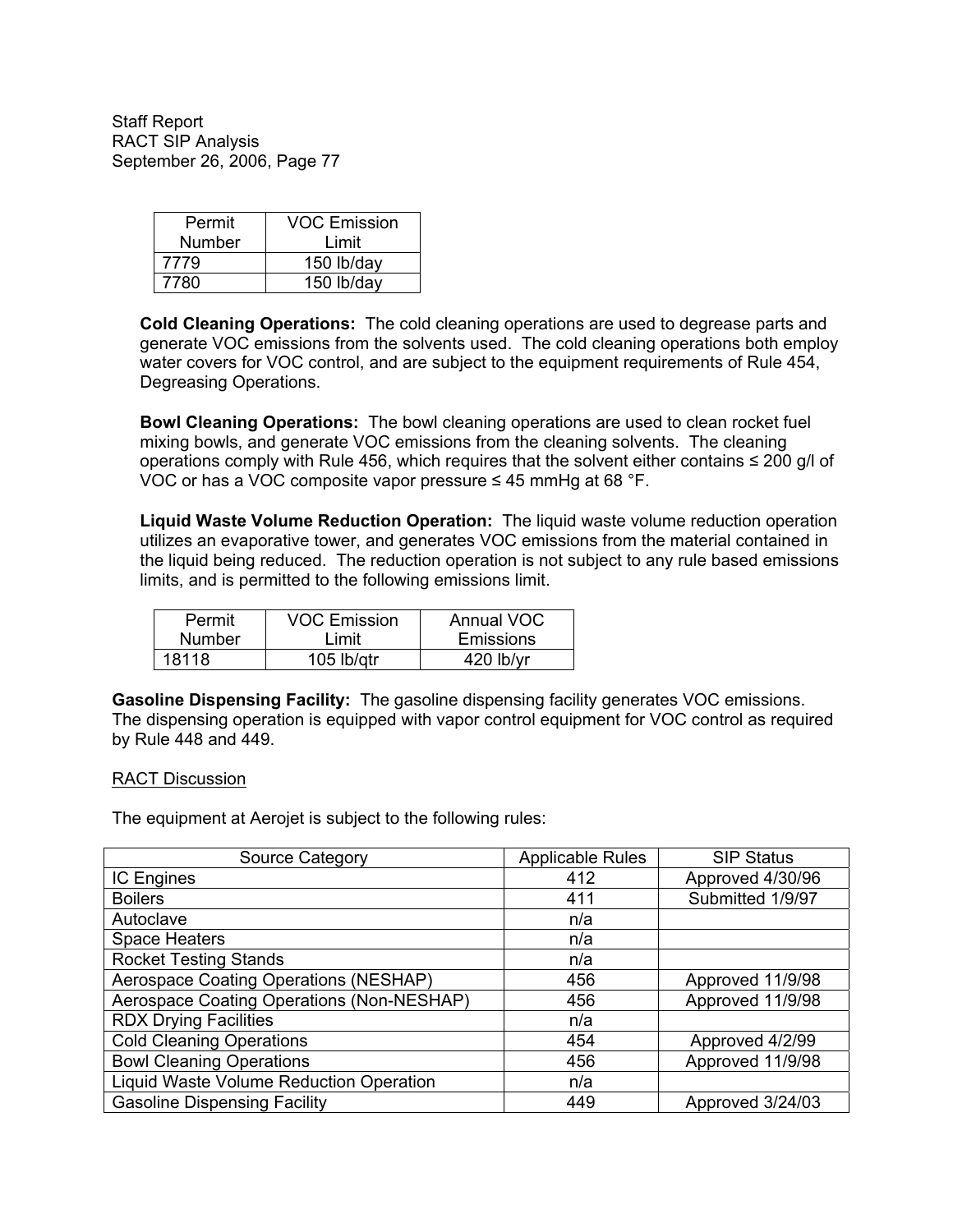The IC engines are subject to Rule 412 – Stationary Internal Combustion Engines Located at Major Stationary Sources of NOx, which has been determined to satisfy the RACT requirement for this source category.

The boilers are subject to Rule 411 – NOx from Boilers, Process Heaters, and Steam Generators, which has been submitted to EPA for approval. Boilers between 1 mmBtu/hr and 5 mmBtu/hr will be required to meet more stringent emission limits under the recently amended Rule 411 in a phase-in from 2007 to 2009.

The aerospace coating operations and bowl cleaning are subject to Rule 456 – Aerospace Assembly and Component Coating Operations, which has been determined to satisfy the RACT requirement for this source category.

The cold cleaning operations are subject to Rule 454 – Degreasing Operations, which has been determined to satisfy the RACT requirement for this source category.

The gasoline dispensing facility is subject to Rule 449 – Transfer of Gasoline into Vehicle Fuel Tanks, which has been determined to satisfy the RACT requirement for this source category.

There is no EPA guidance on RACT that is applicable to the rocket test stands. There are no New Source Performance Standards (NSPS) or District rules that apply to the test stands. Control of emission from rocket test stands would require enclosures to capture the rapid release of rocket exhaust, which is not technically feasible for reasons of safety.

There is no EPA guidance on RACT that is applicable to the small natural gas combustors, used in the autoclave and space heaters. There are no New Source Performance Standards (NSPS) or District rules that apply to small natural gas combustors. In the recent amendments to Rule 411, the cost effectiveness of retrofit controls on boilers rated at 1 mmBtu/hr was estimated to be \$55,000/ton of NOx reduced, which far exceeds what could be considered RACT.

There is no EPA guidance on RACT that is applicable to the liquid waste reduction. There are no New Source Performance Standards (NSPS) or District rules that apply to the reduction system. While the permitted emissions are 420 lb/yr, the actual emissions are below 54 lb/yr. Because the VOC content of the wastewater stream is very low (about 20 ppmw), there are no cost effective controls that can be applied to this process. In addition, the daily emissions are well below the 15 lb/day cut-off level for RACT recommended in EPA's "Bluebook" (*Issues Relating to VOC Regulation Cutpoints, Deficiencies, and Deviations*, May 25, 1988, revised January 11, 1990).

EPA guidance for the RDX dryers is contained in the 1994 ACT for batch processes, EPA-453/R-93-017. The model rule included with the ACT exempts batch processes when the aggregate emissions from the batch train are less than 10,000 lb/yr. Recent operating records show that the RDX dryers are used infrequently. In 2004, no RDX drying occurred. In 2005, one batch of RDX was dried, and a total of 255 pounds of VOC were emitted over the 19-day drying period. Because the annual emissions are significantly less than the 10,000 lb/yr cut off recommended in the ACT document, no further controls on this operation should be required to meet RACT.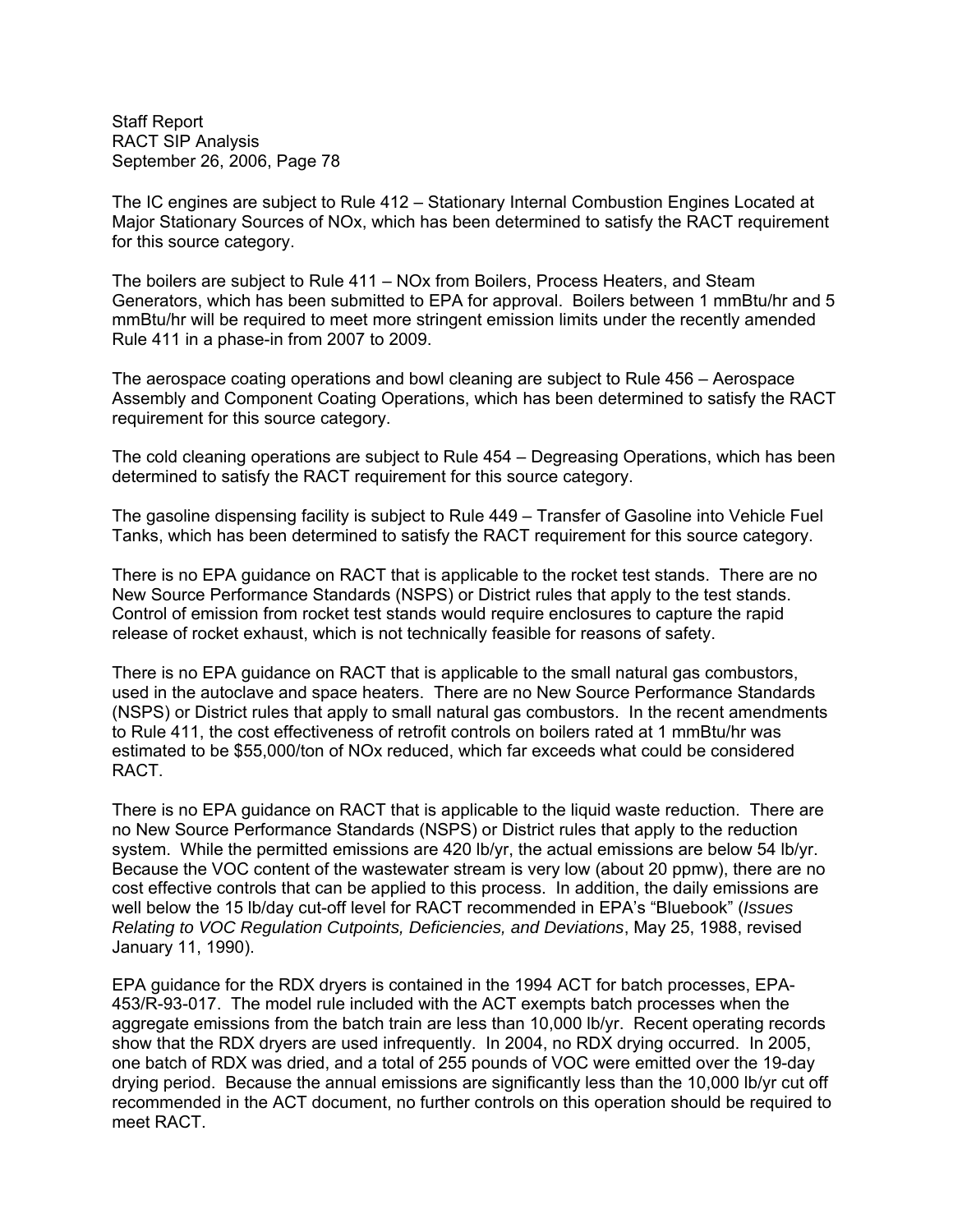#### **Conclusion**

The RACT requirements have been satisfied for the IC engines, boilers, aerospace coating operations, bowl cleaning, cold cleaning operations, and gasoline dispensing operations because these units are subject to SIP-approved rules that have been determined to satisfy RACT.

Small natural gas combustion units, rocket test stands, and the liquid waste volume reduction operation are not covered by a CTG or District rule. These units either have no cost-effective controls available, or have minimal emissions.

Annual emissions from the RDX dryers are below EPA's ACT guidance for RACT control of batch processes.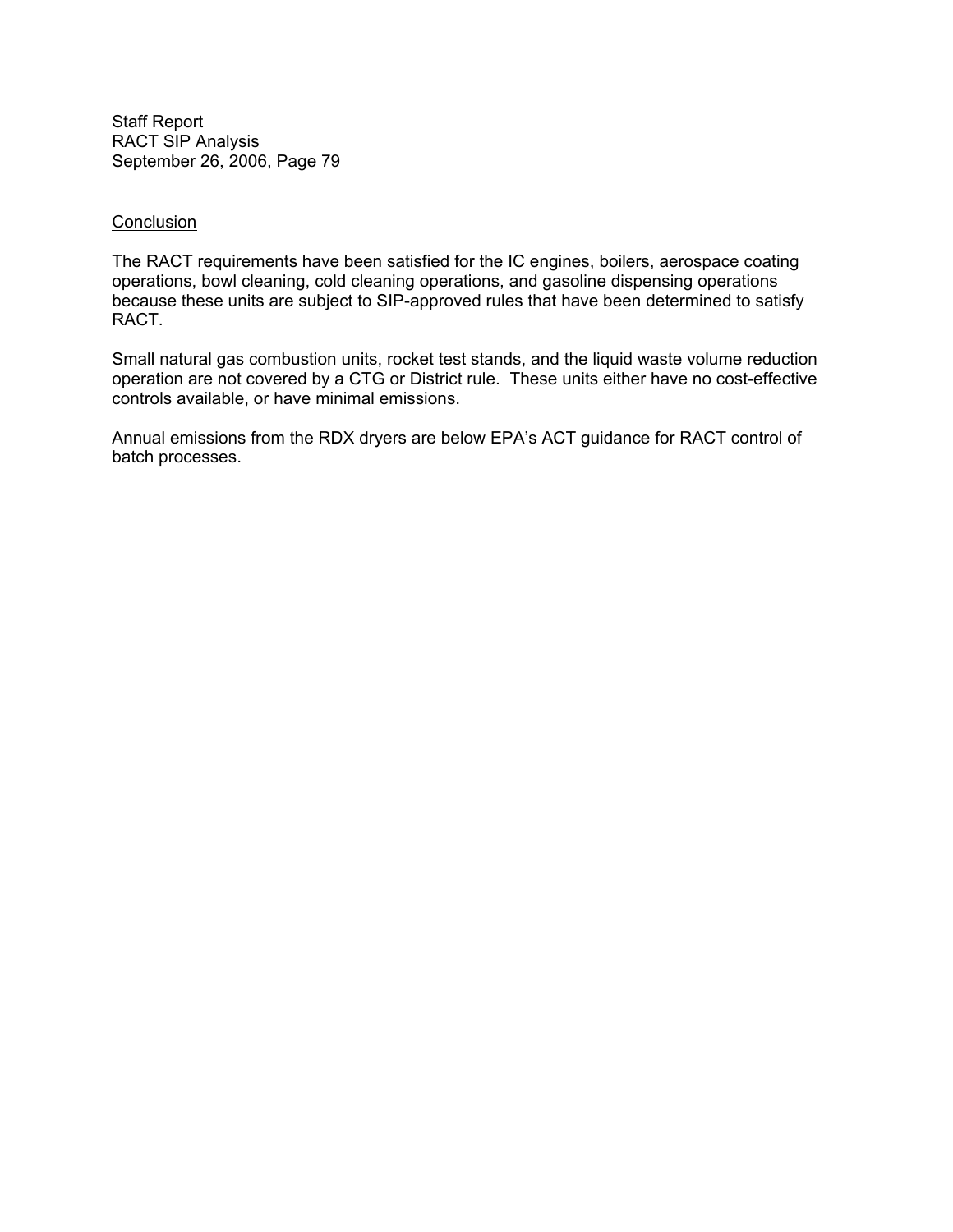## **Major Source: Campbell Soup Supply Co.**

Potential to Emit

VOC: 5.2 ton/yr (non-major) NOx: 62 tons/yr (major)

#### Facility Description

The Campbell Soup Supply Company is a food processing facility that produces canned fruits and juices including tomato juices, tomato sauces, and soups. The plant contains five permitted emission units:

- Three natural gas-fired boilers, Cleaver Brooks model DLDH94, rated at 100 mmBtu/hr input each. These boilers can also fire on backup diesel fuel.
- One natural gas-fired boiler, Cleaver Brooks model CA28, rated at 139 mmBtu/hr input. This boiler can also fire on backup diesel fuel.
- One 136-horsepower, emergency standby diesel engine, Cummins model V-378-F2, driving an emergency water pump for fire control.

#### Air Pollution Controls and Emission Limits

This facility is a major source of NOx. Emissions of NOx are produced from fuel combustion in the four boilers and the emergency standby engine. The controls discussed below are subject to federally enforceable permit conditions under Title V Permit No. 2005-03-01.

The four boilers are subject to NOx emission limits of 30 ppmv  $\omega$  3% O<sub>2</sub> when firing natural gas and 150 ppmv  $\omega$  3% O<sub>2</sub> when firing diesel fuel. The boiler can fire on diesel fuel only when natural gas is unavailable, and each boiler is limited to 168 hours per calendar year (including up to 48 hours per year for equipment and emissions testing) of operation on diesel fuel.

The emergency standby engine is limited to 40 hours per year of operation for maintenance purposes and 200 hours per year for operation for all operation (maintenance and emergency).

#### RACT Discussion

The four boilers are subject to Rule 411 – NOx from Boiler, Process Heaters and Steam Generators, which has been determined to satisfy the RACT requirement for this source category. The applicable NOx emission limit in Rule 411 is 30 ppmv  $\textcircled{a}$  3% O<sub>2</sub> when firing on natural gas. When firing on diesel fuel, Rule 411 limits NOx emissions to 150 ppmv @  $3\%$  O<sub>2</sub>, provided that each boiler is limited to 168 hours per calendar year (including up to 48 hours per year for equipment and emissions testing) of operation on diesel fuel.

The emergency standby engine is subject to Rule 412 – Stationary Internal Combustion Engines at Major Stationary Sources of NOx, which has been determined to satisfy the RACT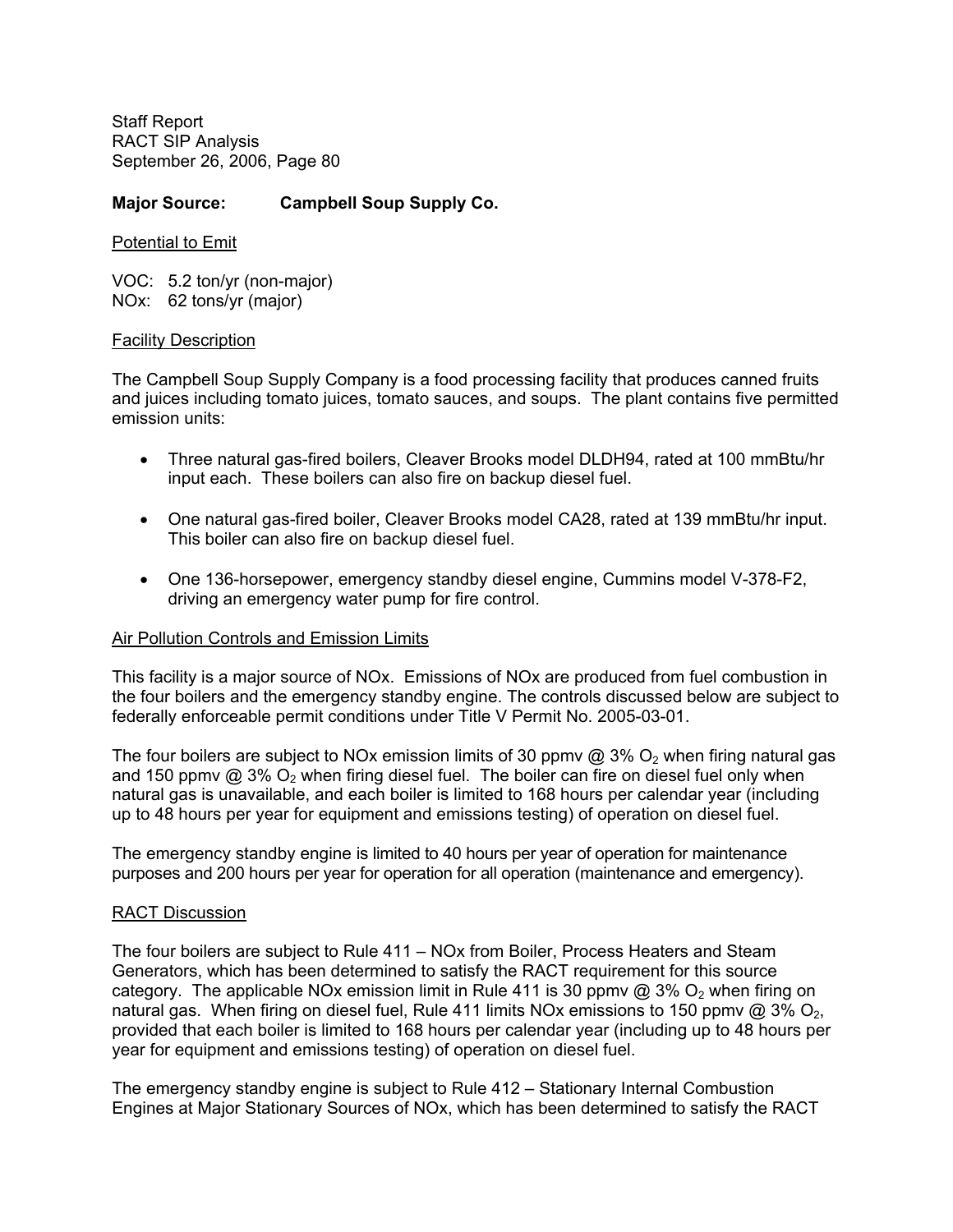requirement for this source category. However, emergency standby engines are exempt from the emission limits of Rule 412 as long as they are operated no more 100 hours per year for maintenance purposes. There is no guidance on RACT emission limits that is applicable to emergency standby engines, as such controls would not be cost effective.

#### **Conclusion**

The RACT requirements have been satisfied for the boilers and the emergency standby engine because these units are subject to SIP-approved rules that have been determined to satisfy RACT.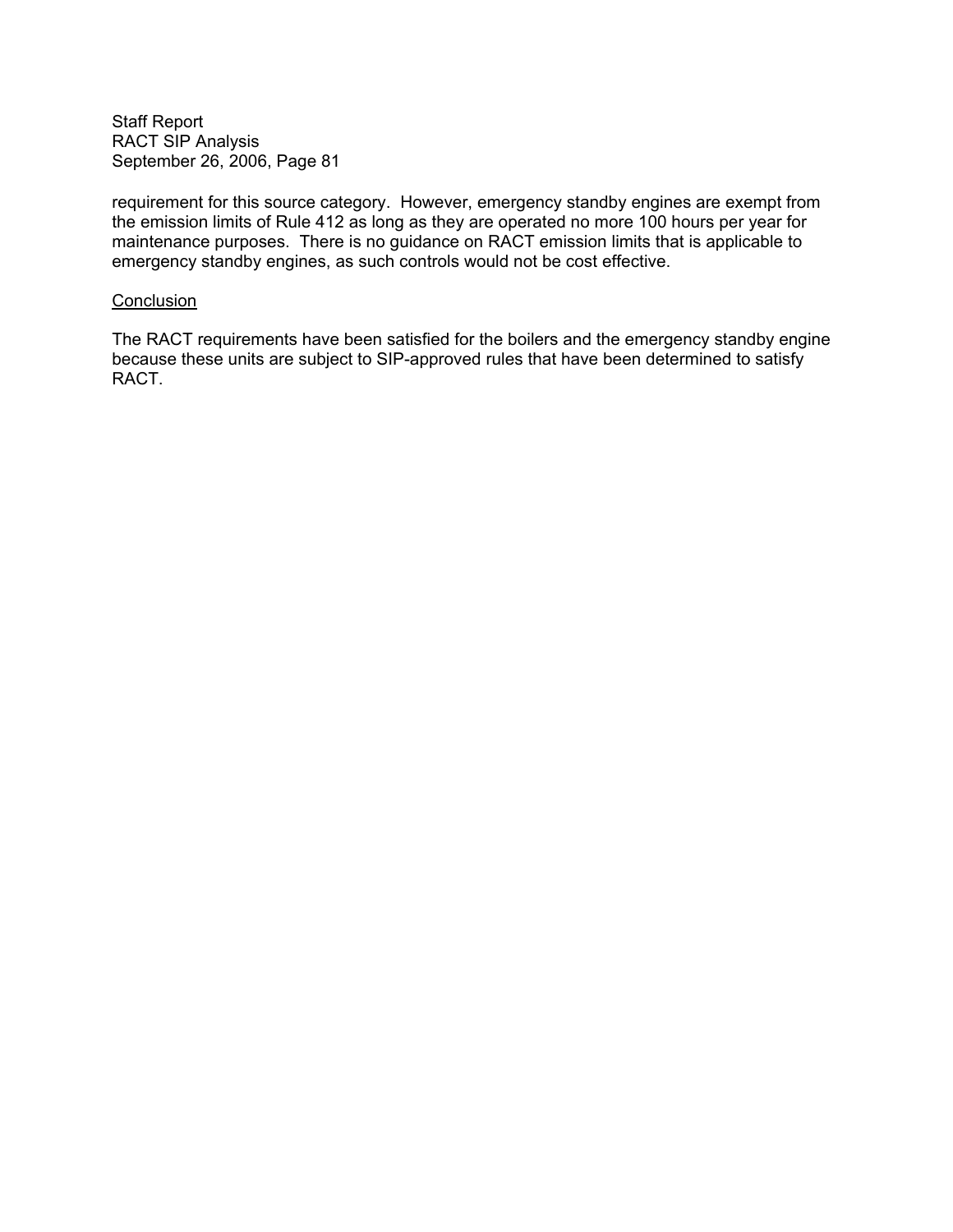#### **Major Source: Carson Cogeneration Project**

Potential to Emit

VOC: 18.3 ton/yr (non-major) NOx: 53.4 tons/yr (major)

#### Facility Description

The Carson Cogeneration Project is a combined cycle, cogeneration power plant with an electrical generating capacity of 171 MW. The facility also supplies up to 90,000 lb/hr of steam to a nearby chemical plant. The plant consists of the following components:

- One combined cycle gas turbine, General Electric model LM6000, rated at 42 MW (450 mmBtu/hr input), and fired with a combination of natural gas and digester gas.
- One heat recovery steam generator, incorporating a 99.9 mmBtu/hr duct burner, to produce steam from the hot turbine exhaust gas.
- One 17 MW steam turbine.
- One simple cycle peaking gas turbine, General Electric model LM6000, rated at 42 MW (450 mmBtu/hr input), and fired with a combination of natural gas and digester gas.
- One 830-horsepower, emergency standby diesel engine, Detroit Diesel model 12V-92TA, driving an emergency electrical generator.
- One cooling tower designed to circulate 22,000 gal/min of water.

#### Air Pollution Controls and Emission Limits

This facility is a major source of NOx. Emissions of NOx are produced from combustion of natural gas and digester gas in the two gas turbines and the duct burners, and from combustion of diesel fuel in the emergency standby engine.

The two gas turbines are equipped with selective catalytic reduction (SCR) to control NOx emissions to a permit limit of 5 ppmv  $@$  15%  $O_2$ . The duct burners are upstream of the SCR system, such that NOx emissions from the duct burners are also controlled to 5 ppmy @15%  $O<sub>2</sub>$ .

The emergency standby engine applies a  $4^\circ$  injection timing retard in order to reduce NOx emissions. This engine is also limited to 30 hours per year of operation for maintenance purposes and 200 hours per year for operation for all operation (maintenance and emergency).

#### RACT Discussion

The gas turbines are subject to Rule 413 – Stationary Gas Turbines, which has been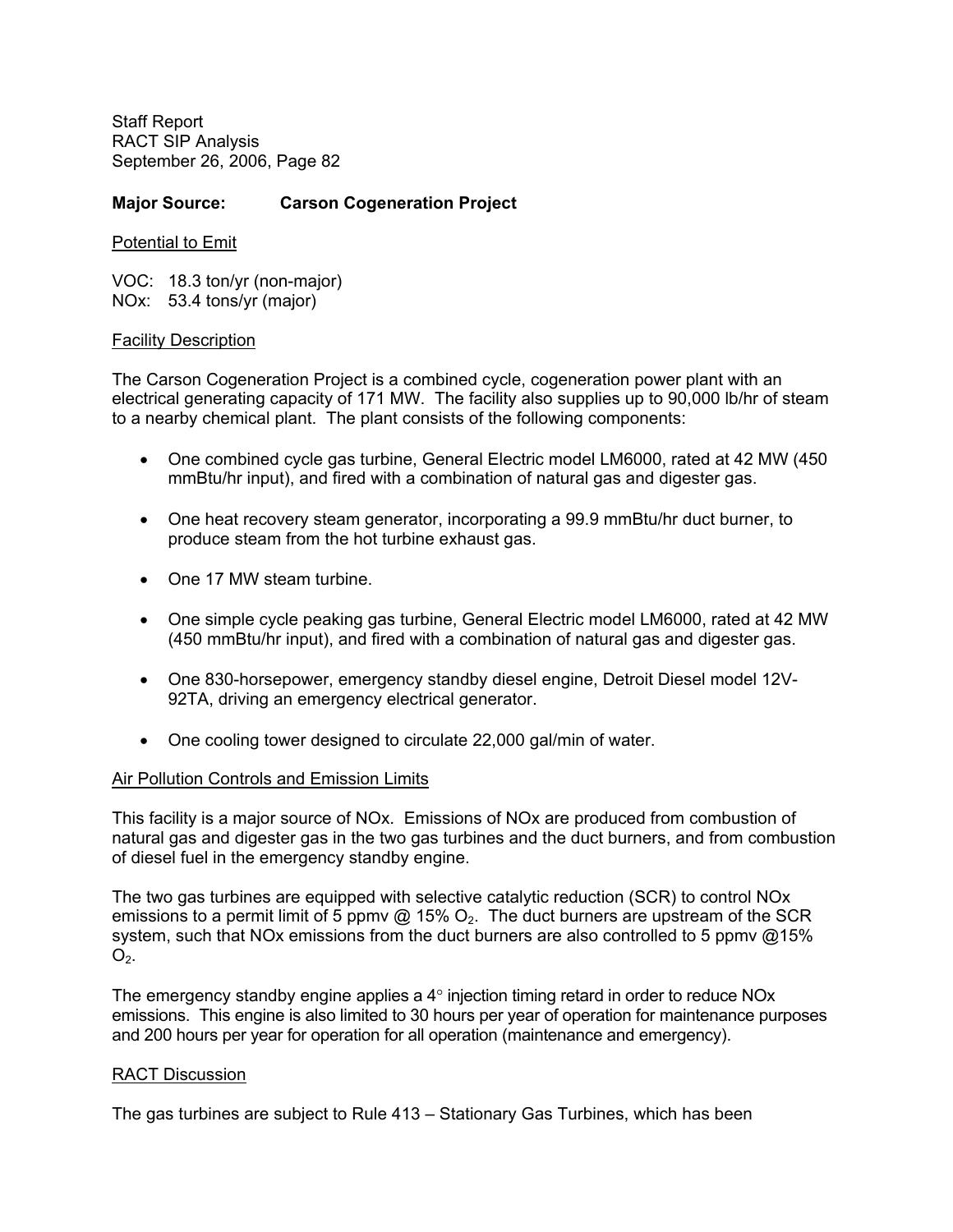determined to satisfy the RACT requirement for this source category. The applicable NOx emission limit in Rule 413 is 9 ppmv  $@$  15%  $O_2$ .

The emergency standby engine is subject to Rule 412 – Stationary Internal Combustion Engines at Major Stationary Sources of NOx, which has been determined to satisfy the RACT requirement for this source category. However, emergency standby engines are exempt from the emission limits of Rule 412 as long as they are operated no more 100 hours per year for maintenance purposes. There is no guidance on RACT emission limits that is applicable to emergency standby engines, as such controls would not be cost effective.

There is no EPA guidance on RACT that is applicable to the duct burners. There are, however, two New Source Performance Standards (NSPS) that apply to duct burners in combined cycle systems: Subparts Da and Db of 40 CFR Part 60. In each of these subparts, the NOx standard for duct burners is 0.2 lb/mmBtu, which is equivalent to approximately 55 ppmv  $@15\%$  O<sub>2</sub>.

The duct burners fire into the hot turbine exhaust, and their emissions are therefore combined with the emissions from the turbines upstream of the emission controls. It is not feasible to operate the duct burners without operating the turbines. Therefore, the emissions from the duct burners are also subject to the NOx limit of Rule 413, 9 ppmv  $@$  15%  $O_2$ . This level of control satisfies the requirements of RACT for this source type.

#### **Conclusion**

The RACT requirements have been satisfied for the gas turbines, duct burners, and the emergency standby engine because these units are subject to SIP-approved rules that have been determined to satisfy RACT.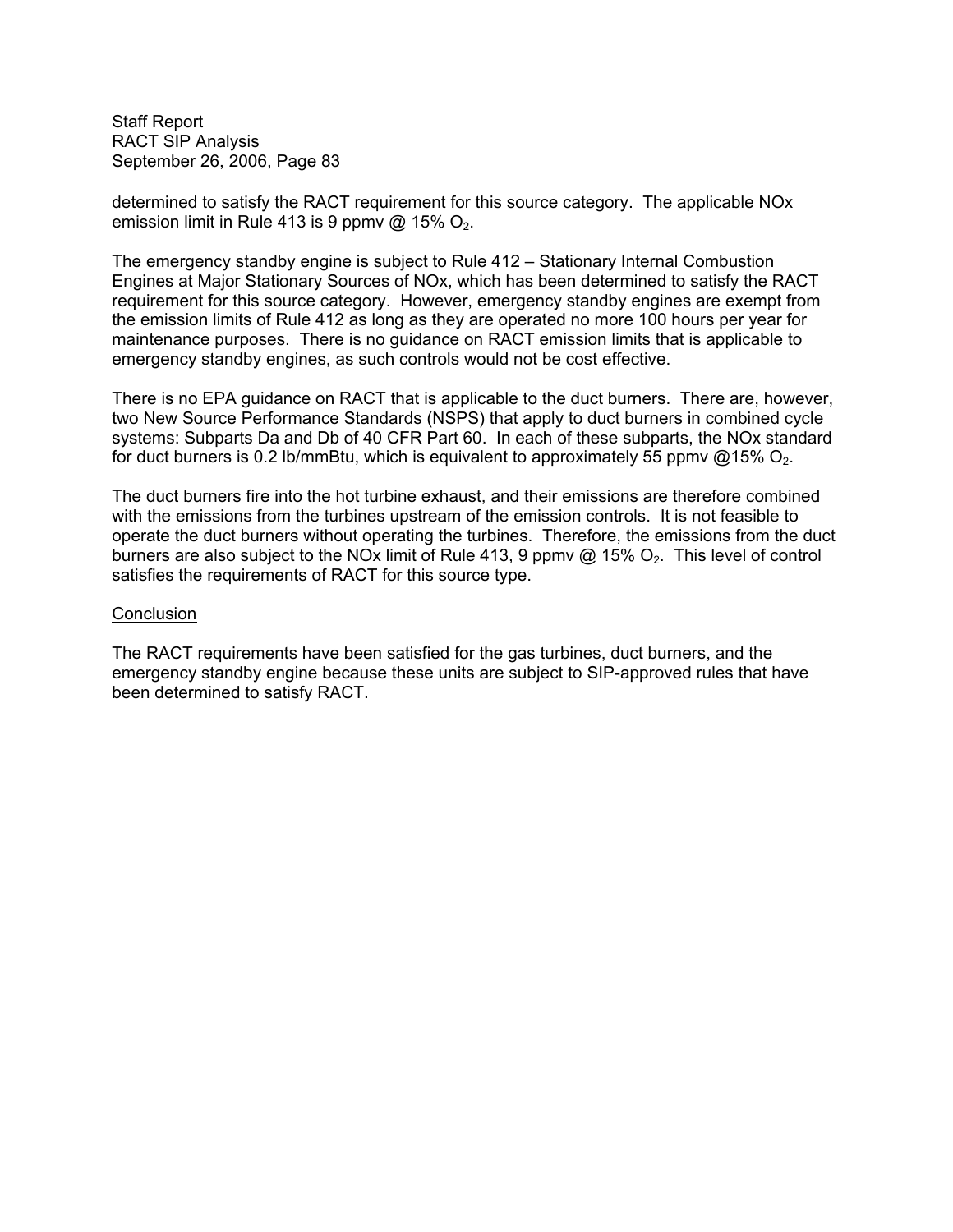**Major Source: Chevron** 

Potential to Emit

VOC: >50 ton/yr (major) NOx: 0 tons/yr (non-major)

## Facility Description

The Chevron Sacramento Terminal is a bulk gasoline terminal that receives, stores and distributes diesel fuel, jet fuel and gasoline in the Sacramento area. The Chevron Sacramento Terminal also supplies these products to a large area of northern California. A pipeline from the Chevron Refinery in Richmond, California supplies the Sacramento terminal's storage tanks. Chevron is a major supplier of jet fuel in the Sacramento area, with fuel storage facilities at both Sacramento Metropolitan and Sacramento Executive airports. The Sacramento terminal supplies jet fuel to the two airports.

The majority of fuel products are received via a pipeline from the Chevron Richmond refinery and pumped into large storage tanks. The Techroline and ethanol additives for gasoline are received by tank truck and are also pumped into large storage tanks. From the storage tanks the fuel is loaded into cargo tank trucks at a loading rack equipped with vapor collection equipment vented to an absorption/carbon adsorption vapor recovery system. Vapors from the loading racks at the nearby Phillips terminal are also routed to Chevron's vapor recovery unit. The plant contains seven permitted emission units:

- A 1,772,736 gallon, internal floating roof storage tank, storing organic liquid with a vapor pressure less than 11 psi.
- A 1,030,092 gallon, internal floating roof storage tank, storing organic liquid with a vapor pressure less than 11 psi.
- A 54,894 gallon, fixed roof storage tank, vented to a vapor recovery system, and storing organic liquid with a vapor pressure less than 11 psi.
- A 2,023,702 gallon, internal floating roof storage tank, storing organic liquid with a vapor pressure less than 11 psi.
- A 2,028,658 gallon, internal floating roof storage tank, storing organic liquid with a vapor pressure less than 11 psi.
- An organic liquid loading rack, consisting of 15 gasoline loading spots with three pumps, 5 diesel loading spots with one pump, and 3 Jet A loading spots with one pump, all vented to a vapor recovery system.
- An absorption/carbon adsorption vapor recovery system, John Zink model AA-2475-12- 10, with a capacity of 12,700 gallons per minute.

# Air Pollution Controls and Emission Limits

This facility is a major source of VOC. Emissions of VOC are produced from working and standing losses from the storage tanks, the loading rack, and the vapor recovery system. The controls discussed below are subject to federally enforceable permit conditions under Title V Permit No. 2002-06-01B.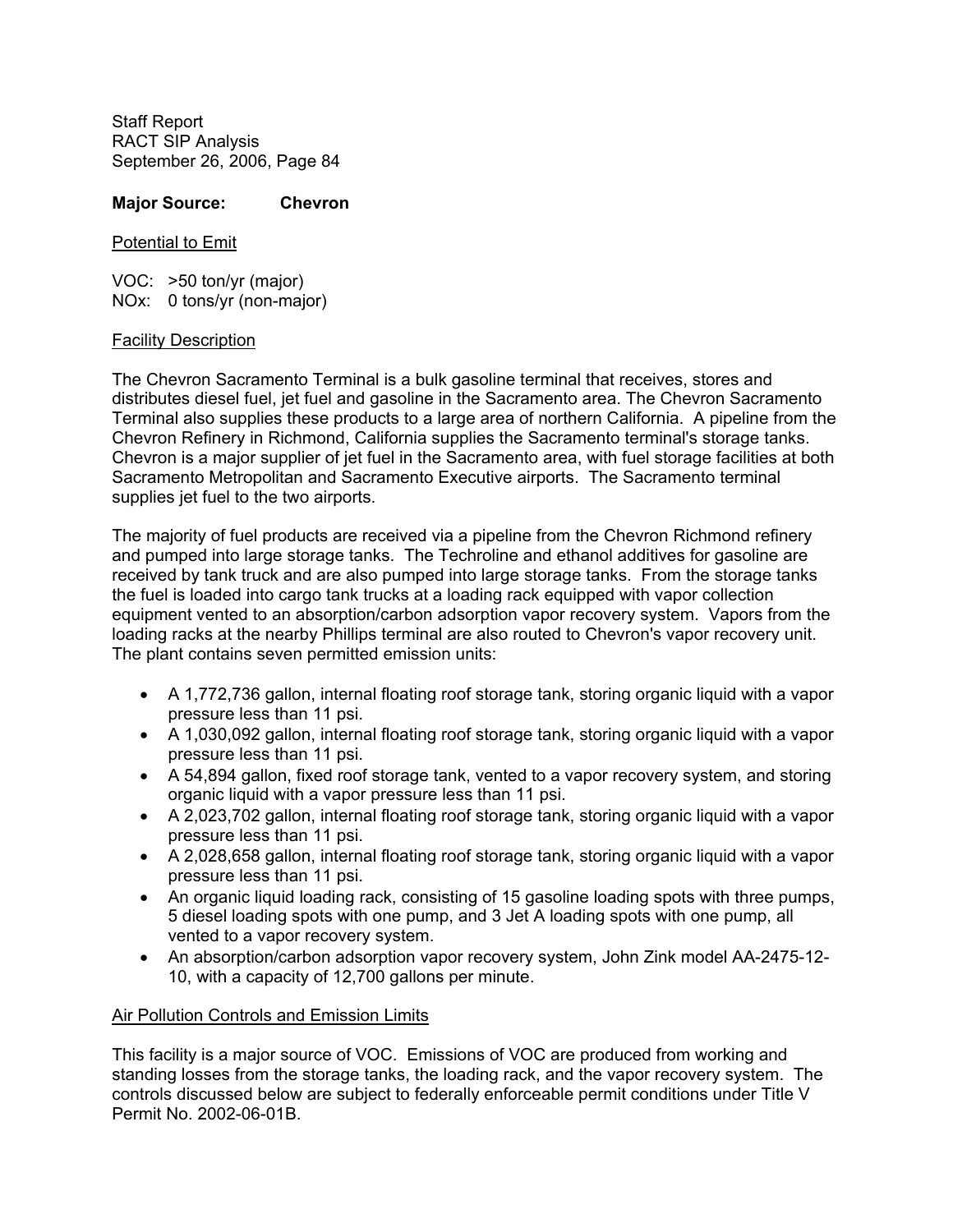The storage tanks are subject to Rule 446, Storage of Petroleum Products. Each of the tanks has a capacity greater than 40,000 gallons and stores organic liquids with a vapor pressure greater than 1.5 psi. The rule requires such tanks to be equipped with floating roofs or be vented to a control device with an overall efficiency of at least 95% by weight. Four of the tanks have internal floating roofs that comply with the rule requirements. The fixed roof tank is vented to the absorption/carbon adsorption vapor recovery system that is required to maintain an overall efficiency of at least 95% by weight.

The loading rack is subject to Rule 447, Organic Liquid Loading. The loading rack is limited to VOC emissions of 0.08 pounds per 1,000 gallons of organic liquid transferred. This requirement is met by venting the loading rack to the absorption/carbon adsorption vapor recovery system.

## RACT Discussion

The VOC emission units at this facility are subject to two District rules that require controls that meet or exceed the requirements of RACT:

- Rule 446, Storage of Petroleum Products
- Rule 447, Organic Liquid Loading

There are no sources of VOC that are not controlled under one of these two rules.

#### **Conclusion**

The RACT requirements have been satisfied for the emission units at the Chevron bulk terminal, because all VOC emission units are subject to SIP-approved rules that have been determined to satisfy RACT.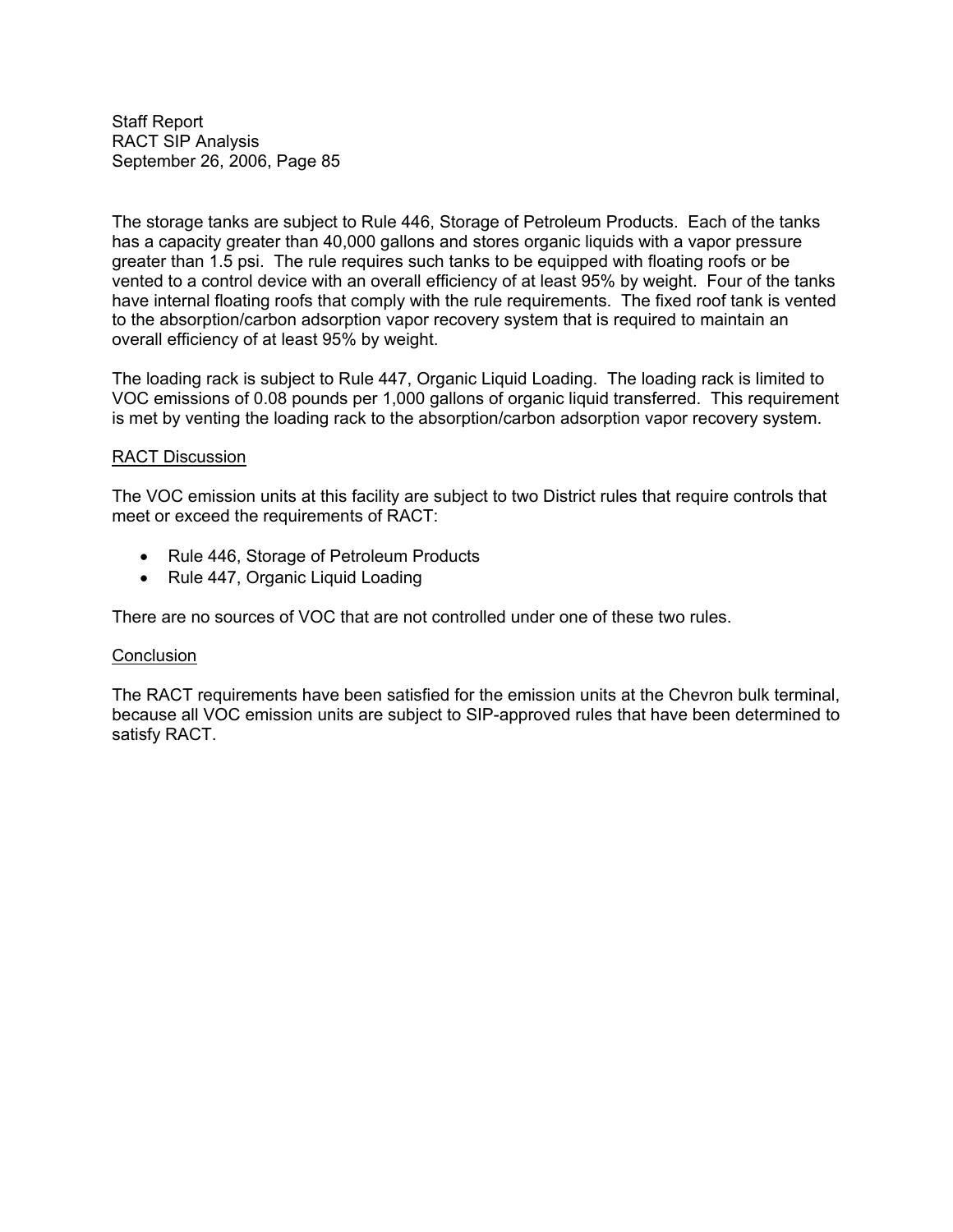#### **Major Source: Cosumnes Power Plant (SMUD)**

#### Potential to Emit

VOC: 30 ton/yr (non-major) NOx: 125.6 tons/yr (major)

#### Facility Description

The SMUD Cosumnes Power Plant is a combined cycle power plant with an electrical generating capacity of 500 MW. The plant consists of the following components:

- Two combined cycle, natural gas-fired General Electric model 7FA gas turbines, rated at 171.2 MW (1,865 mmBtu/hr input) each.
- Two heat recovery steam generators to produce steam from the hot turbine exhaust gas.
- One 180 MW steam turbine.
- Two cooling towers, each designed to circulate 126,000 gal/min of water.

#### Air Pollution Controls and Emission Limits

This facility is a major source of NOx. Emissions of NOx are produced from natural gas combustion in the two gas turbines. The two gas turbines are equipped with dry low NOx combustors and selective catalytic reduction (SCR) to control NOx emissions to a permit limit of 2 ppmv  $@$  15%  $O_2$ .

#### RACT Discussion

The gas turbines are subject to Rule 413 – Stationary Gas Turbines, which has been determined to satisfy the RACT requirement for this source category. The applicable NOx emission limit in Rule 413 is 9 ppm  $\omega$  15% O<sub>2</sub>.

The gas turbines are also subject to the less stringent requirements of Title 40 of the Code of Federal Regulations, Part 60, Subpart GG – Standards of Performance for Stationary Gas Turbines. The applicable NOx limit from this regulation in 94 ppmv  $\omega$  15% O<sub>2</sub>, based on a heat input rate of 11.5 kJ/w-hr.

#### **Conclusion**

The RACT requirements have been satisfied for the gas turbines because these units are subject to a SIP-approved rule that has been determined to satisfy RACT.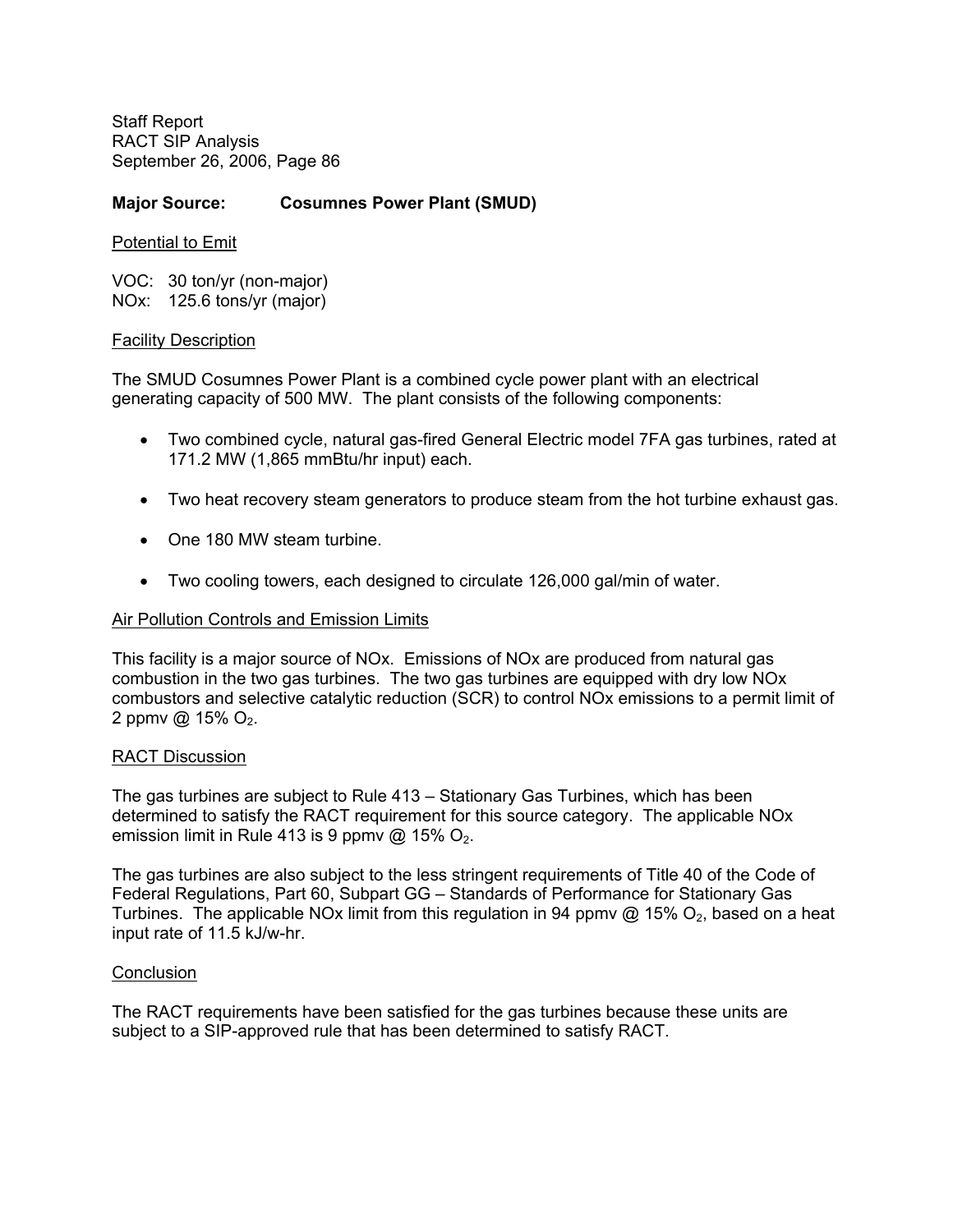## **Major Source: Kiefer Landfill**

Potential to Emit

VOC: 472 ton/yr (major) NOx: 108 tons/yr (major)

#### Facility Description

The Kiefer Landfill is a municipal solid waste landfill owned and operated by the County of Sacramento, Department of Waste Management and Recycling. Decomposing waste within the landfill produces landfill gas that contains VOCs. A landfill gas collection system captures the landfill gas and sends it to be combusted in a flare or to be used a fuel in one of five internal combustion engines, which drive electrical generators designed to produce up to 15 MW of electricity. The Kiefer Landfill contains ten permitted emission units:

- A landfill gas collection system, consisting of perimeter well, interior wells, associated piping, and two 125-horsepower blowers (electric).
- A landfill gas flare, John Zink model ZTOF, with a maximum heat input of 150 mmBtu/hr and a maximum gas flow rate of 5,000 scfm.
- Five landfill gas-fired internal combustion engines, Caterpillar model G3616, each rated at 4,230 horsepower. Each engine drives a 3.05-MW electrical generator.
- A gasoline dispensing facility (GDF), consisting of a 2,500-gallon aboveground storage tank and one dispensing nozzle.
- A trommel screen, Wildcat Manufacturing Co. model 626 Cougar.
- A 158-horsepower diesel engine, portable (nonroad), Deutz Model BF6L914C, which drives the trommel screen.
- A green waste grinder, Peterson Pacific Corp. model HC5400.
- A 860-horsepower diesel engine, portable (nonroad), Caterpillar model 3412, which drives the green waste grinder.
- A 99-horsepower diesel engine, portable (nonroad), John Deere model 4045TF270, which provides auxiliary power to a street sweeper to operate the vacuum system and sweeping brushes.

Nonroad engines are exempt from RACT requirements because the District is preempted from establishing emission standards by Section 209(e) of the federal Clean Air Act. Therefore, there will be no further discussion of the nonroad engines.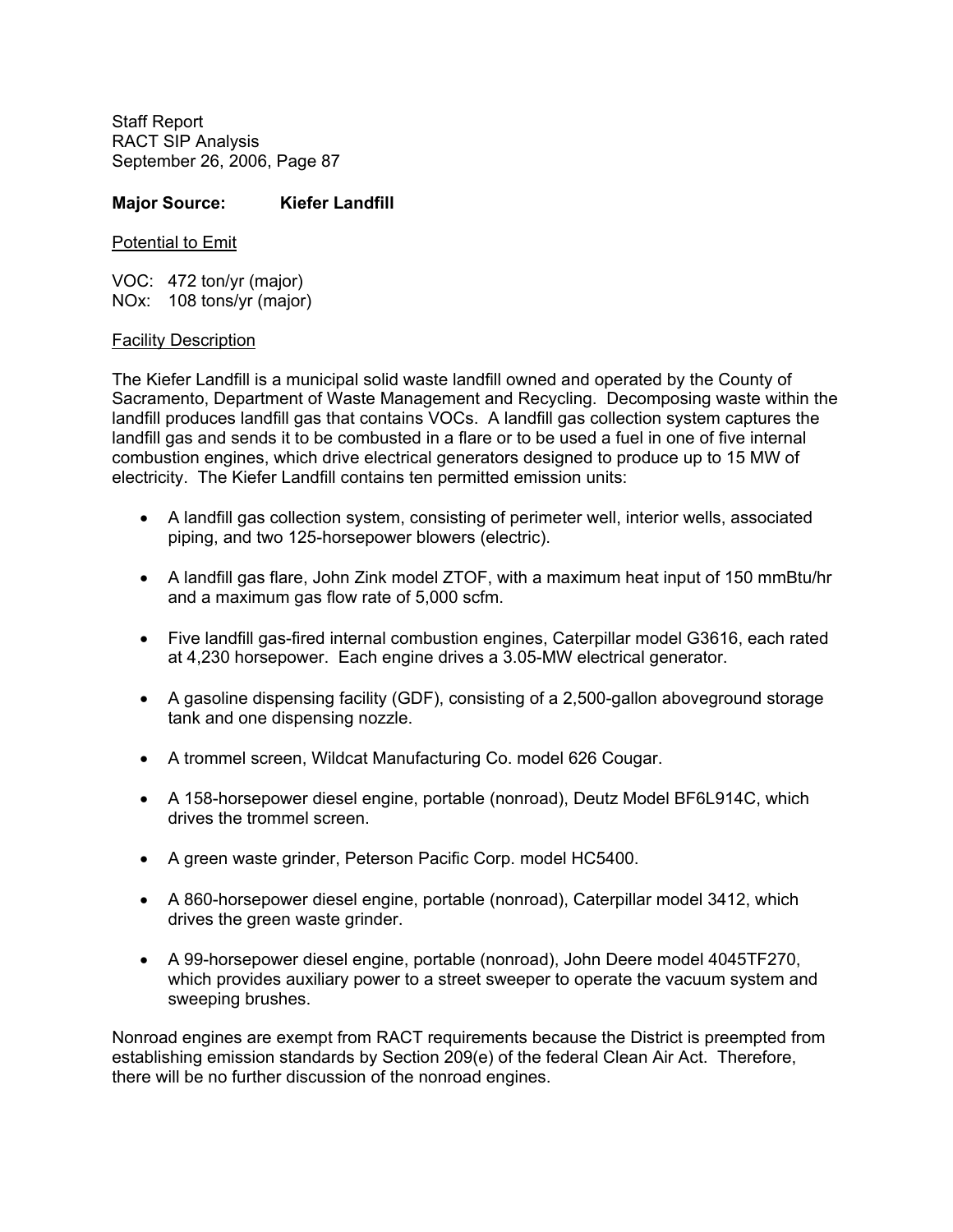#### Air Pollution Controls and Emission Limits

This facility is a major source of both VOC and NOx. Both of these pollutants are emitted from the flare, the five landfill gas-fired engines, and the two diesel engines. VOC is also emitted from the landfill gas collection system and the gasoline dispensing facility. The emission limits and controls discussed below are subject to federally enforceable permit conditions under Title V Permit No. 96-10-03.

The landfill gas collection system is consists of 59 perimeter wells and 73 interior wells with provisions for future expansion. Landfill gas is drawn through the wells and sent either to the flare or the five landfill gas-fired IC engines. The landfill gas collections system is subject to a permit requirement to maintain the methane concentration at the surface of the landfill to less than 500 ppm above background.

The flare is subject to a permit requirement to maintain at least 98% destruction efficiency for VOC, and is subject to an emission limit for NOx of 0.06 lb/mmBtu.

The five landfill gas-fired IC engines are subject to a NOx emission limit of 30 ppmv  $@15\%$  O<sub>2</sub>. In addition, the IC engines are required to maintain at least 98% destruction efficiency for VOC.

The gasoline dispensing facility is equipped with CARB-certified Phase I and Phase II vapor recovery systems that reduce VOC emissions by at least 95% by weight. The facility is permitted to dispense no more than 30,000 gallons of gasoline per calendar quarter.

#### RACT Discussion

The landfill gas collection system and flare are subject to the federal requirements of both New Source Performance Standards (NSPS, 40 CFR Part 60, Subpart WWW) and National Emission Standards for Hazardous Air Pollutants (NESHAP, 40 CFR Part 63, Subpart AAAA). Both of these federal standards require the system to comply with the specific design and emission requirements of 40 CFR Sections 60.750 through 60.759. The NSPS and NESHAP standards are federally enforceable, and the SMAQMD has been delegated authority by U.S. EPA to enforce these standards. The landfill gas collection system is exempt from Rule 485, Municipal Landfill Gas, because rule 485 exempts sources that are subject to the NSPS.

There are no standards within the federal or SMAQMD rules that are applicable to the NOx emissions from the flare. This is identified as a RACT deficiency, and will be remedied by submitting for inclusion in the SIP the portions of the permit that require a NOx limit of 0.06 lb/mmBtu for the flare and the associated testing and recordkeeping requirements.

The five landfill gas-fired engines are subject to the NSPS/NESHAP requirement to maintain a destruction efficiency of at least 98% for VOC. The engines are also subject to Rule 412 – Stationary Internal Combustion Engines Located at Major Stationary Sources of NOx. The applicable emission limits in Rule 412 are 65 ppmv NOx and 750 ppmv VOC  $@15\%$  O<sub>2</sub> (spark ignited, lean burn engines).

The gasoline dispensing facility is subject to Rule 448, Gasoline Transfer into Stationary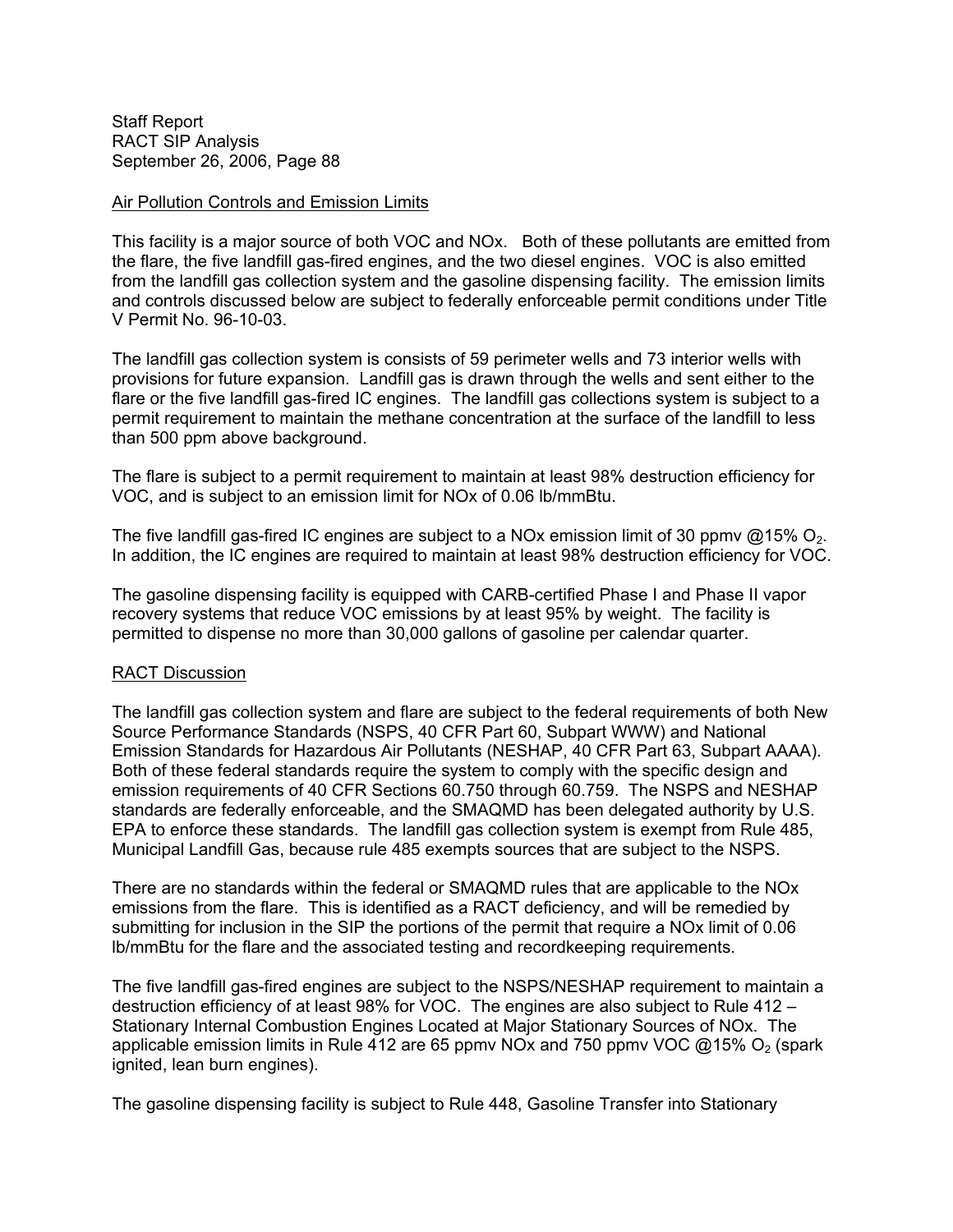Storage Containers, and Rule 449, Transfer of Gasoline into Vehicle Fuel Tanks. These rules require CARB-certified Phase I and Phase II vapor recovery systems that reduce VOC emissions by at least 95% by weight.

#### **Conclusion**

The RACT requirements have been satisfied for the emission units at the Kiefer landfill, with the exception of NOx emissions from the flare, because these units are subject to SIP-approved rules that have been determined to satisfy RACT, or federal NSPS and NESHAP requirements that have been determined to satisfy RACT.

The RACT deficiency noted for NOx emissions from the flare will be remedied by submitting for inclusion in the SIP the portions of the permit that require a NOx limit of 0.06 lb/mmBtu for the flare and the associated testing and recordkeeping requirements. This NOx emission limit for the flare is equivalent to the most stringent limits in effect in other California districts. Both San Luis Obispo County APCD Rule 426 and Ventura County APCD Rule 74.17.1 require enclosed flares to meet a NOx limit of 0.06 lb/mmBtu. This emission limit is considered to meet or exceed the requirements of RACT.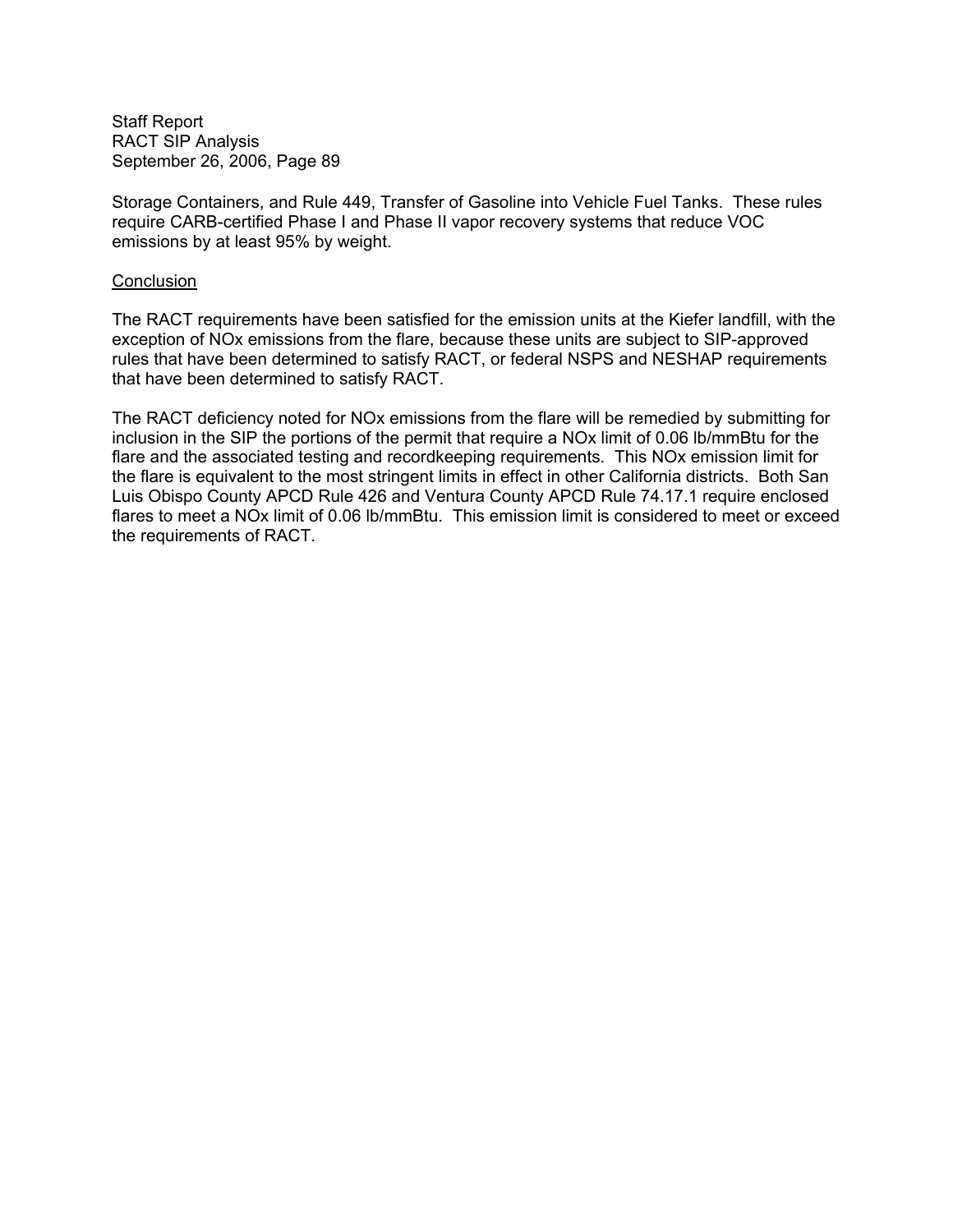#### **Major Source: Procter & Gamble**

Potential to Emit

VOC: 444.9 ton/yr (major) NOx: 11.6 tons/yr (non-major)

#### Facility Description

The Procter & Gamble Manufacturing Company (Procter & Gamble) Sacramento site is a complex industrial facility with many emission units and fugitive sources. It processes oils, such as coconut and palm kernel oil, to make a number of products. Products include fatty alcohols, glycerine, fatty acids, and fatty esters. Incoming oil is converted into methyl esters and glycerine. The glycerine is processed to remove some of the residual fatty materials and water. Crude esters are sent to distillation where methyl ester is separated into various fractions. Distilled esters are hydrogenated into fatty alcohol. The resulting crude alcohol is distilled and separated into various fractions. Another process in the plant converts fatty esters into fatty acids. This involves both reaction and purification steps. The plant sometimes processes intermediates shipped to and from other plants. The site contains emission sources generated from the oleochemical process as well as miscellaneous support equipment.

Procter & Gamble uses two centrifuge systems (each consisting of a centrifuge, slurry tank and effluent tank) to separate catalyst from fatty alcohol. Air, methanol vapor, and small amounts of entrained fatty alcohol are pulled from each tank under a slight vacuum, combined in a single vent header, and drawn through the methanol absorber. The methanol absorber consists of a packed-column unit where the methanol is absorbed by temperature controlled water. The resulting alcohol/methanol/water mixture is pumped to an oil/water separator to recover the fatty alcohol. The methanol/water mixture is then recovered back into the manufacturing process.

The Procter & Gamble facility contains the following permitted emission units:

- A storage tank farm, consisting of 50 fixed-roof, organic liquid storage tanks ranging in capacity from 3,087 gallons to 1,115,685 gallons, and loading racks for tanker truck and railcars.
- A physically refined oil process, consisting of: 4 fixed-roof, organic liquid storage tanks ranging in capacity from 375 gallons to 42,346 gallons; activated carbon and bleaching earth filter vessels; mixing tanks; and condensers.
- A fatty acids manufacturing process, consisting of: 17 fixed-roof, organic liquid storage tanks ranging in capacity from 3,672 gallons to 20,383 gallons; reactor vessels; stills; strippers; and condensers.
- A methyl ester/glycerine manufacturing process, consisting of: 44 fixed-roof, organic liquid storage tanks ranging in capacity from 185 gallons to 455,557 gallons; reactor vessels; centrifuges; absorbers; and condensers.
- A fatty alcohol manufacturing process, consisting of: 42 fixed-roof, organic liquid storage tanks ranging in capacity from 288 gallons to 41,018 gallons; reactor vessels; stills; strippers; absorbers; and condensers.
- A methanol absorber unit.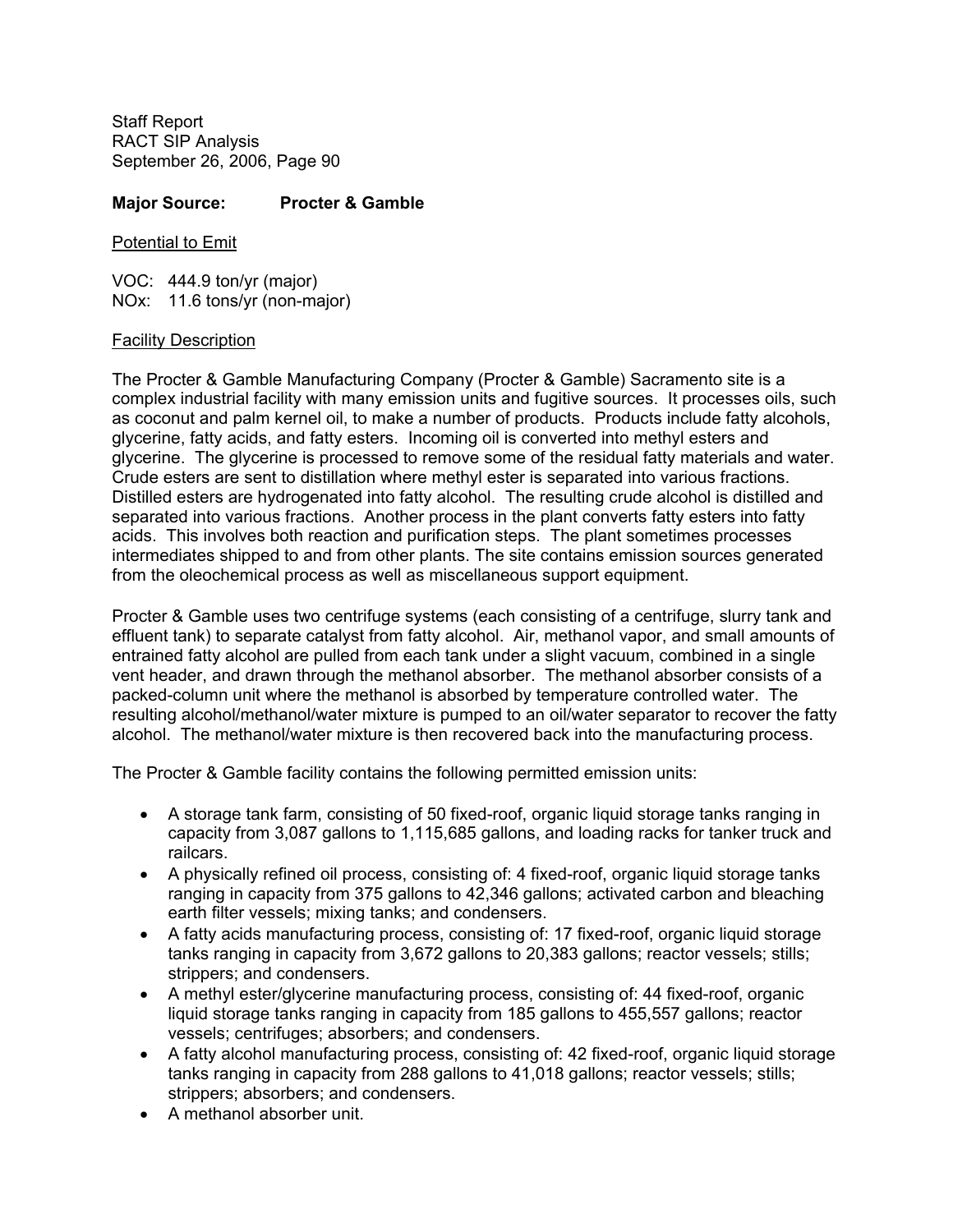- A thermal fluid heater, Foster Wheeler model AV-5125-A, 32 mmBtu/hr, fired on natural gas.
- A hydrogen heater, Foster Wheeler, 4.4 mmBtu/hr, fired on natural gas.
- A methanol knockout drum.
- A fire pit that sprays a water mist into vented flammable gases.
- Two seal vent tanks.
- Two 65-gallon, packed bed methanol scrubbers.
- A physically refined oil process heater, GTS Energy model NUK600, 3.75 mmBtu/hr, fired on natural gas.
- A 209-hp standby diesel engine, Detroit Diesel model DDFP-04AT, used for fire pumping.

## Air Pollution Controls and Emission Limits

This facility is a major source of VOC, which is emitted from organic liquid storage tanks, loading racks, reactors, stills, strippers, condensers, and process vents. In addition, fugitive VOC emissions result from the wastewater collection system and equipment leaks. Because the facility is not a major source of NOx, emissions of NOx are not discussed further. The emission limits and controls discussed below are subject to federally enforceable permit conditions under Title V Permit No. 2004-02-01.

Organic liquid storage tanks are subject to the requirements of Rule 446, Storage of Petroleum Products, and Rule 464, Organic Chemical Manufacturing Operations. Rule 446 requires any organic liquid storage tanks with a capacity greater than 40,000 gallons and storing liquids with a vapor pressure greater than 1.5 psi to be equipped with VOC control devices such as internal or external floating roofs or other vapor recovery system with a recovery efficiency of at least 95% by weight. Rule 464 requires all storage tanks with a capacities between 55 gallons and 40,000 gallons and storing liquids with a vapor pressure greater than 1.5 psi to be equipped with pressure/vacuum valve. In addition, Rule 464 requires process tanks containing organic liquid with a vapor pressure greater than 0.5 psi and with uncontrolled emission greater than 15 pounds per day of VOC to be vented to a VOC capture and control system with a combined efficiency of at least 85% by weight and a control efficiency of at least 90% by weight. Process equipment in this category is also subject to the Miscellaneous Organic NESHAP (40 CFR Part 63, Subpart FFFF).

Rule 464 requires all distillation columns, crystallizers, evaporators, and centrifuges which emit more than 15 pounds per day of uncontrolled VOC to be vented to a VOC capture and control system with a combined efficiency of at least 85% by weight and a control efficiency of at least 90% by weight. Separation devices containing organic liquids with a vapor pressure greater than or equal to 0.5 psi and with uncontrolled emission greater than 15 pounds per day of VOC must be vented to a VOC capture and control system with a combined efficiency of at least 85% by weight and a control efficiency of at least 90% by weight. Dryers and other production equipment with uncontrolled VOC emissions of 330 pounds per day or more of VOC must be vented to a VOC capture and control system with a combined efficiency of at least 85% by weight and a control efficiency of at least 90% by weight. Process equipment in this category is also subject to the Miscellaneous Organic NESHAP (40 CFR Part 63, Subpart FFFF).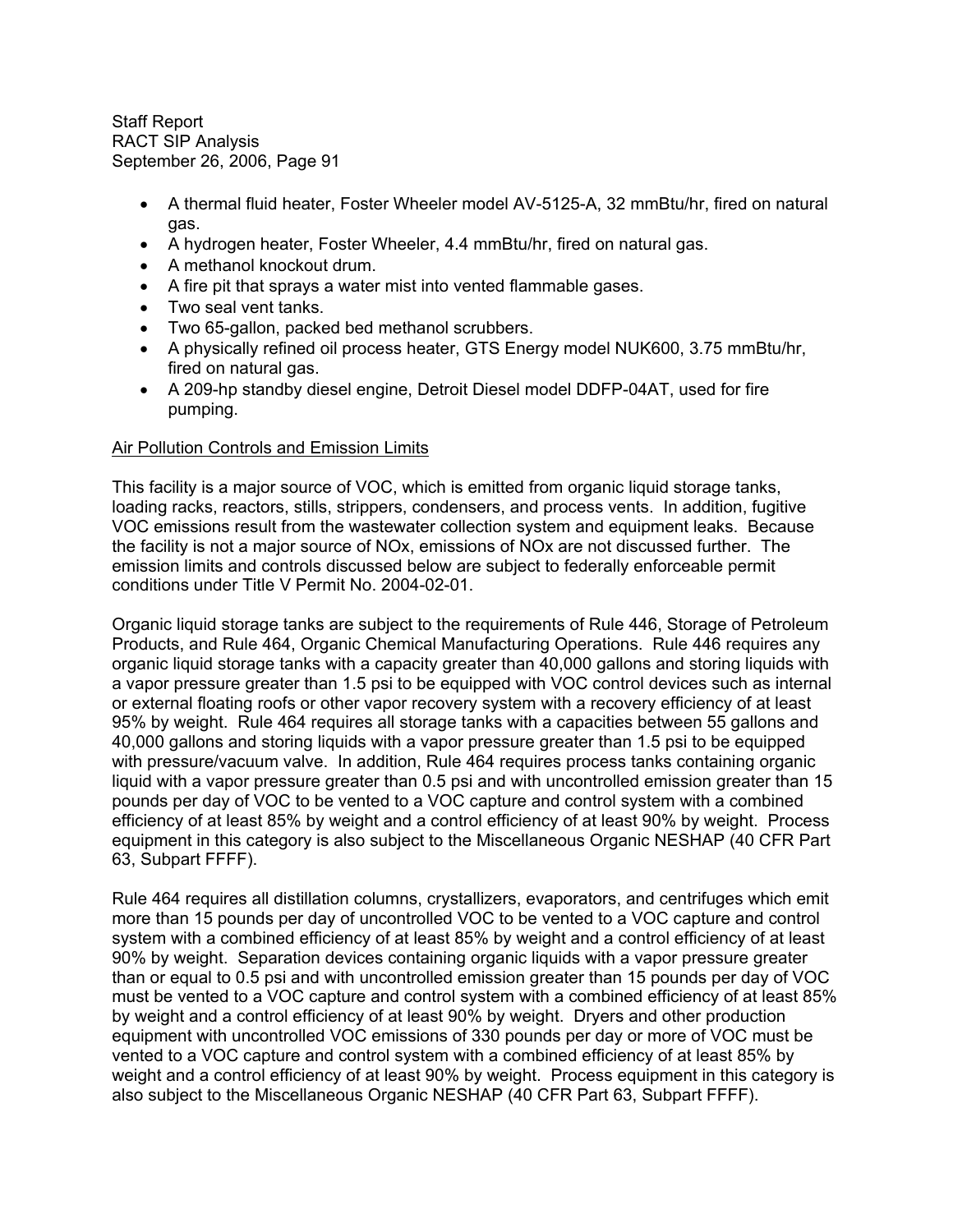The wastewater collection system is also subject to Rule 464. All wastewater collection and transport devices containing wastewater with a VOC concentration of 500 ppm by weight or greater and with a flow rate of 1 liter per minute or greater, or with a VOC concentration of 10,000 ppm by weight or greater at any flow rate, are equipped with solid, vapor-tight, full contact fixed covers. Wastewater operations are also subject to the Miscellaneous Organic NESHAP (40 CFR Part 63, Subpart FFFF).

Loading racks are subject to requirements under Rule 464. Loading operations involving transfer of organic liquids with a vapor pressure greater than 0.5 psi must be equipped with a vapor balance system or a VOC capture and control system with a combined efficiency of at least 85% by weight and a control efficiency of at least 90% by weight. Process equipment in this category is also subject to the Miscellaneous Organic NESHAP (40 CFR Part 63, Subpart FFFF).

Fugitive emissions from equipment leaks are subject to the requirements of Rule 443, Leaks from Synthetic Organic Chemical and Polymer Manufacturing. Affected components include flanges, valves, pumps, compressors, open-ended lines, sampling connections, and pressure relief devices. Rule 443 requires an quarterly inspection and repair program to minimize the emissions of VOC from leaking components. A leak is defined as a liquid drip of greater than 3 drops per minute; a reading of 10,000 ppm or greater above background on a portable hydrocarbon detection instrument; or a visible mist. Fugitive emissions are also subject to the Miscellaneous Organic NESHAP (40 CFR Part 63, Subpart FFFF).

# RACT Discussion

The VOC emission units at Procter & Gamble are subject to three District rules and a NESHAP that, in combination, require controls that meet or exceed the requirements of RACT:

- Rule 443, Leaks from Synthetic Organic Chemical and Polymer Manufacturing
- Rule 446, Storage of Petroleum Products
- Rule 464, Organic Chemical Manufacturing Operations
- Miscellaneous Organic NESHAP (40 CFR Part 63, Subpart FFFF)

The District has been delegated enforcement authority for the NESHAP. Full compliance is required by May 10, 2008.

There are no District rules that limit the emissions of VOC from the gas-fired combustion equipment. However, Staff is not aware of any cost effective controls that can be applied to VOC emissions from the combustion of natural gas, nor is there any federal guidance for such controls. The combustion process itself is inherently efficient in destroying VOC.

#### **Conclusion**

The RACT requirements have been satisfied for the emission units at Procter & Gamble, because all VOC emission units are subject to SIP-approved rules and/or the NESHAP that have been determined to satisfy RACT. There are no applicable RACT controls for VOC emissions from the gas-fired combustion equipment.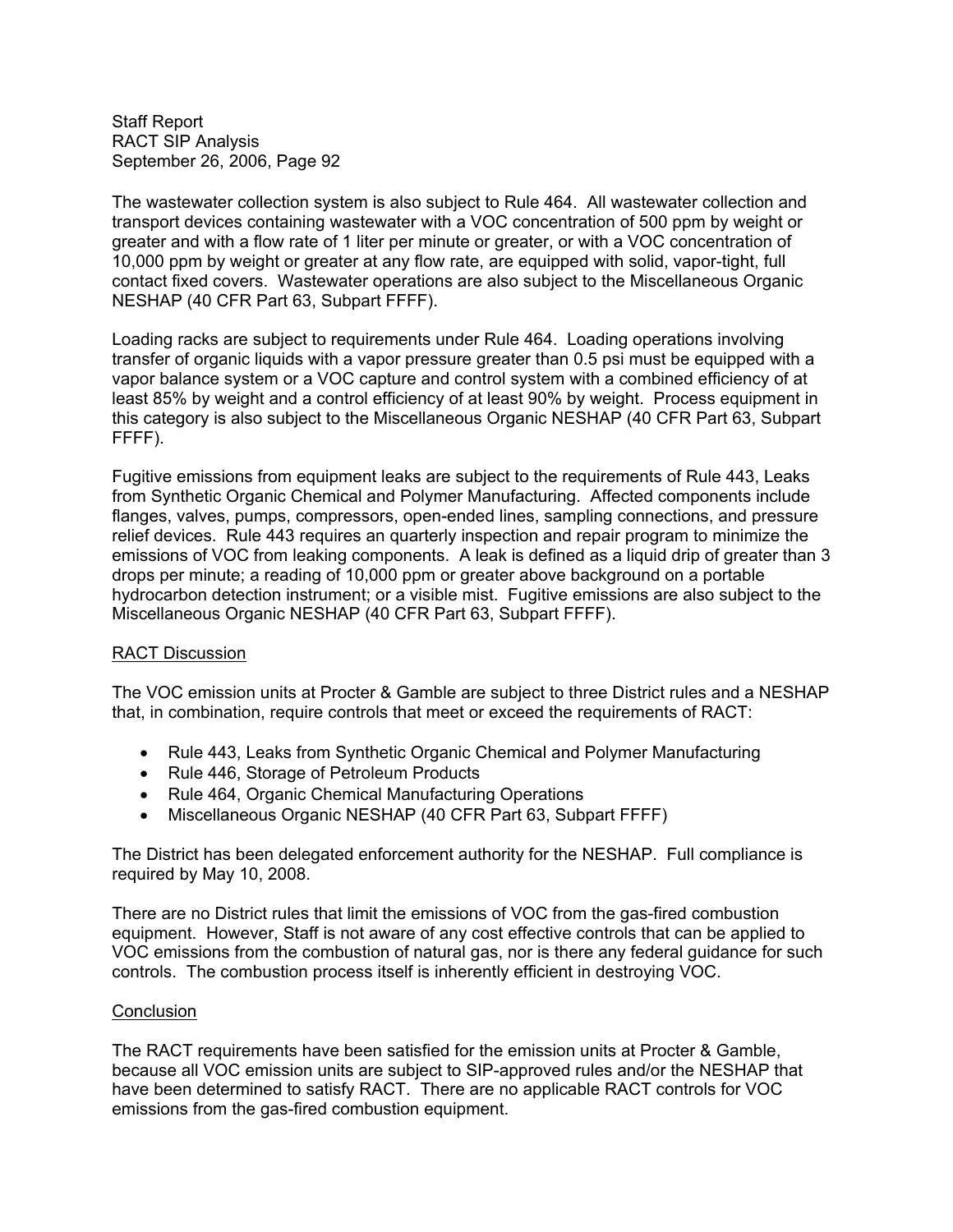## **Major Source: Sacramento Cogeneration Authority**

Potential to Emit

VOC: 16.8 ton/yr (non-major) NOx: 99.4 tons/yr (major)

#### Facility Description

The Sacramento Cogeneration Authority is a combined cycle, cogeneration power plant with an electrical generating capacity of 171 MW. The facility also supplies up to 90,000 lb/hr of steam to a nearby chemical plant. The plant consists of the following components:

- Two combined cycle, natural gas-fired General Electric model LM6000 gas turbines, rated at 42 MW (450 mmBtu/hr input) each.
- Two heat recovery steam generators, each incorporating an 83.2 mmBtu/hr duct burner, to produce steam from the hot turbine exhaust gas.
- One 45 MW steam turbine.
- One simple cycle, natural gas-fired General Electric model LM6000 gas turbine, rated at 42 MW (450 mmBtu/hr input).
- One 108.7 mmBtu/hr auxiliary boiler to provide steam when the combined cycle turbines are not operating.
- One cooling tower designed to circulate 48,850 gal/min of water.

#### Air Pollution Controls and Emission Limits

This facility is a major source of NOx. Emissions of NOx are produced from natural gas combustion in the three gas turbines, the duct burners, and the auxiliary boiler. The controls discussed below are subject to federally enforceable permit conditions under Title V Permit No. 97-12-01.

The three gas turbines are equipped with water injection and selective catalytic reduction (SCR) to control NOx emissions to a permit limit of 5 ppmy  $\omega$  15%  $O_2$ . The duct burners are upstream of the SCR systems, such that NOx emissions from the duct burners are also controlled to 5 ppmv  $@15\%$  O<sub>2</sub>.

The auxiliary boiler is equipped with ultra low NOx rapid mix burners to control NOx emissions to a permit limit of 9 ppmy  $\omega$  3%  $O_2$ . However, when the boiler is operating at less than 25% of full load, the unit is permitted to emit 30 ppmv  $@3\% O_2$  due to technological limitations of the burner at low loads.

#### RACT Discussion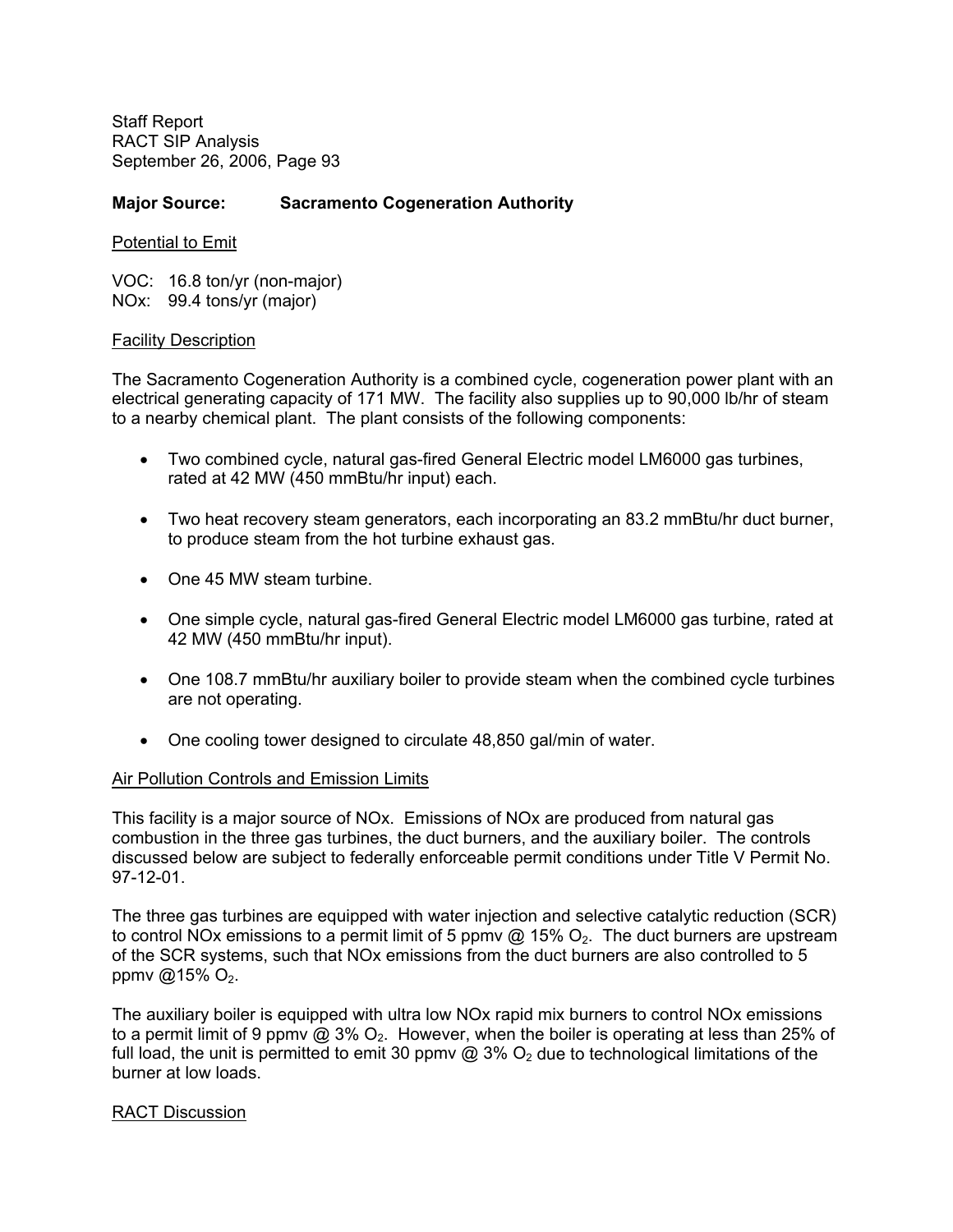The gas turbines are subject to Rule 413 – Stationary Gas Turbines, which has been determined to satisfy the RACT requirement for this source category. The applicable NOx emission limit in Rule 413 is 9 ppm  $\omega$  15% O<sub>2</sub>.

The gas turbines are also subject to the less stringent requirements of Title 40 of the Code of Federal Regulations, Part 60, Subpart GG – Standards of Performance for Stationary Gas Turbines. The applicable NOx limit from this regulation in 96 ppm  $\omega$  15% O<sub>2</sub>, based on a heat input rate of 11.3 kJ/w-hr.

The auxiliary boiler is subject to Rule 411 – NOx from Boilers, Process Heaters, and Steam Generators, which has been determined to satisfy the RACT requirement for this source category. The applicable NOx emission limit in Rule 411 is 30 ppmv  $@3\%$  O<sub>2</sub>.

There is no EPA guidance on RACT that is applicable to the duct burners. There are, however, two New Source Performance Standards (NSPS) that apply to duct burners in combined cycle systems: Subparts Da and Db of 40 CFR Part 60. In each of these subparts, the NOx standard for duct burners is 0.2 lb/mmBtu, which is equivalent to approximately 55 ppmv  $@15\%$  O<sub>2</sub>.

The duct burners fire into the hot turbine exhaust, and their emissions are therefore combined with the emissions from the turbines upstream of the emission controls. It is not feasible to operate the duct burners without operating the turbines. Therefore, the emissions from the duct burners are also subject to the NOx limit of Rule 413, 9 ppmv  $@$  15%  $O<sub>2</sub>$ . This level of control satisfies the requirements of RACT for this source type.

#### **Conclusion**

The RACT requirements have been satisfied for the gas turbines, duct burners, and the auxiliary boiler because these units are subject to SIP-approved rules that have been determined to satisfy RACT.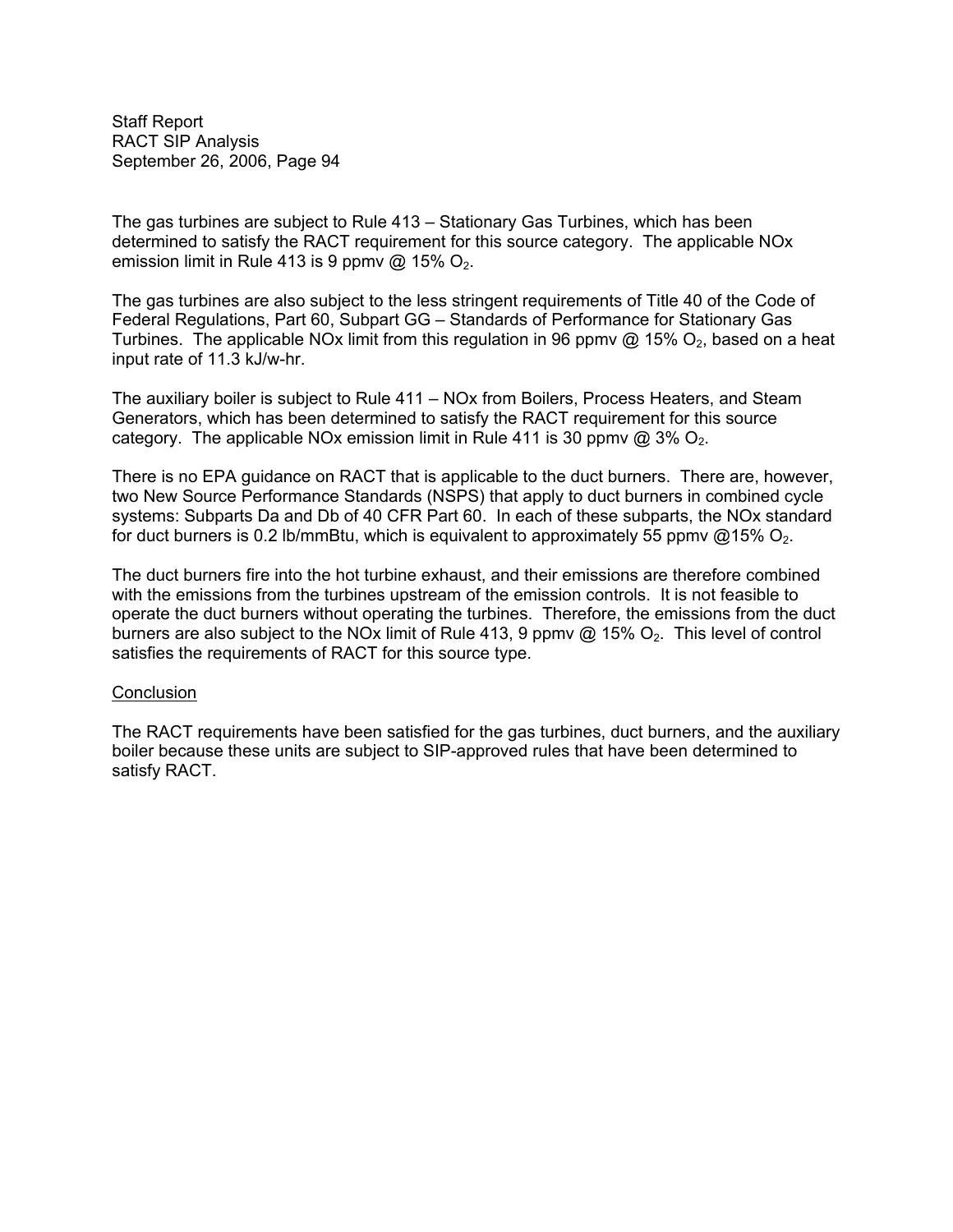# **Major Source: Santa Fe Pacific Pipeline**

Potential to Emit

VOC: 90.1 tons/yr (major) NOx: 8.1 tons/yr (non-major)

#### Facility Description

The Santa Fe Pacific Pipeline (SFPP) bulk terminal was constructed and placed into service in 1957. The terminal receives refined fuels via SFPP's 10" and 12" pipelines. These fuels are held temporarily in storage tanks and then loaded into tank trucks to resupply surrounding retail gas stations and public/private businesses. Additional product can be transferred by 3" and 4" pipelines to the properties that were formally McClellan Air Force Base and Mather Air Force Base but are now non-military airports. The petroleum products stored and dispensed at the terminal are not owned by SFPP. SFPP only provides storage tank capacity and tank truck loading equipment for the amounts and types of petroleum products requested by the companies that use its services.

The plant contains 15 permitted emission units:

- A 1,985,424 gallon, external floating roof storage tank, storing organic liquid with a vapor pressure less than 11 psi.
- A 1,985,298 gallon, external floating roof storage tank, storing organic liquid with a vapor pressure less than 11 psi.
- A 1,978,326 gallon, external floating roof storage tank, storing organic liquid with a vapor pressure less than 11 psi.
- A 1,986,390 gallon, external floating roof storage tank, storing organic liquid with a vapor pressure less than 11 psi.
- A 547,092 gallon, external floating roof storage tank, storing organic liquid with a vapor pressure less than 11 psi.
- A 1,079,862 gallon, external floating roof storage tank, storing organic liquid with a vapor pressure less than 11 psi.
- A 193,284 gallon, internal floating roof storage tank, storing organic liquid with a vapor pressure less than 11 psi.
- A 809,802 gallon, internal floating roof storage tank, storing organic liquid with a vapor pressure less than 11 psi.
- A 1,515,318 gallon, internal floating roof storage tank, storing organic liquid with a vapor pressure less than 11 psi.
- A 1,216,992 gallon, internal floating roof storage tank, storing organic liquid with a vapor pressure less than 11 psi.
- A 808,710 gallon, internal floating roof storage tank, storing organic liquid with a vapor pressure less than 11 psi.
- A loading rack consisting of 2 gasoline loading spots with 4 pumps and 2 diesel loading spots with 2 pumps, and vented to a vapor recovery system.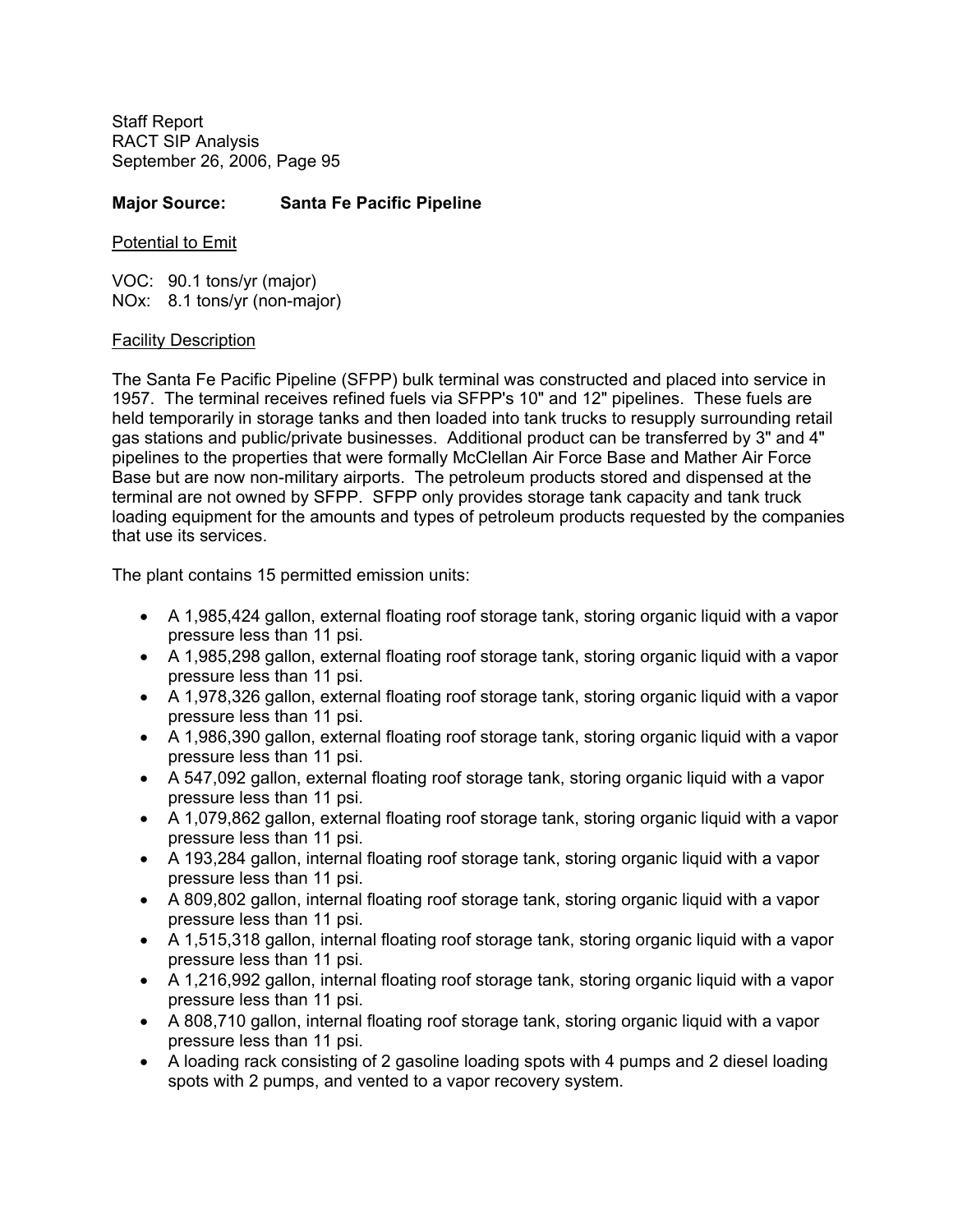- A loading rack consisting of 2 gasoline loading spots with 3 pumps, 2 diesel loading spots with 1 pump, and 1 transmix loading spot with 1 pump, and vented to a vapor recovery system.
- A loading rack consisting of 2 gasoline loading spots with 2 pumps, 2 diesel loading spots with 2 pumps, and 1 Jet A loading spot with 1 pump, and vented to a vapor recovery system.
- A vapor collection refrigeration/thermal oxidizer system with a capacity of 800 cubic feet per minute, consisting of a refrigerated condenser, Edwards model DEC-3600, and a thermal oxidizer, John Zink model S76300.

## Air Pollution Controls and Emission Limits

This facility is a major source of VOC. Emissions of VOC are produced from working and standing losses from the storage tanks, the loading racks, and the vapor recovery system. The controls discussed below are subject to federally enforceable permit conditions under Title V Permit No. 2002-04-02.

The storage tanks are subject to Rule 446, Storage of Petroleum Products. Each of the tanks has a capacity greater than 40,000 gallons and stores organic liquids with a vapor pressure greater than 1.5 psi. The rule requires such tanks to be equipped with floating roofs or be vented to a control device with an overall efficiency of at least 95% by weight. Six of the tanks have external floating roofs that comply with the rule requirements. The other five tanks have internal floating roof that comply with the rule requirements.

The loading racks are subject to Rule 447, Organic Liquid Loading. The loading racks are limited to VOC emissions of 0.08 pounds per 1,000 gallons of organic liquid transferred. This requirement is met by venting the loading racks to the absorption/carbon adsorption vapor recovery system.

#### RACT Discussion

The VOC emission units at this facility are subject to two District rules that require controls that meet or exceed the requirements of RACT:

- Rule 446, Storage of Petroleum Products
- Rule 447, Organic Liquid Loading

There are no sources of VOC that are not controlled under one of these two rules.

#### **Conclusion**

The RACT requirements have been satisfied for the emission units at the SFPP bulk terminal, because all VOC emission units are subject to SIP-approved rules that have been determined to satisfy RACT.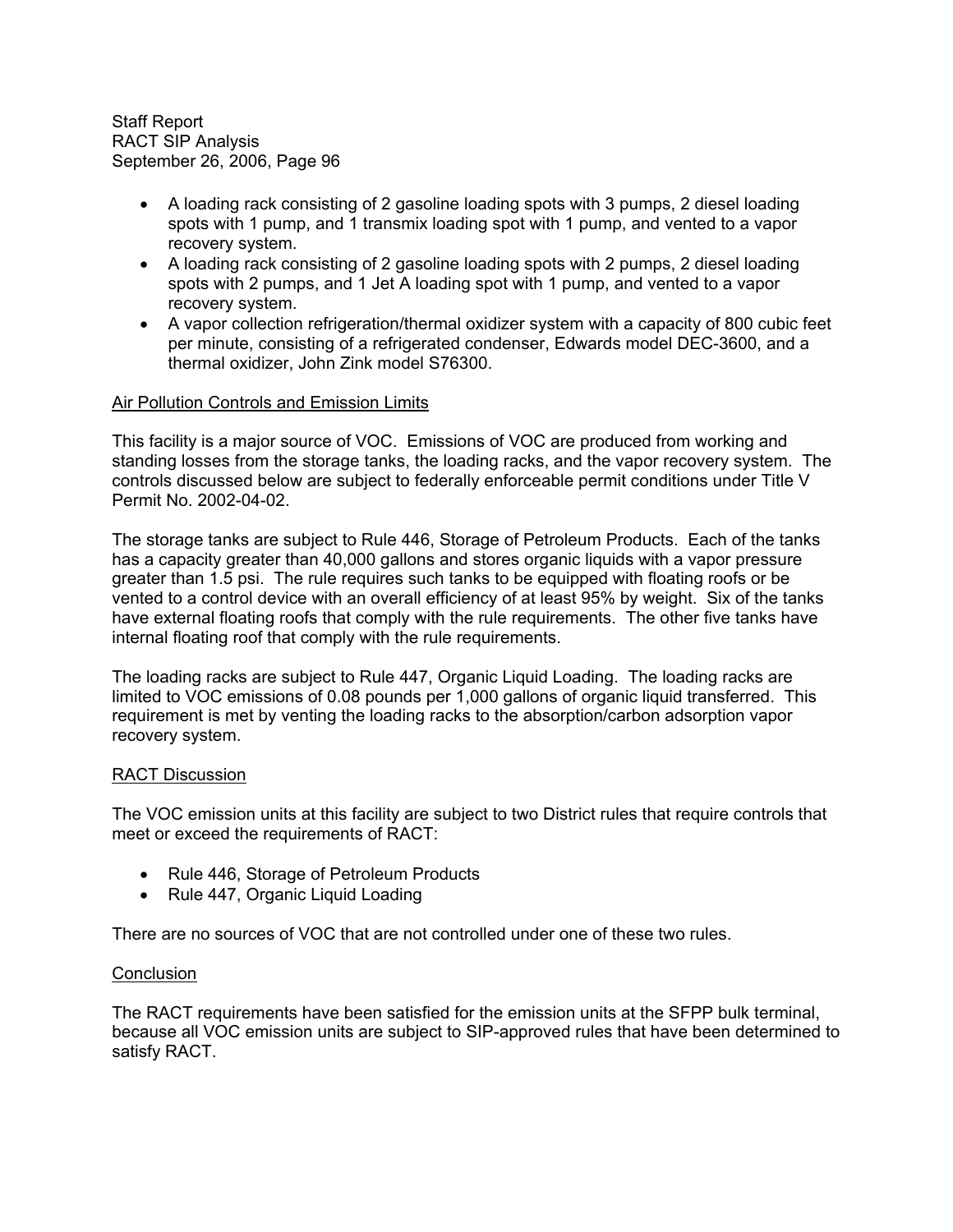# **Major Source: UC Davis Medical Center**

Potential to Emit

VOC: 29 tons/yr (non-major) NOx: 91 tons/yr (major)

## Facility Description

The University of California, Davis (UC Davis) operates the UC Davis Medical Center in Sacramento. The UC Davis Medical Center is a health care provider for the community and a teaching hospital for the UC Davis School of Medicine. The university established the Medical Center in 1973 to support the clinical and research missions of the then new UC Davis School of Medicine. Licensed for 528 beds and fully accredited, UC Davis Medical Center is the region's dominant Level I comprehensive adult and pediatric trauma center.

Electrical power for the facility is generated from an onsite co-generation central power plant. The electrical generation plant uses a natural gas fueled gas turbine to generate electricity and captures the heat emitted by the gas turbine to produce steam for heating and cooling. In addition, four large and eight small natural gas fueled boilers provide steam when the gas turbine capacity is exceeded or the gas turbine is out of service. Emergency electrical power is provided by eight diesel fueled internal combustion engines driving electrical generators. Emergency water pumping for fire fighting is provided by one internal combustion engine driving a fire pump.

The facility contains 22 permitted emission units:

- A gas turbine, General Electric model LM 2500, with an input capacity of 260 mmBtu/hr, fired on natural gas. The turbine is equipped with water injection and selective catalytic reduction (SCR) for NOx control, and an oxidation catalyst for CO control.
- Four 34.1 mmBtu/hr boilers, Johnston Boiler Company model PFTA750-4LG-150S, fired with natural gas as primary fuel and diesel as a backup fuel.
- Five 2,876-hp diesel engines, Caterpillar model 3516B DITA SC 140F, driving emergency backup electrical generators.
- Eight 0.4 mmBtu/hr boilers, Bryan model MOD-400S-100-G, fired on natural gas, used for hot water heating.
- A 750-hp diesel engine, Cummins model KTTA19G2, driving an emergency backup electrical generator.
- A 156-hp diesel engine, Caterpillar model FM/ULI/3208 DINA, driving a water pump for fire fighting.
- A 890-hp diesel engine, Caterpillar model 3412, driving an emergency backup electrical generator.
- A 68-hp diesel engine, Cummins model 4B3.9-G, driving an emergency backup electrical generator.
- A gasoline dispensing facility, consisting of two 10,000 gallon underground gasoline tanks, one 10,000 gallon underground diesel tank, and 3 dispensing nozzles. The dispensing facility is equipped with Phase I and Phase II vapor recovery.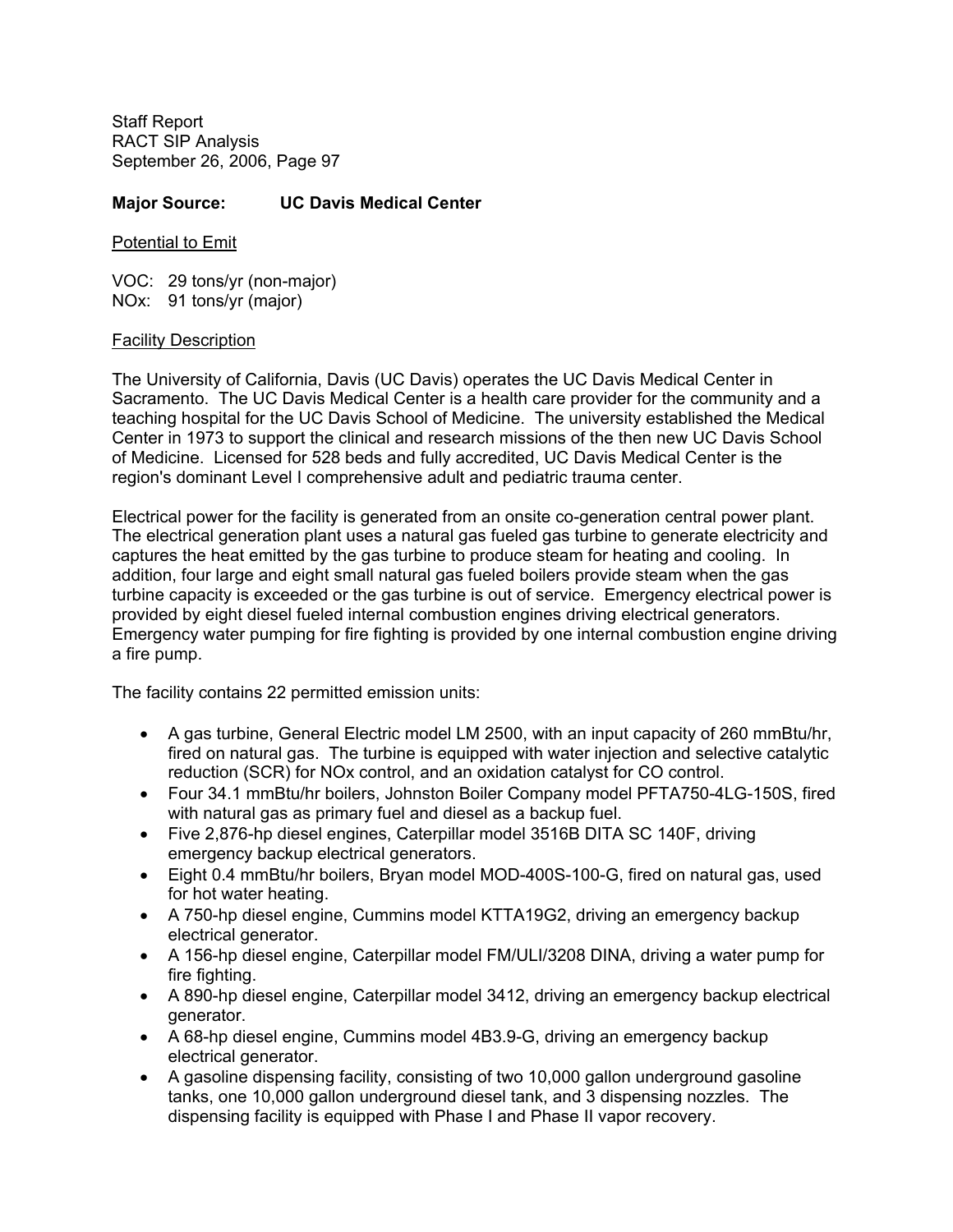#### Air Pollution Controls and Emission Limits

This facility is a major source of NOx. Emissions of NOx are produced the gas turbine, 12 boilers, and 9 diesel engines. The controls discussed below are subject to federally enforceable permit conditions under Title V Permit No. 2005-16-01

The gas turbine is equipped with water injection and SCR to control NOx emissions to a permit limit of 5 ppmv  $@$  15%  $O_2$ .

The four 34.1 mmBtu/hr boilers are equipped with low NOx burners that control NOx emissions to a permit limit of 30 ppmv NOx  $\omega$  3% O<sub>2</sub> when firing on natural gas and 40 ppmv NOx  $\omega$  3%  $O<sub>2</sub>$  when firing on diesel fuel. These boilers can fire on diesel fuel only when natural gas is unavailable, and each boiler is limited to 168 hours per calendar year (including up to 48 hours per year for equipment and emissions testing) of operation on diesel fuel. The eight 0.4 mmBtu/hr boilers have permitted emissions of 100 pounds of NOx per million cubic feet of natural gas.

Four of the 2,876-hp emergency standby diesel engines are limited to 50 hours per year of operation for maintenance purposes and 750 hours per year for operation for all operation (maintenance and emergency). The other 2,876-hp emergency standby diesel engine is limited to 50 hours per year of operation for maintenance purposes and 200 hours per year for operation for all operation.

The 750-hp, 156-hp, 890-hp, and 68-hp emergency standby diesel engines are limited to 40 hours per year of operation for maintenance purposes and 200 hours per year for operation for all operation.

The gasoline dispensing facility is equipped with CARB-certified Phase I and Phase II vapor recovery systems that reduce VOC emissions by at least 95% by weight. The facility is permitted to dispense no more than 30,000 gallons of gasoline per calendar quarter.

#### RACT Discussion

The gas turbine is subject to Rule 413 – Stationary Gas Turbines, which has been determined to satisfy the RACT requirement for this source category. The applicable NOx emission limit in Rule 413 is 9 ppmy  $@$  15%  $O_2$ .

The four 34.1 mmBtu/hr boilers are subject to Rule 411 – NOx from Boiler, Process Heaters and Steam Generators, which has been determined to satisfy the RACT requirement for this source category. The applicable NOx emission limit in Rule 411 is 30 ppmy  $\omega$  3% O<sub>2</sub> when firing on natural gas. When firing on diesel fuel, Rule 411 limits NOx emissions to 150 ppmv @  $3\%$  O<sub>2</sub>, provided that each boiler is limited to 168 hours per calendar year (including up to 48 hours per year for equipment and emissions testing) of operation on diesel fuel.

The eight 0.4 mmBtu/hr boilers are exempt from the requirements of Rule 411 because they have input ratings less than 1 mmBtu/hr. The eight boilers have a combined potential to emit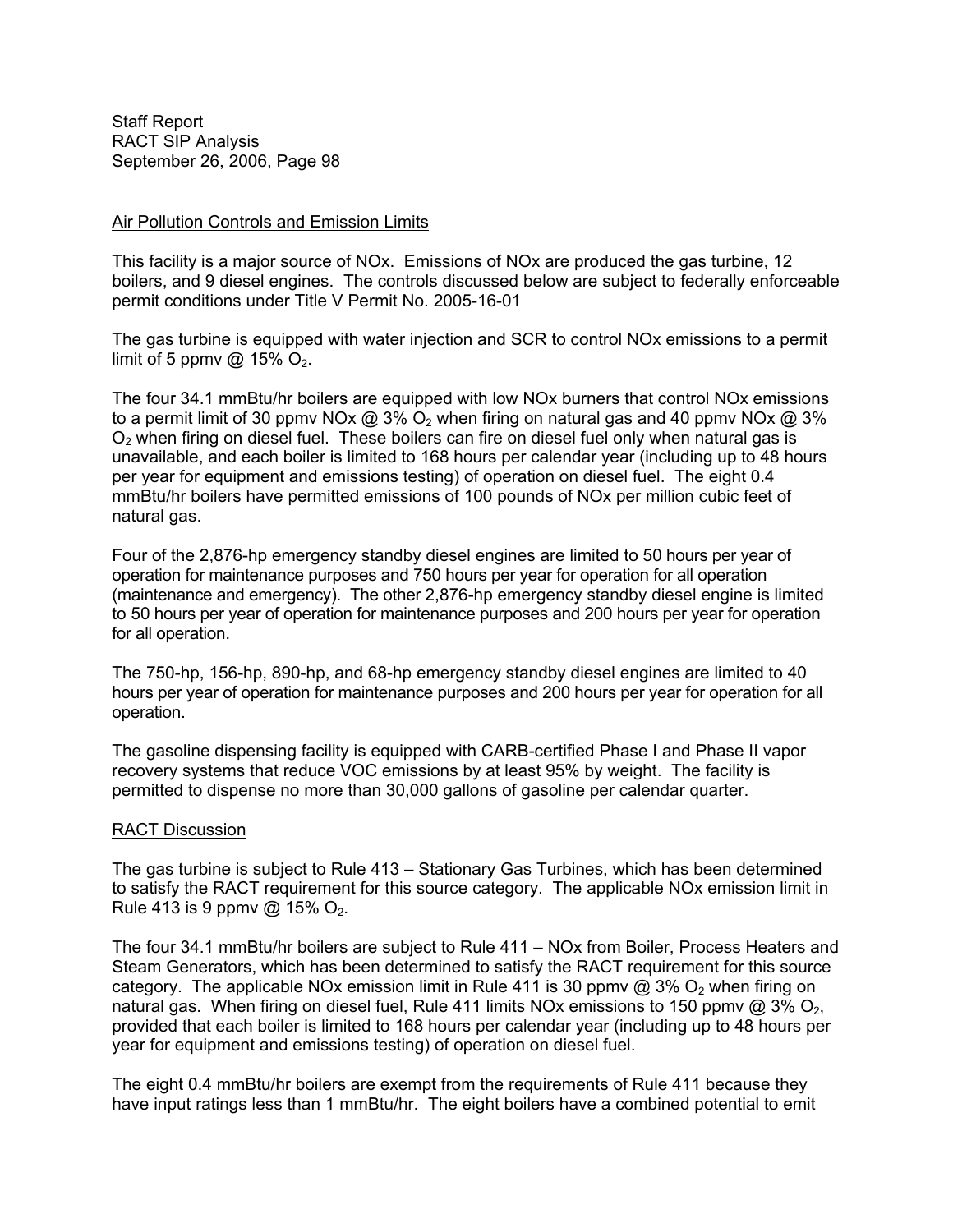(uncontrolled) of less than 8 lb/day. Although, EPA's "Bluebook" (*Issues Relating to VOC Regulation Cutpoints, Deficiencies, and Deviations*, May 25, 1988, revised January 11, 1990) does not address NOx, it does establish a de minimus level for VOC emissions from coating operations of 15 lb/day actual emissions. Adapting this guidance for NOx emissions, the eight boilers are considered to be a de minimus source of NOx.

The emergency standby engines are subject to Rule 412 – Stationary Internal Combustion Engines at Major Stationary Sources of NOx, which has been determined to satisfy the RACT requirement for this source category. However, emergency standby engines are exempt from the emission limits of Rule 412 as long as they are operated no more 100 hours per year for maintenance purposes. There is no guidance on RACT emission limits that is applicable to emergency standby engines, as such controls would not be cost effective.

The gasoline dispensing facility is subject to Rule 448, Gasoline Transfer into Stationary Storage Containers, and Rule 449, Transfer of Gasoline into Vehicle Fuel Tanks. These rules require CARB-certified Phase I and Phase II vapor recovery systems that reduce VOC emissions by at least 95% by weight.

#### **Conclusion**

The RACT requirements have been satisfied for the emission units at the UC Davis Medical Center, because all VOC and NOx emission units are subject to or exempt from SIP-approved rules that have been determined to satisfy RACT.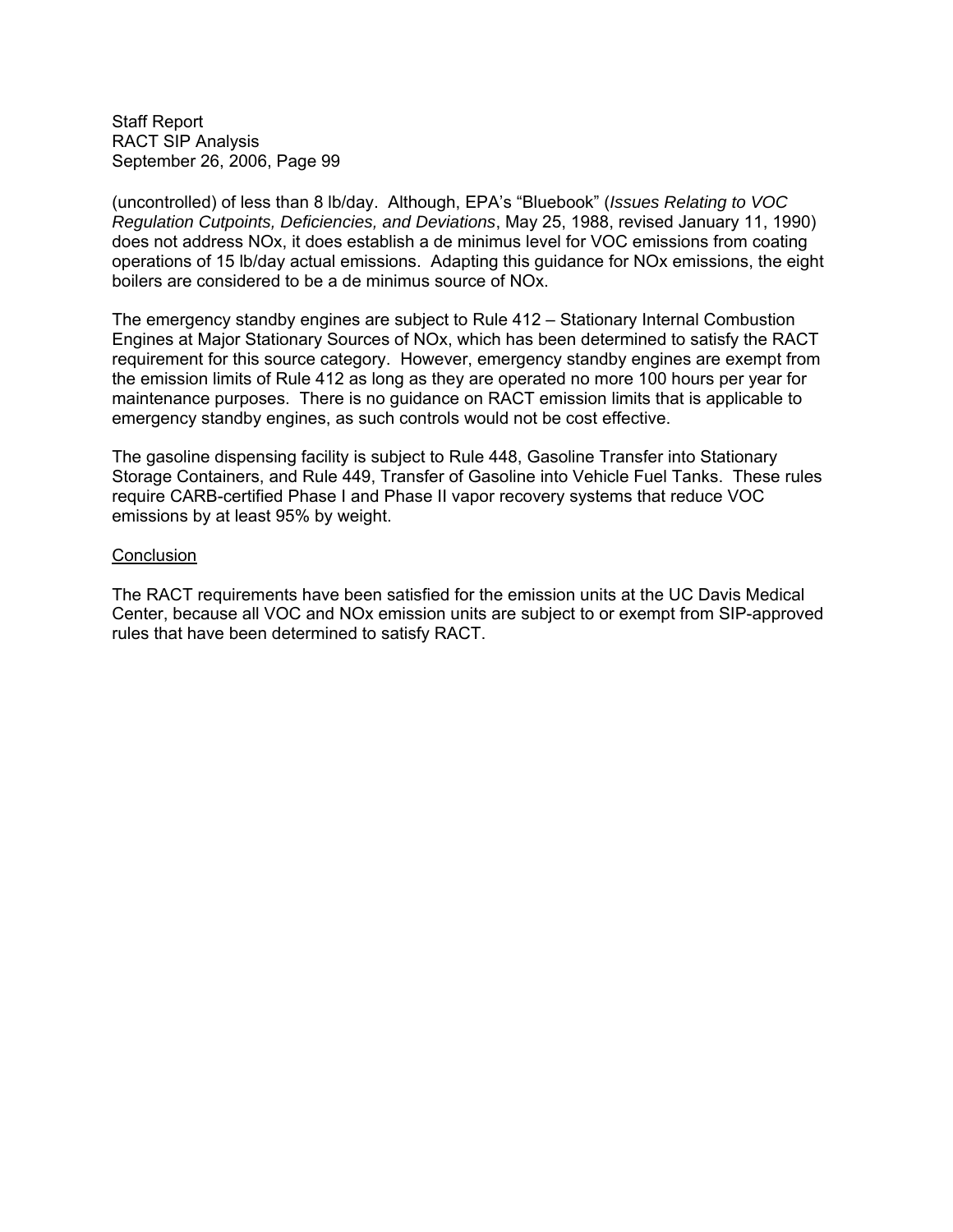**Appendix D** 

**Permit to Operate 17359 for the Kiefer Landfill Flare**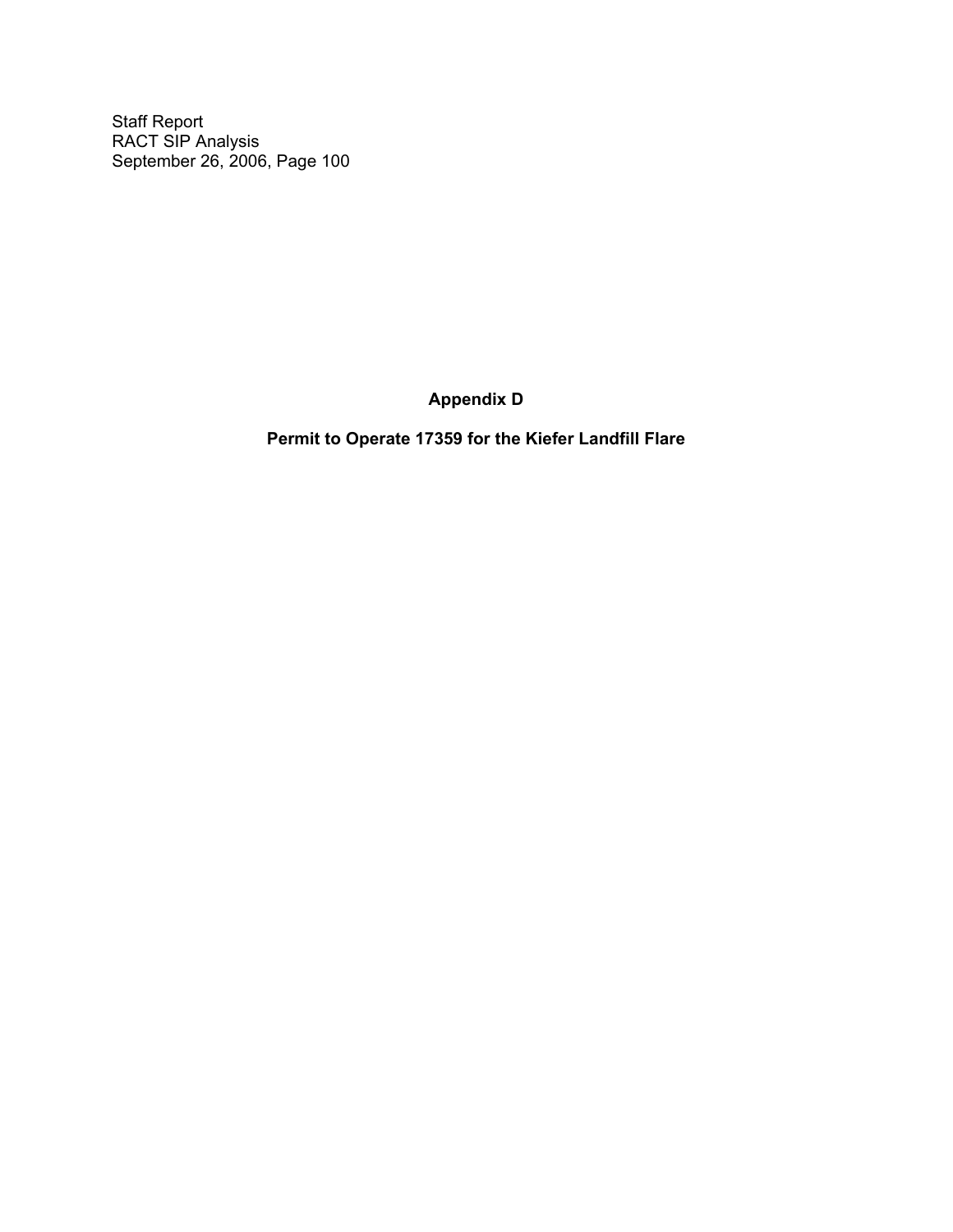#### Permit Description

The permit being submitted for inclusion in the SIP is the local District permit for the air pollution control landfill gas flare (currently P/O 17359). Permit conditions that have been left blank do not pertain to the NOx 0.06 lbs/mmBtu limit on the flare permit. A copy of the permit is attached to this document.

## Additional Conditions to be Included in the Permit:

California Health and Safety Code Section 42301.10 states "In any district that has a permit system established pursuant to Section 42300, the air pollution control officer may include, in any permit issued to a Title V source, emission limits, standards, and other requirements that ensure compliance with all federal Clean Air Act "applicable requirements," as that term is defined in regulations adopted by the Environmental Protection Agency pursuant to Title V, including those requirements specified in an applicable implementation plan as defined by Section 7602 (q) of Title 42 of the United States Code, and Parts C (42 U.S.C. Sec. 7470 et seq.) and D (42 U.S.C. Sec. 7501 et seq.) of Title I of the Clean Air Act.

42 U.S.C. Section 7602(q) refers to 42 U.S.C. Section 7410 which includes the general SIP requirements. The RACT SIP is an update to the General SIP. Pursuant to Health and Safety Section 42301.10 the Air Pollution Control officer may include any additional conditions that are needed to meet the RACT SIP requirements.

The following conditions will be added to the permit at its next update: 1) the NOx limit under Condition #6 shall remain in effect regardless of the permit expiring or reissuance of the permit; 2) the emission limit satisfies the RACT requirement; 3) require copies of the source test results to be available at the facility for 5 years; and 4) the specific source test method that will be used to determine compliance with the NOx limit.

#### Specific Conditions to Be Added:

# **RACT DETERMINATION**

- 28. This permit incorporates a Reasonably Available Control Technology (RACT) determination as required by Title I provisions of the Clean Air Act Amendments.
- 29. The expiration date shown on this permit is for state purposes. For Federal enforcement purposes the RACT provisions of this permit that are approved by U.S. Environmental Protection Agency (EPA) shall remain in effect as part of the State Implementation Plan (SIP) until replaced pursuant to 40 CFR 51 and approved by the EPA.

#### Specific Conditions to be Amended:

The following will be added to existing Condition 16 under the "At all times" column.

16.F. Records of sources test plans and results to determine compliance with the NOx limit in Condition #6 shall be maintained for a minimum of 5 years.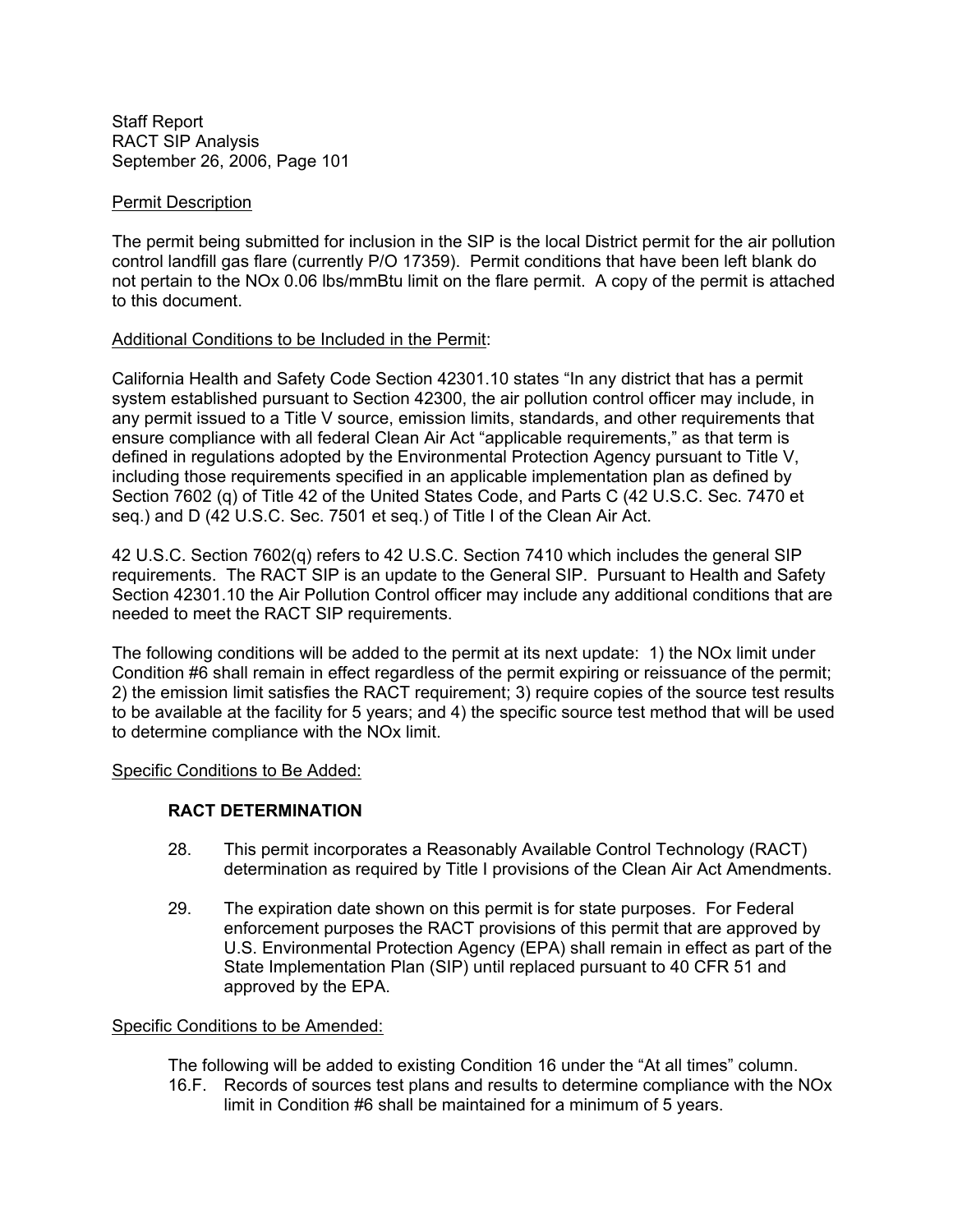The following will be added to Condition #27.

- 27.F. Compliance with the NOX limit shall be determined using one of the following source test methods:
	- 1) ARB Method 100;
	-
	- 2) EPA Method 7E; or<br>3) Any other method a Any other method approved by the U.S. Environmental Protection Agency, the California Air Resources Board, and the Air Pollution Control Officer.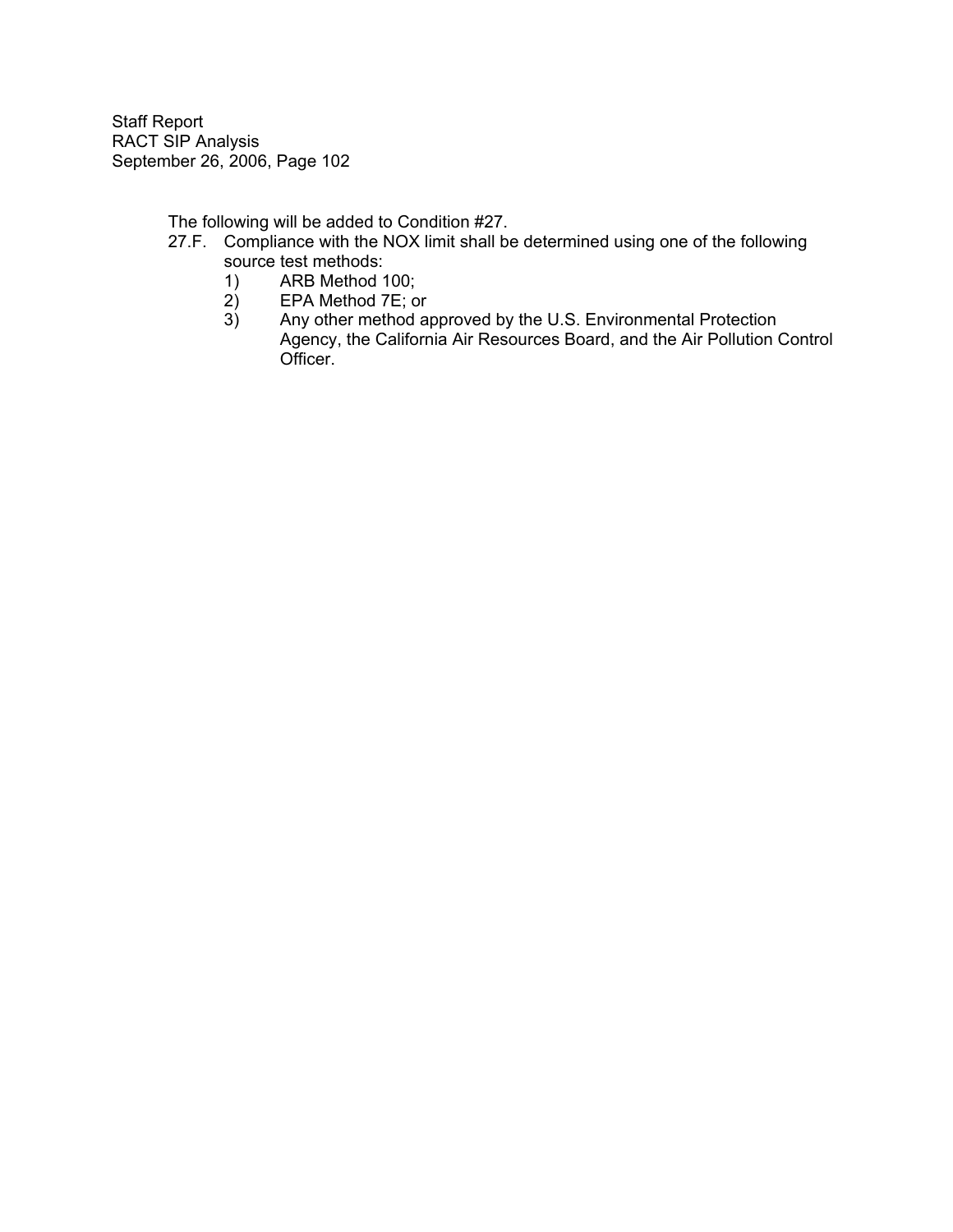| 777 12th Street 3rd Floor<br>Sacramento, CA 95814                         | <b>Service</b>                            |                                                                                                                                            | (916) 874-4800<br>Fax (916) 874-4899 |
|---------------------------------------------------------------------------|-------------------------------------------|--------------------------------------------------------------------------------------------------------------------------------------------|--------------------------------------|
|                                                                           |                                           | SACRAMENTO METROPOLITAN                                                                                                                    |                                      |
|                                                                           |                                           |                                                                                                                                            |                                      |
|                                                                           | AIR<br>MANAGEMENT                         | <b>DISTRICT</b>                                                                                                                            |                                      |
|                                                                           |                                           |                                                                                                                                            |                                      |
|                                                                           |                                           | PERMIT TO OPERATE                                                                                                                          |                                      |
|                                                                           |                                           |                                                                                                                                            |                                      |
|                                                                           |                                           | Kiefer Landfill<br>Department of Waste Management and Recycling<br><b>County of Sacramento</b><br>9850 Goethe Road<br>Sacramento, CA 95827 |                                      |
| Equipment Location: 12701 Kiefer Boulevard and Grantline Road, Sacramento |                                           |                                                                                                                                            |                                      |
| PERMIT NO.                                                                | <b>EQUIPMENT DESCRIPTION</b>              |                                                                                                                                            |                                      |
| 17359                                                                     | Air Pollution Control Landfill Gas Flare, | ,                                                                                                                                          | , enclosed type,                     |
|                                                                           |                                           |                                                                                                                                            |                                      |
|                                                                           |                                           | SUBJECT TO THE FOLLOWING CONDITIONS:                                                                                                       |                                      |
| <b>GENERAL REQUIREMENTS</b>                                               |                                           |                                                                                                                                            |                                      |
| The equipment shall be properly maintained.                               |                                           |                                                                                                                                            |                                      |
|                                                                           |                                           |                                                                                                                                            |                                      |
|                                                                           |                                           |                                                                                                                                            |                                      |
|                                                                           |                                           |                                                                                                                                            |                                      |
|                                                                           |                                           |                                                                                                                                            |                                      |
|                                                                           |                                           |                                                                                                                                            |                                      |
|                                                                           |                                           |                                                                                                                                            |                                      |
|                                                                           |                                           |                                                                                                                                            |                                      |
|                                                                           |                                           |                                                                                                                                            |                                      |
|                                                                           |                                           |                                                                                                                                            |                                      |
|                                                                           |                                           |                                                                                                                                            |                                      |
| 08-07-2006                                                                |                                           | Larry Greene                                                                                                                               |                                      |
|                                                                           |                                           | <b>SMAQMD Air Pollution Control Officer</b>                                                                                                |                                      |
|                                                                           |                                           | by:                                                                                                                                        |                                      |
| Date Issued:<br>Page 1 of 14 Pages                                        | REVOCABLE AND NON-TRANSFERABLE            |                                                                                                                                            | Permit to Operate No.: 17359         |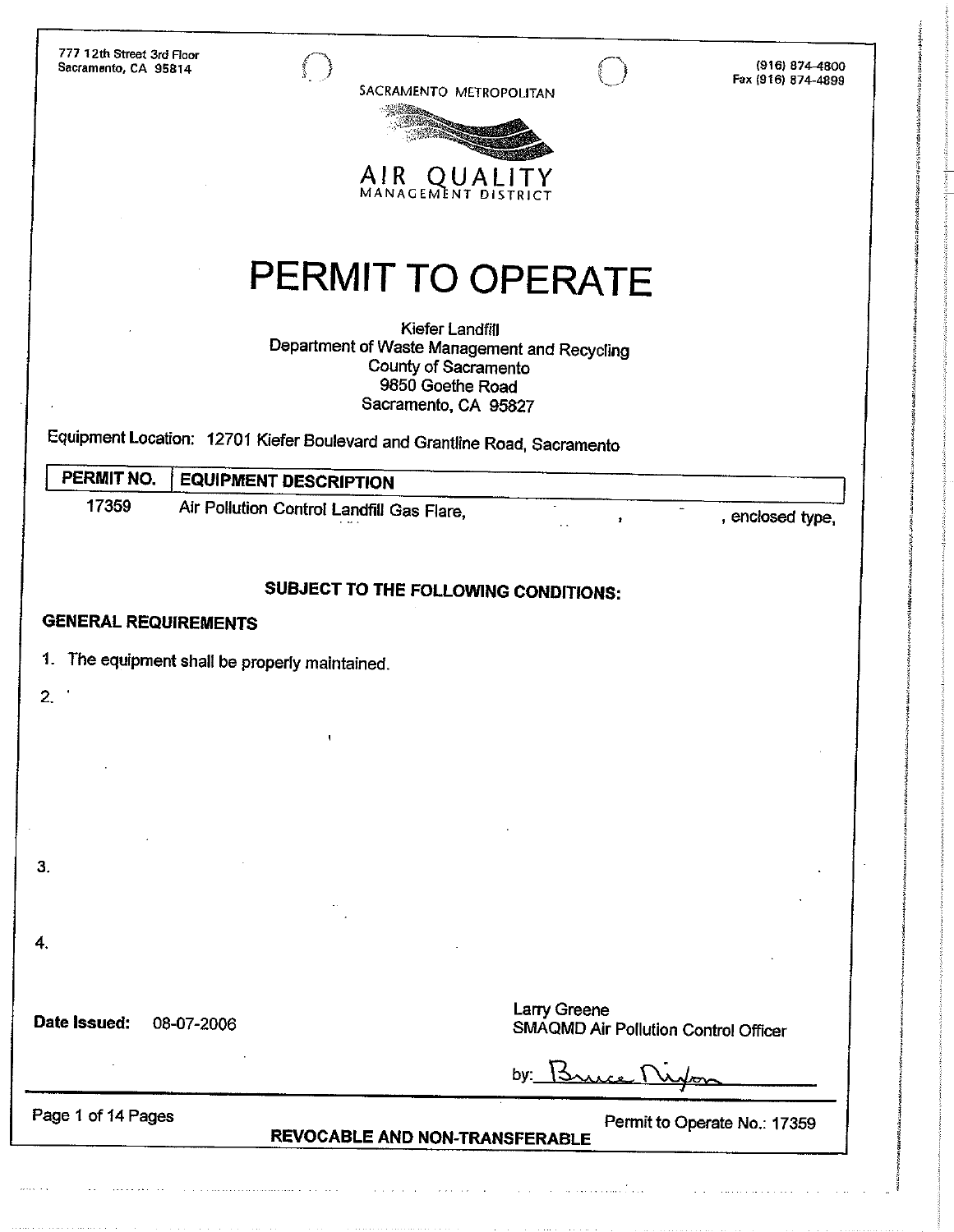# SACRAMENTO TROPOLITAN AIR QUALITY MANAGE BIT DISTRICT

# **EMISSION LIMIT REQUIREMENTS**

. . . . . . . . . .

 $5.$ 

6. Emissions from the Landfill Gas Flare shall not exceed the following:

| Maximum Allowable Emissions |                                              |
|-----------------------------|----------------------------------------------|
| $\cdots$                    |                                              |
|                             |                                              |
|                             |                                              |
|                             |                                              |
|                             |                                              |
|                             |                                              |
|                             | 0.06 lb/MMBTU (high heating value)<br>$   -$ |

7.

Page 2 of 14 Pages

**REVOCABLE AND NON-TRANSFERABLE** 

Permit to Operate No.: 17359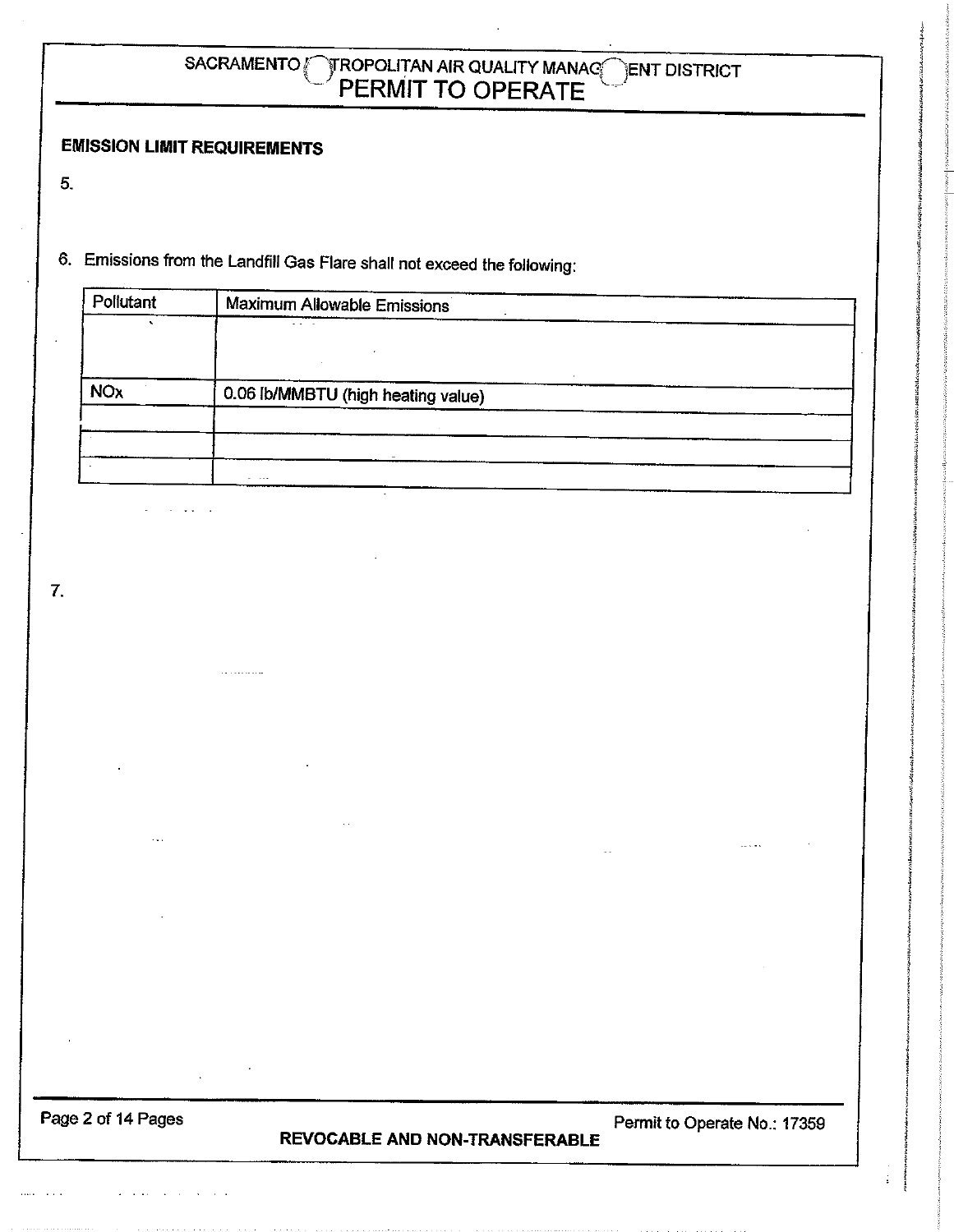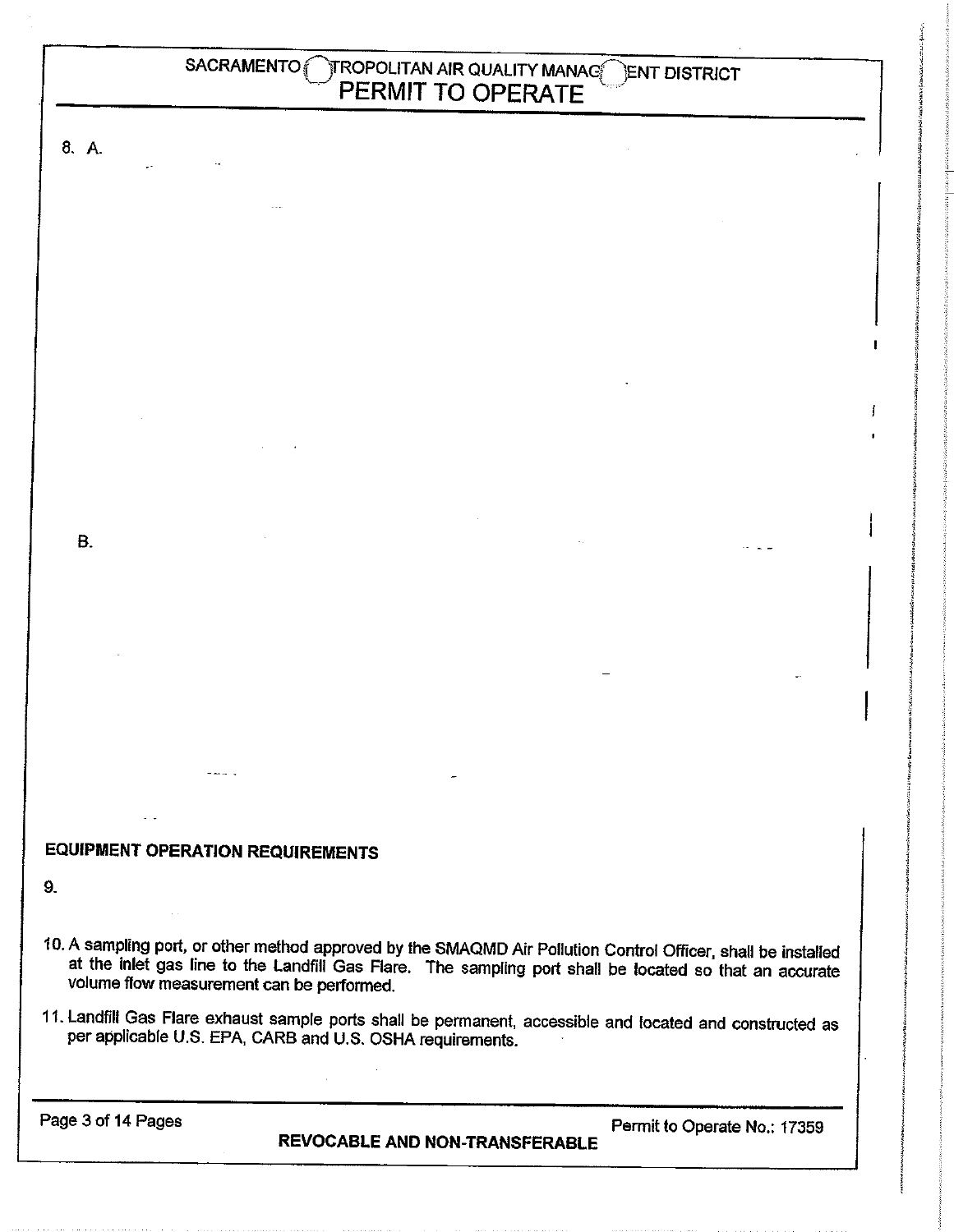|                                          | SACRAMENTO CEROPOLITAN AIR QUALITY MANAGE TENT DISTRICT |  |
|------------------------------------------|---------------------------------------------------------|--|
| 12.                                      |                                                         |  |
|                                          |                                                         |  |
|                                          |                                                         |  |
| 13.                                      |                                                         |  |
|                                          |                                                         |  |
|                                          |                                                         |  |
|                                          |                                                         |  |
| 14.                                      |                                                         |  |
|                                          |                                                         |  |
|                                          |                                                         |  |
| 15                                       |                                                         |  |
| RECORDKEEPING AND REPORTING REQUIREMENTS |                                                         |  |
| 16.                                      |                                                         |  |
|                                          |                                                         |  |
|                                          |                                                         |  |
|                                          |                                                         |  |
|                                          |                                                         |  |
|                                          |                                                         |  |
|                                          |                                                         |  |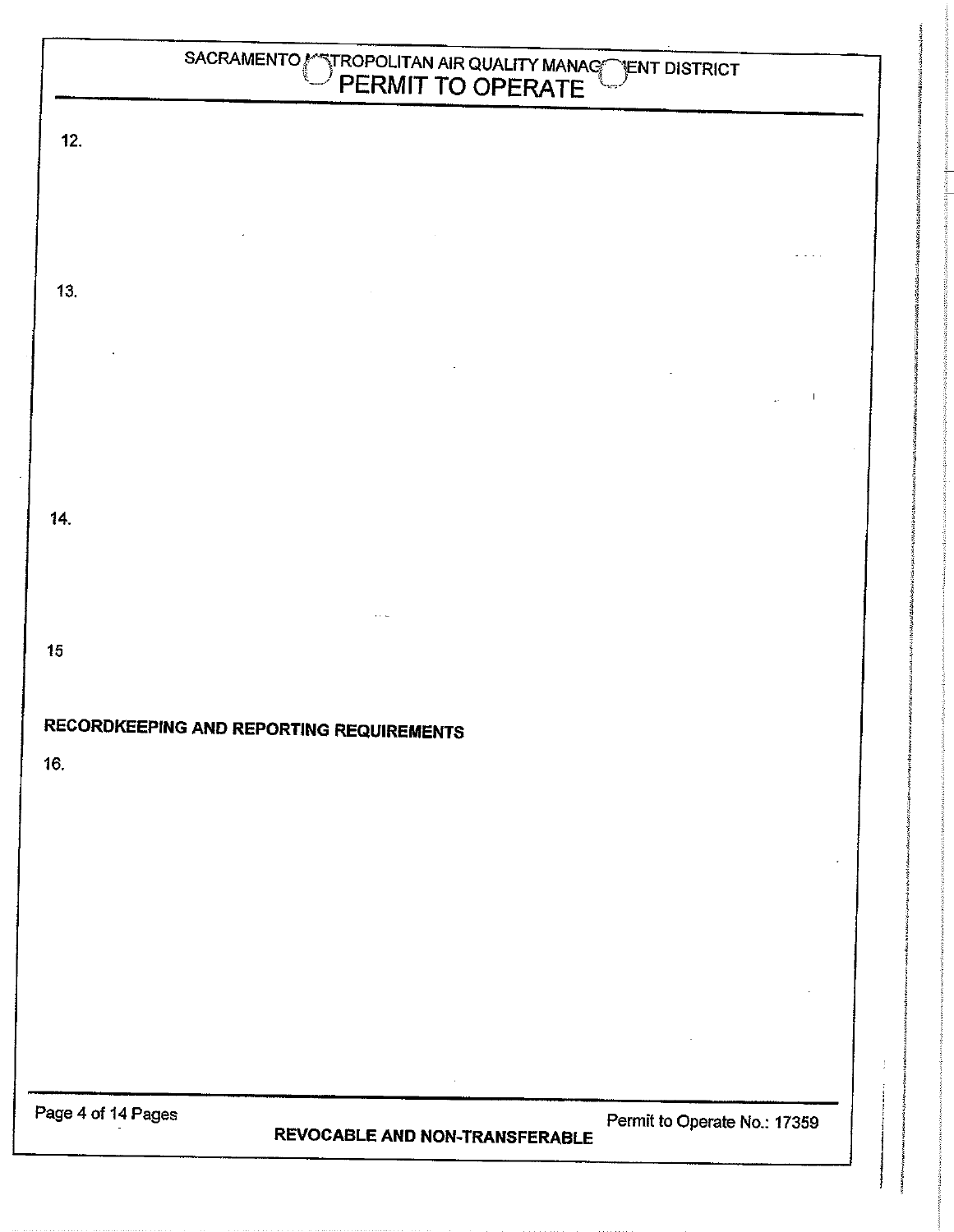|                    | SACRAMENTO <i>SACRAMENTO</i> <b>PERMIT TO OPERATE</b> |                                |                              |  |
|--------------------|-------------------------------------------------------|--------------------------------|------------------------------|--|
|                    |                                                       |                                |                              |  |
|                    |                                                       |                                |                              |  |
|                    |                                                       |                                |                              |  |
|                    |                                                       |                                |                              |  |
|                    |                                                       |                                |                              |  |
|                    |                                                       |                                |                              |  |
|                    |                                                       |                                |                              |  |
|                    |                                                       |                                |                              |  |
|                    |                                                       |                                |                              |  |
|                    |                                                       |                                |                              |  |
| 17.                |                                                       |                                |                              |  |
|                    |                                                       |                                |                              |  |
|                    |                                                       |                                |                              |  |
|                    |                                                       |                                |                              |  |
|                    |                                                       |                                |                              |  |
| 18.                |                                                       |                                |                              |  |
| 19.                |                                                       |                                |                              |  |
|                    |                                                       |                                |                              |  |
|                    |                                                       |                                |                              |  |
|                    |                                                       |                                |                              |  |
|                    |                                                       |                                |                              |  |
|                    |                                                       |                                |                              |  |
| Page 5 of 14 Pages |                                                       | REVOCABLE AND NON-TRANSFERABLE | Permit to Operate No.: 17359 |  |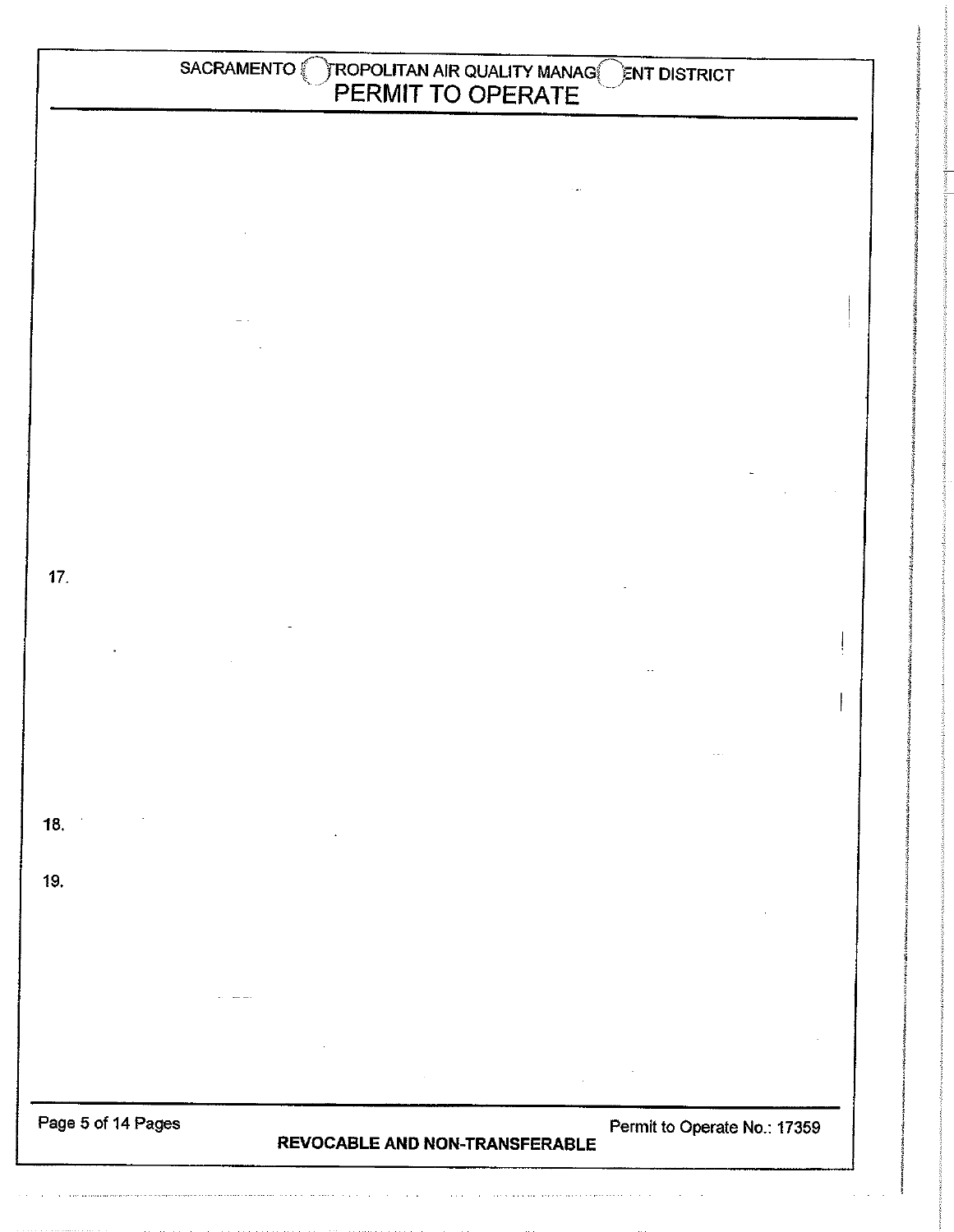## SACRAMENTO TROPOLITAN AIR QUALITY MANAG **ENT DISTRICT**

 $20.$ .

**The** 

files shall be retained for at least 5 years following the date of each occurrence, measurement, maintenance, corrective action, report or record. At a minimum, the most recent 2 years of data shall be retained on site. The remaining 3 years of data may be retained off site. Such files may be maintained on microfilm, on a computer, on computer floppy disks, on magnetic tape disks or on microfiche.

| Frequency          | Information to be recorded                                                                      |
|--------------------|-------------------------------------------------------------------------------------------------|
| At all times       |                                                                                                 |
|                    | C. All required maintenance performed on the air pollution control and monitoring<br>equipment. |
|                    |                                                                                                 |
|                    |                                                                                                 |
|                    | the company's company's company's<br>$\sim$ $\sim$                                              |
|                    |                                                                                                 |
|                    |                                                                                                 |
| Page 6 of 14 Pages | Permit to Operate No.: 17359                                                                    |

**REVOCABLE AND NON-TRANSFERABLE**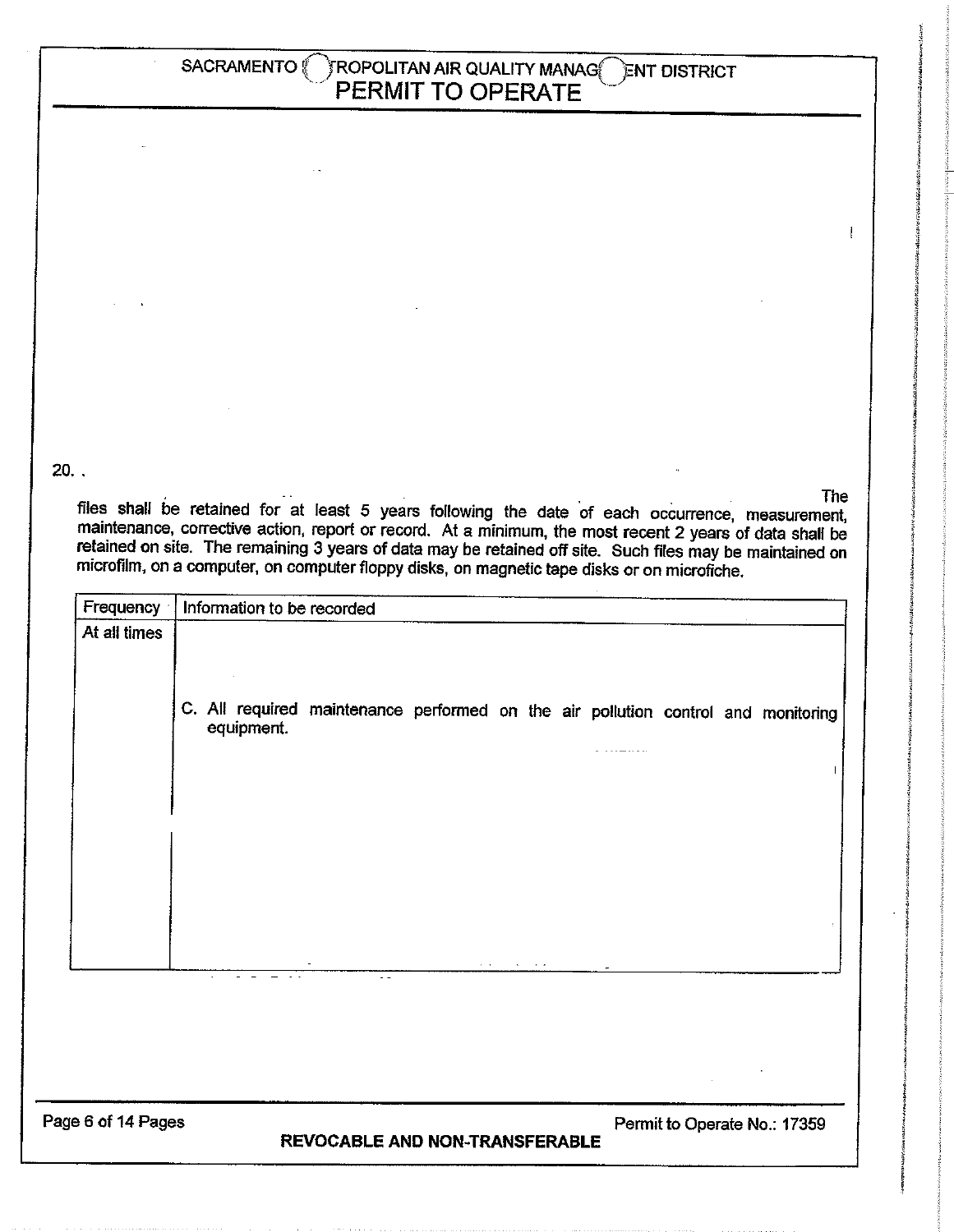# SACRAMENTO METROPOLITAN AIR QUALITY MANAGEMENT DISTRICT

 $\tilde{\mathbf{v}}$ 

 $\mathbb{R}^2$ 

## **EMISSION REDUCTION CREDIT (ERC) REQUIREMENTS**

 $21.$ 

22.

 $\frac{1}{2}$  and  $\frac{1}{2}$ 

Page 7 of 14 Pages

REVOCABLE AND NON-TRANSFERABLE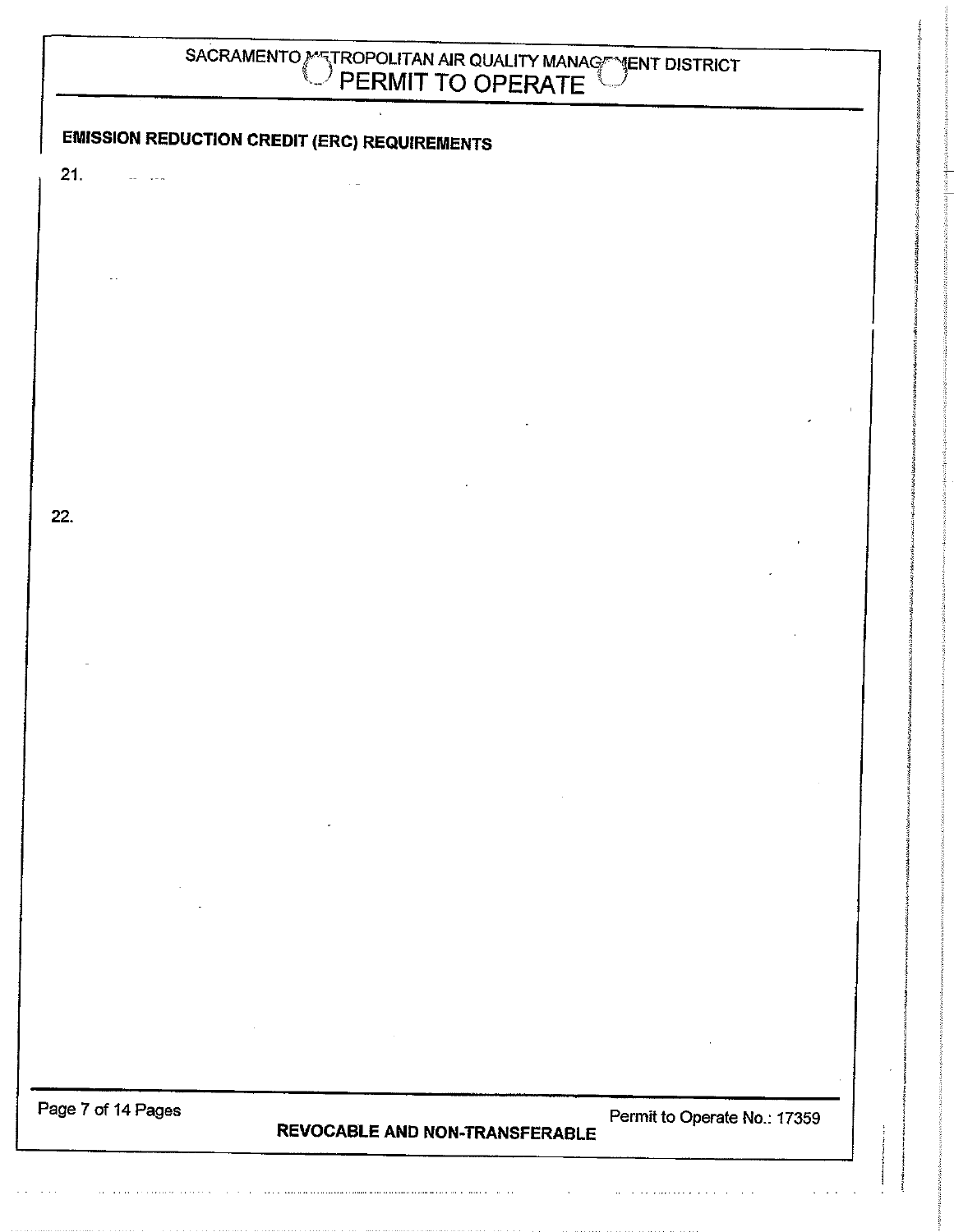|                    | SACRAMENTO <i>SACRAMENTO COPERATE</i> SACRAMENTO PERMIT TO OPERATE |                              |  |
|--------------------|--------------------------------------------------------------------|------------------------------|--|
| 23.                |                                                                    |                              |  |
|                    |                                                                    |                              |  |
|                    |                                                                    |                              |  |
|                    |                                                                    |                              |  |
|                    |                                                                    |                              |  |
|                    |                                                                    |                              |  |
|                    |                                                                    |                              |  |
|                    |                                                                    |                              |  |
| 24.                |                                                                    |                              |  |
|                    |                                                                    |                              |  |
|                    |                                                                    |                              |  |
|                    |                                                                    |                              |  |
|                    |                                                                    |                              |  |
|                    |                                                                    |                              |  |
|                    |                                                                    |                              |  |
|                    |                                                                    |                              |  |
|                    |                                                                    |                              |  |
|                    |                                                                    |                              |  |
|                    |                                                                    |                              |  |
|                    |                                                                    |                              |  |
|                    |                                                                    |                              |  |
|                    |                                                                    |                              |  |
|                    |                                                                    |                              |  |
| Page 8 of 14 Pages | REVOCABLE AND NON-TRANSFERABLE                                     | Permit to Operate No.: 17359 |  |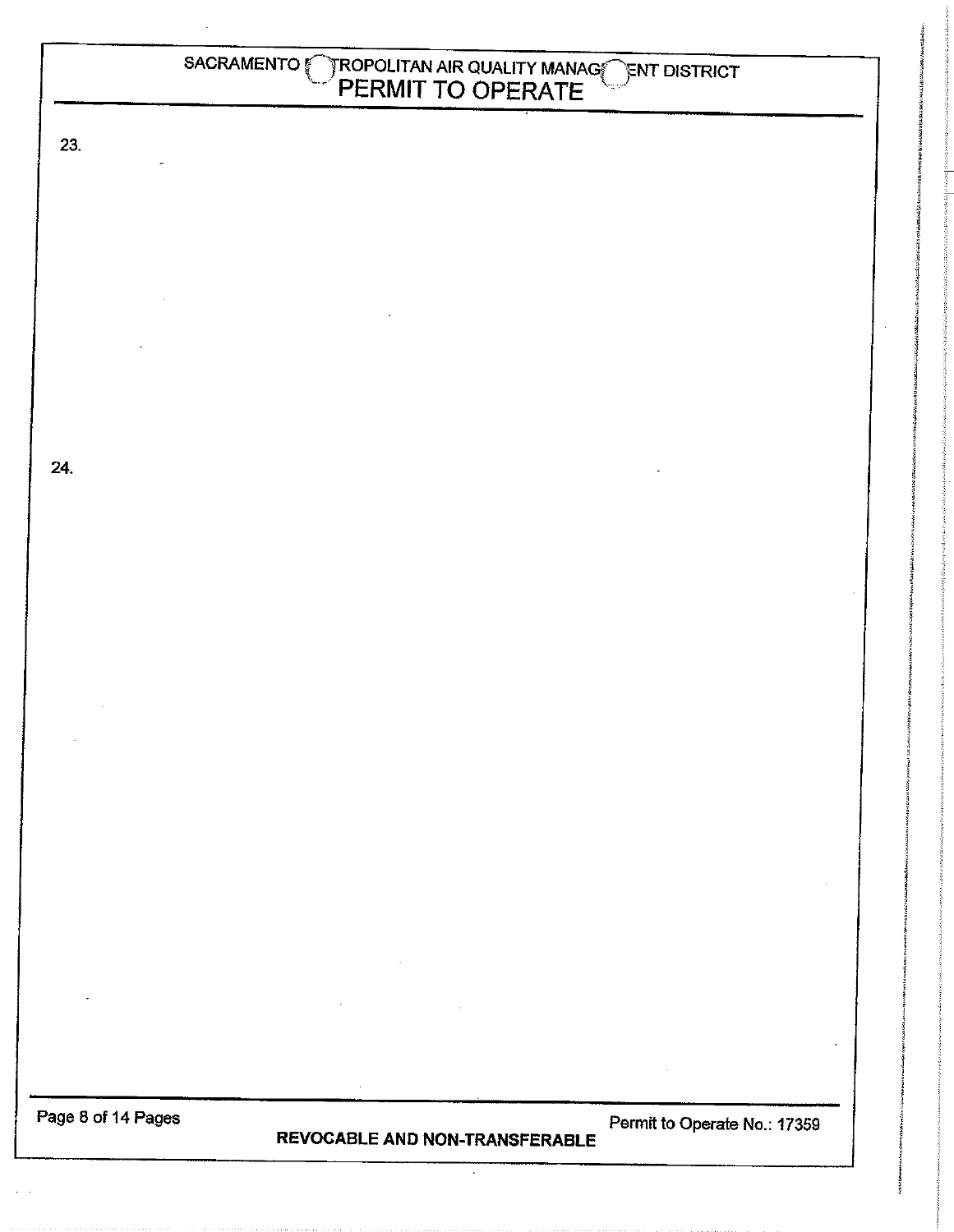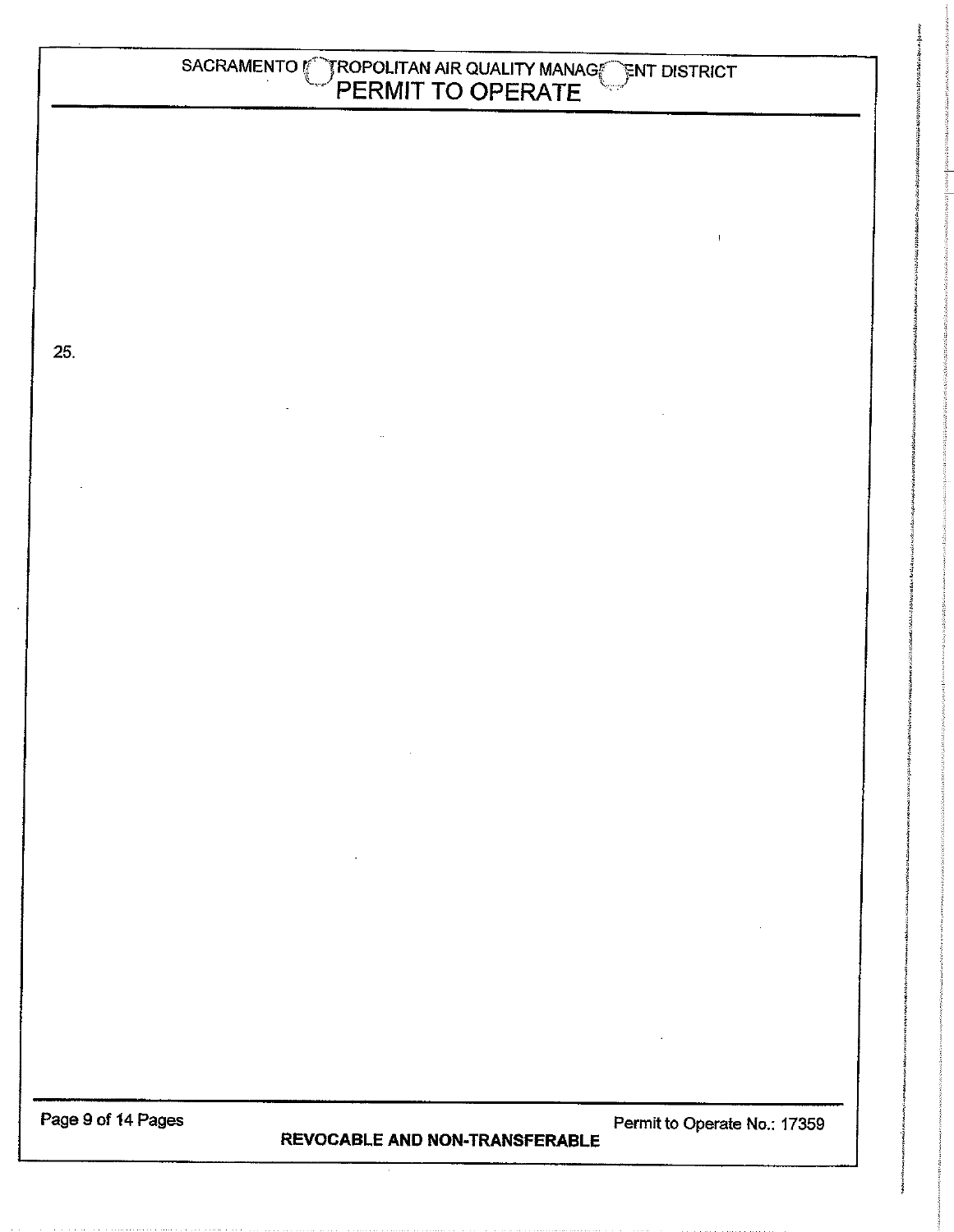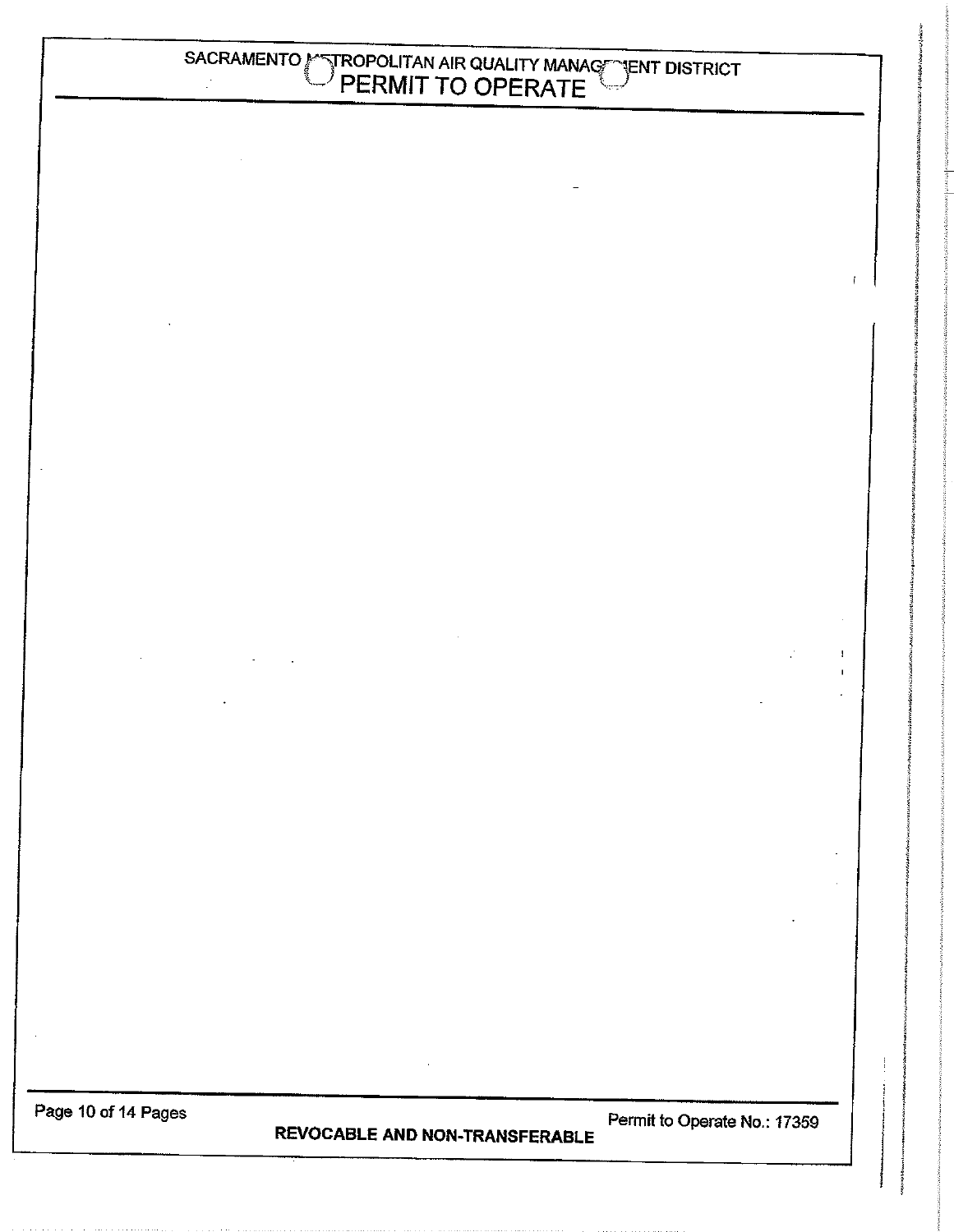| SACRAMENTO <i>SACRAMENTO CTROPOLITAN AIR QUALITY MANAC</i> JENT DISTRICT |          |                                       |  |  |  |                              |  |  |
|--------------------------------------------------------------------------|----------|---------------------------------------|--|--|--|------------------------------|--|--|
| 26.                                                                      |          |                                       |  |  |  |                              |  |  |
|                                                                          |          |                                       |  |  |  |                              |  |  |
|                                                                          |          |                                       |  |  |  |                              |  |  |
|                                                                          |          |                                       |  |  |  |                              |  |  |
|                                                                          |          |                                       |  |  |  |                              |  |  |
|                                                                          |          |                                       |  |  |  |                              |  |  |
|                                                                          |          |                                       |  |  |  |                              |  |  |
|                                                                          |          |                                       |  |  |  |                              |  |  |
|                                                                          |          |                                       |  |  |  |                              |  |  |
|                                                                          |          |                                       |  |  |  |                              |  |  |
|                                                                          |          |                                       |  |  |  |                              |  |  |
|                                                                          |          |                                       |  |  |  |                              |  |  |
|                                                                          |          |                                       |  |  |  |                              |  |  |
|                                                                          |          |                                       |  |  |  |                              |  |  |
|                                                                          |          |                                       |  |  |  |                              |  |  |
|                                                                          | $\cdots$ |                                       |  |  |  |                              |  |  |
|                                                                          |          |                                       |  |  |  |                              |  |  |
|                                                                          |          |                                       |  |  |  |                              |  |  |
|                                                                          |          |                                       |  |  |  |                              |  |  |
|                                                                          |          |                                       |  |  |  |                              |  |  |
|                                                                          |          |                                       |  |  |  |                              |  |  |
|                                                                          |          |                                       |  |  |  |                              |  |  |
|                                                                          |          |                                       |  |  |  |                              |  |  |
|                                                                          |          |                                       |  |  |  |                              |  |  |
| Page 11 of 14 Pages                                                      |          |                                       |  |  |  |                              |  |  |
|                                                                          |          | <b>REVOCABLE AND NON-TRANSFERABLE</b> |  |  |  | Permit to Operate No.: 17359 |  |  |

 $\frac{1}{2}$  , where  $\frac{1}{2}$  , and the contribution constraint mean of the contribution of the contribution of the contribution of the contribution of the contribution of the contribution of the contribution of the contrib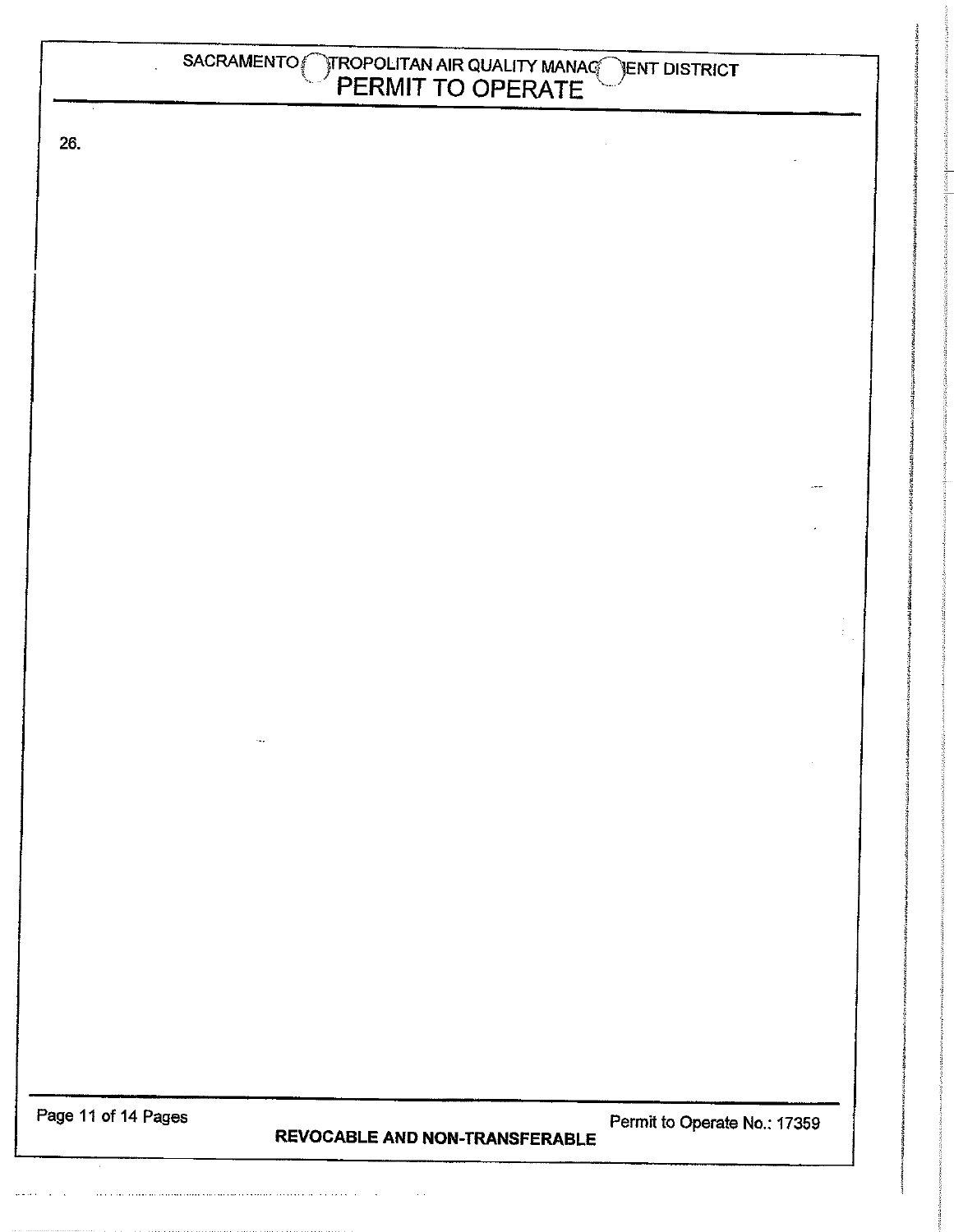#### SACRAMENTO **TROPOLITAN AIR QUALITY MANAG NENT DISTRICT** PERMIT TO OPERATE

### **EMISSION TESTING REQUIREMENTS**

27. An emission test shall be conducted each calendar year to demonstrate compliance with Condition Nos.  $6.$ 

- A. Submit a source test plan to the SMAQMD Air Pollution Control Officer for approval at least 30 days before the source test is to be performed.
- B. Notify the SMAQMD Air Pollution Control Officer at least 7 days prior to the source test date.
- C. Submit the source test report to the SMAQMD Air Pollution Control Officer within 60 days from the completion of the source test.
- D. The source test shall be conducted at the exhaust of the landfill gas flare (except for hydrogen sulfide test which shall use the inlet) and shall include a test for:  $1<sub>1</sub>$ 
	- 2. Nitrogen oxides, NOx

3.

 $4.$ 

5.

6.

 $\overline{7}$ .

E.

Page 12 of 14 Pages

REVOCABLE AND NON-TRANSFERABLE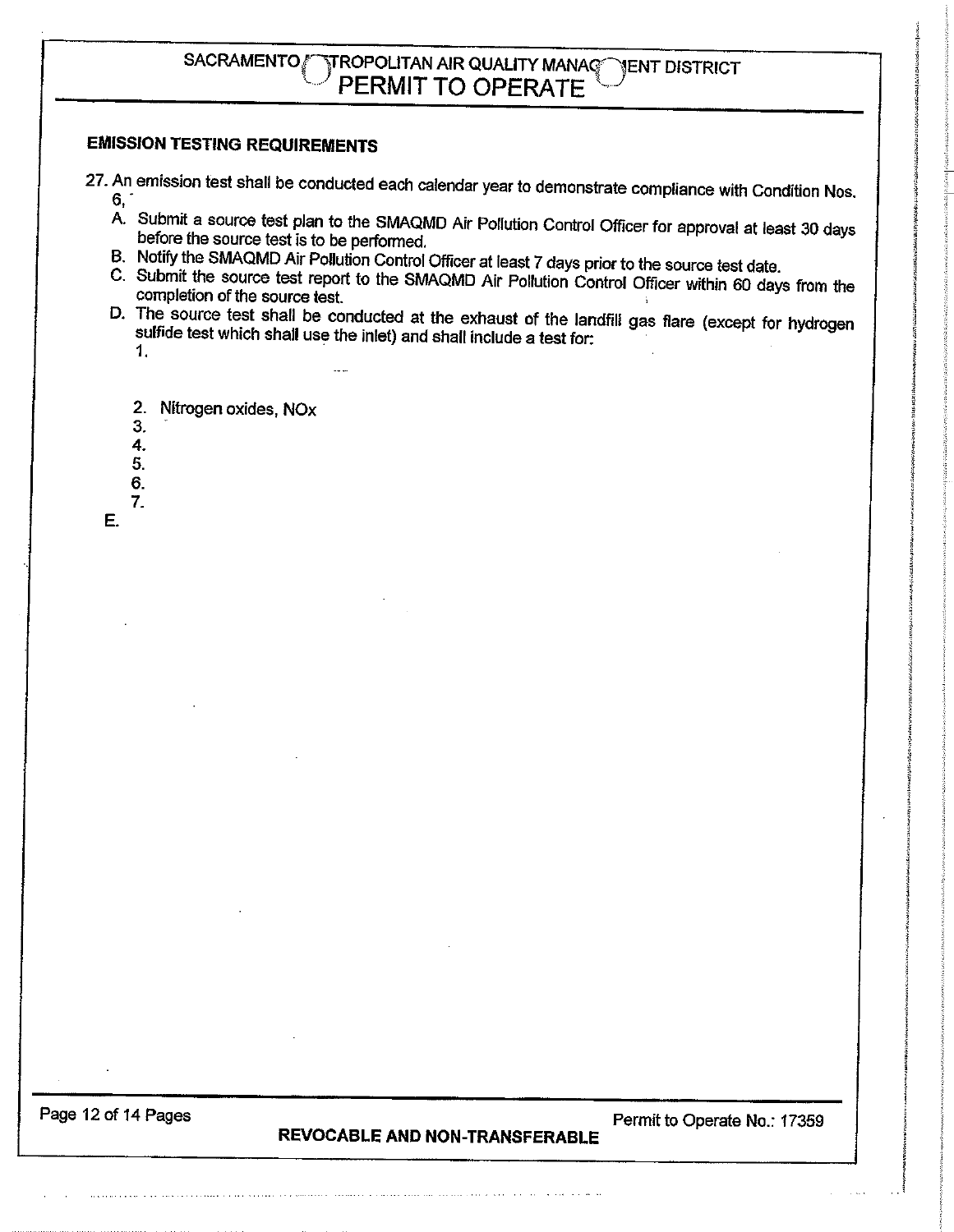## SACRAMENTO<sup>1</sup> TROPOLITAN AIR QUALITY MANAGO JENT DISTRICT<br>PERMIT TO OPERATE

Your application for this air quality Permit to Operate was evaluated for compliance with Sacramento<br>Metropolitan Air Quality Management District (SMAQMD), state and federal air quality rules.

Page 13 of 14 Pages

REVOCABLE AND NON-TRANSFERABLE